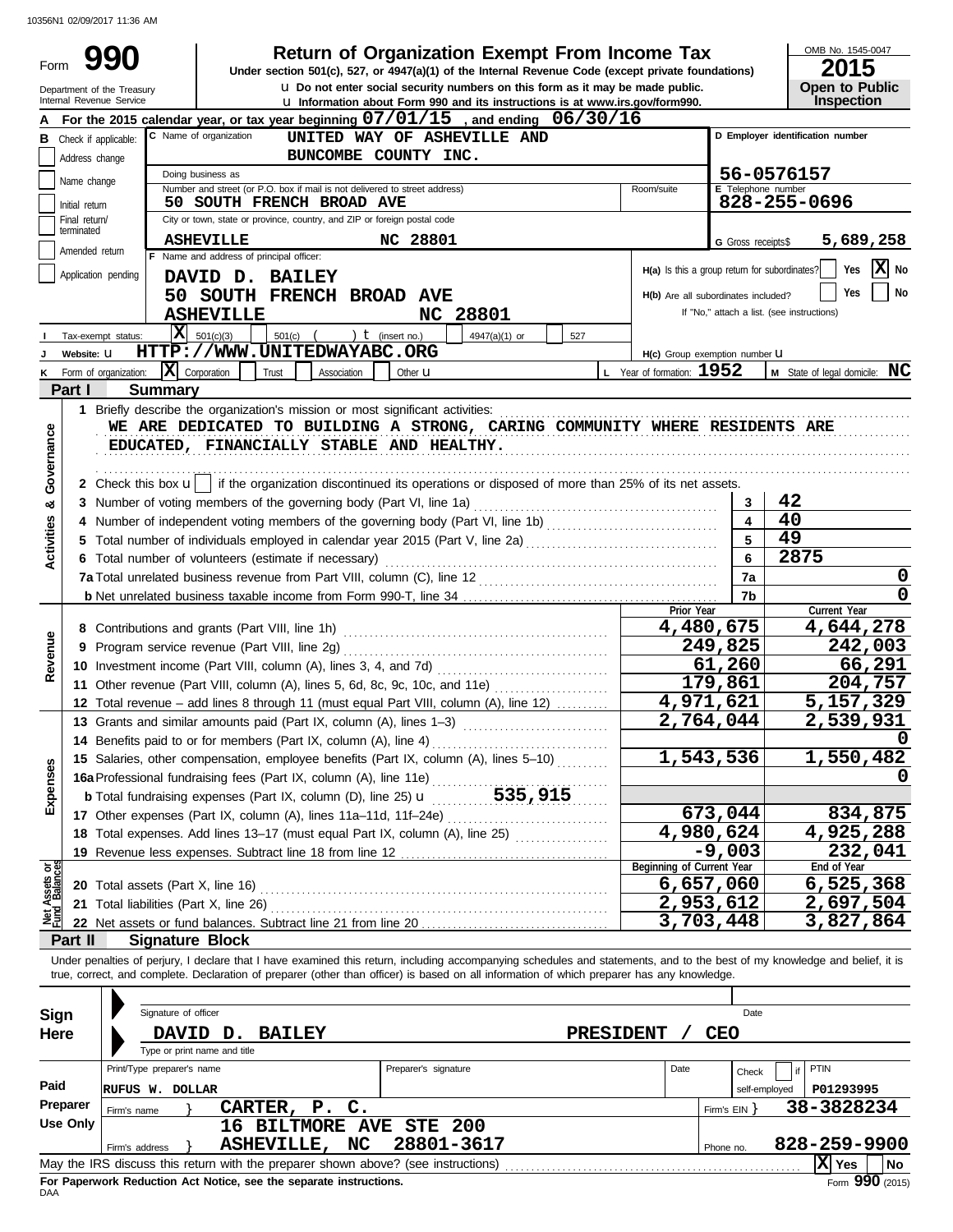| Form 990 (2015) $\textbf{UNITED}$ WAY OF ASHEVILLE AND                                                                                             | 56-0576157                                                    | Page 2                  |
|----------------------------------------------------------------------------------------------------------------------------------------------------|---------------------------------------------------------------|-------------------------|
| <b>Statement of Program Service Accomplishments</b><br>Part III                                                                                    |                                                               | $\boxed{\mathbf{X}}$    |
| 1 Briefly describe the organization's mission:                                                                                                     |                                                               |                         |
| SEE SCHEDULE O                                                                                                                                     |                                                               |                         |
|                                                                                                                                                    |                                                               |                         |
|                                                                                                                                                    |                                                               |                         |
| Did the organization undertake any significant program services during the year which were not listed on the<br>$\mathbf{2}$                       |                                                               |                         |
|                                                                                                                                                    |                                                               | Yes $ \overline{X} $ No |
| If "Yes," describe these new services on Schedule O.                                                                                               |                                                               |                         |
| Did the organization cease conducting, or make significant changes in how it conducts, any program<br>3                                            |                                                               | Yes $\overline{X}$ No   |
| If "Yes," describe these changes on Schedule O.                                                                                                    |                                                               |                         |
| Describe the organization's program service accomplishments for each of its three largest program services, as measured by<br>4                    |                                                               |                         |
| expenses. Section 501(c)(3) and 501(c)(4) organizations are required to report the amount of grants and allocations to others,                     |                                                               |                         |
| the total expenses, and revenue, if any, for each program service reported.                                                                        |                                                               |                         |
| 4a (Code: ) (Expenses \$3,605,464 including grants of \$2,539,931) (Revenue \$41,540)                                                              |                                                               |                         |
|                                                                                                                                                    |                                                               |                         |
| UNITED WAY IS COMMITTED TO REDUCING THE IMPACT OF POVERTY BY IMPROVING THE                                                                         |                                                               |                         |
| EDUCATION, INCOME AND HEALTH (EIH) OF OUR COMMUNITY. ONE WAY WE DO THIS IS                                                                         |                                                               |                         |
| TO MAKE GRANTS* TO HIGH-QUALITY PROGRAMS IN OUR COMMUNITY.                                                                                         |                                                               | <b>WITH THE HELP</b>    |
| OF COMMUNITY VOLUNTEERS, EIH EXPERTS, WE CONDUCT AN ANNUAL COMPETITIVE                                                                             |                                                               |                         |
| GRANT PROCESS.                                                                                                                                     | ALL FUNDED PROGRAMS PROVIDE REPORTS ON THE RESULTS OF THEIR   |                         |
| WORK AND HOW THEY'VE IMPROVED THE LIVES OF THOSE THEY SERVE.                                                                                       |                                                               | <b>DURING FISCAL</b>    |
| YEAR 2015-2016, 82 PROGRAMS WERE FUNDED AND 56,937 POSITIVE CLIENT RESULTS                                                                         |                                                               |                         |
| WERE ACHIEVED.                                                                                                                                     |                                                               |                         |
|                                                                                                                                                    |                                                               |                         |
| IN ADDITION TO OUR GRANTS PROCESS, OUR MIDDLE SCHOOL SUCCESS INITIATIVE IS                                                                         |                                                               |                         |
|                                                                                                                                                    |                                                               |                         |
| NC 2-1-1 IS A FREE AND CONFIDENTIAL INFORMATION AND REFERRAL LINE FOR                                                                              |                                                               |                         |
| PEOPLE IN NEED OF ALL KINDS OF HEALTH AND HUMAN SERVICES.                                                                                          |                                                               | IT CAN BE               |
| ACCESSED ONLINE AS WELL AS BY PHONE AND IS AVAILABLE TO CALLERS OF MANY                                                                            |                                                               |                         |
| <b>LANGUAGES.</b>                                                                                                                                  | OUR REFERRAL SPECIALISTS ARE HIGHLY TRAINED AND ARE AVAILABLE |                         |
| TO CALLERS 24/7/365. LISTENING CLOSELY TO CALLER NEEDS, OUR REFERRAL                                                                               |                                                               |                         |
| SPECIALISTS ARE ABLE TO CONNECT PEOPLE TO HEALTH AND HUMAN SERVICE                                                                                 |                                                               |                         |
| ORGANIZATIONS IN THEIR COMMUNITY. IN ADDITION, OUR SPECIALISTS FOLLOW UP                                                                           |                                                               |                         |
| WITH CALLERS TO ENSURE THAT THEIR NEEDS HAVE BEEN MET AND IDENTIFY IF                                                                              |                                                               |                         |
| OTHERS HAVE ARISEN. UNITED WAY'S NC 2-1-1 - ASHEVILLE CALL CENTER SERVES A                                                                         |                                                               |                         |
| SIXTEEN COUNTY REGION AND IS PART OF THE STATEWIDE SYSTEM KNOWN AS NC 2-1-                                                                         |                                                               |                         |
|                                                                                                                                                    |                                                               |                         |
|                                                                                                                                                    |                                                               |                         |
| HANDS ON ASHEVILLE-BUNCOMBE IS THE VOLUNTEER CENTER OF UNITED WAY. WE MAKE                                                                         |                                                               |                         |
| IT EASY FOR INDIVIDUALS, FAMILIES AND GROUPS TO LEND A HAND IN MEANINGFUL                                                                          |                                                               |                         |
| SERVICE TO OUR COMMUNITY. VOLUNTEERS CAN CALL OR USE OUR ONLINE DATABASE                                                                           |                                                               |                         |
| TO FIND OPPORTUNITIES THAT FIT THEIR INTERESTS, SKILLS AND AVAILABILITY                                                                            |                                                               |                         |
| (WITH UNITED WAY AND WITH LOCAL NONPROFIT AGENCIES). HANDS ON ALSO                                                                                 |                                                               |                         |
| COORDINATES VOLUNTEER EXPERIENCES FOR GROUPS AND EMPLOYERS LOOKING FOR WAYS                                                                        |                                                               |                         |
| TO ENGAGE THEIR WORKFORCE IN SERVICE. IN FISCAL YEAR 2015-2016, 2,875<br>INDIVIDUALS GAVE 17,580 HOURS OF SERVICE TO THE COMMUNITY AFTER USING OUR |                                                               |                         |
| SERVICES. IN ADDITION, WE MADE 1,237 REFERRALS TO COMMUNITY NONPROFIT                                                                              |                                                               |                         |
| PARTNERS IN NEED OF VOLUNTEER ASSISTANCE.                                                                                                          |                                                               |                         |
|                                                                                                                                                    |                                                               |                         |
| 4d Other program services (Describe in Schedule O.)                                                                                                |                                                               |                         |
| 4.154,593 4e Total program service expenses u                                                                                                      |                                                               |                         |
|                                                                                                                                                    |                                                               |                         |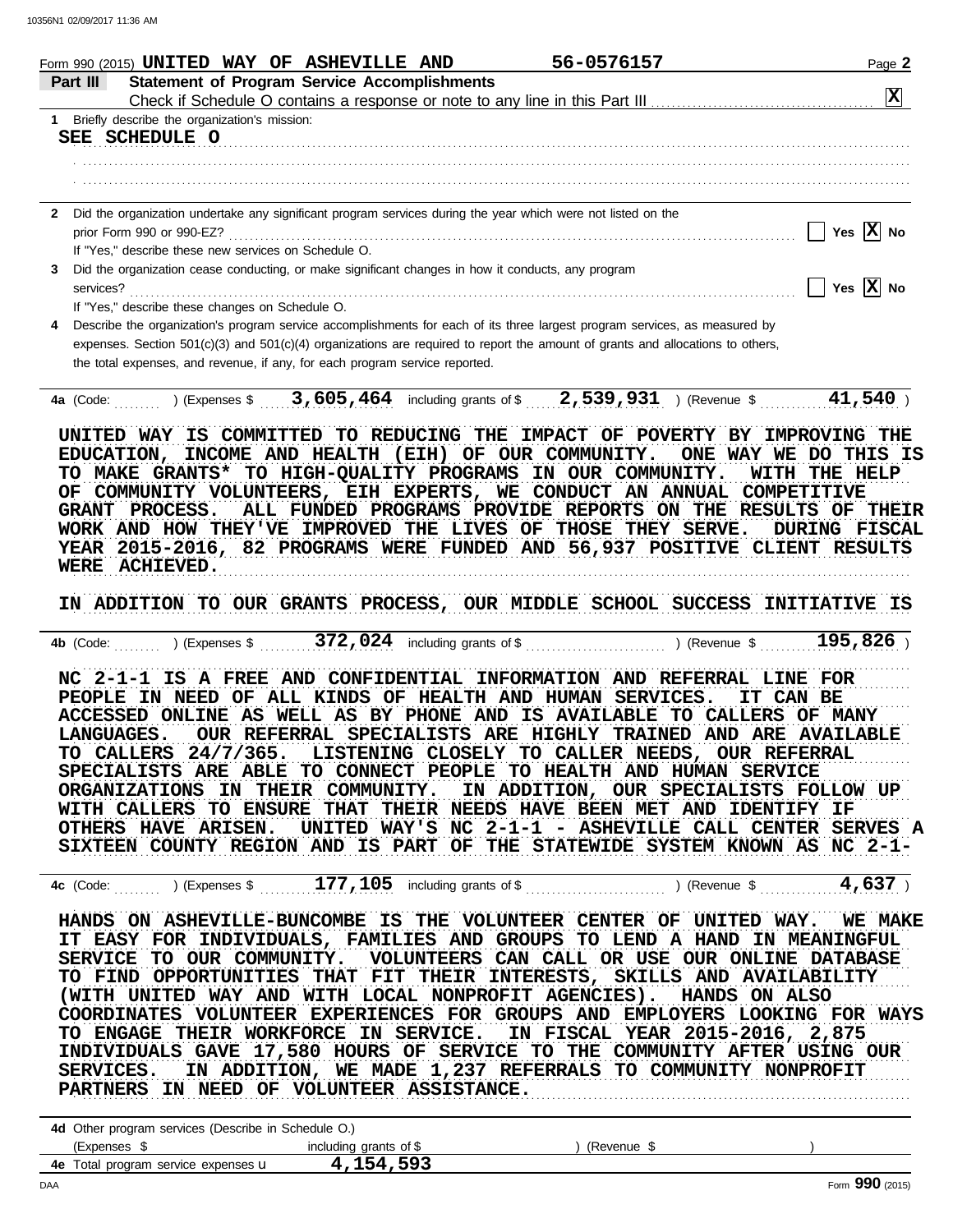## **Part IV Checklist of Required Schedules Form 990 (2015) UNITED WAY OF ASHEVILLE AND 56-0576157** Page 3

| Is the organization described in section 501(c)(3) or 4947(a)(1) (other than a private foundation)? If "Yes,"<br>1<br>X<br>1<br>X<br>$\overline{2}$<br>2<br>Did the organization engage in direct or indirect political campaign activities on behalf of or in opposition to<br>3<br>X<br>3<br>4<br>Section 501(c)(3) organizations. Did the organization engage in lobbying activities, or have a section 501(h)<br>X<br>4<br>Is the organization a section $501(c)(4)$ , $501(c)(5)$ , or $501(c)(6)$ organization that receives membership dues,<br>5<br>assessments, or similar amounts as defined in Revenue Procedure 98-19? If "Yes," complete Schedule C,<br>X<br>5<br>Did the organization maintain any donor advised funds or any similar funds or accounts for which donors<br>6<br>have the right to provide advice on the distribution or investment of amounts in such funds or accounts? If<br>X.<br>6<br>Did the organization receive or hold a conservation easement, including easements to preserve open space,<br>7<br>X.<br>$\overline{7}$<br>Did the organization maintain collections of works of art, historical treasures, or other similar assets? If "Yes,"<br>8<br>x<br>8<br>Did the organization report an amount in Part X, line 21, for escrow or custodial account liability, serve as a<br>9<br>custodian for amounts not listed in Part X; or provide credit counseling, debt management, credit repair, or<br>x<br>9<br>Did the organization, directly or through a related organization, hold assets in temporarily restricted<br>10<br>x<br>endowments, permanent endowments, or quasi-endowments? If "Yes," complete Schedule D, Part V<br>10<br>If the organization's answer to any of the following questions is "Yes," then complete Schedule D, Parts VI,<br>11<br>VII, VIII, IX, or X as applicable.<br>Did the organization report an amount for land, buildings, and equipment in Part X, line 10? If "Yes,"<br>a<br>x<br>11a<br><b>b</b> Did the organization report an amount for investments—other securities in Part X, line 12 that is 5% or more<br>x<br>11b<br>Did the organization report an amount for investments—program related in Part X, line 13 that is 5% or more<br>C<br>X<br>11c<br>Did the organization report an amount for other assets in Part X, line 15 that is 5% or more of its total assets<br>d<br>x<br>reported in Part X, line 16? If "Yes," complete Schedule D, Part IX [11] [12] [12] [13] [13] [13] [13] [13] [1<br>11d<br>X<br>Did the organization report an amount for other liabilities in Part X, line 25? If "Yes," complete Schedule D, Part X<br>11e<br>е<br>Did the organization's separate or consolidated financial statements for the tax year include a footnote that addresses<br>f<br>Х<br>the organization's liability for uncertain tax positions under FIN 48 (ASC 740)? If "Yes," complete Schedule D, Part X<br>11f<br>12a Did the organization obtain separate, independent audited financial statements for the tax year? If "Yes," complete<br>X<br>12a  <br>Was the organization included in consolidated, independent audited financial statements for the tax year? If<br>X<br>12 <sub>b</sub><br>X<br>13<br>13<br>X<br>14a<br>14a<br>Did the organization have aggregate revenues or expenses of more than \$10,000 from grantmaking,<br>b<br>fundraising, business, investment, and program service activities outside the United States, or aggregate<br>X<br>foreign investments valued at \$100,000 or more? If "Yes," complete Schedule F, Parts I and IV [[[[[[[[[[[[[[[[<br>14b<br>Did the organization report on Part IX, column (A), line 3, more than \$5,000 of grants or other assistance to or<br>15<br>X<br>for any foreign organization? If "Yes," complete Schedule F, Parts II and IV [[[[[[[[[[[[[[[[[[[[[[[[[[[[[[[[[<br>15<br>Did the organization report on Part IX, column (A), line 3, more than \$5,000 of aggregate grants or other<br>16<br>X<br>16<br>Did the organization report a total of more than \$15,000 of expenses for professional fundraising services on<br>17<br>X<br>17<br>Did the organization report more than \$15,000 total of fundraising event gross income and contributions on<br>18<br>x<br>18<br>Did the organization report more than \$15,000 of gross income from gaming activities on Part VIII, line 9a?<br>19<br>19 |  | Yes | No |
|----------------------------------------------------------------------------------------------------------------------------------------------------------------------------------------------------------------------------------------------------------------------------------------------------------------------------------------------------------------------------------------------------------------------------------------------------------------------------------------------------------------------------------------------------------------------------------------------------------------------------------------------------------------------------------------------------------------------------------------------------------------------------------------------------------------------------------------------------------------------------------------------------------------------------------------------------------------------------------------------------------------------------------------------------------------------------------------------------------------------------------------------------------------------------------------------------------------------------------------------------------------------------------------------------------------------------------------------------------------------------------------------------------------------------------------------------------------------------------------------------------------------------------------------------------------------------------------------------------------------------------------------------------------------------------------------------------------------------------------------------------------------------------------------------------------------------------------------------------------------------------------------------------------------------------------------------------------------------------------------------------------------------------------------------------------------------------------------------------------------------------------------------------------------------------------------------------------------------------------------------------------------------------------------------------------------------------------------------------------------------------------------------------------------------------------------------------------------------------------------------------------------------------------------------------------------------------------------------------------------------------------------------------------------------------------------------------------------------------------------------------------------------------------------------------------------------------------------------------------------------------------------------------------------------------------------------------------------------------------------------------------------------------------------------------------------------------------------------------------------------------------------------------------------------------------------------------------------------------------------------------------------------------------------------------------------------------------------------------------------------------------------------------------------------------------------------------------------------------------------------------------------------------------------------------------------------------------------------------------------------------------------------------------------------------------------------------------------------------------------------------------------------------------------------------------------------------------------------------------------------------------------------------------------------------------------------------------------------------------------------------------------------------------------------------------------------------------------------------------------------------------------------------------------------------------------------------------------------------------------------------------------------------------------------------------------------------------------------------------------------------------|--|-----|----|
|                                                                                                                                                                                                                                                                                                                                                                                                                                                                                                                                                                                                                                                                                                                                                                                                                                                                                                                                                                                                                                                                                                                                                                                                                                                                                                                                                                                                                                                                                                                                                                                                                                                                                                                                                                                                                                                                                                                                                                                                                                                                                                                                                                                                                                                                                                                                                                                                                                                                                                                                                                                                                                                                                                                                                                                                                                                                                                                                                                                                                                                                                                                                                                                                                                                                                                                                                                                                                                                                                                                                                                                                                                                                                                                                                                                                                                                                                                                                                                                                                                                                                                                                                                                                                                                                                                                                                                                        |  |     |    |
|                                                                                                                                                                                                                                                                                                                                                                                                                                                                                                                                                                                                                                                                                                                                                                                                                                                                                                                                                                                                                                                                                                                                                                                                                                                                                                                                                                                                                                                                                                                                                                                                                                                                                                                                                                                                                                                                                                                                                                                                                                                                                                                                                                                                                                                                                                                                                                                                                                                                                                                                                                                                                                                                                                                                                                                                                                                                                                                                                                                                                                                                                                                                                                                                                                                                                                                                                                                                                                                                                                                                                                                                                                                                                                                                                                                                                                                                                                                                                                                                                                                                                                                                                                                                                                                                                                                                                                                        |  |     |    |
|                                                                                                                                                                                                                                                                                                                                                                                                                                                                                                                                                                                                                                                                                                                                                                                                                                                                                                                                                                                                                                                                                                                                                                                                                                                                                                                                                                                                                                                                                                                                                                                                                                                                                                                                                                                                                                                                                                                                                                                                                                                                                                                                                                                                                                                                                                                                                                                                                                                                                                                                                                                                                                                                                                                                                                                                                                                                                                                                                                                                                                                                                                                                                                                                                                                                                                                                                                                                                                                                                                                                                                                                                                                                                                                                                                                                                                                                                                                                                                                                                                                                                                                                                                                                                                                                                                                                                                                        |  |     |    |
|                                                                                                                                                                                                                                                                                                                                                                                                                                                                                                                                                                                                                                                                                                                                                                                                                                                                                                                                                                                                                                                                                                                                                                                                                                                                                                                                                                                                                                                                                                                                                                                                                                                                                                                                                                                                                                                                                                                                                                                                                                                                                                                                                                                                                                                                                                                                                                                                                                                                                                                                                                                                                                                                                                                                                                                                                                                                                                                                                                                                                                                                                                                                                                                                                                                                                                                                                                                                                                                                                                                                                                                                                                                                                                                                                                                                                                                                                                                                                                                                                                                                                                                                                                                                                                                                                                                                                                                        |  |     |    |
|                                                                                                                                                                                                                                                                                                                                                                                                                                                                                                                                                                                                                                                                                                                                                                                                                                                                                                                                                                                                                                                                                                                                                                                                                                                                                                                                                                                                                                                                                                                                                                                                                                                                                                                                                                                                                                                                                                                                                                                                                                                                                                                                                                                                                                                                                                                                                                                                                                                                                                                                                                                                                                                                                                                                                                                                                                                                                                                                                                                                                                                                                                                                                                                                                                                                                                                                                                                                                                                                                                                                                                                                                                                                                                                                                                                                                                                                                                                                                                                                                                                                                                                                                                                                                                                                                                                                                                                        |  |     |    |
|                                                                                                                                                                                                                                                                                                                                                                                                                                                                                                                                                                                                                                                                                                                                                                                                                                                                                                                                                                                                                                                                                                                                                                                                                                                                                                                                                                                                                                                                                                                                                                                                                                                                                                                                                                                                                                                                                                                                                                                                                                                                                                                                                                                                                                                                                                                                                                                                                                                                                                                                                                                                                                                                                                                                                                                                                                                                                                                                                                                                                                                                                                                                                                                                                                                                                                                                                                                                                                                                                                                                                                                                                                                                                                                                                                                                                                                                                                                                                                                                                                                                                                                                                                                                                                                                                                                                                                                        |  |     |    |
|                                                                                                                                                                                                                                                                                                                                                                                                                                                                                                                                                                                                                                                                                                                                                                                                                                                                                                                                                                                                                                                                                                                                                                                                                                                                                                                                                                                                                                                                                                                                                                                                                                                                                                                                                                                                                                                                                                                                                                                                                                                                                                                                                                                                                                                                                                                                                                                                                                                                                                                                                                                                                                                                                                                                                                                                                                                                                                                                                                                                                                                                                                                                                                                                                                                                                                                                                                                                                                                                                                                                                                                                                                                                                                                                                                                                                                                                                                                                                                                                                                                                                                                                                                                                                                                                                                                                                                                        |  |     |    |
|                                                                                                                                                                                                                                                                                                                                                                                                                                                                                                                                                                                                                                                                                                                                                                                                                                                                                                                                                                                                                                                                                                                                                                                                                                                                                                                                                                                                                                                                                                                                                                                                                                                                                                                                                                                                                                                                                                                                                                                                                                                                                                                                                                                                                                                                                                                                                                                                                                                                                                                                                                                                                                                                                                                                                                                                                                                                                                                                                                                                                                                                                                                                                                                                                                                                                                                                                                                                                                                                                                                                                                                                                                                                                                                                                                                                                                                                                                                                                                                                                                                                                                                                                                                                                                                                                                                                                                                        |  |     |    |
|                                                                                                                                                                                                                                                                                                                                                                                                                                                                                                                                                                                                                                                                                                                                                                                                                                                                                                                                                                                                                                                                                                                                                                                                                                                                                                                                                                                                                                                                                                                                                                                                                                                                                                                                                                                                                                                                                                                                                                                                                                                                                                                                                                                                                                                                                                                                                                                                                                                                                                                                                                                                                                                                                                                                                                                                                                                                                                                                                                                                                                                                                                                                                                                                                                                                                                                                                                                                                                                                                                                                                                                                                                                                                                                                                                                                                                                                                                                                                                                                                                                                                                                                                                                                                                                                                                                                                                                        |  |     |    |
|                                                                                                                                                                                                                                                                                                                                                                                                                                                                                                                                                                                                                                                                                                                                                                                                                                                                                                                                                                                                                                                                                                                                                                                                                                                                                                                                                                                                                                                                                                                                                                                                                                                                                                                                                                                                                                                                                                                                                                                                                                                                                                                                                                                                                                                                                                                                                                                                                                                                                                                                                                                                                                                                                                                                                                                                                                                                                                                                                                                                                                                                                                                                                                                                                                                                                                                                                                                                                                                                                                                                                                                                                                                                                                                                                                                                                                                                                                                                                                                                                                                                                                                                                                                                                                                                                                                                                                                        |  |     |    |
|                                                                                                                                                                                                                                                                                                                                                                                                                                                                                                                                                                                                                                                                                                                                                                                                                                                                                                                                                                                                                                                                                                                                                                                                                                                                                                                                                                                                                                                                                                                                                                                                                                                                                                                                                                                                                                                                                                                                                                                                                                                                                                                                                                                                                                                                                                                                                                                                                                                                                                                                                                                                                                                                                                                                                                                                                                                                                                                                                                                                                                                                                                                                                                                                                                                                                                                                                                                                                                                                                                                                                                                                                                                                                                                                                                                                                                                                                                                                                                                                                                                                                                                                                                                                                                                                                                                                                                                        |  |     |    |
|                                                                                                                                                                                                                                                                                                                                                                                                                                                                                                                                                                                                                                                                                                                                                                                                                                                                                                                                                                                                                                                                                                                                                                                                                                                                                                                                                                                                                                                                                                                                                                                                                                                                                                                                                                                                                                                                                                                                                                                                                                                                                                                                                                                                                                                                                                                                                                                                                                                                                                                                                                                                                                                                                                                                                                                                                                                                                                                                                                                                                                                                                                                                                                                                                                                                                                                                                                                                                                                                                                                                                                                                                                                                                                                                                                                                                                                                                                                                                                                                                                                                                                                                                                                                                                                                                                                                                                                        |  |     |    |
|                                                                                                                                                                                                                                                                                                                                                                                                                                                                                                                                                                                                                                                                                                                                                                                                                                                                                                                                                                                                                                                                                                                                                                                                                                                                                                                                                                                                                                                                                                                                                                                                                                                                                                                                                                                                                                                                                                                                                                                                                                                                                                                                                                                                                                                                                                                                                                                                                                                                                                                                                                                                                                                                                                                                                                                                                                                                                                                                                                                                                                                                                                                                                                                                                                                                                                                                                                                                                                                                                                                                                                                                                                                                                                                                                                                                                                                                                                                                                                                                                                                                                                                                                                                                                                                                                                                                                                                        |  |     |    |
|                                                                                                                                                                                                                                                                                                                                                                                                                                                                                                                                                                                                                                                                                                                                                                                                                                                                                                                                                                                                                                                                                                                                                                                                                                                                                                                                                                                                                                                                                                                                                                                                                                                                                                                                                                                                                                                                                                                                                                                                                                                                                                                                                                                                                                                                                                                                                                                                                                                                                                                                                                                                                                                                                                                                                                                                                                                                                                                                                                                                                                                                                                                                                                                                                                                                                                                                                                                                                                                                                                                                                                                                                                                                                                                                                                                                                                                                                                                                                                                                                                                                                                                                                                                                                                                                                                                                                                                        |  |     |    |
|                                                                                                                                                                                                                                                                                                                                                                                                                                                                                                                                                                                                                                                                                                                                                                                                                                                                                                                                                                                                                                                                                                                                                                                                                                                                                                                                                                                                                                                                                                                                                                                                                                                                                                                                                                                                                                                                                                                                                                                                                                                                                                                                                                                                                                                                                                                                                                                                                                                                                                                                                                                                                                                                                                                                                                                                                                                                                                                                                                                                                                                                                                                                                                                                                                                                                                                                                                                                                                                                                                                                                                                                                                                                                                                                                                                                                                                                                                                                                                                                                                                                                                                                                                                                                                                                                                                                                                                        |  |     |    |
|                                                                                                                                                                                                                                                                                                                                                                                                                                                                                                                                                                                                                                                                                                                                                                                                                                                                                                                                                                                                                                                                                                                                                                                                                                                                                                                                                                                                                                                                                                                                                                                                                                                                                                                                                                                                                                                                                                                                                                                                                                                                                                                                                                                                                                                                                                                                                                                                                                                                                                                                                                                                                                                                                                                                                                                                                                                                                                                                                                                                                                                                                                                                                                                                                                                                                                                                                                                                                                                                                                                                                                                                                                                                                                                                                                                                                                                                                                                                                                                                                                                                                                                                                                                                                                                                                                                                                                                        |  |     |    |
|                                                                                                                                                                                                                                                                                                                                                                                                                                                                                                                                                                                                                                                                                                                                                                                                                                                                                                                                                                                                                                                                                                                                                                                                                                                                                                                                                                                                                                                                                                                                                                                                                                                                                                                                                                                                                                                                                                                                                                                                                                                                                                                                                                                                                                                                                                                                                                                                                                                                                                                                                                                                                                                                                                                                                                                                                                                                                                                                                                                                                                                                                                                                                                                                                                                                                                                                                                                                                                                                                                                                                                                                                                                                                                                                                                                                                                                                                                                                                                                                                                                                                                                                                                                                                                                                                                                                                                                        |  |     |    |
|                                                                                                                                                                                                                                                                                                                                                                                                                                                                                                                                                                                                                                                                                                                                                                                                                                                                                                                                                                                                                                                                                                                                                                                                                                                                                                                                                                                                                                                                                                                                                                                                                                                                                                                                                                                                                                                                                                                                                                                                                                                                                                                                                                                                                                                                                                                                                                                                                                                                                                                                                                                                                                                                                                                                                                                                                                                                                                                                                                                                                                                                                                                                                                                                                                                                                                                                                                                                                                                                                                                                                                                                                                                                                                                                                                                                                                                                                                                                                                                                                                                                                                                                                                                                                                                                                                                                                                                        |  |     |    |
|                                                                                                                                                                                                                                                                                                                                                                                                                                                                                                                                                                                                                                                                                                                                                                                                                                                                                                                                                                                                                                                                                                                                                                                                                                                                                                                                                                                                                                                                                                                                                                                                                                                                                                                                                                                                                                                                                                                                                                                                                                                                                                                                                                                                                                                                                                                                                                                                                                                                                                                                                                                                                                                                                                                                                                                                                                                                                                                                                                                                                                                                                                                                                                                                                                                                                                                                                                                                                                                                                                                                                                                                                                                                                                                                                                                                                                                                                                                                                                                                                                                                                                                                                                                                                                                                                                                                                                                        |  |     |    |
|                                                                                                                                                                                                                                                                                                                                                                                                                                                                                                                                                                                                                                                                                                                                                                                                                                                                                                                                                                                                                                                                                                                                                                                                                                                                                                                                                                                                                                                                                                                                                                                                                                                                                                                                                                                                                                                                                                                                                                                                                                                                                                                                                                                                                                                                                                                                                                                                                                                                                                                                                                                                                                                                                                                                                                                                                                                                                                                                                                                                                                                                                                                                                                                                                                                                                                                                                                                                                                                                                                                                                                                                                                                                                                                                                                                                                                                                                                                                                                                                                                                                                                                                                                                                                                                                                                                                                                                        |  |     |    |
|                                                                                                                                                                                                                                                                                                                                                                                                                                                                                                                                                                                                                                                                                                                                                                                                                                                                                                                                                                                                                                                                                                                                                                                                                                                                                                                                                                                                                                                                                                                                                                                                                                                                                                                                                                                                                                                                                                                                                                                                                                                                                                                                                                                                                                                                                                                                                                                                                                                                                                                                                                                                                                                                                                                                                                                                                                                                                                                                                                                                                                                                                                                                                                                                                                                                                                                                                                                                                                                                                                                                                                                                                                                                                                                                                                                                                                                                                                                                                                                                                                                                                                                                                                                                                                                                                                                                                                                        |  |     |    |
|                                                                                                                                                                                                                                                                                                                                                                                                                                                                                                                                                                                                                                                                                                                                                                                                                                                                                                                                                                                                                                                                                                                                                                                                                                                                                                                                                                                                                                                                                                                                                                                                                                                                                                                                                                                                                                                                                                                                                                                                                                                                                                                                                                                                                                                                                                                                                                                                                                                                                                                                                                                                                                                                                                                                                                                                                                                                                                                                                                                                                                                                                                                                                                                                                                                                                                                                                                                                                                                                                                                                                                                                                                                                                                                                                                                                                                                                                                                                                                                                                                                                                                                                                                                                                                                                                                                                                                                        |  |     |    |
|                                                                                                                                                                                                                                                                                                                                                                                                                                                                                                                                                                                                                                                                                                                                                                                                                                                                                                                                                                                                                                                                                                                                                                                                                                                                                                                                                                                                                                                                                                                                                                                                                                                                                                                                                                                                                                                                                                                                                                                                                                                                                                                                                                                                                                                                                                                                                                                                                                                                                                                                                                                                                                                                                                                                                                                                                                                                                                                                                                                                                                                                                                                                                                                                                                                                                                                                                                                                                                                                                                                                                                                                                                                                                                                                                                                                                                                                                                                                                                                                                                                                                                                                                                                                                                                                                                                                                                                        |  |     |    |
|                                                                                                                                                                                                                                                                                                                                                                                                                                                                                                                                                                                                                                                                                                                                                                                                                                                                                                                                                                                                                                                                                                                                                                                                                                                                                                                                                                                                                                                                                                                                                                                                                                                                                                                                                                                                                                                                                                                                                                                                                                                                                                                                                                                                                                                                                                                                                                                                                                                                                                                                                                                                                                                                                                                                                                                                                                                                                                                                                                                                                                                                                                                                                                                                                                                                                                                                                                                                                                                                                                                                                                                                                                                                                                                                                                                                                                                                                                                                                                                                                                                                                                                                                                                                                                                                                                                                                                                        |  |     |    |
|                                                                                                                                                                                                                                                                                                                                                                                                                                                                                                                                                                                                                                                                                                                                                                                                                                                                                                                                                                                                                                                                                                                                                                                                                                                                                                                                                                                                                                                                                                                                                                                                                                                                                                                                                                                                                                                                                                                                                                                                                                                                                                                                                                                                                                                                                                                                                                                                                                                                                                                                                                                                                                                                                                                                                                                                                                                                                                                                                                                                                                                                                                                                                                                                                                                                                                                                                                                                                                                                                                                                                                                                                                                                                                                                                                                                                                                                                                                                                                                                                                                                                                                                                                                                                                                                                                                                                                                        |  |     |    |
|                                                                                                                                                                                                                                                                                                                                                                                                                                                                                                                                                                                                                                                                                                                                                                                                                                                                                                                                                                                                                                                                                                                                                                                                                                                                                                                                                                                                                                                                                                                                                                                                                                                                                                                                                                                                                                                                                                                                                                                                                                                                                                                                                                                                                                                                                                                                                                                                                                                                                                                                                                                                                                                                                                                                                                                                                                                                                                                                                                                                                                                                                                                                                                                                                                                                                                                                                                                                                                                                                                                                                                                                                                                                                                                                                                                                                                                                                                                                                                                                                                                                                                                                                                                                                                                                                                                                                                                        |  |     |    |
|                                                                                                                                                                                                                                                                                                                                                                                                                                                                                                                                                                                                                                                                                                                                                                                                                                                                                                                                                                                                                                                                                                                                                                                                                                                                                                                                                                                                                                                                                                                                                                                                                                                                                                                                                                                                                                                                                                                                                                                                                                                                                                                                                                                                                                                                                                                                                                                                                                                                                                                                                                                                                                                                                                                                                                                                                                                                                                                                                                                                                                                                                                                                                                                                                                                                                                                                                                                                                                                                                                                                                                                                                                                                                                                                                                                                                                                                                                                                                                                                                                                                                                                                                                                                                                                                                                                                                                                        |  |     |    |
|                                                                                                                                                                                                                                                                                                                                                                                                                                                                                                                                                                                                                                                                                                                                                                                                                                                                                                                                                                                                                                                                                                                                                                                                                                                                                                                                                                                                                                                                                                                                                                                                                                                                                                                                                                                                                                                                                                                                                                                                                                                                                                                                                                                                                                                                                                                                                                                                                                                                                                                                                                                                                                                                                                                                                                                                                                                                                                                                                                                                                                                                                                                                                                                                                                                                                                                                                                                                                                                                                                                                                                                                                                                                                                                                                                                                                                                                                                                                                                                                                                                                                                                                                                                                                                                                                                                                                                                        |  |     |    |
|                                                                                                                                                                                                                                                                                                                                                                                                                                                                                                                                                                                                                                                                                                                                                                                                                                                                                                                                                                                                                                                                                                                                                                                                                                                                                                                                                                                                                                                                                                                                                                                                                                                                                                                                                                                                                                                                                                                                                                                                                                                                                                                                                                                                                                                                                                                                                                                                                                                                                                                                                                                                                                                                                                                                                                                                                                                                                                                                                                                                                                                                                                                                                                                                                                                                                                                                                                                                                                                                                                                                                                                                                                                                                                                                                                                                                                                                                                                                                                                                                                                                                                                                                                                                                                                                                                                                                                                        |  |     |    |
|                                                                                                                                                                                                                                                                                                                                                                                                                                                                                                                                                                                                                                                                                                                                                                                                                                                                                                                                                                                                                                                                                                                                                                                                                                                                                                                                                                                                                                                                                                                                                                                                                                                                                                                                                                                                                                                                                                                                                                                                                                                                                                                                                                                                                                                                                                                                                                                                                                                                                                                                                                                                                                                                                                                                                                                                                                                                                                                                                                                                                                                                                                                                                                                                                                                                                                                                                                                                                                                                                                                                                                                                                                                                                                                                                                                                                                                                                                                                                                                                                                                                                                                                                                                                                                                                                                                                                                                        |  |     |    |
|                                                                                                                                                                                                                                                                                                                                                                                                                                                                                                                                                                                                                                                                                                                                                                                                                                                                                                                                                                                                                                                                                                                                                                                                                                                                                                                                                                                                                                                                                                                                                                                                                                                                                                                                                                                                                                                                                                                                                                                                                                                                                                                                                                                                                                                                                                                                                                                                                                                                                                                                                                                                                                                                                                                                                                                                                                                                                                                                                                                                                                                                                                                                                                                                                                                                                                                                                                                                                                                                                                                                                                                                                                                                                                                                                                                                                                                                                                                                                                                                                                                                                                                                                                                                                                                                                                                                                                                        |  |     |    |
|                                                                                                                                                                                                                                                                                                                                                                                                                                                                                                                                                                                                                                                                                                                                                                                                                                                                                                                                                                                                                                                                                                                                                                                                                                                                                                                                                                                                                                                                                                                                                                                                                                                                                                                                                                                                                                                                                                                                                                                                                                                                                                                                                                                                                                                                                                                                                                                                                                                                                                                                                                                                                                                                                                                                                                                                                                                                                                                                                                                                                                                                                                                                                                                                                                                                                                                                                                                                                                                                                                                                                                                                                                                                                                                                                                                                                                                                                                                                                                                                                                                                                                                                                                                                                                                                                                                                                                                        |  |     |    |
|                                                                                                                                                                                                                                                                                                                                                                                                                                                                                                                                                                                                                                                                                                                                                                                                                                                                                                                                                                                                                                                                                                                                                                                                                                                                                                                                                                                                                                                                                                                                                                                                                                                                                                                                                                                                                                                                                                                                                                                                                                                                                                                                                                                                                                                                                                                                                                                                                                                                                                                                                                                                                                                                                                                                                                                                                                                                                                                                                                                                                                                                                                                                                                                                                                                                                                                                                                                                                                                                                                                                                                                                                                                                                                                                                                                                                                                                                                                                                                                                                                                                                                                                                                                                                                                                                                                                                                                        |  |     |    |
|                                                                                                                                                                                                                                                                                                                                                                                                                                                                                                                                                                                                                                                                                                                                                                                                                                                                                                                                                                                                                                                                                                                                                                                                                                                                                                                                                                                                                                                                                                                                                                                                                                                                                                                                                                                                                                                                                                                                                                                                                                                                                                                                                                                                                                                                                                                                                                                                                                                                                                                                                                                                                                                                                                                                                                                                                                                                                                                                                                                                                                                                                                                                                                                                                                                                                                                                                                                                                                                                                                                                                                                                                                                                                                                                                                                                                                                                                                                                                                                                                                                                                                                                                                                                                                                                                                                                                                                        |  |     |    |
|                                                                                                                                                                                                                                                                                                                                                                                                                                                                                                                                                                                                                                                                                                                                                                                                                                                                                                                                                                                                                                                                                                                                                                                                                                                                                                                                                                                                                                                                                                                                                                                                                                                                                                                                                                                                                                                                                                                                                                                                                                                                                                                                                                                                                                                                                                                                                                                                                                                                                                                                                                                                                                                                                                                                                                                                                                                                                                                                                                                                                                                                                                                                                                                                                                                                                                                                                                                                                                                                                                                                                                                                                                                                                                                                                                                                                                                                                                                                                                                                                                                                                                                                                                                                                                                                                                                                                                                        |  |     |    |
|                                                                                                                                                                                                                                                                                                                                                                                                                                                                                                                                                                                                                                                                                                                                                                                                                                                                                                                                                                                                                                                                                                                                                                                                                                                                                                                                                                                                                                                                                                                                                                                                                                                                                                                                                                                                                                                                                                                                                                                                                                                                                                                                                                                                                                                                                                                                                                                                                                                                                                                                                                                                                                                                                                                                                                                                                                                                                                                                                                                                                                                                                                                                                                                                                                                                                                                                                                                                                                                                                                                                                                                                                                                                                                                                                                                                                                                                                                                                                                                                                                                                                                                                                                                                                                                                                                                                                                                        |  |     |    |
|                                                                                                                                                                                                                                                                                                                                                                                                                                                                                                                                                                                                                                                                                                                                                                                                                                                                                                                                                                                                                                                                                                                                                                                                                                                                                                                                                                                                                                                                                                                                                                                                                                                                                                                                                                                                                                                                                                                                                                                                                                                                                                                                                                                                                                                                                                                                                                                                                                                                                                                                                                                                                                                                                                                                                                                                                                                                                                                                                                                                                                                                                                                                                                                                                                                                                                                                                                                                                                                                                                                                                                                                                                                                                                                                                                                                                                                                                                                                                                                                                                                                                                                                                                                                                                                                                                                                                                                        |  |     |    |
|                                                                                                                                                                                                                                                                                                                                                                                                                                                                                                                                                                                                                                                                                                                                                                                                                                                                                                                                                                                                                                                                                                                                                                                                                                                                                                                                                                                                                                                                                                                                                                                                                                                                                                                                                                                                                                                                                                                                                                                                                                                                                                                                                                                                                                                                                                                                                                                                                                                                                                                                                                                                                                                                                                                                                                                                                                                                                                                                                                                                                                                                                                                                                                                                                                                                                                                                                                                                                                                                                                                                                                                                                                                                                                                                                                                                                                                                                                                                                                                                                                                                                                                                                                                                                                                                                                                                                                                        |  |     |    |
|                                                                                                                                                                                                                                                                                                                                                                                                                                                                                                                                                                                                                                                                                                                                                                                                                                                                                                                                                                                                                                                                                                                                                                                                                                                                                                                                                                                                                                                                                                                                                                                                                                                                                                                                                                                                                                                                                                                                                                                                                                                                                                                                                                                                                                                                                                                                                                                                                                                                                                                                                                                                                                                                                                                                                                                                                                                                                                                                                                                                                                                                                                                                                                                                                                                                                                                                                                                                                                                                                                                                                                                                                                                                                                                                                                                                                                                                                                                                                                                                                                                                                                                                                                                                                                                                                                                                                                                        |  |     |    |
|                                                                                                                                                                                                                                                                                                                                                                                                                                                                                                                                                                                                                                                                                                                                                                                                                                                                                                                                                                                                                                                                                                                                                                                                                                                                                                                                                                                                                                                                                                                                                                                                                                                                                                                                                                                                                                                                                                                                                                                                                                                                                                                                                                                                                                                                                                                                                                                                                                                                                                                                                                                                                                                                                                                                                                                                                                                                                                                                                                                                                                                                                                                                                                                                                                                                                                                                                                                                                                                                                                                                                                                                                                                                                                                                                                                                                                                                                                                                                                                                                                                                                                                                                                                                                                                                                                                                                                                        |  |     |    |
|                                                                                                                                                                                                                                                                                                                                                                                                                                                                                                                                                                                                                                                                                                                                                                                                                                                                                                                                                                                                                                                                                                                                                                                                                                                                                                                                                                                                                                                                                                                                                                                                                                                                                                                                                                                                                                                                                                                                                                                                                                                                                                                                                                                                                                                                                                                                                                                                                                                                                                                                                                                                                                                                                                                                                                                                                                                                                                                                                                                                                                                                                                                                                                                                                                                                                                                                                                                                                                                                                                                                                                                                                                                                                                                                                                                                                                                                                                                                                                                                                                                                                                                                                                                                                                                                                                                                                                                        |  |     |    |
|                                                                                                                                                                                                                                                                                                                                                                                                                                                                                                                                                                                                                                                                                                                                                                                                                                                                                                                                                                                                                                                                                                                                                                                                                                                                                                                                                                                                                                                                                                                                                                                                                                                                                                                                                                                                                                                                                                                                                                                                                                                                                                                                                                                                                                                                                                                                                                                                                                                                                                                                                                                                                                                                                                                                                                                                                                                                                                                                                                                                                                                                                                                                                                                                                                                                                                                                                                                                                                                                                                                                                                                                                                                                                                                                                                                                                                                                                                                                                                                                                                                                                                                                                                                                                                                                                                                                                                                        |  |     |    |
|                                                                                                                                                                                                                                                                                                                                                                                                                                                                                                                                                                                                                                                                                                                                                                                                                                                                                                                                                                                                                                                                                                                                                                                                                                                                                                                                                                                                                                                                                                                                                                                                                                                                                                                                                                                                                                                                                                                                                                                                                                                                                                                                                                                                                                                                                                                                                                                                                                                                                                                                                                                                                                                                                                                                                                                                                                                                                                                                                                                                                                                                                                                                                                                                                                                                                                                                                                                                                                                                                                                                                                                                                                                                                                                                                                                                                                                                                                                                                                                                                                                                                                                                                                                                                                                                                                                                                                                        |  |     |    |
|                                                                                                                                                                                                                                                                                                                                                                                                                                                                                                                                                                                                                                                                                                                                                                                                                                                                                                                                                                                                                                                                                                                                                                                                                                                                                                                                                                                                                                                                                                                                                                                                                                                                                                                                                                                                                                                                                                                                                                                                                                                                                                                                                                                                                                                                                                                                                                                                                                                                                                                                                                                                                                                                                                                                                                                                                                                                                                                                                                                                                                                                                                                                                                                                                                                                                                                                                                                                                                                                                                                                                                                                                                                                                                                                                                                                                                                                                                                                                                                                                                                                                                                                                                                                                                                                                                                                                                                        |  |     |    |
|                                                                                                                                                                                                                                                                                                                                                                                                                                                                                                                                                                                                                                                                                                                                                                                                                                                                                                                                                                                                                                                                                                                                                                                                                                                                                                                                                                                                                                                                                                                                                                                                                                                                                                                                                                                                                                                                                                                                                                                                                                                                                                                                                                                                                                                                                                                                                                                                                                                                                                                                                                                                                                                                                                                                                                                                                                                                                                                                                                                                                                                                                                                                                                                                                                                                                                                                                                                                                                                                                                                                                                                                                                                                                                                                                                                                                                                                                                                                                                                                                                                                                                                                                                                                                                                                                                                                                                                        |  |     |    |
|                                                                                                                                                                                                                                                                                                                                                                                                                                                                                                                                                                                                                                                                                                                                                                                                                                                                                                                                                                                                                                                                                                                                                                                                                                                                                                                                                                                                                                                                                                                                                                                                                                                                                                                                                                                                                                                                                                                                                                                                                                                                                                                                                                                                                                                                                                                                                                                                                                                                                                                                                                                                                                                                                                                                                                                                                                                                                                                                                                                                                                                                                                                                                                                                                                                                                                                                                                                                                                                                                                                                                                                                                                                                                                                                                                                                                                                                                                                                                                                                                                                                                                                                                                                                                                                                                                                                                                                        |  |     |    |
|                                                                                                                                                                                                                                                                                                                                                                                                                                                                                                                                                                                                                                                                                                                                                                                                                                                                                                                                                                                                                                                                                                                                                                                                                                                                                                                                                                                                                                                                                                                                                                                                                                                                                                                                                                                                                                                                                                                                                                                                                                                                                                                                                                                                                                                                                                                                                                                                                                                                                                                                                                                                                                                                                                                                                                                                                                                                                                                                                                                                                                                                                                                                                                                                                                                                                                                                                                                                                                                                                                                                                                                                                                                                                                                                                                                                                                                                                                                                                                                                                                                                                                                                                                                                                                                                                                                                                                                        |  |     |    |
|                                                                                                                                                                                                                                                                                                                                                                                                                                                                                                                                                                                                                                                                                                                                                                                                                                                                                                                                                                                                                                                                                                                                                                                                                                                                                                                                                                                                                                                                                                                                                                                                                                                                                                                                                                                                                                                                                                                                                                                                                                                                                                                                                                                                                                                                                                                                                                                                                                                                                                                                                                                                                                                                                                                                                                                                                                                                                                                                                                                                                                                                                                                                                                                                                                                                                                                                                                                                                                                                                                                                                                                                                                                                                                                                                                                                                                                                                                                                                                                                                                                                                                                                                                                                                                                                                                                                                                                        |  |     |    |
|                                                                                                                                                                                                                                                                                                                                                                                                                                                                                                                                                                                                                                                                                                                                                                                                                                                                                                                                                                                                                                                                                                                                                                                                                                                                                                                                                                                                                                                                                                                                                                                                                                                                                                                                                                                                                                                                                                                                                                                                                                                                                                                                                                                                                                                                                                                                                                                                                                                                                                                                                                                                                                                                                                                                                                                                                                                                                                                                                                                                                                                                                                                                                                                                                                                                                                                                                                                                                                                                                                                                                                                                                                                                                                                                                                                                                                                                                                                                                                                                                                                                                                                                                                                                                                                                                                                                                                                        |  |     |    |
|                                                                                                                                                                                                                                                                                                                                                                                                                                                                                                                                                                                                                                                                                                                                                                                                                                                                                                                                                                                                                                                                                                                                                                                                                                                                                                                                                                                                                                                                                                                                                                                                                                                                                                                                                                                                                                                                                                                                                                                                                                                                                                                                                                                                                                                                                                                                                                                                                                                                                                                                                                                                                                                                                                                                                                                                                                                                                                                                                                                                                                                                                                                                                                                                                                                                                                                                                                                                                                                                                                                                                                                                                                                                                                                                                                                                                                                                                                                                                                                                                                                                                                                                                                                                                                                                                                                                                                                        |  |     |    |
|                                                                                                                                                                                                                                                                                                                                                                                                                                                                                                                                                                                                                                                                                                                                                                                                                                                                                                                                                                                                                                                                                                                                                                                                                                                                                                                                                                                                                                                                                                                                                                                                                                                                                                                                                                                                                                                                                                                                                                                                                                                                                                                                                                                                                                                                                                                                                                                                                                                                                                                                                                                                                                                                                                                                                                                                                                                                                                                                                                                                                                                                                                                                                                                                                                                                                                                                                                                                                                                                                                                                                                                                                                                                                                                                                                                                                                                                                                                                                                                                                                                                                                                                                                                                                                                                                                                                                                                        |  |     |    |
|                                                                                                                                                                                                                                                                                                                                                                                                                                                                                                                                                                                                                                                                                                                                                                                                                                                                                                                                                                                                                                                                                                                                                                                                                                                                                                                                                                                                                                                                                                                                                                                                                                                                                                                                                                                                                                                                                                                                                                                                                                                                                                                                                                                                                                                                                                                                                                                                                                                                                                                                                                                                                                                                                                                                                                                                                                                                                                                                                                                                                                                                                                                                                                                                                                                                                                                                                                                                                                                                                                                                                                                                                                                                                                                                                                                                                                                                                                                                                                                                                                                                                                                                                                                                                                                                                                                                                                                        |  |     |    |
|                                                                                                                                                                                                                                                                                                                                                                                                                                                                                                                                                                                                                                                                                                                                                                                                                                                                                                                                                                                                                                                                                                                                                                                                                                                                                                                                                                                                                                                                                                                                                                                                                                                                                                                                                                                                                                                                                                                                                                                                                                                                                                                                                                                                                                                                                                                                                                                                                                                                                                                                                                                                                                                                                                                                                                                                                                                                                                                                                                                                                                                                                                                                                                                                                                                                                                                                                                                                                                                                                                                                                                                                                                                                                                                                                                                                                                                                                                                                                                                                                                                                                                                                                                                                                                                                                                                                                                                        |  |     |    |
|                                                                                                                                                                                                                                                                                                                                                                                                                                                                                                                                                                                                                                                                                                                                                                                                                                                                                                                                                                                                                                                                                                                                                                                                                                                                                                                                                                                                                                                                                                                                                                                                                                                                                                                                                                                                                                                                                                                                                                                                                                                                                                                                                                                                                                                                                                                                                                                                                                                                                                                                                                                                                                                                                                                                                                                                                                                                                                                                                                                                                                                                                                                                                                                                                                                                                                                                                                                                                                                                                                                                                                                                                                                                                                                                                                                                                                                                                                                                                                                                                                                                                                                                                                                                                                                                                                                                                                                        |  | Х   |    |

Form **990** (2015)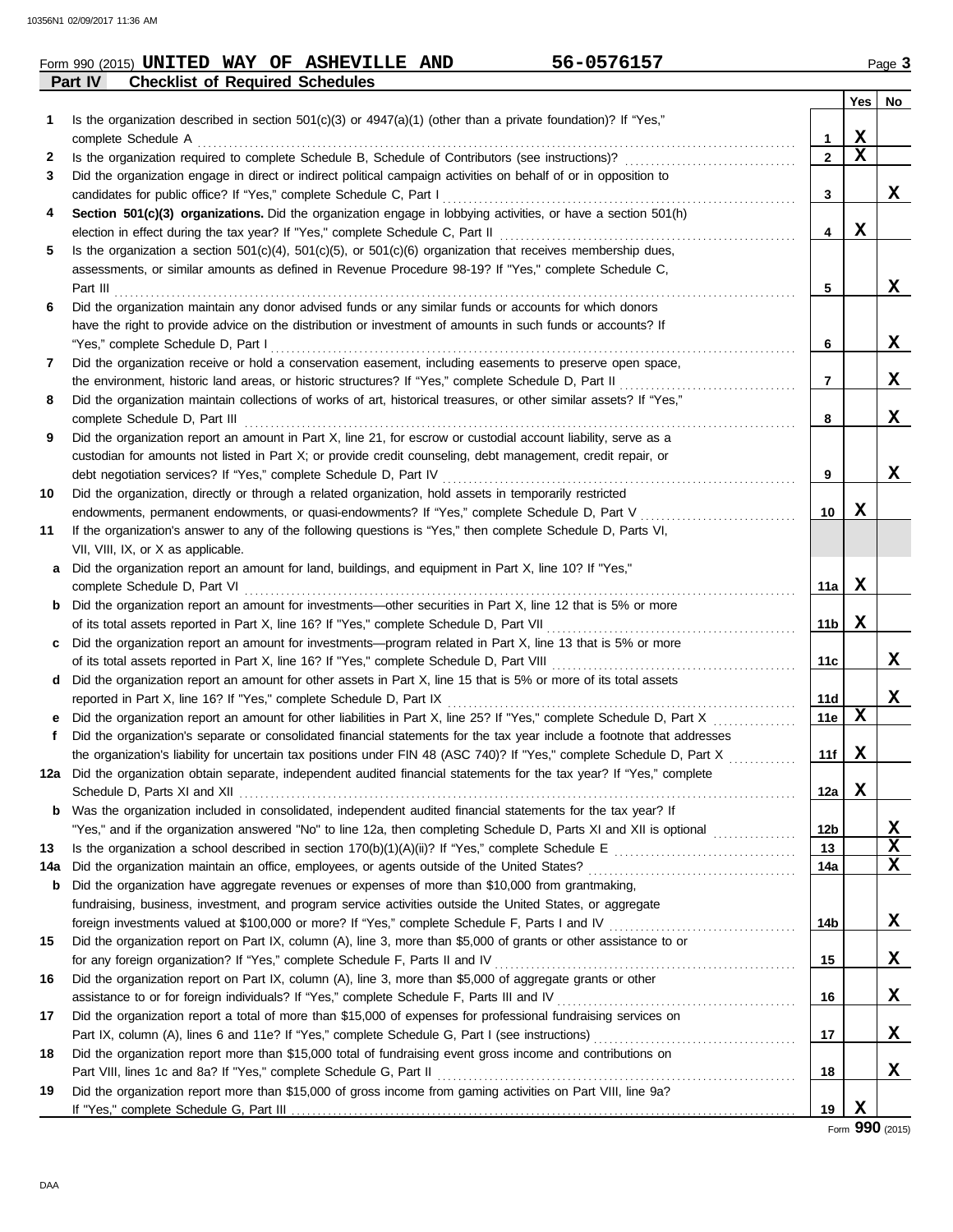|            | <b>Checklist of Required Schedules (continued)</b><br>Part IV                                                                                                                                                     |                 |     |    |
|------------|-------------------------------------------------------------------------------------------------------------------------------------------------------------------------------------------------------------------|-----------------|-----|----|
|            |                                                                                                                                                                                                                   |                 | Yes | No |
| 20a        | Did the organization operate one or more hospital facilities? If "Yes," complete Schedule H                                                                                                                       | 20a             |     | X  |
| b          |                                                                                                                                                                                                                   | 20 <sub>b</sub> |     |    |
| 21         | Did the organization report more than \$5,000 of grants or other assistance to any domestic organization or                                                                                                       |                 |     |    |
|            | domestic government on Part IX, column (A), line 1? If "Yes," complete Schedule I, Parts I and II                                                                                                                 | 21              | х   |    |
| 22         | Did the organization report more than \$5,000 of grants or other assistance to or for domestic individuals on                                                                                                     |                 |     |    |
|            | Part IX, column (A), line 2? If "Yes," complete Schedule I, Parts I and III                                                                                                                                       | 22              |     | X  |
| 23         | Did the organization answer "Yes" to Part VII, Section A, line 3, 4, or 5 about compensation of the                                                                                                               |                 |     |    |
|            | organization's current and former officers, directors, trustees, key employees, and highest compensated                                                                                                           |                 |     |    |
|            | employees? If "Yes," complete Schedule J                                                                                                                                                                          | 23              |     | X  |
| 24a        | Did the organization have a tax-exempt bond issue with an outstanding principal amount of more than                                                                                                               |                 |     |    |
|            | \$100,000 as of the last day of the year, that was issued after December 31, 2002? If "Yes," answer lines 24b                                                                                                     |                 |     |    |
|            | through 24d and complete Schedule K. If "No," go to line 25a                                                                                                                                                      | 24a             |     | X  |
| b          |                                                                                                                                                                                                                   | 24b             |     |    |
| с          | Did the organization maintain an escrow account other than a refunding escrow at any time during the year                                                                                                         |                 |     |    |
|            | to defease any tax-exempt bonds?                                                                                                                                                                                  | 24c             |     |    |
| d          |                                                                                                                                                                                                                   | 24d             |     |    |
| 25а        | Section 501(c)(3), 501(c)(4), and 501(c)(29) organizations. Did the organization engage in an excess benefit                                                                                                      |                 |     |    |
|            | transaction with a disqualified person during the year? If "Yes," complete Schedule L, Part I                                                                                                                     | 25a             |     | X  |
| b          | Is the organization aware that it engaged in an excess benefit transaction with a disqualified person in a prior                                                                                                  |                 |     |    |
|            | year, and that the transaction has not been reported on any of the organization's prior Forms 990 or 990-EZ?                                                                                                      |                 |     |    |
|            | If "Yes," complete Schedule L, Part I                                                                                                                                                                             | 25b             |     | X  |
| 26         | Did the organization report any amount on Part X, line 5, 6, or 22 for receivables from or payables to any                                                                                                        |                 |     |    |
|            | current or former officers, directors, trustees, key employees, highest compensated employees, or                                                                                                                 |                 |     |    |
|            | disqualified persons? If "Yes," complete Schedule L, Part II                                                                                                                                                      | 26              | x   |    |
| 27         | Did the organization provide a grant or other assistance to an officer, director, trustee, key employee,                                                                                                          |                 |     |    |
|            | substantial contributor or employee thereof, a grant selection committee member, or to a 35% controlled                                                                                                           |                 |     | X  |
|            | entity or family member of any of these persons? If "Yes," complete Schedule L, Part III                                                                                                                          | 27              |     |    |
| 28         | Was the organization a party to a business transaction with one of the following parties (see Schedule L,                                                                                                         |                 |     |    |
|            | Part IV instructions for applicable filing thresholds, conditions, and exceptions):                                                                                                                               |                 |     | X  |
| а          | A current or former officer, director, trustee, or key employee? If "Yes," complete Schedule L, Part IV<br>A family member of a current or former officer, director, trustee, or key employee? If "Yes," complete | 28a             |     |    |
| b          | Schedule L, Part IV                                                                                                                                                                                               | 28b             | X   |    |
|            | An entity of which a current or former officer, director, trustee, or key employee (or a family member thereof)                                                                                                   |                 |     |    |
| c          |                                                                                                                                                                                                                   | 28c             |     | X  |
|            | was an officer, director, trustee, or direct or indirect owner? If "Yes," complete Schedule L, Part IV                                                                                                            | 29              | X   |    |
| 29         |                                                                                                                                                                                                                   |                 |     |    |
|            | Did the organization receive contributions of art, historical treasures, or other similar assets, or qualified                                                                                                    | 30              |     | X  |
| 31         | Did the organization liquidate, terminate, or dissolve and cease operations? If "Yes," complete Schedule N,                                                                                                       |                 |     |    |
|            |                                                                                                                                                                                                                   | 31              |     | х  |
| 32         | Did the organization sell, exchange, dispose of, or transfer more than 25% of its net assets? If "Yes,"                                                                                                           |                 |     |    |
|            |                                                                                                                                                                                                                   | 32              |     | х  |
| 33         | Did the organization own 100% of an entity disregarded as separate from the organization under Regulations                                                                                                        |                 |     |    |
|            |                                                                                                                                                                                                                   | 33              |     | X  |
| 34         | Was the organization related to any tax-exempt or taxable entity? If "Yes," complete Schedule R, Parts II, III,                                                                                                   |                 |     |    |
|            |                                                                                                                                                                                                                   | 34              |     | X  |
| <b>35a</b> |                                                                                                                                                                                                                   | <b>35a</b>      |     | X  |
| b          | If "Yes" to line 35a, did the organization receive any payment from or engage in any transaction with a                                                                                                           |                 |     |    |
|            | controlled entity within the meaning of section 512(b)(13)? If "Yes," complete Schedule R, Part V, line 2                                                                                                         | 35b             |     |    |
| 36         | Section 501(c)(3) organizations. Did the organization make any transfers to an exempt non-charitable                                                                                                              |                 |     |    |
|            |                                                                                                                                                                                                                   | 36              |     | X  |
| 37         | Did the organization conduct more than 5% of its activities through an entity that is not a related organization                                                                                                  |                 |     |    |
|            | and that is treated as a partnership for federal income tax purposes? If "Yes," complete Schedule R,                                                                                                              |                 |     |    |
|            | Part VI                                                                                                                                                                                                           | 37              |     | X  |
| 38         | Did the organization complete Schedule O and provide explanations in Schedule O for Part VI, lines 11b and                                                                                                        |                 |     |    |
|            | 19? Note. All Form 990 filers are required to complete Schedule O.                                                                                                                                                | 38              | X   |    |
|            |                                                                                                                                                                                                                   |                 |     |    |

Form 990 (2015) Page **4 UNITED WAY OF ASHEVILLE AND 56-0576157**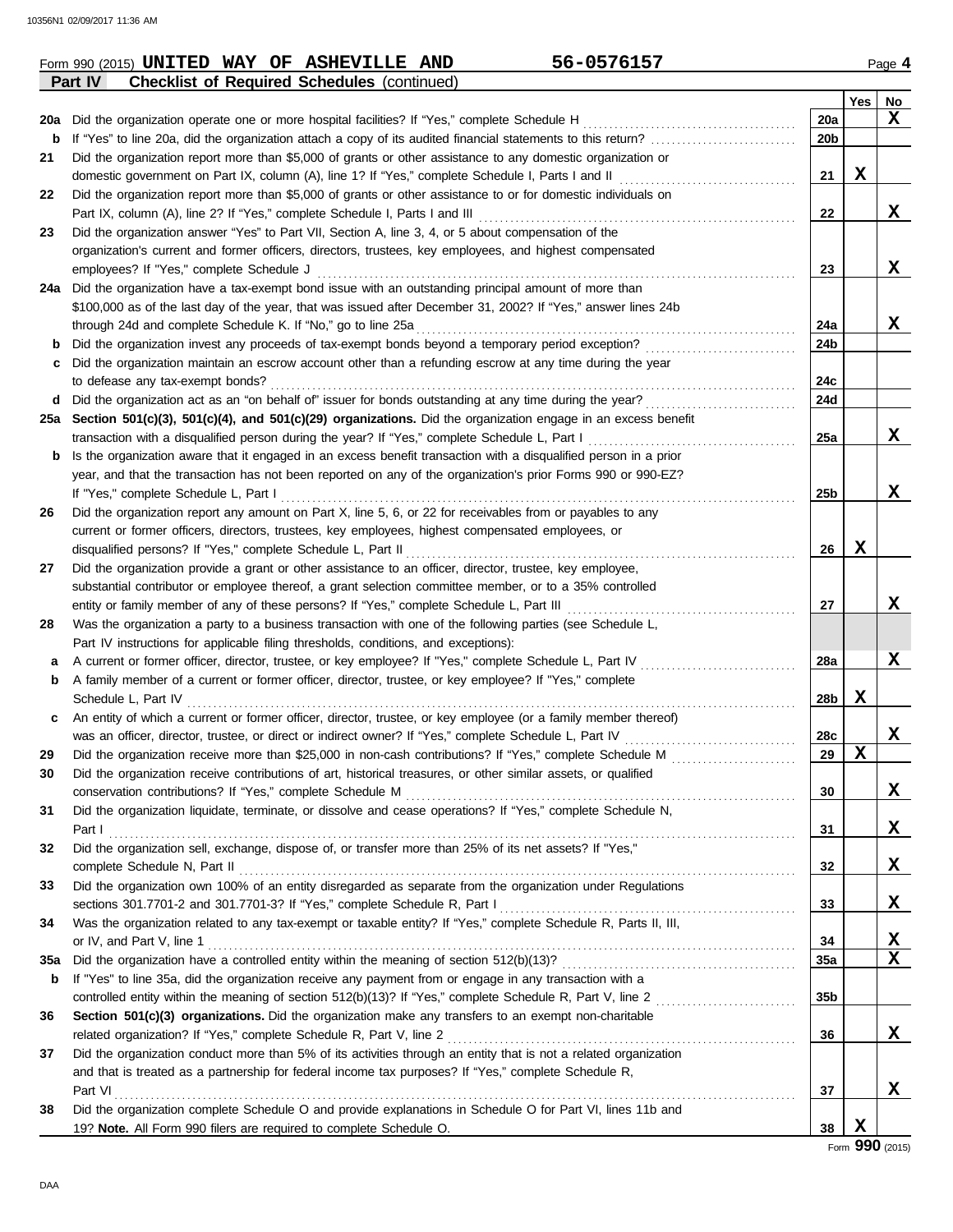|         | Part V    | Statements Regarding Other IRS Filings and Tax Compliance                                                                                                 |                 |             |                |                 | ΙX |
|---------|-----------|-----------------------------------------------------------------------------------------------------------------------------------------------------------|-----------------|-------------|----------------|-----------------|----|
|         |           |                                                                                                                                                           |                 |             |                | Yes $ $         | No |
| 1а      |           | Enter the number reported in Box 3 of Form 1096. Enter -0- if not applicable                                                                              | 1a              | 4           |                |                 |    |
| b       |           | Enter the number of Forms W-2G included in line 1a. Enter -0- if not applicable                                                                           | 1 <sub>b</sub>  | $\mathbf 0$ |                |                 |    |
| c       |           | Did the organization comply with backup withholding rules for reportable payments to vendors and                                                          |                 |             |                |                 |    |
|         |           | reportable gaming (gambling) winnings to prize winners?<br>2a Enter the number of employees reported on Form W-3, Transmittal of Wage and Tax             |                 |             | 1c             |                 |    |
|         |           | Statements, filed for the calendar year ending with or within the year covered by this return                                                             | 2a              | 49          |                |                 |    |
| b       |           | If at least one is reported on line 2a, did the organization file all required federal employment tax returns?                                            |                 |             | 2b             | X               |    |
|         |           | Note. If the sum of lines 1a and 2a is greater than 250, you may be required to e-file (see instructions)                                                 |                 |             |                |                 |    |
| За      |           | Did the organization have unrelated business gross income of \$1,000 or more during the year?                                                             |                 |             | 3a             |                 | x  |
| b       |           | If "Yes," has it filed a Form 990-T for this year? If "No" to line 3b, provide an explanation in Schedule O                                               |                 |             | 3b             |                 |    |
| 4а      |           | At any time during the calendar year, did the organization have an interest in, or a signature or other authority                                         |                 |             |                |                 |    |
|         |           | over, a financial account in a foreign country (such as a bank account, securities account, or other financial                                            |                 |             |                |                 |    |
|         | account)? |                                                                                                                                                           |                 |             | 4a             |                 | x  |
| b       |           |                                                                                                                                                           |                 |             |                |                 |    |
|         |           | See instructions for filing requirements for FinCEN Form 114, Report of Foreign Bank and Financial Accounts                                               |                 |             |                |                 |    |
|         | (FBAR).   |                                                                                                                                                           |                 |             |                |                 |    |
| 5a      |           | Was the organization a party to a prohibited tax shelter transaction at any time during the tax year?                                                     |                 |             | 5a             |                 | X  |
| b       |           | Did any taxable party notify the organization that it was or is a party to a prohibited tax shelter transaction?                                          |                 |             | 5 <sub>b</sub> |                 | X  |
| c       |           | If "Yes" to line 5a or 5b, did the organization file Form 8886-T?                                                                                         |                 |             | 5 <sub>c</sub> |                 |    |
| 6а      |           | Does the organization have annual gross receipts that are normally greater than \$100,000, and did the                                                    |                 |             |                |                 | x  |
|         |           | If "Yes," did the organization include with every solicitation an express statement that such contributions or                                            |                 |             | 6a             |                 |    |
| b       |           | gifts were not tax deductible?                                                                                                                            |                 |             | 6b             |                 |    |
| 7       |           | Organizations that may receive deductible contributions under section 170(c).                                                                             |                 |             |                |                 |    |
| а       |           | Did the organization receive a payment in excess of \$75 made partly as a contribution and partly for goods                                               |                 |             |                |                 |    |
|         |           | and services provided to the payor?                                                                                                                       |                 |             | 7a             |                 | x  |
| b       |           | If "Yes," did the organization notify the donor of the value of the goods or services provided?                                                           |                 |             | 7b             |                 |    |
| c       |           | Did the organization sell, exchange, or otherwise dispose of tangible personal property for which it was                                                  |                 |             |                |                 |    |
|         |           | required to file Form 8282?                                                                                                                               |                 |             | 7c             |                 | x  |
| d       |           |                                                                                                                                                           | <b>7d</b>       |             |                |                 |    |
| е       |           | Did the organization receive any funds, directly or indirectly, to pay premiums on a personal benefit contract?                                           |                 |             | 7e             |                 | X  |
| f       |           | Did the organization, during the year, pay premiums, directly or indirectly, on a personal benefit contract?                                              |                 |             | 7f             |                 | X  |
| g       |           | If the organization received a contribution of qualified intellectual property, did the organization file Form 8899 as required?                          |                 |             | 7g             |                 |    |
| h       |           | If the organization received a contribution of cars, boats, airplanes, or other vehicles, did the organization file a Form 1098-C?                        |                 |             | 7h             |                 | X  |
|         |           | Sponsoring organizations maintaining donor advised funds. Did a donor advised fund maintained by the                                                      |                 |             |                |                 |    |
|         |           |                                                                                                                                                           |                 |             | 8              |                 |    |
| 9       |           | Sponsoring organizations maintaining donor advised funds.                                                                                                 |                 |             |                |                 |    |
| a       |           |                                                                                                                                                           |                 |             | 9a             |                 |    |
| b       |           | Did the sponsoring organization make a distribution to a donor, donor advisor, or related person?                                                         |                 |             | 9b             |                 |    |
| 10<br>а |           | Section 501(c)(7) organizations. Enter:<br>Initiation fees and capital contributions included on Part VIII, line 12 [11][11][11][11][11][11][11][11][11][ | 10a             |             |                |                 |    |
| b       |           | Gross receipts, included on Form 990, Part VIII, line 12, for public use of club facilities                                                               | 10 <sub>b</sub> |             |                |                 |    |
| 11      |           | Section 501(c)(12) organizations. Enter:                                                                                                                  |                 |             |                |                 |    |
| а       |           |                                                                                                                                                           | 11a             |             |                |                 |    |
| b       |           | Gross income from other sources (Do not net amounts due or paid to other sources                                                                          |                 |             |                |                 |    |
|         |           |                                                                                                                                                           | 11 <sub>b</sub> |             |                |                 |    |
| 12a     |           | Section 4947(a)(1) non-exempt charitable trusts. Is the organization filing Form 990 in lieu of Form 1041?                                                |                 |             | 12a            |                 |    |
| b       |           | If "Yes," enter the amount of tax-exempt interest received or accrued during the year                                                                     | 12b             |             |                |                 |    |
| 13      |           | Section 501(c)(29) qualified nonprofit health insurance issuers.                                                                                          |                 |             |                |                 |    |
| а       |           | Is the organization licensed to issue qualified health plans in more than one state?                                                                      |                 |             | 13а            |                 |    |
|         |           | Note. See the instructions for additional information the organization must report on Schedule O.                                                         |                 |             |                |                 |    |
| b       |           | Enter the amount of reserves the organization is required to maintain by the states in which                                                              |                 |             |                |                 |    |
|         |           |                                                                                                                                                           | 13 <sub>b</sub> |             |                |                 |    |
| c       |           | Enter the amount of reserves on hand                                                                                                                      | 13 <sub>c</sub> |             |                |                 |    |
| 14a     |           | Did the organization receive any payments for indoor tanning services during the tax year?                                                                |                 |             | 14a            |                 | X  |
| b       |           |                                                                                                                                                           |                 |             | 14b            |                 |    |
| DAA     |           |                                                                                                                                                           |                 |             |                | Form 990 (2015) |    |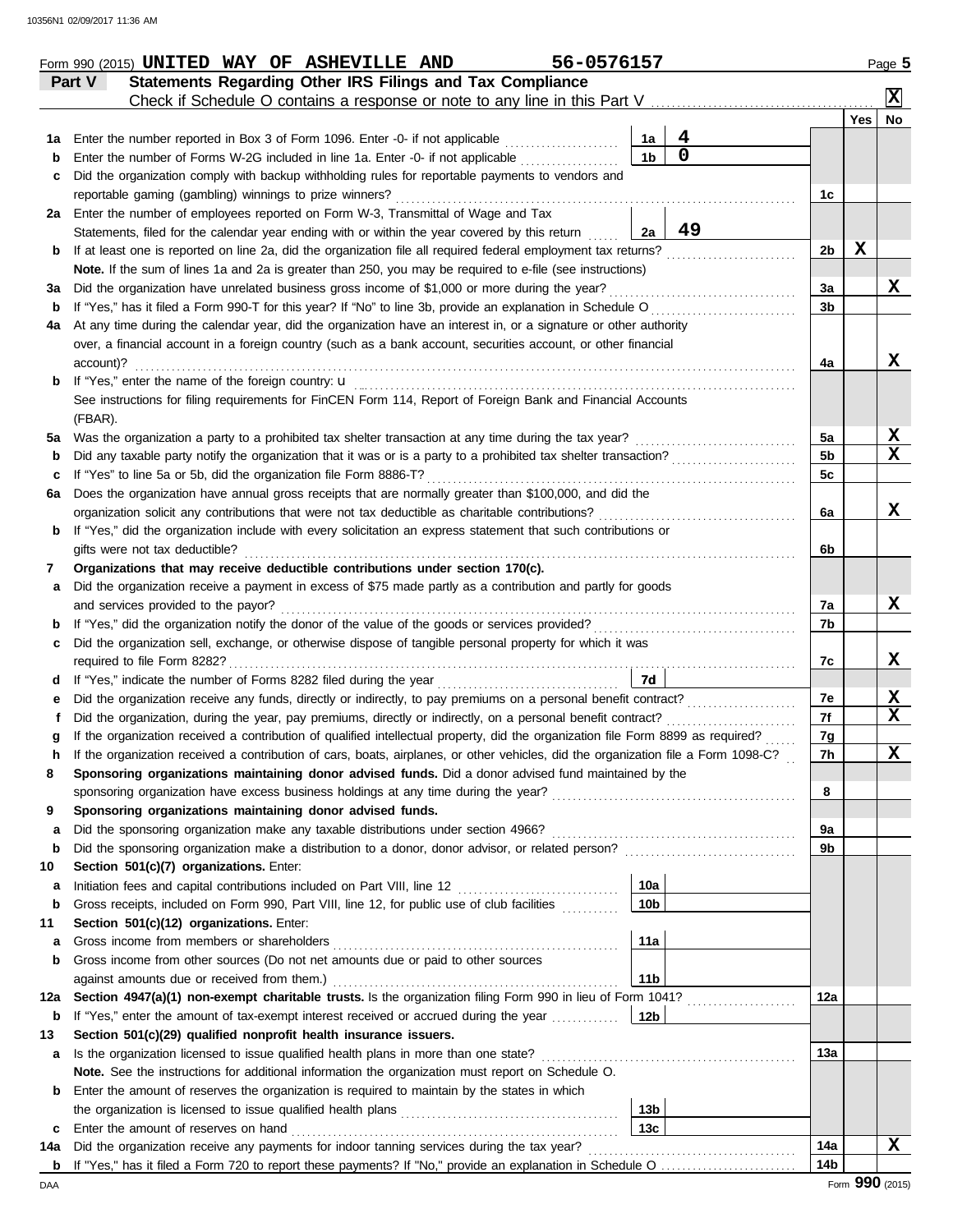|             | response to line 8a, 8b, or 10b below, describe the circumstances, processes, or changes in Schedule O. See instructions.           |                         |                         |    |
|-------------|-------------------------------------------------------------------------------------------------------------------------------------|-------------------------|-------------------------|----|
|             |                                                                                                                                     |                         |                         |    |
|             | Section A. Governing Body and Management                                                                                            |                         |                         |    |
|             |                                                                                                                                     |                         | Yes                     | No |
| 1а          | 42<br>1a<br>Enter the number of voting members of the governing body at the end of the tax year                                     |                         |                         |    |
|             | If there are material differences in voting rights among members of the governing body, or                                          |                         |                         |    |
|             | if the governing body delegated broad authority to an executive committee or similar                                                |                         |                         |    |
|             | committee, explain in Schedule O.                                                                                                   |                         |                         |    |
|             | 40<br>Enter the number of voting members included in line 1a, above, who are independent<br>1b                                      |                         |                         |    |
| 2           | Did any officer, director, trustee, or key employee have a family relationship or a business relationship with                      |                         |                         |    |
|             | any other officer, director, trustee, or key employee?                                                                              | $\mathbf{2}$            |                         | X  |
| 3           | Did the organization delegate control over management duties customarily performed by or under the direct                           |                         |                         |    |
|             | supervision of officers, directors, or trustees, or key employees to a management company or other person?                          | 3                       |                         | X  |
| 4           | Did the organization make any significant changes to its governing documents since the prior Form 990 was filed?                    | $\overline{\mathbf{4}}$ |                         | X  |
| 5           | Did the organization become aware during the year of a significant diversion of the organization's assets?                          | 5                       |                         | X  |
| 6           | Did the organization have members or stockholders?                                                                                  | 6                       |                         | X  |
| 7a          | Did the organization have members, stockholders, or other persons who had the power to elect or appoint                             |                         |                         |    |
|             | one or more members of the governing body?                                                                                          | 7a                      |                         | х  |
| b           | Are any governance decisions of the organization reserved to (or subject to approval by) members,                                   |                         |                         |    |
|             |                                                                                                                                     | 7b                      |                         | x  |
| 8           | Did the organization contemporaneously document the meetings held or written actions undertaken during the year by the following    |                         |                         |    |
| а           | The governing body?                                                                                                                 | 8а                      | X                       |    |
| $\mathbf b$ | Each committee with authority to act on behalf of the governing body?                                                               | 8b                      | $\mathbf x$             |    |
| 9           | Is there any officer, director, trustee, or key employee listed in Part VII, Section A, who cannot be reached at                    |                         |                         |    |
|             | the organization's mailing address? If "Yes," provide the names and addresses in Schedule O                                         | 9                       |                         | x  |
|             | Section B. Policies (This Section B requests information about policies not required by the Internal Revenue Code.)                 |                         |                         |    |
|             |                                                                                                                                     |                         | Yes                     | No |
| 10a         | Did the organization have local chapters, branches, or affiliates?                                                                  | 10a                     |                         | х  |
| b           | If "Yes," did the organization have written policies and procedures governing the activities of such chapters,                      |                         |                         |    |
|             | affiliates, and branches to ensure their operations are consistent with the organization's exempt purposes?                         | 10b                     |                         |    |
| 11a         | Has the organization provided a complete copy of this Form 990 to all members of its governing body before filing the form?         | 11a                     | X                       |    |
| b           | Describe in Schedule O the process, if any, used by the organization to review this Form 990.                                       |                         |                         |    |
| 12a         | Did the organization have a written conflict of interest policy? If "No," go to line 13                                             | 12a                     | X                       |    |
| b           | Were officers, directors, or trustees, and key employees required to disclose annually interests that could give rise to conflicts? | 12 <sub>b</sub>         | $\mathbf x$             |    |
|             | Did the organization regularly and consistently monitor and enforce compliance with the policy? If "Yes,"                           |                         |                         |    |
| c           |                                                                                                                                     | 12c                     | X                       |    |
|             | describe in Schedule O how this was done<br>Did the organization have a written whistleblower policy?                               | 13                      | $\mathbf x$             |    |
| 13          | Did the organization have a written document retention and destruction policy?                                                      | 14                      | $\overline{\mathbf{x}}$ |    |
| 14          | Did the process for determining compensation of the following persons include a review and approval by                              |                         |                         |    |
| 15          |                                                                                                                                     |                         |                         |    |
|             | independent persons, comparability data, and contemporaneous substantiation of the deliberation and decision?                       |                         |                         |    |
| a           | The organization's CEO, Executive Director, or top management official                                                              | 15a                     | X                       |    |
| b           | Other officers or key employees of the organization                                                                                 | 15 <sub>b</sub>         | X                       |    |
|             | If "Yes" to line 15a or 15b, describe the process in Schedule O (see instructions).                                                 |                         |                         |    |
| 16a         | Did the organization invest in, contribute assets to, or participate in a joint venture or similar arrangement                      |                         |                         |    |
|             | with a taxable entity during the year?                                                                                              | 16a                     |                         | х  |
| b           | If "Yes," did the organization follow a written policy or procedure requiring the organization to evaluate its                      |                         |                         |    |
|             | participation in joint venture arrangements under applicable federal tax law, and take steps to safeguard the                       |                         |                         |    |
|             |                                                                                                                                     | 16b                     |                         |    |
|             | <b>Section C. Disclosure</b>                                                                                                        |                         |                         |    |
| 17          | List the states with which a copy of this Form 990 is required to be filed $\mathbf u$ NONE                                         |                         |                         |    |
| 18          | Section 6104 requires an organization to make its Forms 1023 (or 1024 if applicable), 990, and 990-T (Section 501(c)(3)s only)      |                         |                         |    |
|             | available for public inspection. Indicate how you made these available. Check all that apply.                                       |                         |                         |    |
|             | $ \mathbf{X} $ Another's website $ \mathbf{X} $ Upon request<br>ΙXΙ<br>Own website<br>  Other (explain in Schedule O)               |                         |                         |    |
| 19          | Describe in Schedule O whether (and if so, how) the organization made its governing documents, conflict of interest policy, and     |                         |                         |    |
|             | financial statements available to the public during the tax year.                                                                   |                         |                         |    |
| 20          | State the name, address, and telephone number of the person who possesses the organization's books and records: u                   |                         |                         |    |
|             | 50 SOUTH FRENCH BROAD AVE<br>LAYTON HOWER                                                                                           |                         |                         |    |
|             | 28801<br><b>ASHEVILLE</b><br>NC                                                                                                     | 828-210-1142            |                         |    |
| DAA         |                                                                                                                                     |                         | Form 990 (2015)         |    |

|                |  | Form 990 (2015) UNITED WAY OF ASHEVILLE AND | 56-0576157                                                                                                 | Page $6$ |
|----------------|--|---------------------------------------------|------------------------------------------------------------------------------------------------------------|----------|
| <b>Part VI</b> |  |                                             | Governance, Management, and Disclosure For each "Yes" response to lines 2 through 7b below, and for a "No" |          |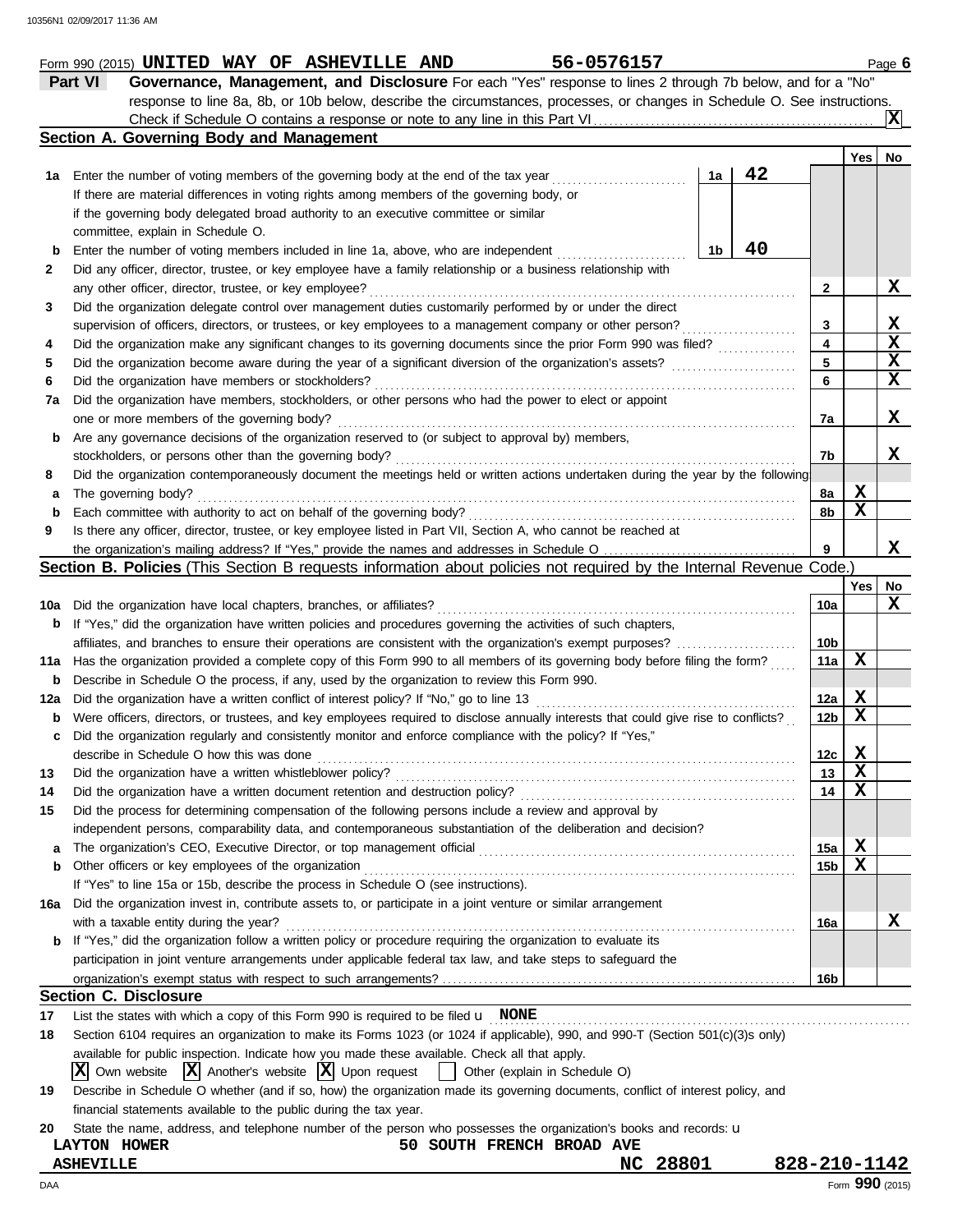#### **Section A. Independent Contractors Part VII Compensation of Officers, Directors, Trustees, Key Employees, Highest Compensated Employees, and Form 990 (2015) UNITED WAY OF ASHEVILLE AND 56-0576157** Page 7 **Officers, Directors, Trustees, Key Employees, and Highest Compensated Employees** Check if Schedule O contains a response or note to any line in this Part VII

**1a** Complete this table for all persons required to be listed. Report compensation for the calendar year ending with or within the organization's tax year.

■ List all of the organization's **current** officers, directors, trustees (whether individuals or organizations), regardless of amount of compensation. Enter -0- in columns (D), (E), and (F) if no compensation was paid.

● List all of the organization's **current** key employees, if any. See instructions for definition of "key employee."

who received reportable compensation (Box 5 of Form W-2 and/or Box 7 of Form 1099-MISC) of more than \$100,000 from the organization and any related organizations. ■ List the organization's five **current** highest compensated employees (other than an officer, director, trustee, or key employee)<br> **•** Preceived reportable compensation (Box 5 of Form W-2 and/or Box 7 of Form 1099-MISC)

■ List all of the organization's **former** officers, key employees, and highest compensated employees who received more than<br>00,000 of reportable compensation from the organization and any related organizations \$100,000 of reportable compensation from the organization and any related organizations.

■ List all of the organization's **former directors or trustees** that received, in the capacity as a former director or trustee of the paratization more than \$10,000 of reportable compensation from the organization and any organization, more than \$10,000 of reportable compensation from the organization and any related organizations. List persons in the following order: individual trustees or directors; institutional trustees; officers; key employees; highest compensated employees; and former such persons.

Check this box if neither the organization nor any related organization compensated any current officer, director, or trustee.

| (A)<br>Name and Title            | (B)<br>Average<br>hours per<br>week<br>(list any<br>hours for |                                   |                         | (C)<br>Position |                 | (do not check more than one<br>box, unless person is both an<br>officer and a director/trustee) |        | (D)<br>Reportable<br>compensation<br>from<br>the<br>organization | (E)<br>Reportable<br>compensation from<br>related<br>organizations<br>(W-2/1099-MISC) | (F)<br>Estimated<br>amount of<br>other<br>compensation<br>from the |
|----------------------------------|---------------------------------------------------------------|-----------------------------------|-------------------------|-----------------|-----------------|-------------------------------------------------------------------------------------------------|--------|------------------------------------------------------------------|---------------------------------------------------------------------------------------|--------------------------------------------------------------------|
|                                  | related<br>organizations<br>below dotted<br>line)             | Individual trustee<br>or director | nstitutional<br>trustee | Officer         | Key<br>enployee | Highest compensated<br>employee                                                                 | Former | (W-2/1099-MISC)                                                  |                                                                                       | organization<br>and related<br>organizations                       |
| (1) DR. LEON ELLISTON            |                                                               |                                   |                         |                 |                 |                                                                                                 |        |                                                                  |                                                                                       |                                                                    |
|                                  | 3.00                                                          |                                   |                         |                 |                 |                                                                                                 |        |                                                                  |                                                                                       |                                                                    |
| <b>CHAIR</b>                     | 0.00                                                          | $\mathbf x$                       |                         | $\mathbf x$     |                 |                                                                                                 |        | 0                                                                | 0                                                                                     | 0                                                                  |
| (2) PAUL MCDOWELL                | 3.00                                                          |                                   |                         |                 |                 |                                                                                                 |        |                                                                  |                                                                                       |                                                                    |
| VICE CHAIR / TREASUR             | 0.00                                                          | X                                 |                         | $\mathbf x$     |                 |                                                                                                 |        | 0                                                                | 0                                                                                     | $\mathbf 0$                                                        |
| (3) JENNIE EBLEN                 |                                                               |                                   |                         |                 |                 |                                                                                                 |        |                                                                  |                                                                                       |                                                                    |
|                                  | 3.00                                                          |                                   |                         |                 |                 |                                                                                                 |        |                                                                  |                                                                                       |                                                                    |
| <b>SECRETARY</b>                 | 0.00                                                          | $\mathbf x$                       |                         | $\mathbf x$     |                 |                                                                                                 |        | 0                                                                | 0                                                                                     | 0                                                                  |
| (4) SUZANNE DEFERIE              |                                                               |                                   |                         |                 |                 |                                                                                                 |        |                                                                  |                                                                                       |                                                                    |
|                                  | 3.00                                                          |                                   |                         |                 |                 |                                                                                                 |        |                                                                  |                                                                                       |                                                                    |
| <b>PAST CHAIR</b>                | 0.00                                                          | $\mathbf x$                       |                         | $\mathbf x$     |                 |                                                                                                 |        | 0                                                                | 0                                                                                     | 0                                                                  |
| (5) DEREK ALLEN                  |                                                               |                                   |                         |                 |                 |                                                                                                 |        |                                                                  |                                                                                       |                                                                    |
|                                  | 2.00                                                          |                                   |                         |                 |                 |                                                                                                 |        |                                                                  |                                                                                       |                                                                    |
| <b>DIRECTOR</b>                  | 0.00                                                          | $\mathbf x$                       |                         |                 |                 |                                                                                                 |        | 0                                                                | 0                                                                                     | $\mathbf 0$                                                        |
| (6) PAMELA BALDWIN               |                                                               |                                   |                         |                 |                 |                                                                                                 |        |                                                                  |                                                                                       |                                                                    |
|                                  | 2.00<br>0.00                                                  |                                   |                         |                 |                 |                                                                                                 |        | 0                                                                | 0                                                                                     | 0                                                                  |
| <b>DIRECTOR</b><br>(7) AMY BARRY |                                                               | X                                 |                         |                 |                 |                                                                                                 |        |                                                                  |                                                                                       |                                                                    |
|                                  | 2.00                                                          |                                   |                         |                 |                 |                                                                                                 |        |                                                                  |                                                                                       |                                                                    |
| <b>DIRECTOR</b>                  | 0.00                                                          | X                                 |                         |                 |                 |                                                                                                 |        | 0                                                                | 0                                                                                     | $\mathbf 0$                                                        |
| (8) CYNTHIA<br><b>BREYFOGLE</b>  |                                                               |                                   |                         |                 |                 |                                                                                                 |        |                                                                  |                                                                                       |                                                                    |
|                                  | 2.00                                                          |                                   |                         |                 |                 |                                                                                                 |        |                                                                  |                                                                                       |                                                                    |
| <b>DIRECTOR</b>                  | 0.00                                                          | $\mathbf x$                       |                         |                 |                 |                                                                                                 |        | 0                                                                | 0                                                                                     | $\mathbf 0$                                                        |
| (9) TRACY BUCHANAN               |                                                               |                                   |                         |                 |                 |                                                                                                 |        |                                                                  |                                                                                       |                                                                    |
|                                  | 2.00                                                          |                                   |                         |                 |                 |                                                                                                 |        |                                                                  |                                                                                       |                                                                    |
| <b>DIRECTOR</b>                  | 0.00                                                          | X                                 |                         |                 |                 |                                                                                                 |        | 0                                                                | 0                                                                                     | $\mathbf 0$                                                        |
| (10) SCOTT BURNETTE              |                                                               |                                   |                         |                 |                 |                                                                                                 |        |                                                                  |                                                                                       |                                                                    |
|                                  | 2.00                                                          |                                   |                         |                 |                 |                                                                                                 |        |                                                                  |                                                                                       |                                                                    |
| <b>DIRECTOR</b>                  | 0.00                                                          | $\mathbf x$                       |                         |                 |                 |                                                                                                 |        | 0                                                                | 0                                                                                     | $\mathbf 0$                                                        |
| (11) DEBORAH CALHOUN             | 2.00                                                          |                                   |                         |                 |                 |                                                                                                 |        |                                                                  |                                                                                       |                                                                    |
| <b>DIRECTOR</b>                  | 0.00                                                          | $\mathbf x$                       |                         |                 |                 |                                                                                                 |        | 0                                                                | 0                                                                                     | O                                                                  |
| DAA                              |                                                               |                                   |                         |                 |                 |                                                                                                 |        |                                                                  |                                                                                       | Form 990 (2015)                                                    |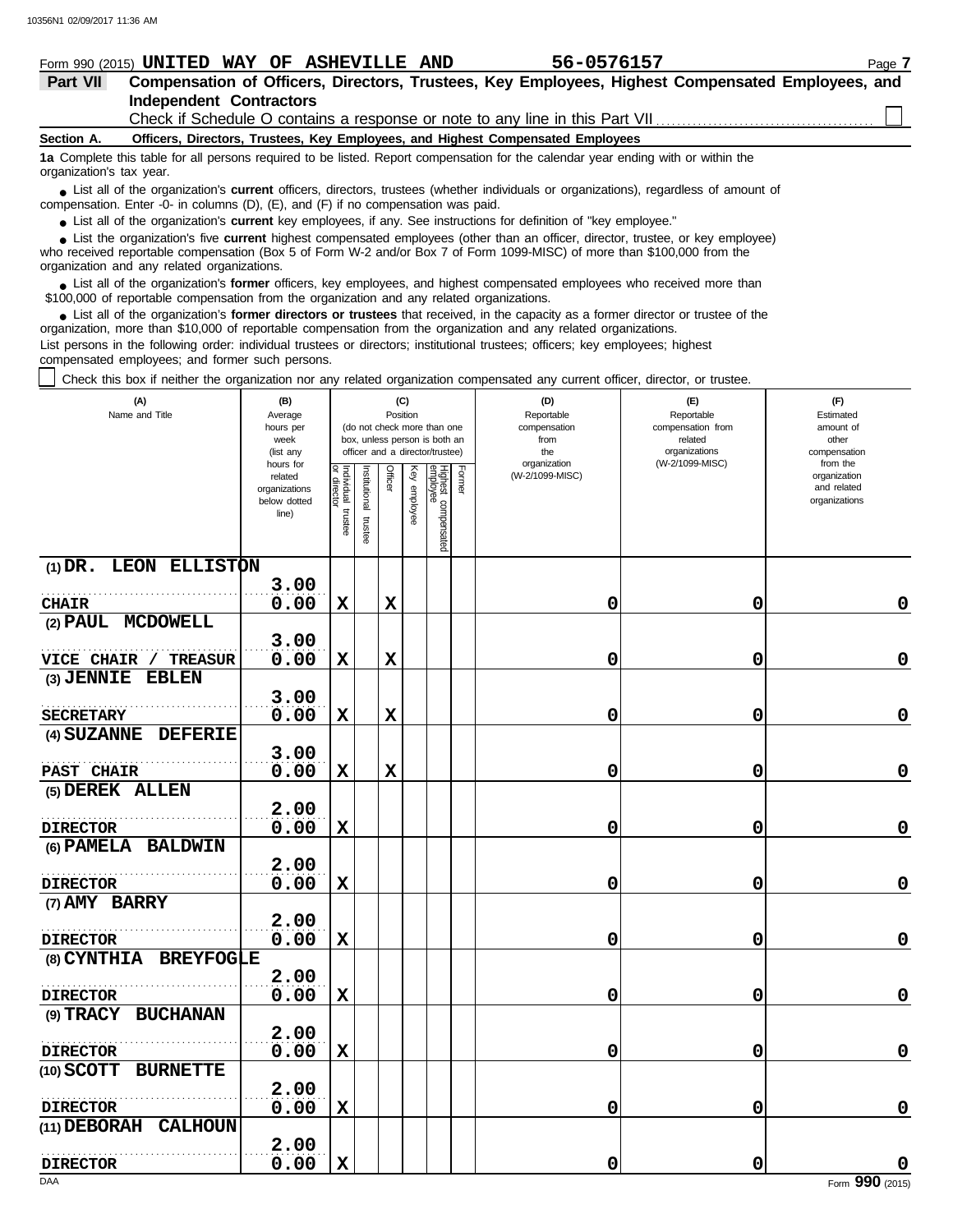|  | 10356N1 02/09/2017 11:36 AM |  |  |
|--|-----------------------------|--|--|
|--|-----------------------------|--|--|

| Form 990 (2015) UNITED WAY OF ASHEVILLE AND<br><b>Part VII</b>                                                                                                                                                                                                                                                                                       |                                                                |                                                                                                                    |                          |         |                 |                                 |        | 56-0576157<br>Section A. Officers, Directors, Trustees, Key Employees, and Highest Compensated Employees (continued) |                                                                    |  |                                                          | Page 8           |  |
|------------------------------------------------------------------------------------------------------------------------------------------------------------------------------------------------------------------------------------------------------------------------------------------------------------------------------------------------------|----------------------------------------------------------------|--------------------------------------------------------------------------------------------------------------------|--------------------------|---------|-----------------|---------------------------------|--------|----------------------------------------------------------------------------------------------------------------------|--------------------------------------------------------------------|--|----------------------------------------------------------|------------------|--|
| (A)<br>Name and title                                                                                                                                                                                                                                                                                                                                | (B)<br>Average<br>hours per<br>week<br>(list any               | (C)<br>Position<br>(do not check more than one<br>box, unless person is both an<br>officer and a director/trustee) |                          |         |                 |                                 |        | (D)<br>Reportable<br>compensation<br>from<br>the                                                                     | (E)<br>Reportable<br>compensation from<br>related<br>organizations |  | (F)<br>Estimated<br>amount of<br>other<br>compensation   |                  |  |
|                                                                                                                                                                                                                                                                                                                                                      | hours for<br>related<br>organizations<br>below dotted<br>line) | Individual trustee<br>or director                                                                                  | Institutional<br>trustee | Officer | Key<br>employee | Highest compensated<br>employee | Former | organization<br>(W-2/1099-MISC)                                                                                      | (W-2/1099-MISC)                                                    |  | from the<br>organization<br>and related<br>organizations |                  |  |
| (12)<br>KIT CRAMER                                                                                                                                                                                                                                                                                                                                   |                                                                |                                                                                                                    |                          |         |                 |                                 |        |                                                                                                                      |                                                                    |  |                                                          |                  |  |
| <b>DIRECTOR</b>                                                                                                                                                                                                                                                                                                                                      | 2.00<br>0.00                                                   | X                                                                                                                  |                          |         |                 |                                 |        | 0                                                                                                                    | 0                                                                  |  |                                                          | 0                |  |
| LINDA KENDALI<br>(13)                                                                                                                                                                                                                                                                                                                                | <b>FIELDS</b>                                                  |                                                                                                                    |                          |         |                 |                                 |        |                                                                                                                      |                                                                    |  |                                                          |                  |  |
| <b>DIRECTOR</b>                                                                                                                                                                                                                                                                                                                                      | 2.00<br>0.00                                                   | X                                                                                                                  |                          |         |                 |                                 |        | 0                                                                                                                    | 0                                                                  |  |                                                          | $\mathbf 0$      |  |
| TAYLOR FOSS<br>(14)                                                                                                                                                                                                                                                                                                                                  |                                                                |                                                                                                                    |                          |         |                 |                                 |        |                                                                                                                      |                                                                    |  |                                                          |                  |  |
| <b>DIRECTOR</b>                                                                                                                                                                                                                                                                                                                                      | 2.00<br>0.00                                                   | $\mathbf x$                                                                                                        |                          |         |                 |                                 |        | 0                                                                                                                    | 0                                                                  |  |                                                          | $\mathbf 0$      |  |
| DR. CATHERINE<br>(15)                                                                                                                                                                                                                                                                                                                                | <b>FRANK</b>                                                   |                                                                                                                    |                          |         |                 |                                 |        |                                                                                                                      |                                                                    |  |                                                          |                  |  |
| <b>DIRECTOR</b>                                                                                                                                                                                                                                                                                                                                      | 2.00<br>0.00                                                   | X                                                                                                                  |                          |         |                 |                                 |        | 0                                                                                                                    | 0                                                                  |  |                                                          | $\mathbf 0$      |  |
| (16)<br><b>ANDREW GMITTER</b>                                                                                                                                                                                                                                                                                                                        |                                                                |                                                                                                                    |                          |         |                 |                                 |        |                                                                                                                      |                                                                    |  |                                                          |                  |  |
| .<br><b>DIRECTOR</b>                                                                                                                                                                                                                                                                                                                                 | 2.00<br>0.00                                                   | X                                                                                                                  |                          |         |                 |                                 |        | 0                                                                                                                    | 0                                                                  |  |                                                          | $\mathbf 0$      |  |
| <b>MARY GRANT</b><br>(17)                                                                                                                                                                                                                                                                                                                            |                                                                |                                                                                                                    |                          |         |                 |                                 |        |                                                                                                                      |                                                                    |  |                                                          |                  |  |
| <b>DIRECTOR</b>                                                                                                                                                                                                                                                                                                                                      | 2.00<br>0.00                                                   | $\mathbf x$                                                                                                        |                          |         |                 |                                 |        | 0                                                                                                                    | 0                                                                  |  |                                                          | $\mathbf 0$      |  |
| W. NEAL HANK\$<br>(18)                                                                                                                                                                                                                                                                                                                               | JR.                                                            |                                                                                                                    |                          |         |                 |                                 |        |                                                                                                                      |                                                                    |  |                                                          |                  |  |
| .<br><b>DIRECTOR</b>                                                                                                                                                                                                                                                                                                                                 | 2.00<br>0.00                                                   | $\mathbf x$                                                                                                        |                          |         |                 |                                 |        | 0                                                                                                                    | 0                                                                  |  |                                                          | $\mathbf 0$      |  |
| PHILLIP L. HARDIN<br>(19)                                                                                                                                                                                                                                                                                                                            |                                                                |                                                                                                                    |                          |         |                 |                                 |        |                                                                                                                      |                                                                    |  |                                                          |                  |  |
| <b>DIRECTOR</b>                                                                                                                                                                                                                                                                                                                                      | 2.00<br>0.00                                                   | X                                                                                                                  |                          |         |                 |                                 |        | 0                                                                                                                    | 0                                                                  |  |                                                          | 0                |  |
|                                                                                                                                                                                                                                                                                                                                                      |                                                                |                                                                                                                    |                          |         |                 |                                 | u      |                                                                                                                      |                                                                    |  |                                                          |                  |  |
| c Total from continuation sheets to Part VII. Section A<br>d                                                                                                                                                                                                                                                                                         |                                                                |                                                                                                                    |                          |         |                 |                                 | u.     | 177,391<br>177,391                                                                                                   |                                                                    |  |                                                          | 28,640<br>28,640 |  |
| Total number of individuals (including but not limited to those listed above) who received more than \$100,000 of<br>$\mathbf{2}$<br>reportable compensation from the organization $\mathbf{u} \mathbf{1}$                                                                                                                                           |                                                                |                                                                                                                    |                          |         |                 |                                 |        |                                                                                                                      |                                                                    |  |                                                          |                  |  |
|                                                                                                                                                                                                                                                                                                                                                      |                                                                |                                                                                                                    |                          |         |                 |                                 |        |                                                                                                                      |                                                                    |  | Yes                                                      | No               |  |
| Did the organization list any former officer, director, or trustee, key employee, or highest compensated<br>3<br>employee on line 1a? If "Yes," complete Schedule J for such individual                                                                                                                                                              |                                                                |                                                                                                                    |                          |         |                 |                                 |        |                                                                                                                      |                                                                    |  | 3                                                        | x                |  |
| For any individual listed on line 1a, is the sum of reportable compensation and other compensation from the<br>4<br>organization and related organizations greater than \$150,000? If "Yes," complete Schedule J for such                                                                                                                            |                                                                |                                                                                                                    |                          |         |                 |                                 |        |                                                                                                                      |                                                                    |  |                                                          |                  |  |
| individual with a construction of the construction of the construction of the construction of the construction of the construction of the construction of the construction of the construction of the construction of the cons<br>Did any person listed on line 1a receive or accrue compensation from any unrelated organization or individual<br>5 |                                                                |                                                                                                                    |                          |         |                 |                                 |        |                                                                                                                      |                                                                    |  | 4                                                        | X                |  |
|                                                                                                                                                                                                                                                                                                                                                      |                                                                |                                                                                                                    |                          |         |                 |                                 |        |                                                                                                                      |                                                                    |  | 5                                                        | X                |  |
| Section B. Independent Contractors<br>Complete this table for your five highest compensated independent contractors that received more than \$100,000 of<br>1                                                                                                                                                                                        |                                                                |                                                                                                                    |                          |         |                 |                                 |        |                                                                                                                      |                                                                    |  |                                                          |                  |  |
| compensation from the organization. Report compensation for the calendar year ending with or within the organization's tax year.                                                                                                                                                                                                                     | (A)<br>Name and business address                               |                                                                                                                    |                          |         |                 |                                 |        |                                                                                                                      | (B)<br>Description of services                                     |  | (C)<br>Compensation                                      |                  |  |
|                                                                                                                                                                                                                                                                                                                                                      |                                                                |                                                                                                                    |                          |         |                 |                                 |        |                                                                                                                      |                                                                    |  |                                                          |                  |  |
|                                                                                                                                                                                                                                                                                                                                                      |                                                                |                                                                                                                    |                          |         |                 |                                 |        |                                                                                                                      |                                                                    |  |                                                          |                  |  |
|                                                                                                                                                                                                                                                                                                                                                      |                                                                |                                                                                                                    |                          |         |                 |                                 |        |                                                                                                                      |                                                                    |  |                                                          |                  |  |
|                                                                                                                                                                                                                                                                                                                                                      |                                                                |                                                                                                                    |                          |         |                 |                                 |        |                                                                                                                      |                                                                    |  |                                                          |                  |  |
|                                                                                                                                                                                                                                                                                                                                                      |                                                                |                                                                                                                    |                          |         |                 |                                 |        |                                                                                                                      |                                                                    |  |                                                          |                  |  |
|                                                                                                                                                                                                                                                                                                                                                      |                                                                |                                                                                                                    |                          |         |                 |                                 |        |                                                                                                                      |                                                                    |  |                                                          |                  |  |
|                                                                                                                                                                                                                                                                                                                                                      |                                                                |                                                                                                                    |                          |         |                 |                                 |        |                                                                                                                      |                                                                    |  |                                                          |                  |  |
| Total number of independent contractors (including but not limited to those listed above) who<br>$\mathbf{2}$<br>received more than \$100,000 of compensation from the organization u                                                                                                                                                                |                                                                |                                                                                                                    |                          |         |                 |                                 |        |                                                                                                                      | 0                                                                  |  |                                                          |                  |  |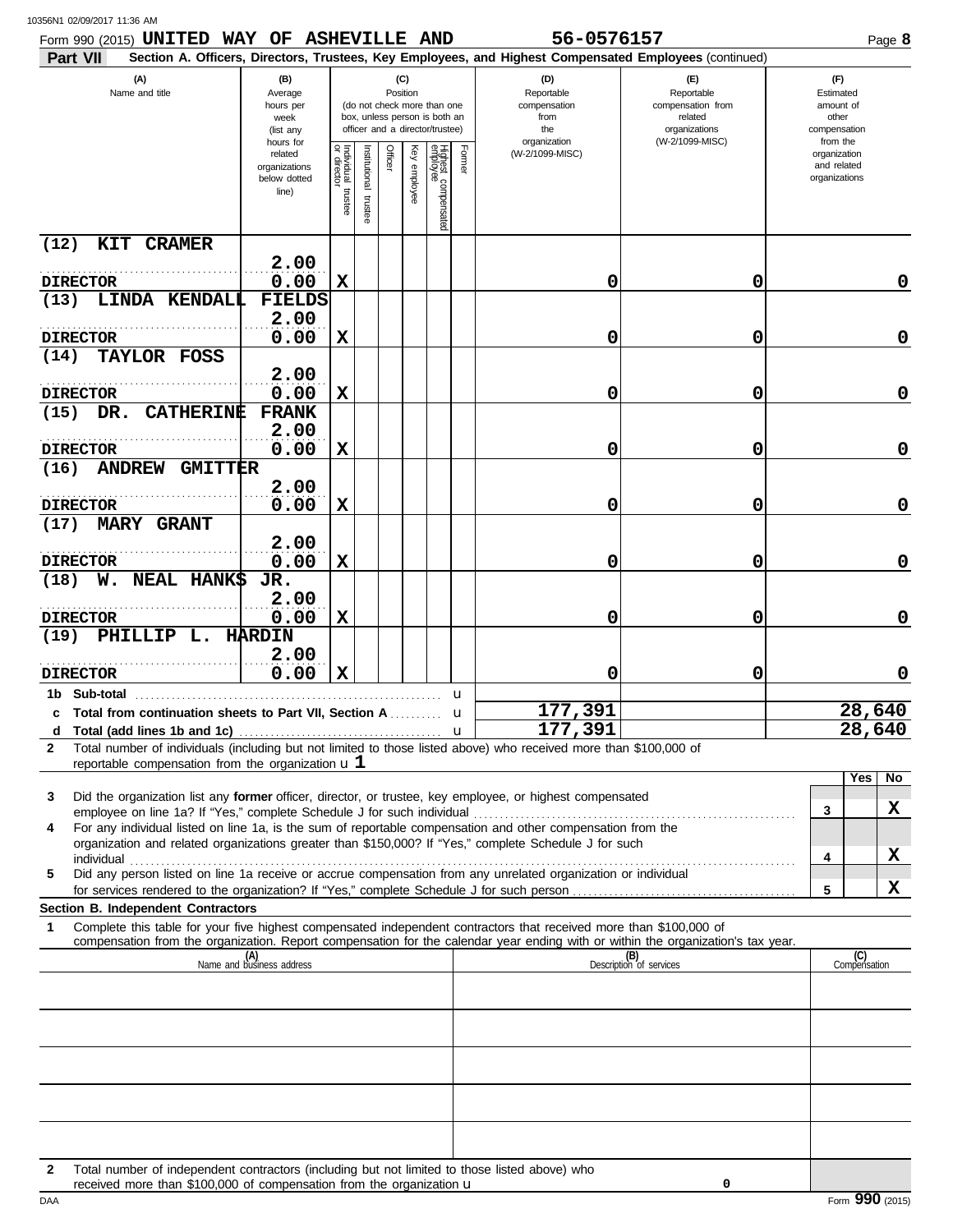| Form 990 (2015) UNITED WAY OF ASHEVILLE AND                                                                                                                                                                                                                                                                                                          |                                                                |                       |                         |         |                 |                                                                                                 |              | 56-0576157                                                                                                                                                 |                                                                    | Page 8                                                   |
|------------------------------------------------------------------------------------------------------------------------------------------------------------------------------------------------------------------------------------------------------------------------------------------------------------------------------------------------------|----------------------------------------------------------------|-----------------------|-------------------------|---------|-----------------|-------------------------------------------------------------------------------------------------|--------------|------------------------------------------------------------------------------------------------------------------------------------------------------------|--------------------------------------------------------------------|----------------------------------------------------------|
| Part VII<br>(A)<br>Name and title                                                                                                                                                                                                                                                                                                                    | (B)<br>Average<br>hours per<br>week<br>(list any               |                       |                         |         | (C)<br>Position | (do not check more than one<br>box, unless person is both an<br>officer and a director/trustee) |              | Section A. Officers, Directors, Trustees, Key Employees, and Highest Compensated Employees (continued)<br>(D)<br>Reportable<br>compensation<br>from<br>the | (F)<br>Reportable<br>compensation from<br>related<br>organizations | (F)<br>Estimated<br>amount of<br>other<br>compensation   |
|                                                                                                                                                                                                                                                                                                                                                      | hours for<br>related<br>organizations<br>below dotted<br>line) | Individual<br>trustee | nstitutional<br>trustee | Officer | Key<br>employee | Highest compensated<br>employee                                                                 | Former       | organization<br>(W-2/1099-MISC)                                                                                                                            | (W-2/1099-MISC)                                                    | from the<br>organization<br>and related<br>organizations |
| LAUREL JERNIGAN<br>(20)                                                                                                                                                                                                                                                                                                                              | 2.00                                                           |                       |                         |         |                 |                                                                                                 |              |                                                                                                                                                            |                                                                    |                                                          |
| <b>DIRECTOR</b><br><b>AUDREY JOHNSON</b><br>(21)                                                                                                                                                                                                                                                                                                     | 0.00                                                           | X                     |                         |         |                 |                                                                                                 |              | 0                                                                                                                                                          | 0                                                                  |                                                          |
|                                                                                                                                                                                                                                                                                                                                                      | 2.00                                                           |                       |                         |         |                 |                                                                                                 |              |                                                                                                                                                            |                                                                    |                                                          |
| <b>DIRECTOR</b><br>(22)<br>TRACY                                                                                                                                                                                                                                                                                                                     | 0.00<br><b>JOHNSTON-CRUM</b>                                   | X                     |                         |         |                 |                                                                                                 |              | 0                                                                                                                                                          | 0                                                                  |                                                          |
| <b>DIRECTOR</b>                                                                                                                                                                                                                                                                                                                                      | 2.00<br>0.00                                                   | X                     |                         |         |                 |                                                                                                 |              | 0                                                                                                                                                          | 0                                                                  |                                                          |
| (23)<br>DENNIS KING                                                                                                                                                                                                                                                                                                                                  | 2.00                                                           |                       |                         |         |                 |                                                                                                 |              |                                                                                                                                                            |                                                                    |                                                          |
| <b>DIRECTOR</b><br>(24)<br><b>BRUCE LAW</b>                                                                                                                                                                                                                                                                                                          | 0.00                                                           | X                     |                         |         |                 |                                                                                                 |              | 0                                                                                                                                                          | 0                                                                  |                                                          |
| <b>DIRECTOR</b>                                                                                                                                                                                                                                                                                                                                      | 2.00<br>0.00                                                   | X                     |                         |         |                 |                                                                                                 |              | 0                                                                                                                                                          | 0                                                                  |                                                          |
| WILLIAM E. LEE<br>(25)                                                                                                                                                                                                                                                                                                                               | JR.<br>2.00                                                    |                       |                         |         |                 |                                                                                                 |              |                                                                                                                                                            |                                                                    |                                                          |
| <b>DIRECTOR</b><br>(26)<br><b>KEVIN MCDONALD</b>                                                                                                                                                                                                                                                                                                     | 0.00                                                           | X                     |                         |         |                 |                                                                                                 |              | 0                                                                                                                                                          | 0                                                                  |                                                          |
| <b>DIRECTOR</b><br>STACEY MILLETT<br>(27)                                                                                                                                                                                                                                                                                                            | 2.00<br>0.00                                                   | X                     |                         |         |                 |                                                                                                 |              | 0                                                                                                                                                          | 0                                                                  |                                                          |
| <b>DIRECTOR</b>                                                                                                                                                                                                                                                                                                                                      | 2.00<br>0.00                                                   | X                     |                         |         |                 |                                                                                                 |              | 0                                                                                                                                                          | 0                                                                  |                                                          |
| 1b Sub-total                                                                                                                                                                                                                                                                                                                                         |                                                                |                       |                         |         |                 |                                                                                                 | u            |                                                                                                                                                            |                                                                    |                                                          |
| Total from continuation sheets to Part VII, Section A  u<br>c<br>d                                                                                                                                                                                                                                                                                   |                                                                |                       |                         |         |                 |                                                                                                 | $\mathbf{u}$ |                                                                                                                                                            |                                                                    |                                                          |
| Total number of individuals (including but not limited to those listed above) who received more than \$100,000 of<br>2<br>reportable compensation from the organization u                                                                                                                                                                            |                                                                |                       |                         |         |                 |                                                                                                 |              |                                                                                                                                                            |                                                                    | Yes<br>No.                                               |
| Did the organization list any former officer, director, or trustee, key employee, or highest compensated<br>3                                                                                                                                                                                                                                        |                                                                |                       |                         |         |                 |                                                                                                 |              |                                                                                                                                                            |                                                                    | 3                                                        |
| For any individual listed on line 1a, is the sum of reportable compensation and other compensation from the<br>4<br>organization and related organizations greater than \$150,000? If "Yes," complete Schedule J for such                                                                                                                            |                                                                |                       |                         |         |                 |                                                                                                 |              |                                                                                                                                                            |                                                                    | 4                                                        |
| individual with a construction of the construction of the construction of the construction of the construction of the construction of the construction of the construction of the construction of the construction of the cons<br>Did any person listed on line 1a receive or accrue compensation from any unrelated organization or individual<br>5 |                                                                |                       |                         |         |                 |                                                                                                 |              |                                                                                                                                                            |                                                                    | 5                                                        |
| Section B. Independent Contractors                                                                                                                                                                                                                                                                                                                   |                                                                |                       |                         |         |                 |                                                                                                 |              |                                                                                                                                                            |                                                                    |                                                          |
| Complete this table for your five highest compensated independent contractors that received more than \$100,000 of<br>1<br>compensation from the organization. Report compensation for the calendar year ending with or within the organization's tax year.                                                                                          |                                                                |                       |                         |         |                 |                                                                                                 |              |                                                                                                                                                            |                                                                    |                                                          |
|                                                                                                                                                                                                                                                                                                                                                      | (A)<br>Name and business address                               |                       |                         |         |                 |                                                                                                 |              |                                                                                                                                                            | (B)<br>Description of services                                     | (C)<br>Compensation                                      |
|                                                                                                                                                                                                                                                                                                                                                      |                                                                |                       |                         |         |                 |                                                                                                 |              |                                                                                                                                                            |                                                                    |                                                          |
|                                                                                                                                                                                                                                                                                                                                                      |                                                                |                       |                         |         |                 |                                                                                                 |              |                                                                                                                                                            |                                                                    |                                                          |
|                                                                                                                                                                                                                                                                                                                                                      |                                                                |                       |                         |         |                 |                                                                                                 |              |                                                                                                                                                            |                                                                    |                                                          |
|                                                                                                                                                                                                                                                                                                                                                      |                                                                |                       |                         |         |                 |                                                                                                 |              |                                                                                                                                                            |                                                                    |                                                          |
|                                                                                                                                                                                                                                                                                                                                                      |                                                                |                       |                         |         |                 |                                                                                                 |              | Total number of independent contractors (including but not limited to those listed above) who                                                              |                                                                    |                                                          |

received more than \$100,000 of compensation from the organization u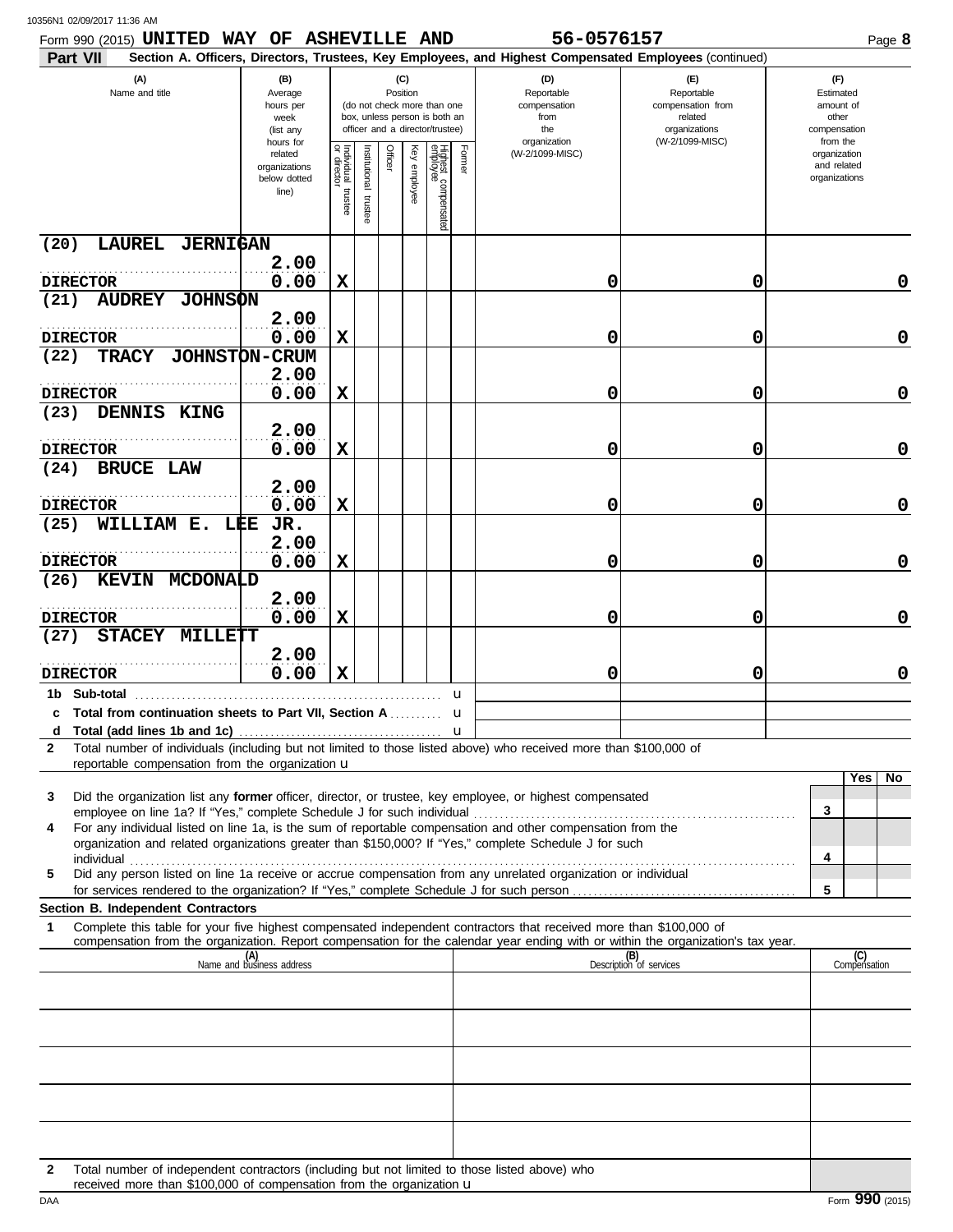| 10356N1 02/09/2017 11:36 AM |  |
|-----------------------------|--|
|                             |  |

| Form 990 (2015) UNITED WAY OF ASHEVILLE AND<br>Part VII                                                                                                                                                                   |                                                                                                                                                                        |                                   |                         |                                                                  |                 |                                                                                       |        | 56-0576157<br>Section A. Officers, Directors, Trustees, Key Employees, and Highest Compensated Employees (continued) |                                |                                              |                     | Page 8      |
|---------------------------------------------------------------------------------------------------------------------------------------------------------------------------------------------------------------------------|------------------------------------------------------------------------------------------------------------------------------------------------------------------------|-----------------------------------|-------------------------|------------------------------------------------------------------|-----------------|---------------------------------------------------------------------------------------|--------|----------------------------------------------------------------------------------------------------------------------|--------------------------------|----------------------------------------------|---------------------|-------------|
| (A)<br>Name and title                                                                                                                                                                                                     | (B)<br>(C)<br>Position<br>Average<br>(do not check more than one<br>hours per<br>box, unless person is both an<br>week<br>officer and a director/trustee)<br>(list any |                                   |                         | (D)<br>Reportable<br>compensation<br>from<br>the<br>organization |                 | (E)<br>Reportable<br>compensation from<br>related<br>organizations<br>(W-2/1099-MISC) |        | (F)<br>Estimated<br>amount of<br>other<br>compensation<br>from the                                                   |                                |                                              |                     |             |
|                                                                                                                                                                                                                           | hours for<br>related<br>organizations<br>below dotted<br>line)                                                                                                         | Individual trustee<br>or director | nstitutional<br>trustee | Officer                                                          | Key<br>enployee | Highest compensated<br>employee                                                       | Former | (W-2/1099-MISC)                                                                                                      |                                | organization<br>and related<br>organizations |                     |             |
| SARA PACIFICI<br>(28)                                                                                                                                                                                                     |                                                                                                                                                                        |                                   |                         |                                                                  |                 |                                                                                       |        |                                                                                                                      |                                |                                              |                     |             |
| <b>DIRECTOR</b>                                                                                                                                                                                                           | 2.00<br>0.00                                                                                                                                                           | X                                 |                         |                                                                  |                 |                                                                                       |        | 0                                                                                                                    | 0                              |                                              |                     | $\mathbf 0$ |
| (29)<br><b>ANN RAY</b>                                                                                                                                                                                                    |                                                                                                                                                                        |                                   |                         |                                                                  |                 |                                                                                       |        |                                                                                                                      |                                |                                              |                     |             |
| <b>DIRECTOR</b>                                                                                                                                                                                                           | 2.00<br>0.00                                                                                                                                                           | X                                 |                         |                                                                  |                 |                                                                                       |        | 0                                                                                                                    | 0                              |                                              |                     | $\mathbf 0$ |
| AMY E. RENIGAR<br>(30)                                                                                                                                                                                                    | 2.00                                                                                                                                                                   |                                   |                         |                                                                  |                 |                                                                                       |        |                                                                                                                      |                                |                                              |                     |             |
| <b>DIRECTOR</b><br>ROSS S. SLOAN<br>(31)                                                                                                                                                                                  | 0.00                                                                                                                                                                   | X                                 |                         |                                                                  |                 |                                                                                       |        | 0                                                                                                                    | 0                              |                                              |                     | $\mathbf 0$ |
|                                                                                                                                                                                                                           | 2.00                                                                                                                                                                   |                                   |                         |                                                                  |                 |                                                                                       |        |                                                                                                                      |                                |                                              |                     |             |
| <b>DIRECTOR</b><br>SALLY STEIN<br>(32)                                                                                                                                                                                    | 0.00                                                                                                                                                                   | X                                 |                         |                                                                  |                 |                                                                                       |        | 0                                                                                                                    | 0                              |                                              |                     | $\mathbf 0$ |
| <b>DIRECTOR</b>                                                                                                                                                                                                           | 2.00<br>0.00                                                                                                                                                           | X                                 |                         |                                                                  |                 |                                                                                       |        | 0                                                                                                                    | 0                              |                                              |                     | $\mathbf 0$ |
| SUSANNE SWANGER<br>(33)                                                                                                                                                                                                   |                                                                                                                                                                        |                                   |                         |                                                                  |                 |                                                                                       |        |                                                                                                                      |                                |                                              |                     |             |
| <b>DIRECTOR</b>                                                                                                                                                                                                           | 2.00<br>0.00                                                                                                                                                           | X                                 |                         |                                                                  |                 |                                                                                       |        | 0                                                                                                                    | 0                              |                                              |                     | $\mathbf 0$ |
| (34)<br>BEN<br><b>TEAGUE</b>                                                                                                                                                                                              |                                                                                                                                                                        |                                   |                         |                                                                  |                 |                                                                                       |        |                                                                                                                      |                                |                                              |                     |             |
|                                                                                                                                                                                                                           | 2.00                                                                                                                                                                   |                                   |                         |                                                                  |                 |                                                                                       |        |                                                                                                                      |                                |                                              |                     |             |
| <b>DIRECTOR</b><br>(35)<br>ERIC TREPINA                                                                                                                                                                                   | 0.00<br>2.00                                                                                                                                                           | X                                 |                         |                                                                  |                 |                                                                                       |        | 0                                                                                                                    | 0                              |                                              |                     | $\mathbf 0$ |
| <b>DIRECTOR</b>                                                                                                                                                                                                           | 0.00                                                                                                                                                                   | X                                 |                         |                                                                  |                 |                                                                                       |        | 0                                                                                                                    | 0                              |                                              |                     | $\mathbf 0$ |
|                                                                                                                                                                                                                           |                                                                                                                                                                        |                                   |                         |                                                                  |                 |                                                                                       | u      |                                                                                                                      |                                |                                              |                     |             |
| c Total from continuation sheets to Part VII. Section A                                                                                                                                                                   |                                                                                                                                                                        |                                   |                         |                                                                  |                 |                                                                                       | u      |                                                                                                                      |                                |                                              |                     |             |
| Total number of individuals (including but not limited to those listed above) who received more than \$100,000 of<br>$\mathbf{2}$                                                                                         |                                                                                                                                                                        |                                   |                         |                                                                  |                 |                                                                                       |        |                                                                                                                      |                                |                                              |                     |             |
| reportable compensation from the organization u                                                                                                                                                                           |                                                                                                                                                                        |                                   |                         |                                                                  |                 |                                                                                       |        |                                                                                                                      |                                |                                              | Yes                 | No          |
| Did the organization list any former officer, director, or trustee, key employee, or highest compensated<br>3<br>employee on line 1a? If "Yes," complete Schedule J for such individual                                   |                                                                                                                                                                        |                                   |                         |                                                                  |                 |                                                                                       |        |                                                                                                                      |                                | 3                                            |                     |             |
| For any individual listed on line 1a, is the sum of reportable compensation and other compensation from the<br>4<br>organization and related organizations greater than \$150,000? If "Yes," complete Schedule J for such |                                                                                                                                                                        |                                   |                         |                                                                  |                 |                                                                                       |        |                                                                                                                      |                                |                                              |                     |             |
| individual<br>Did any person listed on line 1a receive or accrue compensation from any unrelated organization or individual<br>5                                                                                          |                                                                                                                                                                        |                                   |                         |                                                                  |                 |                                                                                       |        |                                                                                                                      |                                | 4                                            |                     |             |
| Section B. Independent Contractors                                                                                                                                                                                        |                                                                                                                                                                        |                                   |                         |                                                                  |                 |                                                                                       |        |                                                                                                                      |                                | 5                                            |                     |             |
| Complete this table for your five highest compensated independent contractors that received more than \$100,000 of<br>1                                                                                                   |                                                                                                                                                                        |                                   |                         |                                                                  |                 |                                                                                       |        |                                                                                                                      |                                |                                              |                     |             |
| compensation from the organization. Report compensation for the calendar year ending with or within the organization's tax year.                                                                                          | (A)<br>Name and business address                                                                                                                                       |                                   |                         |                                                                  |                 |                                                                                       |        |                                                                                                                      | (B)<br>Description of services |                                              | (C)<br>Compensation |             |
|                                                                                                                                                                                                                           |                                                                                                                                                                        |                                   |                         |                                                                  |                 |                                                                                       |        |                                                                                                                      |                                |                                              |                     |             |
|                                                                                                                                                                                                                           |                                                                                                                                                                        |                                   |                         |                                                                  |                 |                                                                                       |        |                                                                                                                      |                                |                                              |                     |             |
|                                                                                                                                                                                                                           |                                                                                                                                                                        |                                   |                         |                                                                  |                 |                                                                                       |        |                                                                                                                      |                                |                                              |                     |             |
|                                                                                                                                                                                                                           |                                                                                                                                                                        |                                   |                         |                                                                  |                 |                                                                                       |        |                                                                                                                      |                                |                                              |                     |             |
|                                                                                                                                                                                                                           |                                                                                                                                                                        |                                   |                         |                                                                  |                 |                                                                                       |        |                                                                                                                      |                                |                                              |                     |             |
|                                                                                                                                                                                                                           |                                                                                                                                                                        |                                   |                         |                                                                  |                 |                                                                                       |        |                                                                                                                      |                                |                                              |                     |             |

received more than \$100,000 of compensation from the organization **u Example 2016** Form 990 (2015) received more than \$100,000 of compensation from the organization u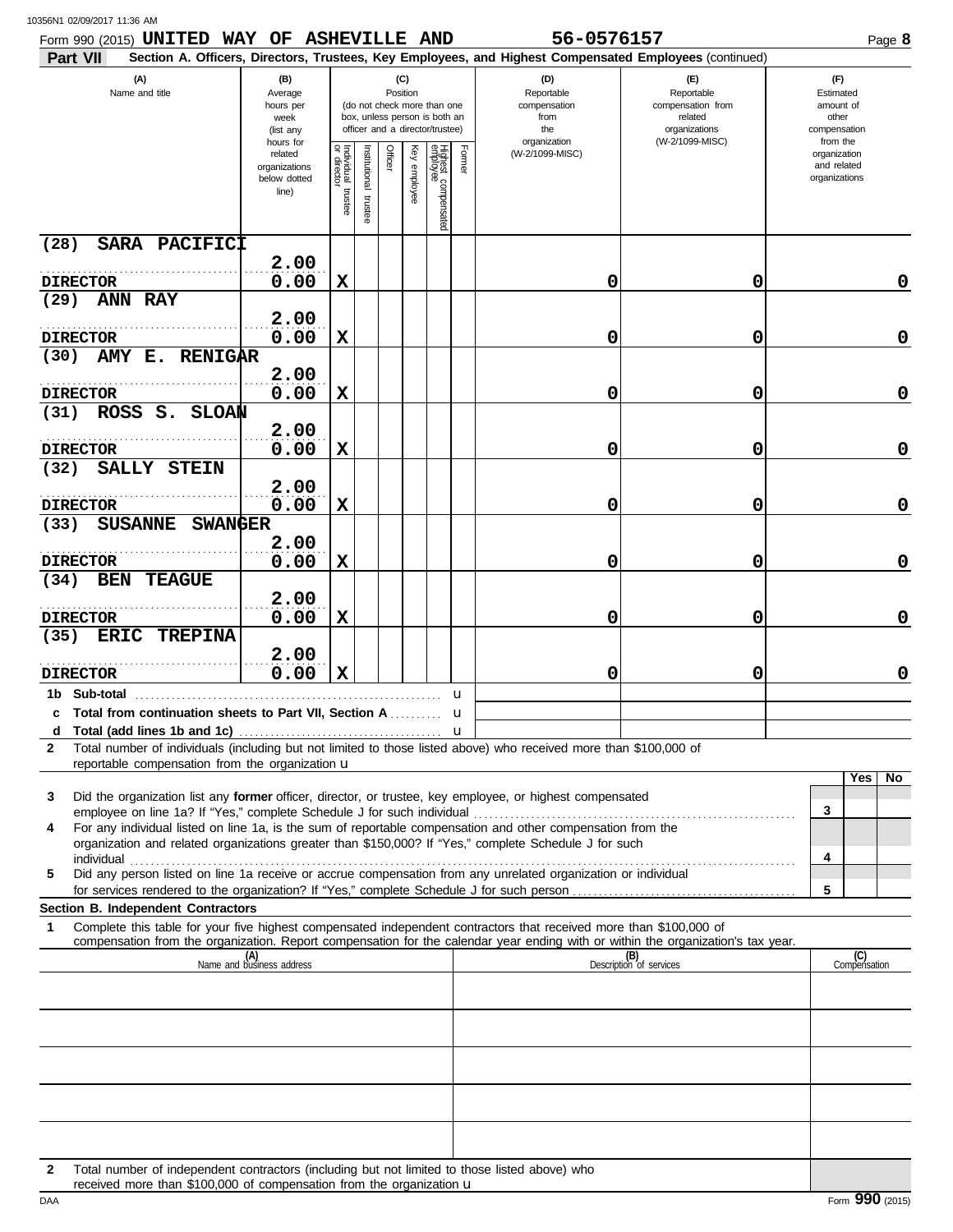| 10356N1 02/09/2017 11:36 AM |  |
|-----------------------------|--|
|                             |  |

| Form 990 (2015) UNITED WAY OF ASHEVILLE AND<br>Part VII                                                                                                                                                                                                     |                                                               |                                   |                      |                 |                 |                                                                                                 |        | 56-0576157<br>Section A. Officers, Directors, Trustees, Key Employees, and Highest Compensated Employees (continued) |                                                                                       | Page 8                                                             |
|-------------------------------------------------------------------------------------------------------------------------------------------------------------------------------------------------------------------------------------------------------------|---------------------------------------------------------------|-----------------------------------|----------------------|-----------------|-----------------|-------------------------------------------------------------------------------------------------|--------|----------------------------------------------------------------------------------------------------------------------|---------------------------------------------------------------------------------------|--------------------------------------------------------------------|
| (A)<br>Name and title                                                                                                                                                                                                                                       | (B)<br>Average<br>hours per<br>week<br>(list any<br>hours for |                                   |                      | (C)<br>Position |                 | (do not check more than one<br>box, unless person is both an<br>officer and a director/trustee) |        | (D)<br>Reportable<br>compensation<br>from<br>the<br>organization                                                     | (E)<br>Reportable<br>compensation from<br>related<br>organizations<br>(W-2/1099-MISC) | (F)<br>Estimated<br>amount of<br>other<br>compensation<br>from the |
|                                                                                                                                                                                                                                                             | related<br>organizations<br>below dotted<br>line)             | Individual trustee<br>or director | nstitutional trustee | Officer         | Key<br>employee | Highest compensated<br>employee                                                                 | Former | (W-2/1099-MISC)                                                                                                      |                                                                                       | organization<br>and related<br>organizations                       |
| (36)<br><b>BRIAN</b><br><b>TURNER</b>                                                                                                                                                                                                                       |                                                               |                                   |                      |                 |                 |                                                                                                 |        |                                                                                                                      |                                                                                       |                                                                    |
| <b>DIRECTOR</b>                                                                                                                                                                                                                                             | 2.00<br>0.00                                                  | X                                 |                      |                 |                 |                                                                                                 |        | 0                                                                                                                    | 0                                                                                     | 0                                                                  |
| <b>JASON A. WALLS</b><br>(37)                                                                                                                                                                                                                               |                                                               |                                   |                      |                 |                 |                                                                                                 |        |                                                                                                                      |                                                                                       |                                                                    |
|                                                                                                                                                                                                                                                             | 2.00                                                          |                                   |                      |                 |                 |                                                                                                 |        |                                                                                                                      |                                                                                       |                                                                    |
| <b>DIRECTOR</b><br><b>BARBARA WHITEHORN</b><br>(38)                                                                                                                                                                                                         | 0.00                                                          | X                                 |                      |                 |                 |                                                                                                 |        | 0                                                                                                                    | 0                                                                                     | 0                                                                  |
|                                                                                                                                                                                                                                                             | 2.00                                                          |                                   |                      |                 |                 |                                                                                                 |        |                                                                                                                      |                                                                                       |                                                                    |
| <b>DIRECTOR</b><br>DAVID A. WIGGINS<br>(39)                                                                                                                                                                                                                 | 0.00                                                          | X                                 |                      |                 |                 |                                                                                                 |        | 0                                                                                                                    | 0                                                                                     | 0                                                                  |
|                                                                                                                                                                                                                                                             | 2.00                                                          |                                   |                      |                 |                 |                                                                                                 |        |                                                                                                                      |                                                                                       |                                                                    |
| <b>DIRECTOR</b>                                                                                                                                                                                                                                             | 0.00                                                          | X                                 |                      |                 |                 |                                                                                                 |        | 0                                                                                                                    | 0                                                                                     | 0                                                                  |
| GLENN W. WILCOX SR.<br>(40)                                                                                                                                                                                                                                 | 2.00                                                          |                                   |                      |                 |                 |                                                                                                 |        |                                                                                                                      |                                                                                       |                                                                    |
| <b>DIRECTOR</b>                                                                                                                                                                                                                                             | 0.00                                                          | X                                 |                      |                 |                 |                                                                                                 |        | 0                                                                                                                    | 0                                                                                     | 0                                                                  |
| ANN Y. YOUNG<br>(41)                                                                                                                                                                                                                                        |                                                               |                                   |                      |                 |                 |                                                                                                 |        |                                                                                                                      |                                                                                       |                                                                    |
| <b>DIRECTOR</b>                                                                                                                                                                                                                                             | 2.00<br>0.00                                                  | X                                 |                      |                 |                 |                                                                                                 |        | 0                                                                                                                    | 0                                                                                     | 0                                                                  |
| ROGER E. HARTLEY<br>(42)                                                                                                                                                                                                                                    |                                                               |                                   |                      |                 |                 |                                                                                                 |        |                                                                                                                      |                                                                                       |                                                                    |
|                                                                                                                                                                                                                                                             | 2.00                                                          |                                   |                      |                 |                 |                                                                                                 |        |                                                                                                                      |                                                                                       |                                                                    |
| DIR (TO JUL '15)<br>SHERON CRAIG<br>(43)                                                                                                                                                                                                                    | 0.00                                                          | X                                 |                      |                 |                 |                                                                                                 |        | 0                                                                                                                    | 0                                                                                     | 0                                                                  |
|                                                                                                                                                                                                                                                             | 2.00                                                          |                                   |                      |                 |                 |                                                                                                 |        |                                                                                                                      |                                                                                       |                                                                    |
| DIR (TO NOV '15)                                                                                                                                                                                                                                            | 0.00                                                          | X                                 |                      |                 |                 |                                                                                                 |        | 0                                                                                                                    | 0                                                                                     | 0                                                                  |
| c Total from continuation sheets to Part VII, Section A                                                                                                                                                                                                     |                                                               |                                   |                      |                 |                 |                                                                                                 | u<br>u |                                                                                                                      |                                                                                       |                                                                    |
|                                                                                                                                                                                                                                                             |                                                               |                                   |                      |                 |                 |                                                                                                 |        |                                                                                                                      |                                                                                       |                                                                    |
| Total number of individuals (including but not limited to those listed above) who received more than \$100,000 of<br>$\mathbf{2}$<br>reportable compensation from the organization u                                                                        |                                                               |                                   |                      |                 |                 |                                                                                                 |        |                                                                                                                      |                                                                                       |                                                                    |
|                                                                                                                                                                                                                                                             |                                                               |                                   |                      |                 |                 |                                                                                                 |        |                                                                                                                      |                                                                                       | Yes<br>No                                                          |
| Did the organization list any former officer, director, or trustee, key employee, or highest compensated<br>3<br>employee on line 1a? If "Yes," complete Schedule J for such individual                                                                     |                                                               |                                   |                      |                 |                 |                                                                                                 |        |                                                                                                                      |                                                                                       | 3                                                                  |
| For any individual listed on line 1a, is the sum of reportable compensation and other compensation from the<br>4<br>organization and related organizations greater than \$150,000? If "Yes," complete Schedule J for such                                   |                                                               |                                   |                      |                 |                 |                                                                                                 |        |                                                                                                                      |                                                                                       |                                                                    |
| individual<br>Did any person listed on line 1a receive or accrue compensation from any unrelated organization or individual<br>5                                                                                                                            |                                                               |                                   |                      |                 |                 |                                                                                                 |        |                                                                                                                      |                                                                                       | 4                                                                  |
|                                                                                                                                                                                                                                                             |                                                               |                                   |                      |                 |                 |                                                                                                 |        |                                                                                                                      |                                                                                       | 5                                                                  |
| Section B. Independent Contractors                                                                                                                                                                                                                          |                                                               |                                   |                      |                 |                 |                                                                                                 |        |                                                                                                                      |                                                                                       |                                                                    |
| Complete this table for your five highest compensated independent contractors that received more than \$100,000 of<br>1<br>compensation from the organization. Report compensation for the calendar year ending with or within the organization's tax year. |                                                               |                                   |                      |                 |                 |                                                                                                 |        |                                                                                                                      |                                                                                       |                                                                    |
|                                                                                                                                                                                                                                                             | (A)<br>Name and business address                              |                                   |                      |                 |                 |                                                                                                 |        |                                                                                                                      | (B)<br>Description of services                                                        | (C)<br>Compensation                                                |
|                                                                                                                                                                                                                                                             |                                                               |                                   |                      |                 |                 |                                                                                                 |        |                                                                                                                      |                                                                                       |                                                                    |
|                                                                                                                                                                                                                                                             |                                                               |                                   |                      |                 |                 |                                                                                                 |        |                                                                                                                      |                                                                                       |                                                                    |
|                                                                                                                                                                                                                                                             |                                                               |                                   |                      |                 |                 |                                                                                                 |        |                                                                                                                      |                                                                                       |                                                                    |
|                                                                                                                                                                                                                                                             |                                                               |                                   |                      |                 |                 |                                                                                                 |        |                                                                                                                      |                                                                                       |                                                                    |
|                                                                                                                                                                                                                                                             |                                                               |                                   |                      |                 |                 |                                                                                                 |        |                                                                                                                      |                                                                                       |                                                                    |
|                                                                                                                                                                                                                                                             |                                                               |                                   |                      |                 |                 |                                                                                                 |        |                                                                                                                      |                                                                                       |                                                                    |
|                                                                                                                                                                                                                                                             |                                                               |                                   |                      |                 |                 |                                                                                                 |        |                                                                                                                      |                                                                                       |                                                                    |
| Total number of independent contractors (including but not limited to those listed above) who                                                                                                                                                               |                                                               |                                   |                      |                 |                 |                                                                                                 |        |                                                                                                                      |                                                                                       |                                                                    |

received more than \$100,000 of compensation from the organization **u Example 2016** Form 990 (2015) received more than \$100,000 of compensation from the organization u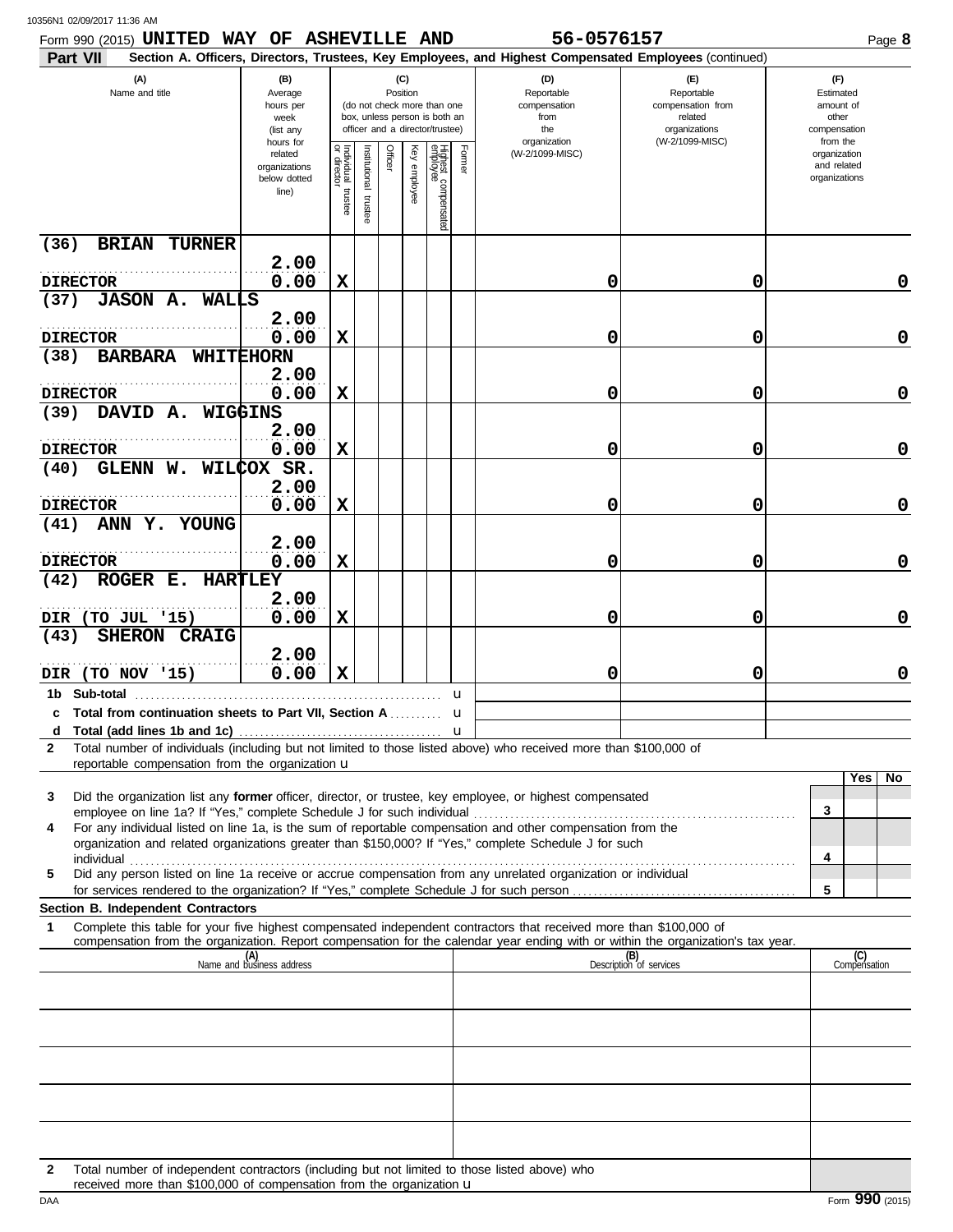| Form 990 (2015) UNITED WAY OF ASHEVILLE AND<br>Part VII                                                                                                                                                                                                                                                           |                                                               |                                   |                          |                 |                   |                                                                                                 | 56-0576157<br>Section A. Officers, Directors, Trustees, Key Employees, and Highest Compensated Employees (continued) |                                                                                       | Page 8                                                             |
|-------------------------------------------------------------------------------------------------------------------------------------------------------------------------------------------------------------------------------------------------------------------------------------------------------------------|---------------------------------------------------------------|-----------------------------------|--------------------------|-----------------|-------------------|-------------------------------------------------------------------------------------------------|----------------------------------------------------------------------------------------------------------------------|---------------------------------------------------------------------------------------|--------------------------------------------------------------------|
| (A)<br>Name and title                                                                                                                                                                                                                                                                                             | (B)<br>Average<br>hours per<br>week<br>(list any<br>hours for |                                   |                          | (C)<br>Position |                   | (do not check more than one<br>box, unless person is both an<br>officer and a director/trustee) | (D)<br>Reportable<br>compensation<br>from<br>the<br>organization                                                     | (E)<br>Reportable<br>compensation from<br>related<br>organizations<br>(W-2/1099-MISC) | (F)<br>Estimated<br>amount of<br>other<br>compensation<br>from the |
|                                                                                                                                                                                                                                                                                                                   | related<br>organizations<br>below dotted<br>line)             | Individual trustee<br>or director | Institutional<br>trustee | Officer         | Key<br>v employee | Highest compensated<br>employee<br>Former                                                       | (W-2/1099-MISC)                                                                                                      |                                                                                       | organization<br>and related<br>organizations                       |
| PATRICIA HAMMONDS<br>(44)                                                                                                                                                                                                                                                                                         | 2.00                                                          |                                   |                          |                 |                   |                                                                                                 |                                                                                                                      |                                                                                       |                                                                    |
| DIR (TO FEB '16)<br>(45)<br><b>GARY</b><br><b>JACKSON</b>                                                                                                                                                                                                                                                         | 0.00                                                          | X                                 |                          |                 |                   |                                                                                                 | 0                                                                                                                    | 0                                                                                     | 0                                                                  |
| DIR (TO FEB '16)                                                                                                                                                                                                                                                                                                  | 2.00<br>0.00                                                  | $\mathbf x$                       |                          |                 |                   |                                                                                                 | 0                                                                                                                    | 0                                                                                     | $\mathbf 0$                                                        |
| (46)<br>JOHN D. KIMBERLY                                                                                                                                                                                                                                                                                          | 2.00                                                          |                                   |                          |                 |                   |                                                                                                 |                                                                                                                      |                                                                                       |                                                                    |
| DIR (TO FEB '16)<br>(47)<br>KELLETT<br>DR.                                                                                                                                                                                                                                                                        | 0.00<br>LETSON III                                            | X                                 |                          |                 |                   |                                                                                                 | 0                                                                                                                    | 0                                                                                     | $\mathbf 0$                                                        |
| (TO FEB '16)<br>DIR                                                                                                                                                                                                                                                                                               | 2.00<br>0.00                                                  | $\mathbf x$                       |                          |                 |                   |                                                                                                 | 0                                                                                                                    | 0                                                                                     | $\mathbf 0$                                                        |
| (48)<br><b>ALLAN MORSE</b>                                                                                                                                                                                                                                                                                        | 2.00                                                          |                                   |                          |                 |                   |                                                                                                 |                                                                                                                      |                                                                                       |                                                                    |
| DIR (TO FEB '16)<br>(49)<br><b>JOSHUA PIERCE</b>                                                                                                                                                                                                                                                                  | 0.00                                                          | X                                 |                          |                 |                   |                                                                                                 | 0                                                                                                                    | 0                                                                                     | $\mathbf 0$                                                        |
| DIR (TO FEB '16)                                                                                                                                                                                                                                                                                                  | 2.00<br>0.00                                                  | X                                 |                          |                 |                   |                                                                                                 | 0                                                                                                                    | 0                                                                                     | 0                                                                  |
| DAVID D. BAILEY<br>(50)<br>PRESIDENT / CEO                                                                                                                                                                                                                                                                        | 40.00<br>0.00                                                 | $\mathbf x$                       |                          | X               |                   |                                                                                                 | 119,145                                                                                                              | 0                                                                                     | 12,343                                                             |
| <b>LAYTON HOWER</b><br>(51)                                                                                                                                                                                                                                                                                       | 40.00                                                         |                                   |                          |                 |                   |                                                                                                 |                                                                                                                      |                                                                                       |                                                                    |
| <b>CFO</b><br>1b Sub-total                                                                                                                                                                                                                                                                                        | 0.00                                                          |                                   |                          | X               |                   | u                                                                                               | 58,246<br>177,391                                                                                                    | 0                                                                                     | 16,297<br>28,640                                                   |
| c Total from continuation sheets to Part VII. Section A<br>d                                                                                                                                                                                                                                                      |                                                               |                                   |                          |                 |                   | u                                                                                               |                                                                                                                      |                                                                                       |                                                                    |
| Total number of individuals (including but not limited to those listed above) who received more than \$100,000 of<br>2<br>reportable compensation from the organization u                                                                                                                                         |                                                               |                                   |                          |                 |                   |                                                                                                 |                                                                                                                      |                                                                                       |                                                                    |
| Did the organization list any former officer, director, or trustee, key employee, or highest compensated<br>3                                                                                                                                                                                                     |                                                               |                                   |                          |                 |                   |                                                                                                 |                                                                                                                      |                                                                                       | Yes<br>No.                                                         |
| employee on line 1a? If "Yes," complete Schedule J for such individual<br>For any individual listed on line 1a, is the sum of reportable compensation and other compensation from the<br>4<br>organization and related organizations greater than \$150,000? If "Yes," complete Schedule J for such<br>individual |                                                               |                                   |                          |                 |                   |                                                                                                 |                                                                                                                      |                                                                                       | 3<br>4                                                             |
| Did any person listed on line 1a receive or accrue compensation from any unrelated organization or individual<br>5                                                                                                                                                                                                |                                                               |                                   |                          |                 |                   |                                                                                                 |                                                                                                                      |                                                                                       | 5                                                                  |
| Section B. Independent Contractors<br>Complete this table for your five highest compensated independent contractors that received more than \$100,000 of<br>1                                                                                                                                                     |                                                               |                                   |                          |                 |                   |                                                                                                 |                                                                                                                      |                                                                                       |                                                                    |
| compensation from the organization. Report compensation for the calendar year ending with or within the organization's tax year.                                                                                                                                                                                  | (A)<br>Name and business address                              |                                   |                          |                 |                   |                                                                                                 |                                                                                                                      | (B)<br>Description of services                                                        | (C)<br>Compensation                                                |
|                                                                                                                                                                                                                                                                                                                   |                                                               |                                   |                          |                 |                   |                                                                                                 |                                                                                                                      |                                                                                       |                                                                    |
|                                                                                                                                                                                                                                                                                                                   |                                                               |                                   |                          |                 |                   |                                                                                                 |                                                                                                                      |                                                                                       |                                                                    |
|                                                                                                                                                                                                                                                                                                                   |                                                               |                                   |                          |                 |                   |                                                                                                 |                                                                                                                      |                                                                                       |                                                                    |
|                                                                                                                                                                                                                                                                                                                   |                                                               |                                   |                          |                 |                   |                                                                                                 |                                                                                                                      |                                                                                       |                                                                    |
|                                                                                                                                                                                                                                                                                                                   |                                                               |                                   |                          |                 |                   |                                                                                                 |                                                                                                                      |                                                                                       |                                                                    |

received more than \$100,000 of compensation from the organization u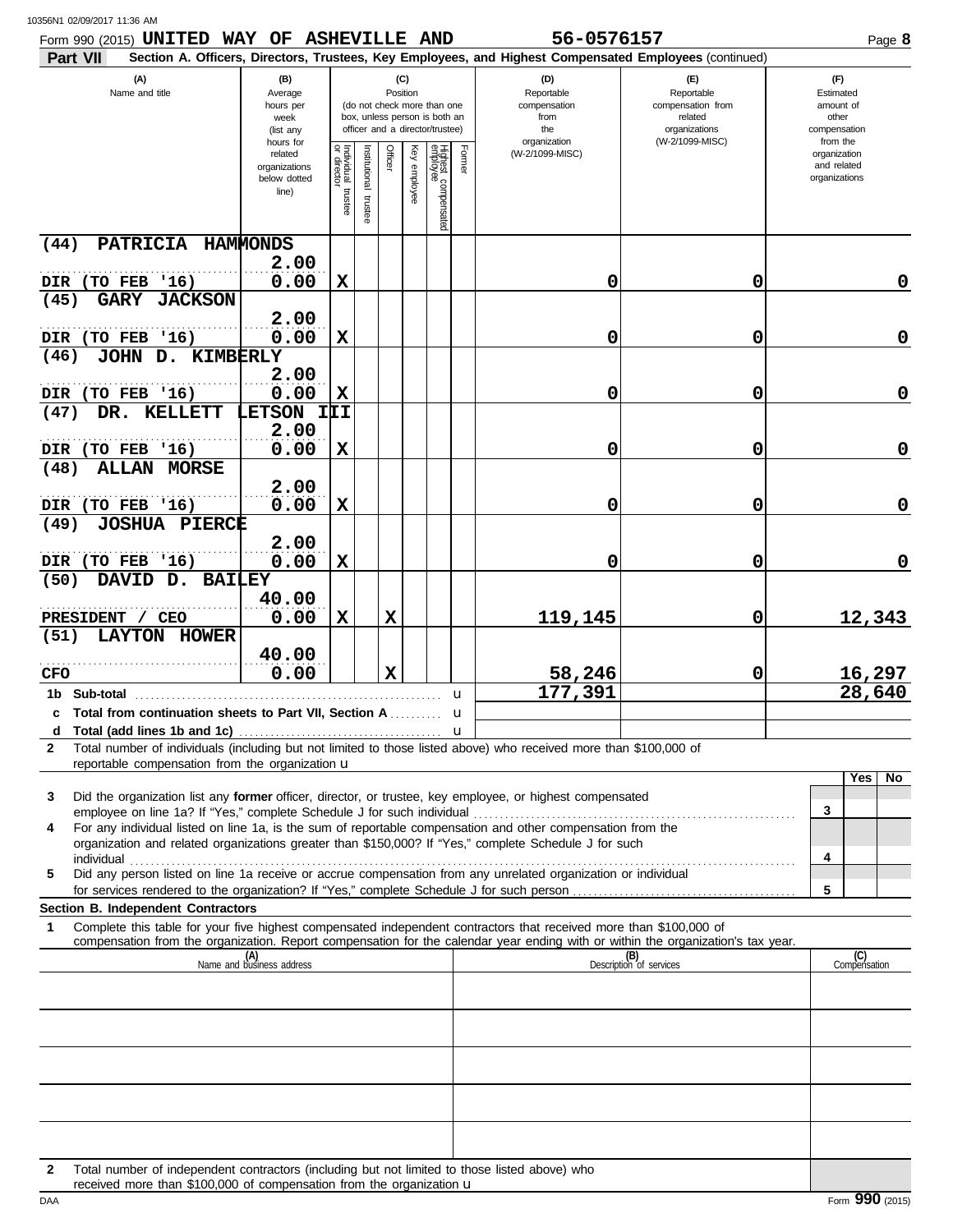## **Form 990 (2015) UNITED WAY OF ASHEVILLE AND 56-0576157** Page 9

**Part VIII Statement of Revenue**

Check if Schedule O contains a response or note to any line in this Part VIII . . . . . . . . . . . . . . . . . . . . . . . . . . . . . . . . . . . . . . . . .

|                                                      |     |                                                                                             |               | (A)<br>Total revenue | (B)<br>Related or<br>exempt<br>function<br>revenue | (C)<br>Unrelated<br>business<br>revenue | (D)<br>Revenue<br>excluded from tax<br>under sections<br>512-514 |
|------------------------------------------------------|-----|---------------------------------------------------------------------------------------------|---------------|----------------------|----------------------------------------------------|-----------------------------------------|------------------------------------------------------------------|
|                                                      |     | 1a<br>1a Federated campaigns                                                                | 38,424        |                      |                                                    |                                         |                                                                  |
|                                                      |     | <b>b</b> Membership dues<br>1b                                                              |               |                      |                                                    |                                         |                                                                  |
| Program Service Revenue Contributions, Gifts, Grants |     | c Fundraising events<br>1c                                                                  |               |                      |                                                    |                                         |                                                                  |
|                                                      |     | 1 <sub>d</sub><br>d Related organizations                                                   |               |                      |                                                    |                                         |                                                                  |
|                                                      |     | e Government grants (contributions)<br>1e                                                   |               |                      |                                                    |                                         |                                                                  |
|                                                      |     | f All other contributions, gifts, grants,                                                   |               |                      |                                                    |                                         |                                                                  |
|                                                      |     | and similar amounts not included above<br>1f                                                | 4,605,854     |                      |                                                    |                                         |                                                                  |
|                                                      |     | <b>q</b> Noncash contributions included in lines 1a-1f: $\$\ldots$                          | 60,689        |                      |                                                    |                                         |                                                                  |
|                                                      |     |                                                                                             | u             | 4,644,278            |                                                    |                                         |                                                                  |
|                                                      |     |                                                                                             | Busn. Code    |                      |                                                    |                                         |                                                                  |
|                                                      | 2a  | SERVICE FEES                                                                                | 624200        | 242,003              | 242,003                                            |                                         |                                                                  |
|                                                      | b   |                                                                                             |               |                      |                                                    |                                         |                                                                  |
|                                                      | c   |                                                                                             |               |                      |                                                    |                                         |                                                                  |
|                                                      | d   |                                                                                             |               |                      |                                                    |                                         |                                                                  |
|                                                      | е   |                                                                                             |               |                      |                                                    |                                         |                                                                  |
|                                                      |     | f All other program service revenue                                                         |               | 242,003              |                                                    |                                         |                                                                  |
|                                                      | 3   | Investment income (including dividends, interest,                                           | $\mathbf{u}$  |                      |                                                    |                                         |                                                                  |
|                                                      |     | and other similar amounts)                                                                  | u             | 63,211               |                                                    |                                         | 63,211                                                           |
|                                                      | 4   | Income from investment of tax-exempt bond proceedsu                                         |               |                      |                                                    |                                         |                                                                  |
|                                                      | 5   |                                                                                             | u             |                      |                                                    |                                         |                                                                  |
|                                                      |     | (i) Real                                                                                    | (ii) Personal |                      |                                                    |                                         |                                                                  |
|                                                      |     | 233,705<br>6a Gross rents                                                                   |               |                      |                                                    |                                         |                                                                  |
|                                                      | b   | 212,659<br>Less: rental exps.                                                               |               |                      |                                                    |                                         |                                                                  |
|                                                      |     | 21,046<br>Rental inc. or (loss)                                                             |               |                      |                                                    |                                         |                                                                  |
|                                                      | d   |                                                                                             | u             | 21,046               |                                                    |                                         | 21,046                                                           |
|                                                      |     | <b>7a</b> Gross amount from<br>(i) Securities                                               | (ii) Other    |                      |                                                    |                                         |                                                                  |
|                                                      |     | sales of assets<br>305,932<br>other than inventory                                          |               |                      |                                                    |                                         |                                                                  |
|                                                      |     | <b>b</b> Less: cost or other                                                                |               |                      |                                                    |                                         |                                                                  |
|                                                      |     | 302,852<br>basis & sales exps.                                                              |               |                      |                                                    |                                         |                                                                  |
|                                                      |     | 3,080<br>c Gain or (loss)                                                                   |               |                      |                                                    |                                         |                                                                  |
|                                                      |     |                                                                                             | u             | 3,080                |                                                    |                                         | 3,080                                                            |
|                                                      |     | 8a Gross income from fundraising events                                                     |               |                      |                                                    |                                         |                                                                  |
| venue                                                |     | (not including \$                                                                           |               |                      |                                                    |                                         |                                                                  |
| Re                                                   |     | of contributions reported on line 1c).                                                      |               |                      |                                                    |                                         |                                                                  |
|                                                      |     | See Part IV, line 18<br>a                                                                   |               |                      |                                                    |                                         |                                                                  |
| Other                                                |     | <b>b</b> Less: direct expenses<br>b                                                         |               |                      |                                                    |                                         |                                                                  |
|                                                      |     | c Net income or (loss) from fundraising events  u                                           |               |                      |                                                    |                                         |                                                                  |
|                                                      |     | 9a Gross income from gaming activities.                                                     |               |                      |                                                    |                                         |                                                                  |
|                                                      |     | See Part IV, line 19 $\ldots$                                                               | 166,750       |                      |                                                    |                                         |                                                                  |
|                                                      |     | $\mathbf{b}$<br><b>b</b> Less: direct expenses                                              | 16,418        |                      |                                                    |                                         |                                                                  |
|                                                      |     | c Net income or (loss) from gaming activities  u                                            |               | 150,332              |                                                    |                                         | 150,332                                                          |
|                                                      |     | 10a Gross sales of inventory, less                                                          |               |                      |                                                    |                                         |                                                                  |
|                                                      |     | returns and allowances  a<br>b                                                              |               |                      |                                                    |                                         |                                                                  |
|                                                      |     | <b>b</b> Less: cost of goods sold                                                           |               |                      |                                                    |                                         |                                                                  |
|                                                      |     | <b>c</b> Net income or (loss) from sales of inventory $\mathbf{u}$<br>Miscellaneous Revenue | Busn. Code    |                      |                                                    |                                         |                                                                  |
|                                                      | 11a | MISCELLANEOUS REVENUE                                                                       | 900099        | 33,379               |                                                    |                                         | 33,379                                                           |
|                                                      | b   |                                                                                             |               |                      |                                                    |                                         |                                                                  |
|                                                      | с   |                                                                                             |               |                      |                                                    |                                         |                                                                  |
|                                                      | d   |                                                                                             |               |                      |                                                    |                                         |                                                                  |
|                                                      | е   | Total. Add lines 11a-11d                                                                    | $\mathbf{u}$  | 33,379               |                                                    |                                         |                                                                  |
|                                                      | 12  | Total revenue. See instructions.                                                            | $\mathbf{u}$  | 5,157,329            | 242,003                                            | $\Omega$                                | 271,048                                                          |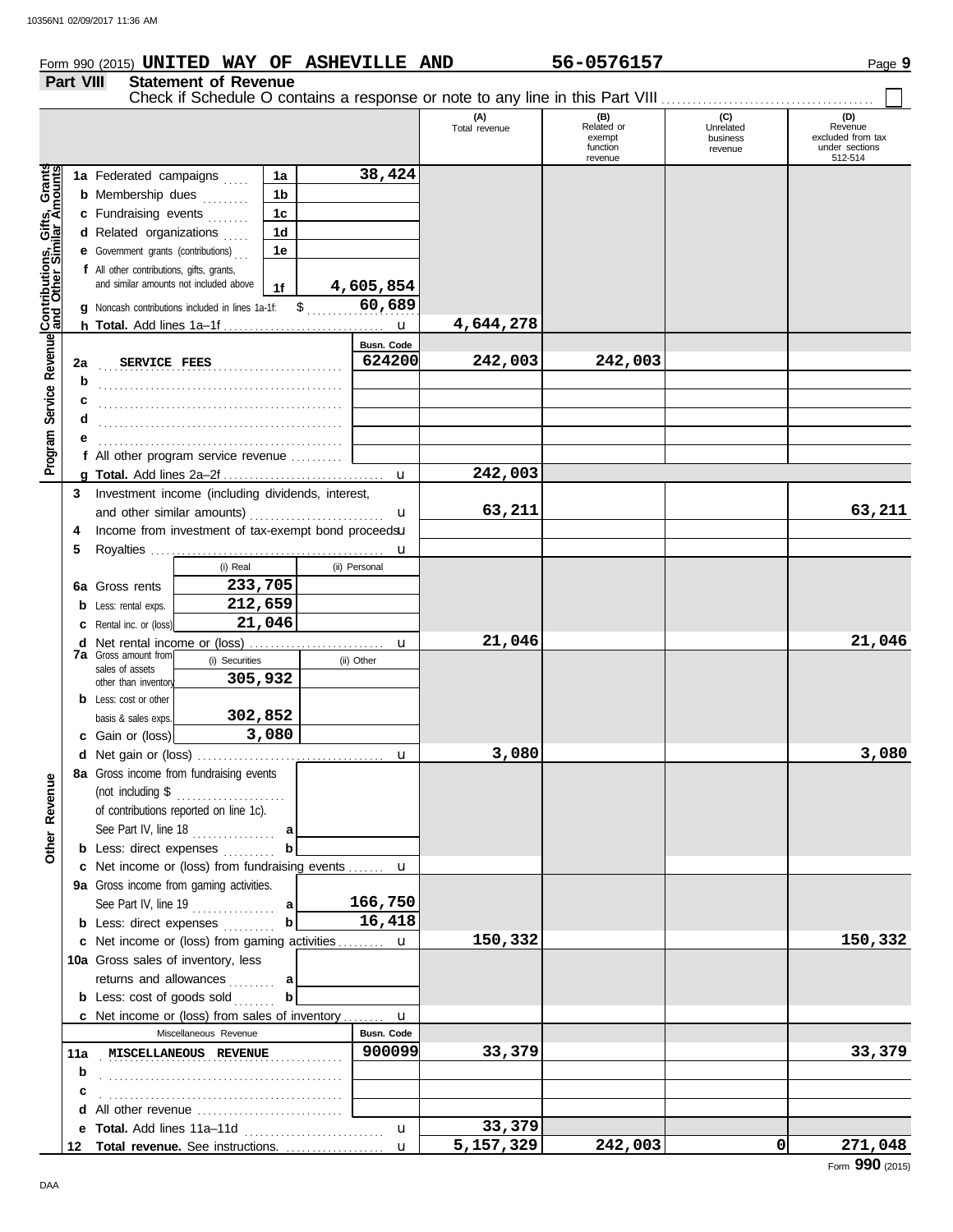# **Form 990 (2015) UNITED WAY OF ASHEVILLE AND 56-0576157** Page 10

## **Part IX Statement of Functional Expenses**

**215,588 33,473 115,168 66,947**

**45,957 45,957**

**54,922 37,178 5,418 12,326**

**110,496 73,886 11,178 25,432**

**44,324 21,529 3,854 18,941**

**246,120 182,955 12,194 50,971**

**45,147 18,669 1,503 24,975**

**15,734 7,490 2,517 5,727**

**58,092 27,652 9,295 21,145 5,892 2,938 902 2,052**

**4,925,288 4,154,593 234,780 535,915**

**190,785 128,985 18,871 42,929**

**11,656 11,656**

**29,942 5,060 24,882**

Fundraising expenses

Section 501(c)(3) and 501(c)(4) organizations must complete all columns. All other organizations must complete column (A). **Do not include amounts reported on lines 6b, 7b, 8b, 9b, and 10b of Part VIII. 1 2 3** Grants and other assistance to foreign Grants and other assistance to domestic organizations and domestic governments. See Part IV, line 21 . . . . . . . . . Grants and other assistance to domestic individuals. See Part IV, line 22 organizations, foreign governments, and foreign **(A) (B) (B) (C) (C) (C) (D) (D) Total expenses Program service Management and Fundrais** Management and expenses **general** expenses Check if Schedule O contains a response or note to any line in this Part IX **2,539,931 2,539,931**

**932,734 762,716 6,386 163,632**

**42,984 20,199 6,789 15,996**

**61,601 61,601**

- **4 5** Compensation of current officers, directors, individuals. See Part IV, lines 15 and 16  $\ldots$ Benefits paid to or for members ............. trustees, and key employees ...............
- **6** Compensation not included above, to disqualified persons (as defined under section 4958(f)(1)) and persons described in section 4958(c)(3)(B) . . . . . . .
- **7 8** Other salaries and wages .................. Pension plan accruals and contributions (include section 401(k) and 403(b) employer contributions)
- **9** Other employee benefits ...................
- **11** Fees for services (non-employees):
- **10 a** Management . . . . . . . . . . . . . . . . . . . . . . . . . . . . . . . . **b** Legal . . . . . . . . . . . . . . . . . . . . . . . . . . . . . . . . . . . . . . . . Payroll taxes . . . . . . . . . . . . . . . . . . . . . . . . . . . . . . . .
	- **c** Accounting . . . . . . . . . . . . . . . . . . . . . . . . . . . . . . . . . . **d** Lobbying . . . . . . . . . . . . . . . . . . . . . . . . . . . . . . . . . . . . **e** Professional fundraising services. See Part IV, line 17 **f g** Other. (If line 11g amount exceeds 10% of line 25, column Investment management fees .............. (A) amount, list line 11g expenses on Schedule O.) . . . . . . .
- **12** Advertising and promotion . . . . . . . . . . . . . . . . **15** Royalties . . . . . . . . . . . . . . . . . . . . . . . . . . . . . . . . . . . . Office expenses . . . . . . . . . . . . . . . . . . . . . . . . . . . . . Information technology ..................... Occupancy . . . . . . . . . . . . . . . . . . . . . . . . . . . . . . . . . . Travel . . . . . . . . . . . . . . . . . . . . . . . . . . . . . . . . . . . . . . . Payments of travel or entertainment expenses
- **19 20 21 22** Depreciation, depletion, and amortization . . **23 24** Other expenses. Itemize expenses not covered for any federal, state, or local public officials Conferences, conventions, and meetings Interest . . . . . . . . . . . . . . . . . . . . . . . . . . . . . . . . . . . . . . Payments to affiliates ........................ Insurance . . . . . . . . . . . . . . . . . . . . . . . . . . . . . . . . . . . above (List miscellaneous expenses in line 24e. If line 24e amount exceeds 10% of line 25, column (A) amount, list line 24e expenses on Schedule O.)
- **a b c d e** All other expenses . . . . . . . . . . . . . . . . . . . . . . . . . . **BAD DEBT EXPENSE 197,424 197,424** . . . . . . . . . . . . . . . . . . . . . . . . . . . . . . . . . . . . . . . . . . . . . . **MISCELLANEOUS EXPENSE 75,959 32,907 29,049 14,003** . . . . . . . . . . . . . . . . . . . . . . . . . . . . . . . . . . . . . . . . . . . . . . . . . . . . . . . . . . . . . . . . . . . . . . . . . . . . . . . . . . . . . . . . . . . .
- **25 Total functional expenses.** Add lines 1 through 24e . . . . **26** fundraising solicitation. Check here  $\mathbf{u}$  | if organization reported in column (B) joint costs from a combined educational campaign and following SOP 98-2 (ASC 958-720) **Joint costs.** Complete this line only if the

**13 14**

**16 17 18**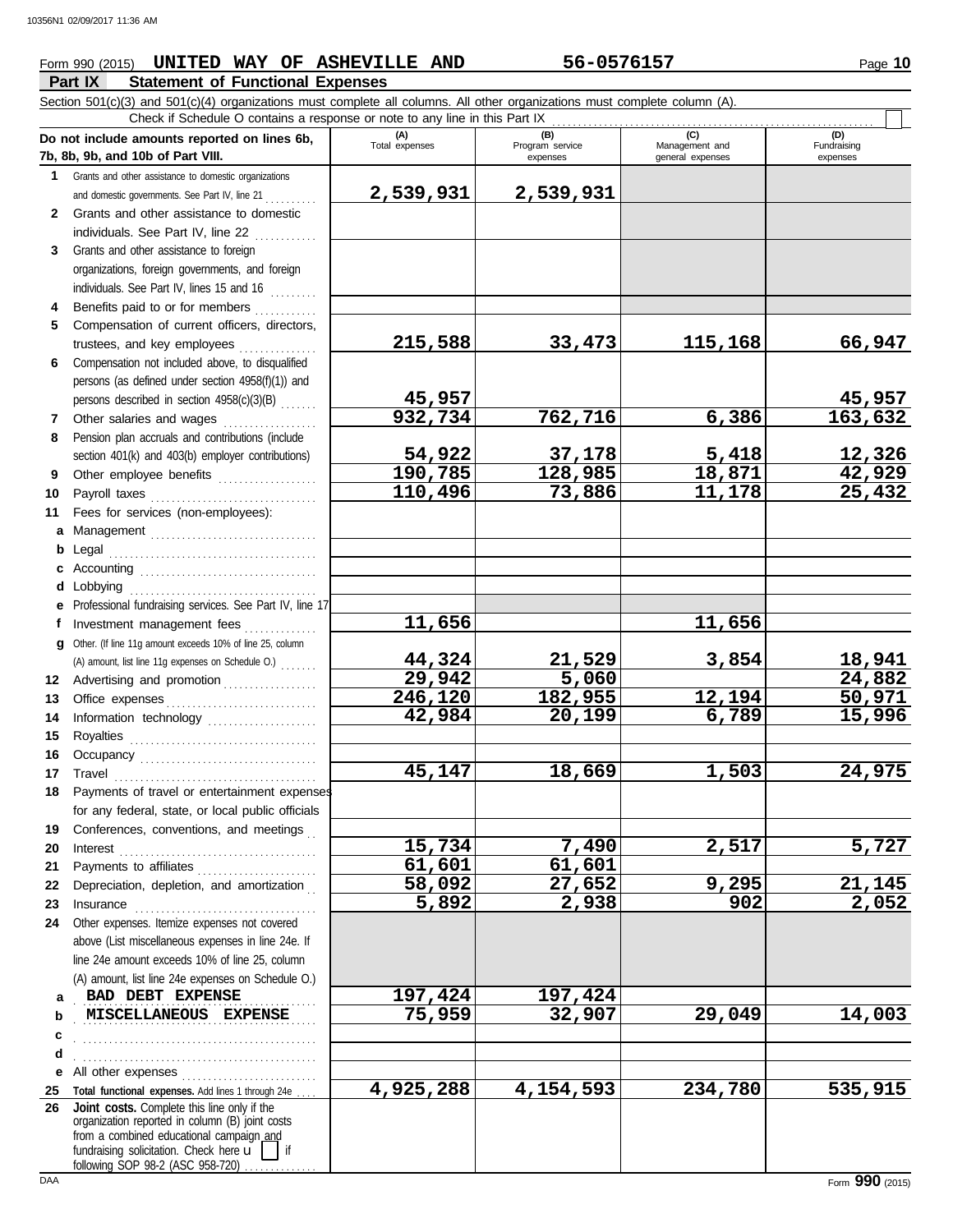## **Form 990 (2015) UNITED WAY OF ASHEVILLE AND 56-0576157** Page 11 **Part X Balance Sheet**

|                         | Γαιι Λ       | הסווט סטוומם                                                                                                                                                                                                                        |  |                     |                          |                                   |                        |
|-------------------------|--------------|-------------------------------------------------------------------------------------------------------------------------------------------------------------------------------------------------------------------------------------|--|---------------------|--------------------------|-----------------------------------|------------------------|
|                         |              |                                                                                                                                                                                                                                     |  |                     |                          |                                   |                        |
|                         |              |                                                                                                                                                                                                                                     |  |                     | (A)<br>Beginning of year |                                   | (B)<br>End of year     |
|                         | 1            |                                                                                                                                                                                                                                     |  |                     | 197,197                  | $\blacktriangleleft$              | 10,496                 |
|                         | $\mathbf{2}$ |                                                                                                                                                                                                                                     |  |                     |                          | $\overline{2}$                    |                        |
|                         | 3            |                                                                                                                                                                                                                                     |  |                     | 1,444,876                | $\mathbf{3}$                      | 1,635,256              |
|                         | 4            |                                                                                                                                                                                                                                     |  |                     | 156,245                  | $\overline{\mathbf{4}}$           | 120,698                |
|                         | 5.           | Loans and other receivables from current and former officers, directors,                                                                                                                                                            |  |                     |                          |                                   |                        |
|                         |              | trustees, key employees, and highest compensated employees.                                                                                                                                                                         |  |                     |                          |                                   |                        |
|                         |              | Complete Part II of Schedule L                                                                                                                                                                                                      |  |                     |                          | 5                                 | 15,000                 |
|                         | 6.           | Loans and other receivables from other disqualified persons (as defined under section                                                                                                                                               |  |                     |                          |                                   |                        |
|                         |              | 4958(f)(1)), persons described in section 4958(c)(3)(B), and contributing employers and                                                                                                                                             |  |                     |                          |                                   |                        |
|                         |              | sponsoring organizations of section 501(c)(9) voluntary employees' beneficiary                                                                                                                                                      |  |                     |                          |                                   |                        |
|                         |              | organizations (see instructions). Complete Part II of Schedule L                                                                                                                                                                    |  |                     |                          | 6                                 |                        |
| Assets                  | 7            |                                                                                                                                                                                                                                     |  |                     |                          | $\overline{7}$                    |                        |
|                         | 8            | Inventories for sale or use <i>communication</i> and the state or use of the state or use of the state or use of the state or use of the state or use of the state or use of the state of the state of the state or the state or th |  |                     |                          | 8                                 |                        |
|                         | 9            | Prepaid expenses and deferred charges                                                                                                                                                                                               |  |                     | 23,256                   | 9                                 | 221,711                |
|                         |              | 10a Land, buildings, and equipment: cost or                                                                                                                                                                                         |  |                     |                          |                                   |                        |
|                         |              | other basis. Complete Part VI of Schedule D  10a                                                                                                                                                                                    |  | 3,495,305           |                          |                                   |                        |
|                         |              |                                                                                                                                                                                                                                     |  | 1,486,111           | 2,060,450                | 10 <sub>c</sub>                   | 2,009,194              |
|                         | 11           | Investments-publicly traded securities                                                                                                                                                                                              |  |                     | 1,281,878                | 11                                | $\overline{1,134,862}$ |
|                         | 12           |                                                                                                                                                                                                                                     |  |                     | 1,493,158                | 12                                | $\overline{1,378,151}$ |
|                         | 13           |                                                                                                                                                                                                                                     |  |                     |                          | 13                                |                        |
|                         | 14           |                                                                                                                                                                                                                                     |  |                     |                          | 14                                |                        |
|                         | 15           |                                                                                                                                                                                                                                     |  |                     | 6,657,060                | 15<br>16                          | 6, 525, 368            |
|                         | 16<br>17     |                                                                                                                                                                                                                                     |  |                     | $\overline{186, 484}$    | 17                                | 154,839                |
|                         | 18           |                                                                                                                                                                                                                                     |  |                     | 18                       |                                   |                        |
|                         | 19           |                                                                                                                                                                                                                                     |  |                     |                          | 19                                |                        |
|                         | 20           | Tax-exempt bond liabilities                                                                                                                                                                                                         |  |                     |                          | 20                                |                        |
|                         | 21           | Escrow or custodial account liability. Complete Part IV of Schedule D                                                                                                                                                               |  |                     |                          | 21                                |                        |
|                         | 22           | Loans and other payables to current and former officers, directors,                                                                                                                                                                 |  |                     |                          |                                   |                        |
|                         |              | trustees, key employees, highest compensated employees, and                                                                                                                                                                         |  |                     |                          |                                   |                        |
| Liabilities             |              |                                                                                                                                                                                                                                     |  |                     |                          | 22                                |                        |
|                         | 23           |                                                                                                                                                                                                                                     |  |                     |                          | 23                                |                        |
|                         | 24           | Unsecured notes and loans payable to unrelated third parties                                                                                                                                                                        |  |                     | 398,600                  | 24                                | 422,605                |
|                         | 25           | Other liabilities (including federal income tax, payables to related third                                                                                                                                                          |  |                     |                          |                                   |                        |
|                         |              | parties, and other liabilities not included on lines 17-24). Complete Part X                                                                                                                                                        |  |                     |                          |                                   |                        |
|                         |              | of Schedule D                                                                                                                                                                                                                       |  |                     | 2,368,528                | 25                                | 2,120,060              |
|                         | 26           |                                                                                                                                                                                                                                     |  |                     | 2,953,612                | 26                                | 2,697,504              |
|                         |              | Organizations that follow SFAS 117 (ASC 958), check here $\mathbf{u}$ $ \mathbf{X} $ and                                                                                                                                            |  |                     |                          |                                   |                        |
|                         |              | complete lines 27 through 29, and lines 33 and 34.                                                                                                                                                                                  |  |                     |                          |                                   |                        |
|                         | 27           |                                                                                                                                                                                                                                     |  | 3,612,470<br>90,978 | 27                       | 3,573,519<br>$\overline{254,345}$ |                        |
|                         | 28           |                                                                                                                                                                                                                                     |  |                     | 28                       |                                   |                        |
|                         | 29           | Organizations that do not follow SFAS 117 (ASC 958), check here $\mathbf{u}$                                                                                                                                                        |  |                     | 29                       |                                   |                        |
|                         |              |                                                                                                                                                                                                                                     |  | and                 |                          |                                   |                        |
| Assets or Fund Balances | 30           | complete lines 30 through 34.<br>Capital stock or trust principal, or current funds                                                                                                                                                 |  |                     |                          | 30                                |                        |
|                         | 31           |                                                                                                                                                                                                                                     |  |                     |                          | 31                                |                        |
| $\breve{\mathbf{z}}$    | 32           | Retained earnings, endowment, accumulated income, or other funds                                                                                                                                                                    |  |                     |                          | 32                                |                        |
|                         | 33           |                                                                                                                                                                                                                                     |  |                     | 3,703,448                | 33                                | 3,827,864              |
|                         | 34           |                                                                                                                                                                                                                                     |  |                     | 6,657,060                | 34                                | 6, 525, 368            |

Form **990** (2015)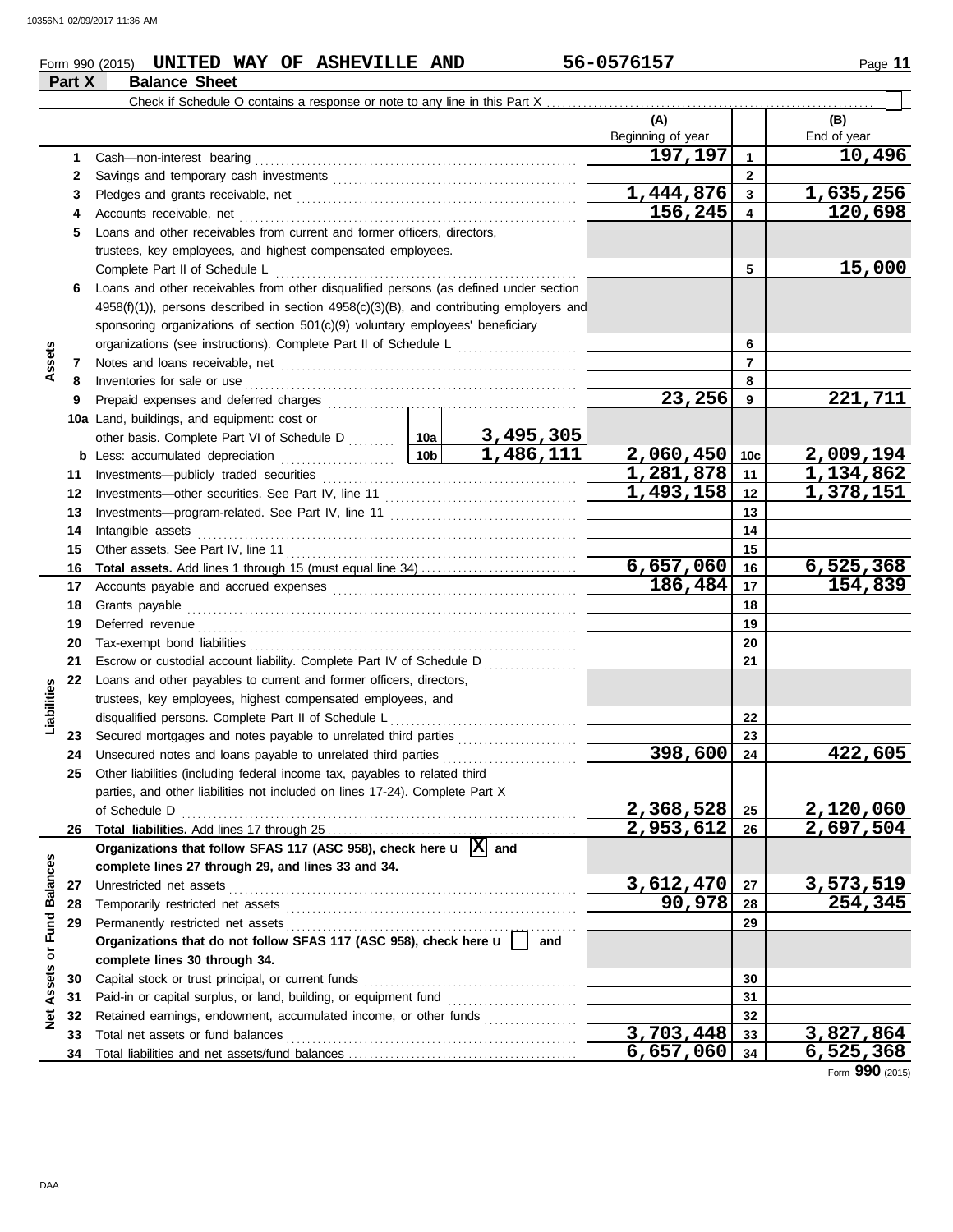|    | 56-0576157<br>Form 990 (2015) UNITED WAY OF ASHEVILLE AND                                                                                                                                                                      |                |                |             | Page 12   |  |  |  |  |
|----|--------------------------------------------------------------------------------------------------------------------------------------------------------------------------------------------------------------------------------|----------------|----------------|-------------|-----------|--|--|--|--|
|    | <b>Reconciliation of Net Assets</b><br>Part XI                                                                                                                                                                                 |                |                |             |           |  |  |  |  |
|    |                                                                                                                                                                                                                                |                |                |             |           |  |  |  |  |
| 1  |                                                                                                                                                                                                                                | $\mathbf{1}$   | 5,157,329      |             |           |  |  |  |  |
| 2  |                                                                                                                                                                                                                                | $\overline{2}$ | 4,925,288      |             |           |  |  |  |  |
| 3  | $\overline{3}$                                                                                                                                                                                                                 |                |                |             |           |  |  |  |  |
| 4  | $\overline{4}$                                                                                                                                                                                                                 |                |                |             |           |  |  |  |  |
| 5  | 5                                                                                                                                                                                                                              |                |                |             |           |  |  |  |  |
| 6  |                                                                                                                                                                                                                                | 6              |                |             |           |  |  |  |  |
| 7  |                                                                                                                                                                                                                                | $\overline{7}$ |                |             |           |  |  |  |  |
| 8  | Prior period adjustments entertainments and a series of the series of the series of the series of the series of the series of the series of the series of the series of the series of the series of the series of the series o | 8              |                |             |           |  |  |  |  |
| 9  |                                                                                                                                                                                                                                | $\overline{9}$ |                |             |           |  |  |  |  |
| 10 | Net assets or fund balances at end of year. Combine lines 3 through 9 (must equal Part X, line                                                                                                                                 |                |                |             |           |  |  |  |  |
|    | 33, column (B))                                                                                                                                                                                                                | 10             | 3,827,864      |             |           |  |  |  |  |
|    | <b>Financial Statements and Reporting</b><br>Part XII                                                                                                                                                                          |                |                |             |           |  |  |  |  |
|    |                                                                                                                                                                                                                                |                |                |             |           |  |  |  |  |
|    |                                                                                                                                                                                                                                |                |                | Yes $ $     | <b>No</b> |  |  |  |  |
| 1. | $\mathbf{X}$ Accrual<br>Accounting method used to prepare the Form 990:    <br>Cash<br>Other                                                                                                                                   |                |                |             |           |  |  |  |  |
|    | If the organization changed its method of accounting from a prior year or checked "Other," explain in                                                                                                                          |                |                |             |           |  |  |  |  |
|    | Schedule O.                                                                                                                                                                                                                    |                |                |             |           |  |  |  |  |
|    | 2a Were the organization's financial statements compiled or reviewed by an independent accountant?                                                                                                                             |                | 2a             |             | х         |  |  |  |  |
|    | If "Yes," check a box below to indicate whether the financial statements for the year were compiled or                                                                                                                         |                |                |             |           |  |  |  |  |
|    | reviewed on a separate basis, consolidated basis, or both:                                                                                                                                                                     |                |                |             |           |  |  |  |  |
|    | Consolidated basis<br>Separate basis<br>Both consolidated and separate basis                                                                                                                                                   |                |                |             |           |  |  |  |  |
|    | <b>b</b> Were the organization's financial statements audited by an independent accountant?                                                                                                                                    |                | 2 <sub>b</sub> | X           |           |  |  |  |  |
|    | If "Yes," check a box below to indicate whether the financial statements for the year were audited on a                                                                                                                        |                |                |             |           |  |  |  |  |
|    | separate basis, consolidated basis, or both:                                                                                                                                                                                   |                |                |             |           |  |  |  |  |
|    | x <br>Separate basis<br>Consolidated basis<br>Both consolidated and separate basis                                                                                                                                             |                |                |             |           |  |  |  |  |
|    | c If "Yes" to line 2a or 2b, does the organization have a committee that assumes responsibility for oversight                                                                                                                  |                |                |             |           |  |  |  |  |
|    |                                                                                                                                                                                                                                |                | 2c             | $\mathbf x$ |           |  |  |  |  |
|    | If the organization changed either its oversight process or selection process during the tax year, explain in                                                                                                                  |                |                |             |           |  |  |  |  |
|    | Schedule O.                                                                                                                                                                                                                    |                |                |             |           |  |  |  |  |
|    | 3a As a result of a federal award, was the organization required to undergo an audit or audits as set forth in                                                                                                                 |                |                |             |           |  |  |  |  |
|    | the Single Audit Act and OMB Circular A-133?                                                                                                                                                                                   |                | За             |             | x         |  |  |  |  |
|    | b If "Yes," did the organization undergo the required audit or audits? If the organization did not undergo the                                                                                                                 |                |                |             |           |  |  |  |  |
|    | required audit or audits, explain why in Schedule O and describe any steps taken to undergo such audits                                                                                                                        |                | 3 <sub>b</sub> |             |           |  |  |  |  |

Form **990** (2015)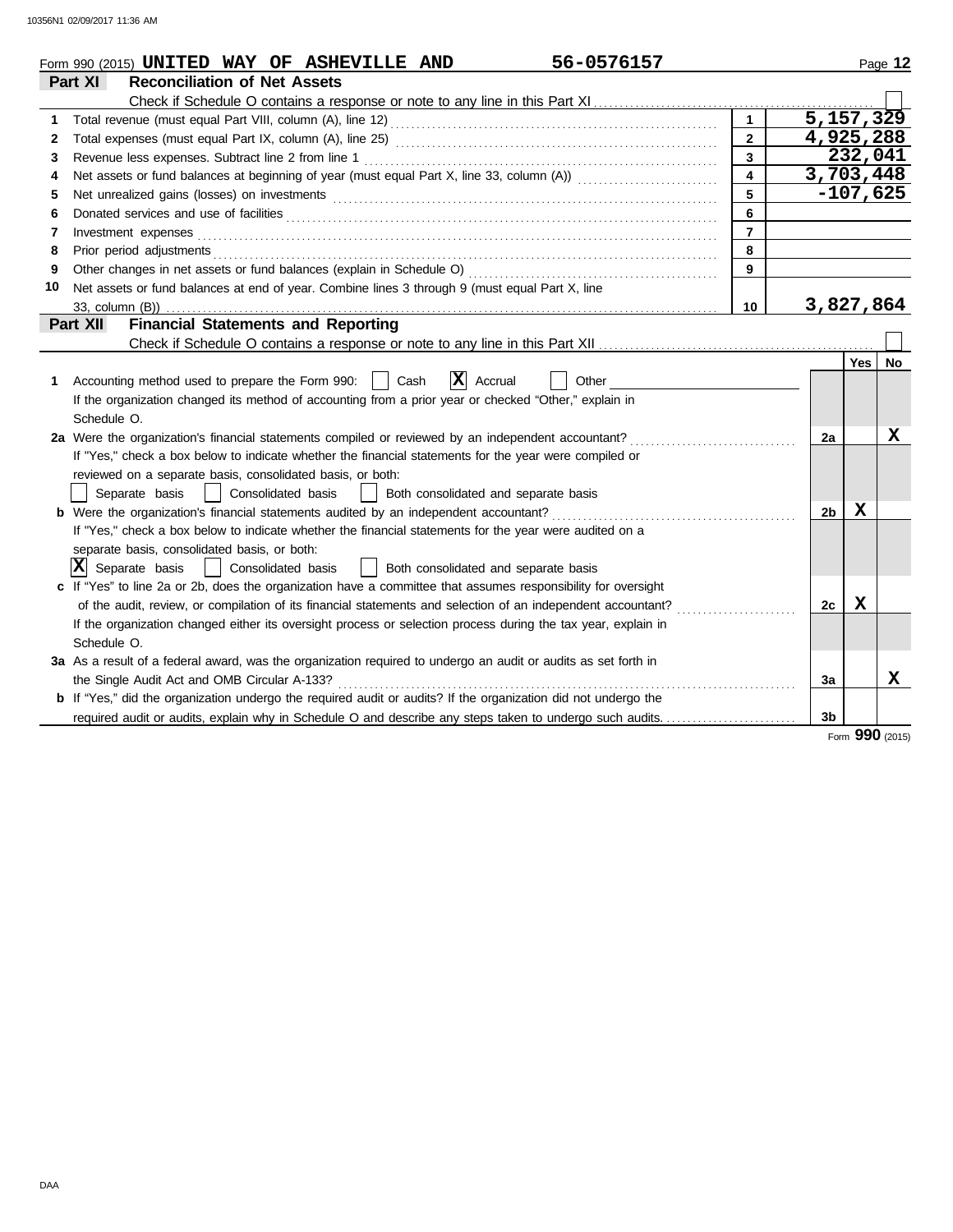| <b>Public Charity Status and Public Support</b><br><b>SCHEDULE A</b> |                                                                                                                                                                |                                                                                                                                     |                                                                                 |                                                                                                                                       |                        | OMB No. 1545-0047 |                                     |  |  |  |
|----------------------------------------------------------------------|----------------------------------------------------------------------------------------------------------------------------------------------------------------|-------------------------------------------------------------------------------------------------------------------------------------|---------------------------------------------------------------------------------|---------------------------------------------------------------------------------------------------------------------------------------|------------------------|-------------------|-------------------------------------|--|--|--|
| (Form 990 or 990-EZ)                                                 |                                                                                                                                                                |                                                                                                                                     | Complete if the organization is a section $501(c)(3)$ organization or a section |                                                                                                                                       |                        |                   |                                     |  |  |  |
|                                                                      |                                                                                                                                                                | 4947(a)(1) nonexempt charitable trust.                                                                                              |                                                                                 |                                                                                                                                       |                        |                   | 5                                   |  |  |  |
| Department of the Treasury                                           |                                                                                                                                                                | La Attach to Form 990 or Form 990-EZ.                                                                                               |                                                                                 |                                                                                                                                       |                        |                   | Open to Public<br><b>Inspection</b> |  |  |  |
| Internal Revenue Service<br>Name of the organization                 |                                                                                                                                                                | UNITED WAY OF ASHEVILLE AND                                                                                                         |                                                                                 | u Information about Schedule A (Form 990 or 990-EZ) and its instructions is at www.irs.gov/form990.<br>Employer identification number |                        |                   |                                     |  |  |  |
|                                                                      | BUNCOMBE COUNTY INC.                                                                                                                                           |                                                                                                                                     |                                                                                 |                                                                                                                                       |                        | 56-0576157        |                                     |  |  |  |
| Part I                                                               |                                                                                                                                                                | Reason for Public Charity Status (All organizations must complete this part.) See instructions.                                     |                                                                                 |                                                                                                                                       |                        |                   |                                     |  |  |  |
|                                                                      |                                                                                                                                                                | The organization is not a private foundation because it is: (For lines 1 through 11, check only one box.)                           |                                                                                 |                                                                                                                                       |                        |                   |                                     |  |  |  |
| 1                                                                    |                                                                                                                                                                | A church, convention of churches, or association of churches described in section 170(b)(1)(A)(i).                                  |                                                                                 |                                                                                                                                       |                        |                   |                                     |  |  |  |
| 2                                                                    |                                                                                                                                                                | A school described in section 170(b)(1)(A)(ii). (Attach Schedule E (Form 990 or 990-EZ).)                                           |                                                                                 |                                                                                                                                       |                        |                   |                                     |  |  |  |
| 3                                                                    |                                                                                                                                                                | A hospital or a cooperative hospital service organization described in section 170(b)(1)(A)(iii).                                   |                                                                                 |                                                                                                                                       |                        |                   |                                     |  |  |  |
| 4                                                                    | A medical research organization operated in conjunction with a hospital described in section 170(b)(1)(A)(iii). Enter the hospital's name,<br>city, and state: |                                                                                                                                     |                                                                                 |                                                                                                                                       |                        |                   |                                     |  |  |  |
| 5                                                                    |                                                                                                                                                                | An organization operated for the benefit of a college or university owned or operated by a governmental unit described in           |                                                                                 |                                                                                                                                       |                        |                   |                                     |  |  |  |
|                                                                      | section 170(b)(1)(A)(iv). (Complete Part II.)                                                                                                                  |                                                                                                                                     |                                                                                 |                                                                                                                                       |                        |                   |                                     |  |  |  |
| 6                                                                    |                                                                                                                                                                | A federal, state, or local government or governmental unit described in section 170(b)(1)(A)(v).                                    |                                                                                 |                                                                                                                                       |                        |                   |                                     |  |  |  |
| X<br>7                                                               | described in section 170(b)(1)(A)(vi). (Complete Part II.)                                                                                                     | An organization that normally receives a substantial part of its support from a governmental unit or from the general public        |                                                                                 |                                                                                                                                       |                        |                   |                                     |  |  |  |
| 8                                                                    |                                                                                                                                                                | A community trust described in section 170(b)(1)(A)(vi). (Complete Part II.)                                                        |                                                                                 |                                                                                                                                       |                        |                   |                                     |  |  |  |
| 9                                                                    |                                                                                                                                                                | An organization that normally receives: (1) more than 33 1/3% of its support from contributions, membership fees, and gross         |                                                                                 |                                                                                                                                       |                        |                   |                                     |  |  |  |
|                                                                      |                                                                                                                                                                | receipts from activities related to its exempt functions—subject to certain exceptions, and (2) no more than 33 1/3% of its         |                                                                                 |                                                                                                                                       |                        |                   |                                     |  |  |  |
|                                                                      |                                                                                                                                                                | support from gross investment income and unrelated business taxable income (less section 511 tax) from businesses                   |                                                                                 |                                                                                                                                       |                        |                   |                                     |  |  |  |
|                                                                      |                                                                                                                                                                | acquired by the organization after June 30, 1975. See section 509(a)(2). (Complete Part III.)                                       |                                                                                 |                                                                                                                                       |                        |                   |                                     |  |  |  |
| 10                                                                   |                                                                                                                                                                | An organization organized and operated exclusively to test for public safety. See section 509(a)(4).                                |                                                                                 |                                                                                                                                       |                        |                   |                                     |  |  |  |
| 11                                                                   |                                                                                                                                                                | An organization organized and operated exclusively for the benefit of, to perform the functions of, or to carry out the purposes of |                                                                                 |                                                                                                                                       |                        |                   |                                     |  |  |  |
|                                                                      |                                                                                                                                                                | one or more publicly supported organizations described in section 509(a)(1) or section 509(a)(2). See section 509(a)(3). Check      |                                                                                 |                                                                                                                                       |                        |                   |                                     |  |  |  |
|                                                                      |                                                                                                                                                                | the box in lines 11a through 11d that describes the type of supporting organization and complete lines 11e, 11f, and 11g.           |                                                                                 |                                                                                                                                       |                        |                   |                                     |  |  |  |
| a                                                                    |                                                                                                                                                                | Type I. A supporting organization operated, supervised, or controlled by its supported organization(s), typically by giving         |                                                                                 |                                                                                                                                       |                        |                   |                                     |  |  |  |
|                                                                      | organization. You must complete Part IV, Sections A and B.                                                                                                     | the supported organization(s) the power to regularly appoint or elect a majority of the directors or trustees of the supporting     |                                                                                 |                                                                                                                                       |                        |                   |                                     |  |  |  |
| b                                                                    |                                                                                                                                                                | Type II. A supporting organization supervised or controlled in connection with its supported organization(s), by having             |                                                                                 |                                                                                                                                       |                        |                   |                                     |  |  |  |
|                                                                      |                                                                                                                                                                | control or management of the supporting organization vested in the same persons that control or manage the supported                |                                                                                 |                                                                                                                                       |                        |                   |                                     |  |  |  |
|                                                                      | organization(s). You must complete Part IV, Sections A and C.                                                                                                  |                                                                                                                                     |                                                                                 |                                                                                                                                       |                        |                   |                                     |  |  |  |
| c                                                                    |                                                                                                                                                                | Type III functionally integrated. A supporting organization operated in connection with, and functionally integrated with,          |                                                                                 |                                                                                                                                       |                        |                   |                                     |  |  |  |
|                                                                      |                                                                                                                                                                | its supported organization(s) (see instructions). You must complete Part IV, Sections A, D, and E.                                  |                                                                                 |                                                                                                                                       |                        |                   |                                     |  |  |  |
| d                                                                    |                                                                                                                                                                | Type III non-functionally integrated. A supporting organization operated in connection with its supported organization(s)           |                                                                                 |                                                                                                                                       |                        |                   |                                     |  |  |  |
|                                                                      |                                                                                                                                                                | that is not functionally integrated. The organization generally must satisfy a distribution requirement and an attentiveness        |                                                                                 |                                                                                                                                       |                        |                   |                                     |  |  |  |
|                                                                      |                                                                                                                                                                | requirement (see instructions). You must complete Part IV, Sections A and D, and Part V.                                            |                                                                                 |                                                                                                                                       |                        |                   |                                     |  |  |  |
| е                                                                    |                                                                                                                                                                | Check this box if the organization received a written determination from the IRS that it is a Type I, Type II, Type III             |                                                                                 |                                                                                                                                       |                        |                   |                                     |  |  |  |
|                                                                      | Enter the number of supported organizations                                                                                                                    | functionally integrated, or Type III non-functionally integrated supporting organization.                                           |                                                                                 |                                                                                                                                       |                        |                   |                                     |  |  |  |
| g                                                                    | Provide the following information about the supported organization(s).                                                                                         |                                                                                                                                     |                                                                                 |                                                                                                                                       |                        |                   |                                     |  |  |  |
| (i) Name of supported                                                | $(ii)$ EIN                                                                                                                                                     | (iii) Type of organization                                                                                                          | (iv) Is the organization                                                        |                                                                                                                                       | (v) Amount of monetary |                   | (vi) Amount of                      |  |  |  |
| organization                                                         |                                                                                                                                                                | (described on lines 1-9                                                                                                             | listed in your governing                                                        |                                                                                                                                       | support (see           |                   | other support (see                  |  |  |  |
|                                                                      |                                                                                                                                                                | above (see instructions))                                                                                                           | document?                                                                       |                                                                                                                                       | instructions)          |                   | instructions)                       |  |  |  |
|                                                                      |                                                                                                                                                                |                                                                                                                                     | Yes                                                                             | No                                                                                                                                    |                        |                   |                                     |  |  |  |
| (A)                                                                  |                                                                                                                                                                |                                                                                                                                     |                                                                                 |                                                                                                                                       |                        |                   |                                     |  |  |  |
| (B)                                                                  |                                                                                                                                                                |                                                                                                                                     |                                                                                 |                                                                                                                                       |                        |                   |                                     |  |  |  |
|                                                                      |                                                                                                                                                                |                                                                                                                                     |                                                                                 |                                                                                                                                       |                        |                   |                                     |  |  |  |
| (C)                                                                  |                                                                                                                                                                |                                                                                                                                     |                                                                                 |                                                                                                                                       |                        |                   |                                     |  |  |  |
| (D)                                                                  |                                                                                                                                                                |                                                                                                                                     |                                                                                 |                                                                                                                                       |                        |                   |                                     |  |  |  |
| (E)                                                                  |                                                                                                                                                                |                                                                                                                                     |                                                                                 |                                                                                                                                       |                        |                   |                                     |  |  |  |
|                                                                      |                                                                                                                                                                |                                                                                                                                     |                                                                                 |                                                                                                                                       |                        |                   |                                     |  |  |  |
| Total                                                                |                                                                                                                                                                |                                                                                                                                     |                                                                                 |                                                                                                                                       |                        |                   |                                     |  |  |  |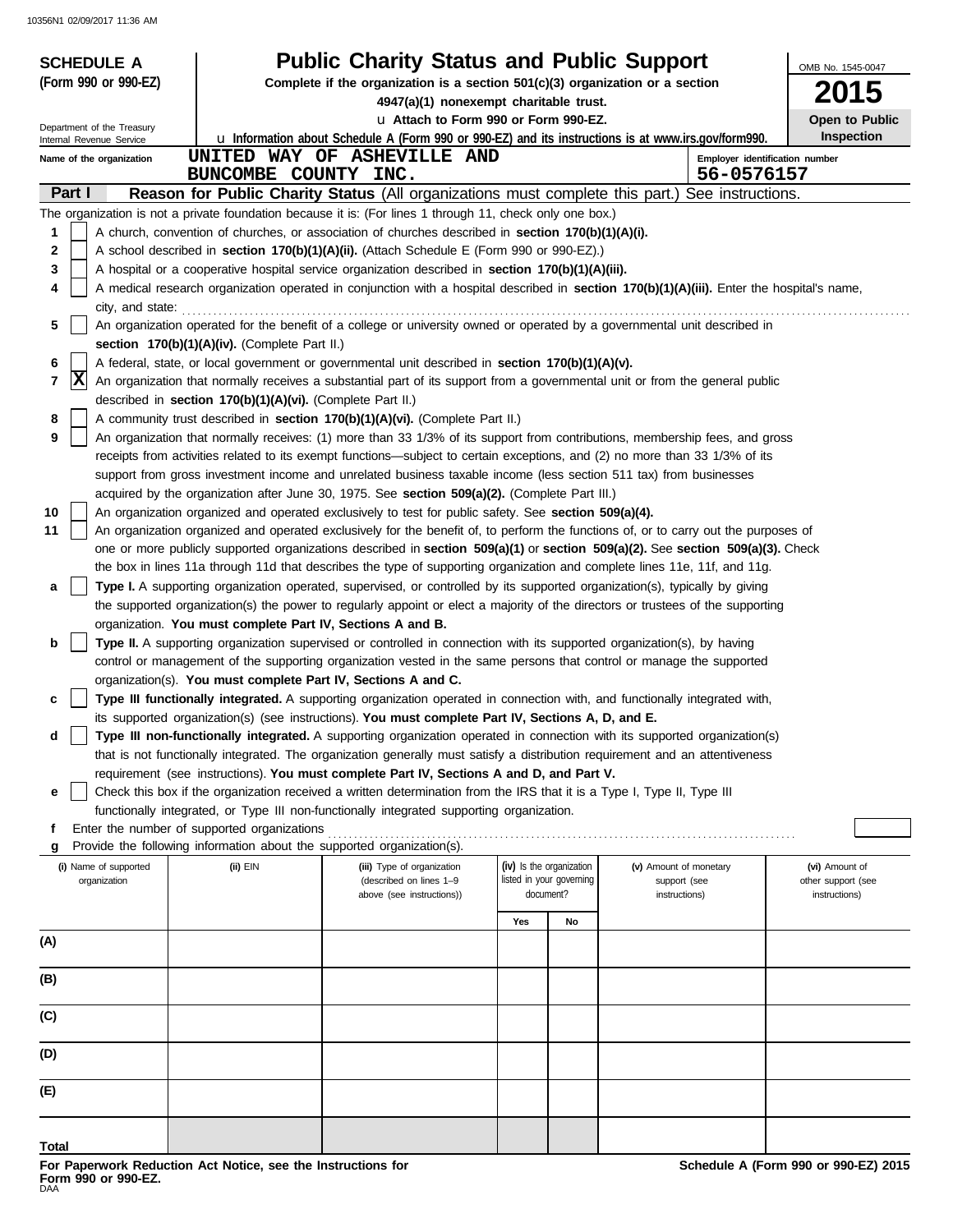|         | Schedule A (Form 990 or 990-EZ) 2015 UNITED WAY OF ASHEVILLE AND                                        |  |  | 56-0576157                                                                                                        | Page 2 |
|---------|---------------------------------------------------------------------------------------------------------|--|--|-------------------------------------------------------------------------------------------------------------------|--------|
| Part II |                                                                                                         |  |  | Support Schedule for Organizations Described in Sections 170(b)(1)(A)(iv) and 170(b)(1)(A)(vi)                    |        |
|         |                                                                                                         |  |  | (Complete only if you checked the box on line 5, 7, or 8 of Part I or if the organization failed to qualify under |        |
|         | Part III. If the organization fails to qualify under the tests listed below, please complete Part III.) |  |  |                                                                                                                   |        |
|         | <b>Section A. Public Support</b>                                                                        |  |  |                                                                                                                   |        |

|              | oconon a. i upilo oupport                                                                                                                                                                                                      |           |           |            |            |            |                                               |
|--------------|--------------------------------------------------------------------------------------------------------------------------------------------------------------------------------------------------------------------------------|-----------|-----------|------------|------------|------------|-----------------------------------------------|
|              | Calendar year (or fiscal year beginning in) <b>u</b>                                                                                                                                                                           | (a) 2011  | (b) 2012  | $(c)$ 2013 | $(d)$ 2014 | (e) $2015$ | (f) Total                                     |
| 1            | Gifts, grants, contributions, and<br>membership fees received. (Do not<br>include any "unusual grants.")                                                                                                                       | 5,471,145 | 5,126,449 | 4,877,874  | 4,480,675  | 4,644,278  | 24,600,421                                    |
| $\mathbf{2}$ | Tax revenues levied for the<br>organization's benefit and either paid<br>to or expended on its behalf                                                                                                                          |           |           |            |            |            |                                               |
| 3            | The value of services or facilities<br>furnished by a governmental unit to the<br>organization without charge                                                                                                                  |           |           |            |            |            |                                               |
| 4            | Total. Add lines 1 through 3                                                                                                                                                                                                   | 5,471,145 | 5,126,449 | 4,877,874  | 4,480,675  | 4,644,278  | 24,600,421                                    |
| 5            | The portion of total contributions by<br>each person (other than a<br>governmental unit or publicly<br>supported organization) included on<br>line 1 that exceeds 2% of the amount<br>shown on line 11, column (f)             |           |           |            |            |            |                                               |
| -6           | Public support. Subtract line 5 from line 4.                                                                                                                                                                                   |           |           |            |            |            | 24,600,421                                    |
|              | <b>Section B. Total Support</b>                                                                                                                                                                                                |           |           |            |            |            |                                               |
|              | Calendar year (or fiscal year beginning in) $\mathbf u$                                                                                                                                                                        | (a) 2011  | (b) 2012  | (c) 2013   | $(d)$ 2014 | (e) $2015$ | (f) Total                                     |
| 7            | Amounts from line 4                                                                                                                                                                                                            | 5,471,145 | 5,126,449 | 4,877,874  | 4,480,675  | 4,644,278  | 24,600,421                                    |
| 8            | Gross income from interest, dividends,<br>payments received on securities loans,<br>rents, royalties and income from similar                                                                                                   | 219,676   | 247,339   | 242,043    | 281,420    | 296,916    | 1,287,394                                     |
| 9            | Net income from unrelated business<br>activities, whether or not the business<br>is regularly carried on                                                                                                                       |           |           |            |            |            |                                               |
| 10<br>11     | Other income. Do not include gain or<br>loss from the sale of capital assets<br>(Explain in Part VI.)<br>Total support. Add lines 7 through 10                                                                                 |           |           |            |            |            | 25,887,815                                    |
| 12           |                                                                                                                                                                                                                                |           |           |            |            | 12         | 242,003                                       |
| 13           | First five years. If the Form 990 is for the organization's first, second, third, fourth, or fifth tax year as a section 501(c)(3)                                                                                             |           |           |            |            |            |                                               |
|              |                                                                                                                                                                                                                                |           |           |            |            |            |                                               |
|              | Section C. Computation of Public Support Percentage                                                                                                                                                                            |           |           |            |            |            |                                               |
| 14           |                                                                                                                                                                                                                                |           |           |            |            | 14         | 95.03%                                        |
| 15           | Public support percentage from 2014 Schedule A, Part II, line 14                                                                                                                                                               |           |           |            |            | 15         | 95.36%                                        |
| 16a          | 33 1/3% support test-2015. If the organization did not check the box on line 13, and line 14 is 33 1/3% or more, check this                                                                                                    |           |           |            |            |            |                                               |
|              | box and stop here. The organization qualifies as a publicly supported organization [11] content content content content of the content of the content of the content of the content of the content of the content of the conte |           |           |            |            |            | $\blacktriangleright$ $\overline{\mathtt{x}}$ |
| b            | 33 1/3% support test-2014. If the organization did not check a box on line 13 or 16a, and line 15 is 33 1/3% or more,                                                                                                          |           |           |            |            |            |                                               |
|              |                                                                                                                                                                                                                                |           |           |            |            |            |                                               |
|              | 17a 10%-facts-and-circumstances test-2015. If the organization did not check a box on line 13, 16a, or 16b, and line 14 is                                                                                                     |           |           |            |            |            |                                               |
|              | 10% or more, and if the organization meets the "facts-and-circumstances" test, check this box and stop here. Explain in                                                                                                        |           |           |            |            |            |                                               |
|              | Part VI how the organization meets the "facts-and-circumstances" test. The organization qualifies as a publicly supported                                                                                                      |           |           |            |            |            |                                               |
|              | organization                                                                                                                                                                                                                   |           |           |            |            |            |                                               |
| b            | 10%-facts-and-circumstances test-2014. If the organization did not check a box on line 13, 16a, 16b, or 17a, and line                                                                                                          |           |           |            |            |            |                                               |
|              | 15 is 10% or more, and if the organization meets the "facts-and-circumstances" test, check this box and stop here.                                                                                                             |           |           |            |            |            |                                               |
|              | Explain in Part VI how the organization meets the "facts-and-circumstances" test. The organization qualifies as a publicly                                                                                                     |           |           |            |            |            |                                               |
|              | supported organization                                                                                                                                                                                                         |           |           |            |            |            |                                               |
| 18           | Private foundation. If the organization did not check a box on line 13, 16a, 16b, 17a, or 17b, check this box and see                                                                                                          |           |           |            |            |            |                                               |
|              | instructions                                                                                                                                                                                                                   |           |           |            |            |            |                                               |
|              |                                                                                                                                                                                                                                |           |           |            |            |            |                                               |

**Schedule A (Form 990 or 990-EZ) 2015**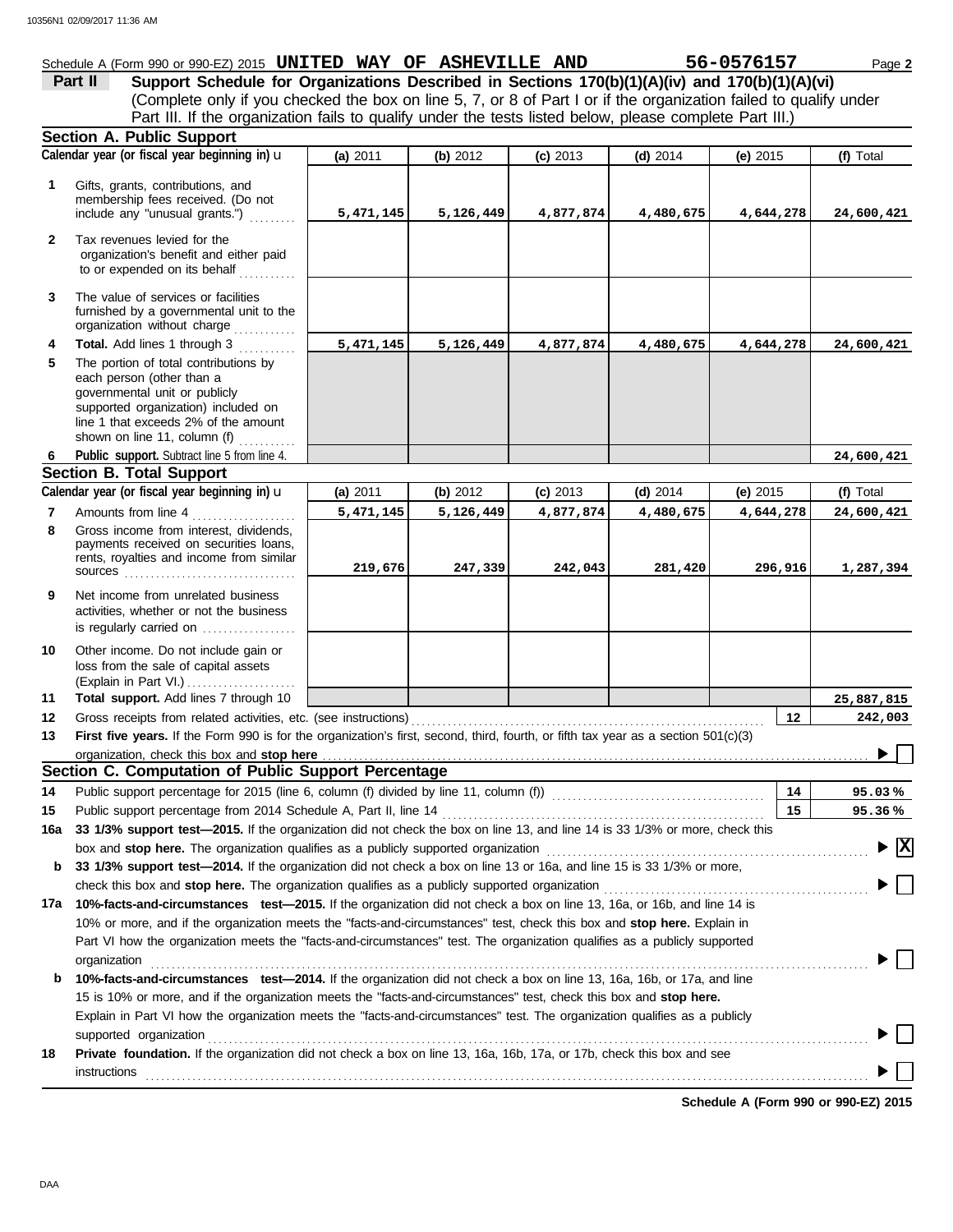## Schedule A (Form 990 or 990-EZ) 2015 **UNITED WAY OF ASHEVILLE AND** 56-0576157 Page 3

| Part III | Support Schedule for Organizations Described in Section 509(a)(2)                                                 |
|----------|-------------------------------------------------------------------------------------------------------------------|
|          | (Complete only if you checked the box on line 9 of Part I or if the organization failed to qualify under Part II. |
|          | If the organization fails to qualify under the tests listed below, please complete Part II.)                      |
|          | Cootion A Dublic Cunnort                                                                                          |

|     | Section A. Public Support                                                                                                                                                |          |          |            |            |            |           |
|-----|--------------------------------------------------------------------------------------------------------------------------------------------------------------------------|----------|----------|------------|------------|------------|-----------|
|     | Calendar year (or fiscal year beginning in) <b>u</b>                                                                                                                     | (a) 2011 | (b) 2012 | $(c)$ 2013 | $(d)$ 2014 | (e) $2015$ | (f) Total |
| 1   | Gifts, grants, contributions, and membership<br>fees received. (Do not include any "unusual                                                                              |          |          |            |            |            |           |
|     | grants.") $\ldots \ldots \ldots \ldots \ldots \ldots \ldots \ldots \ldots \ldots \ldots \ldots$<br>Gross receipts from admissions, merchandise                           |          |          |            |            |            |           |
| 2   | sold or services performed, or facilities<br>furnished in any activity that is related to the<br>organization's tax-exempt purpose                                       |          |          |            |            |            |           |
| 3   | Gross receipts from activities that are not an<br>unrelated trade or business under section 513                                                                          |          |          |            |            |            |           |
| 4   | Tax revenues levied for the<br>organization's benefit and either paid<br>to or expended on its behalf<br>.                                                               |          |          |            |            |            |           |
| 5   | The value of services or facilities<br>furnished by a governmental unit to the<br>organization without charge                                                            |          |          |            |            |            |           |
| 6   | Total. Add lines 1 through 5                                                                                                                                             |          |          |            |            |            |           |
| 7a  | Amounts included on lines 1, 2, and 3<br>received from disqualified persons                                                                                              |          |          |            |            |            |           |
| b   | Amounts included on lines 2 and 3<br>received from other than disqualified<br>persons that exceed the greater of \$5,000<br>or 1% of the amount on line 13 for the year. |          |          |            |            |            |           |
| c   | Add lines 7a and 7b                                                                                                                                                      |          |          |            |            |            |           |
| 8   | Public support. (Subtract line 7c from                                                                                                                                   |          |          |            |            |            |           |
|     | line $6.$ )                                                                                                                                                              |          |          |            |            |            |           |
|     | <b>Section B. Total Support</b><br>Calendar year (or fiscal year beginning in) $\mathbf u$                                                                               |          |          |            |            |            |           |
|     |                                                                                                                                                                          | (a) 2011 | (b) 2012 | $(c)$ 2013 | (d) $2014$ | (e) $2015$ | (f) Total |
| 9   | Amounts from line 6                                                                                                                                                      |          |          |            |            |            |           |
| 10a | Gross income from interest, dividends,<br>payments received on securities loans, rents,<br>royalties and income from similar sources                                     |          |          |            |            |            |           |
| b   | Unrelated business taxable income (less<br>section 511 taxes) from businesses<br>acquired after June 30, 1975                                                            |          |          |            |            |            |           |
| с   | Add lines 10a and 10b                                                                                                                                                    |          |          |            |            |            |           |
| 11  | Net income from unrelated business<br>activities not included in line 10b, whether<br>or not the business is regularly carried on                                        |          |          |            |            |            |           |
| 12  | Other income. Do not include gain or<br>loss from the sale of capital assets<br>(Explain in Part VI.)                                                                    |          |          |            |            |            |           |
| 13  | Total support. (Add lines 9, 10c, 11,<br>and 12.) $\ldots$                                                                                                               |          |          |            |            |            |           |
| 14  | First five years. If the Form 990 is for the organization's first, second, third, fourth, or fifth tax year as a section 501(c)(3)                                       |          |          |            |            |            |           |
|     | organization, check this box and stop here                                                                                                                               |          |          |            |            |            |           |
|     | Section C. Computation of Public Support Percentage                                                                                                                      |          |          |            |            |            |           |
| 15  |                                                                                                                                                                          |          |          |            |            | 15         | %         |
| 16  |                                                                                                                                                                          |          |          |            |            | 16         | %         |
|     | Section D. Computation of Investment Income Percentage                                                                                                                   |          |          |            |            |            |           |
| 17  | Investment income percentage for 2015 (line 10c, column (f) divided by line 13, column (f)) [[[[[[[[[[[[[[[[[                                                            |          |          |            |            | 17         | %         |
| 18  |                                                                                                                                                                          |          |          |            |            | 18         | %         |
| 19a | 33 1/3% support tests-2015. If the organization did not check the box on line 14, and line 15 is more than 33 1/3%, and line                                             |          |          |            |            |            |           |
|     | 17 is not more than 33 1/3%, check this box and stop here. The organization qualifies as a publicly supported organization                                               |          |          |            |            |            |           |
| b   | 33 1/3% support tests-2014. If the organization did not check a box on line 14 or line 19a, and line 16 is more than 33 1/3%, and                                        |          |          |            |            |            |           |
|     | line 18 is not more than 33 1/3%, check this box and stop here. The organization qualifies as a publicly supported organization                                          |          |          |            |            |            |           |
| 20  | Private foundation. If the organization did not check a box on line 14, 19a, or 19b, check this box and see instructions                                                 |          |          |            |            |            |           |

**Schedule A (Form 990 or 990-EZ) 2015**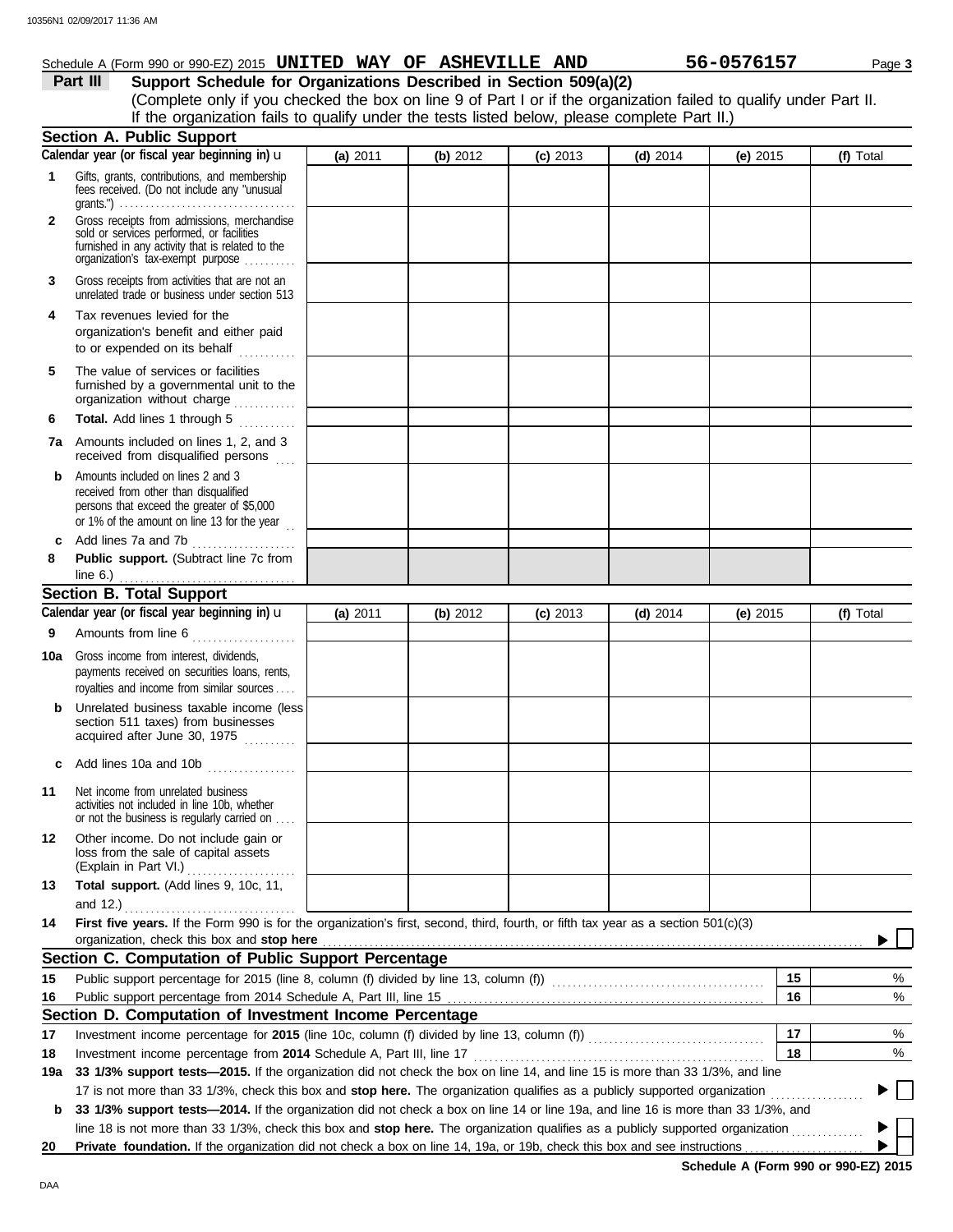|    | Schedule A (Form 990 or 990-EZ) 2015 UNITED WAY OF ASHEVILLE AND                                                                                                                                                         | 56-0576157   |     | Page 4 |
|----|--------------------------------------------------------------------------------------------------------------------------------------------------------------------------------------------------------------------------|--------------|-----|--------|
|    | Part IV<br><b>Supporting Organizations</b>                                                                                                                                                                               |              |     |        |
|    | (Complete only if you checked a box in line 11 on Part I. If you checked 11a of Part I, complete Sections A                                                                                                              |              |     |        |
|    | and B. If you checked 11b of Part I, complete Sections A and C. If you checked 11c of Part I, complete                                                                                                                   |              |     |        |
|    | Sections A, D, and E. If you checked 11d of Part I, complete Sections A and D, and complete Part V.)<br>Section A. All Supporting Organizations                                                                          |              |     |        |
|    |                                                                                                                                                                                                                          |              | Yes |        |
| 1  | Are all of the organization's supported organizations listed by name in the organization's governing                                                                                                                     |              |     | No     |
|    | documents? If "No," describe in Part VI how the supported organizations are designated. If designated by                                                                                                                 |              |     |        |
|    | class or purpose, describe the designation. If historic and continuing relationship, explain.                                                                                                                            | 1            |     |        |
| 2  | Did the organization have any supported organization that does not have an IRS determination of status                                                                                                                   |              |     |        |
|    | under section $509(a)(1)$ or (2)? If "Yes," explain in <b>Part VI</b> how the organization determined that the supported                                                                                                 |              |     |        |
|    | organization was described in section 509(a)(1) or (2).                                                                                                                                                                  | $\mathbf{2}$ |     |        |
| За | Did the organization have a supported organization described in section $501(c)(4)$ , $(5)$ , or $(6)$ ? If "Yes," answer                                                                                                |              |     |        |
|    | (b) and (c) below.                                                                                                                                                                                                       | 3a           |     |        |
| b  | Did the organization confirm that each supported organization qualified under section $501(c)(4)$ , $(5)$ , or $(6)$ and                                                                                                 |              |     |        |
|    | satisfied the public support tests under section 509(a)(2)? If "Yes," describe in Part VI when and how the                                                                                                               |              |     |        |
|    | organization made the determination.                                                                                                                                                                                     | 3b           |     |        |
| c  | Did the organization ensure that all support to such organizations was used exclusively for section $170(c)(2)(B)$                                                                                                       |              |     |        |
|    | purposes? If "Yes," explain in Part VI what controls the organization put in place to ensure such use.                                                                                                                   | 3c           |     |        |
| 4a | Was any supported organization not organized in the United States ("foreign supported organization")? If                                                                                                                 |              |     |        |
|    | "Yes," and if you checked 11a or 11b in Part I, answer (b) and (c) below.                                                                                                                                                | 4a           |     |        |
| b  | Did the organization have ultimate control and discretion in deciding whether to make grants to the foreign                                                                                                              |              |     |        |
|    | supported organization? If "Yes," describe in Part VI how the organization had such control and discretion                                                                                                               |              |     |        |
|    | despite being controlled or supervised by or in connection with its supported organizations.                                                                                                                             | 4b           |     |        |
| c  | Did the organization support any foreign supported organization that does not have an IRS determination                                                                                                                  |              |     |        |
|    | under sections $501(c)(3)$ and $509(a)(1)$ or (2)? If "Yes," explain in <b>Part VI</b> what controls the organization used                                                                                               |              |     |        |
|    | to ensure that all support to the foreign supported organization was used exclusively for section $170(c)(2)(B)$                                                                                                         |              |     |        |
|    | purposes.                                                                                                                                                                                                                | 4c           |     |        |
| 5a | Did the organization add, substitute, or remove any supported organizations during the tax year? If "Yes,"                                                                                                               |              |     |        |
|    | answer (b) and (c) below (if applicable). Also, provide detail in Part VI, including (i) the names and EIN                                                                                                               |              |     |        |
|    | numbers of the supported organizations added, substituted, or removed; (ii) the reasons for each such action;                                                                                                            |              |     |        |
|    | (iii) the authority under the organization's organizing document authorizing such action; and (iv) how the action                                                                                                        |              |     |        |
|    | was accomplished (such as by amendment to the organizing document).                                                                                                                                                      | 5a           |     |        |
| b  | Type I or Type II only. Was any added or substituted supported organization part of a class already                                                                                                                      |              |     |        |
|    | designated in the organization's organizing document?                                                                                                                                                                    | 5b           |     |        |
| c  | Substitutions only. Was the substitution the result of an event beyond the organization's control?<br>Did the organization provide support (whether in the form of grants or the provision of services or facilities) to | 5c           |     |        |
| 6  | anyone other than (i) its supported organizations, (ii) individuals that are part of the charitable class benefited                                                                                                      |              |     |        |
|    | by one or more of its supported organizations, or (iii) other supporting organizations that also support or                                                                                                              |              |     |        |
|    | benefit one or more of the filing organization's supported organizations? If "Yes," provide detail in Part VI.                                                                                                           | 6            |     |        |
| 7  | Did the organization provide a grant, loan, compensation, or other similar payment to a substantial contributor                                                                                                          |              |     |        |
|    | (defined in section 4958(c)(3)(C)), a family member of a substantial contributor, or a 35% controlled entity with                                                                                                        |              |     |        |
|    | regard to a substantial contributor? If "Yes," complete Part I of Schedule L (Form 990 or 990-EZ).                                                                                                                       | 7            |     |        |
| 8  | Did the organization make a loan to a disqualified person (as defined in section 4958) not described in line 7?                                                                                                          |              |     |        |
|    | If "Yes," complete Part I of Schedule L (Form 990 or 990-EZ).                                                                                                                                                            | 8            |     |        |
| 9а | Was the organization controlled directly or indirectly at any time during the tax year by one or more                                                                                                                    |              |     |        |
|    | disqualified persons as defined in section 4946 (other than foundation managers and organizations described                                                                                                              |              |     |        |
|    | in section $509(a)(1)$ or $(2)$ ? If "Yes," provide detail in Part VI.                                                                                                                                                   | 9а           |     |        |
| b  | Did one or more disqualified persons (as defined in line 9a) hold a controlling interest in any entity in which                                                                                                          |              |     |        |
|    | the supporting organization had an interest? If "Yes," provide detail in Part VI.                                                                                                                                        | 9b           |     |        |
|    | Did a digauglified person (as defined in line 00) house an eurorship interest in ar derive any personal benefit                                                                                                          |              |     |        |

- **c** Did a disqualified person (as defined in line 9a) have an ownership interest in, or derive any personal benefit from, assets in which the supporting organization also had an interest? If "Yes," provide detail in **Part VI.**
- **10a** Was the organization subject to the excess business holdings rules of section 4943 because of section 4943(f) (regarding certain Type II supporting organizations, and all Type III non-functionally integrated supporting organizations)? If "Yes," answer 10b below.
- **b** Did the organization have any excess business holdings in the tax year? (Use Schedule C, Form 4720, to determine whether the organization had excess business holdings.)

**Schedule A (Form 990 or 990-EZ) 2015 10b**

**9c**

**10a**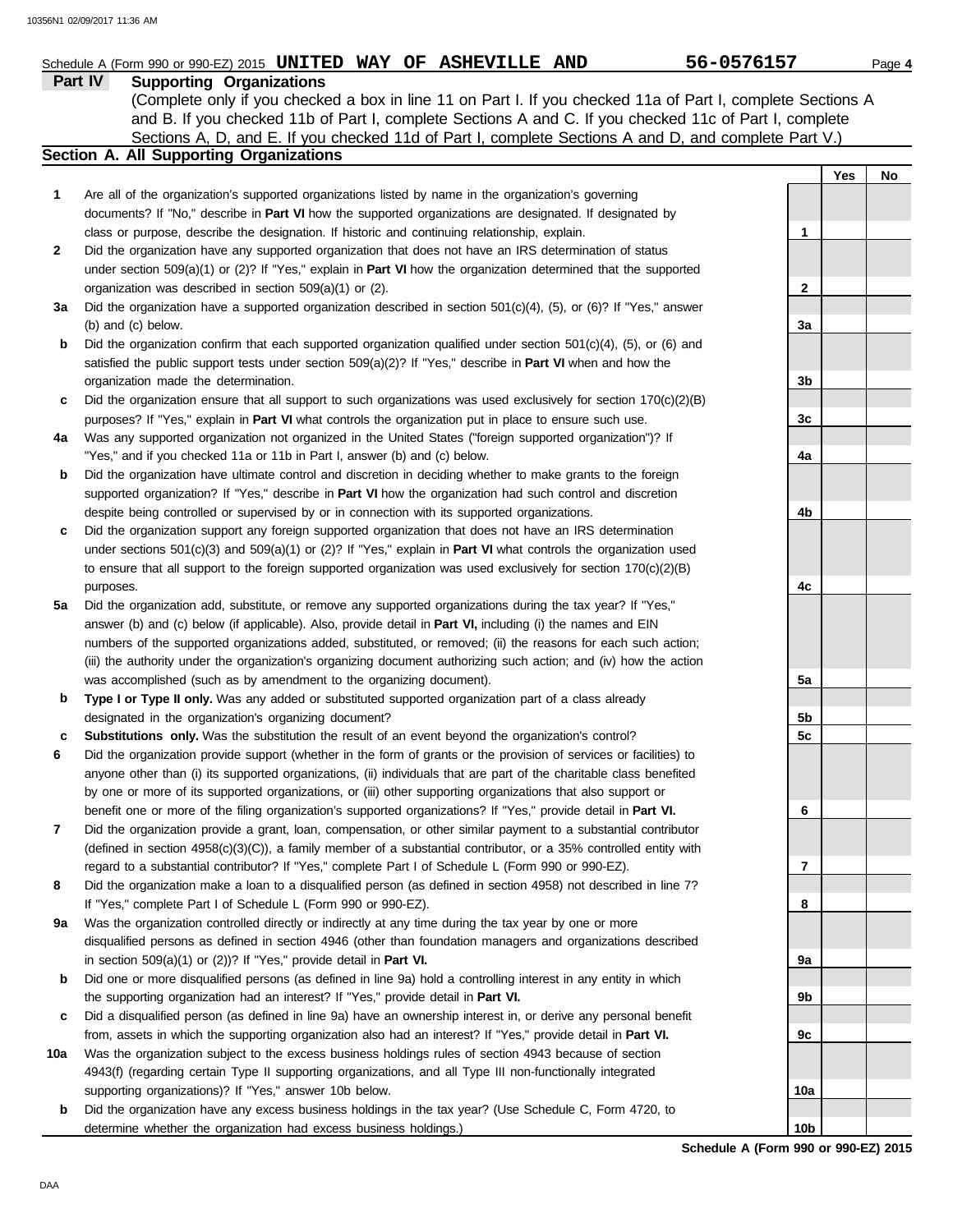**11**

## **Part IV Supporting Organizations** (continued) Schedule A (Form 990 or 990-EZ) 2015 **UNITED WAY OF ASHEVILLE AND** 56-0576157 Page 5

Has the organization accepted a gift or contribution from any of the following persons?

| 5-0576157 |  |  |  |  |
|-----------|--|--|--|--|
|           |  |  |  |  |

**Yes No**

|   | A person who directly or indirectly controls, either alone or together with persons described in (b) and (c)                      |                 |     |    |
|---|-----------------------------------------------------------------------------------------------------------------------------------|-----------------|-----|----|
|   | below, the governing body of a supported organization?                                                                            | 11a             |     |    |
|   | <b>b</b> A family member of a person described in (a) above?                                                                      | 11 <sub>b</sub> |     |    |
| c | A 35% controlled entity of a person described in (a) or (b) above? If "Yes" to a, b, or c, provide detail in Part VI.             | 11c             |     |    |
|   | <b>Section B. Type I Supporting Organizations</b>                                                                                 |                 |     |    |
|   |                                                                                                                                   |                 | Yes | No |
| 1 | Did the directors, trustees, or membership of one or more supported organizations have the power to                               |                 |     |    |
|   | regularly appoint or elect at least a majority of the organization's directors or trustees at all times during the                |                 |     |    |
|   | tax year? If "No," describe in Part VI how the supported organization(s) effectively operated, supervised, or                     |                 |     |    |
|   | controlled the organization's activities. If the organization had more than one supported organization,                           |                 |     |    |
|   | describe how the powers to appoint and/or remove directors or trustees were allocated among the supported                         |                 |     |    |
|   |                                                                                                                                   | 1               |     |    |
|   | organizations and what conditions or restrictions, if any, applied to such powers during the tax year.                            |                 |     |    |
| 2 | Did the organization operate for the benefit of any supported organization other than the supported                               |                 |     |    |
|   | organization(s) that operated, supervised, or controlled the supporting organization? If "Yes," explain in Part                   |                 |     |    |
|   | VI how providing such benefit carried out the purposes of the supported organization(s) that operated,                            |                 |     |    |
|   | supervised, or controlled the supporting organization.                                                                            | $\mathbf{2}$    |     |    |
|   | Section C. Type II Supporting Organizations                                                                                       |                 |     |    |
|   |                                                                                                                                   |                 | Yes | No |
| 1 | Were a majority of the organization's directors or trustees during the tax year also a majority of the directors                  |                 |     |    |
|   | or trustees of each of the organization's supported organization(s)? If "No," describe in Part VI how control                     |                 |     |    |
|   | or management of the supporting organization was vested in the same persons that controlled or managed                            |                 |     |    |
|   | the supported organization(s).                                                                                                    | 1               |     |    |
|   | Section D. All Type III Supporting Organizations                                                                                  |                 |     |    |
|   |                                                                                                                                   |                 | Yes | No |
| 1 | Did the organization provide to each of its supported organizations, by the last day of the fifth month of the                    |                 |     |    |
|   | organization's tax year, (i) a written notice describing the type and amount of support provided during the prior tax             |                 |     |    |
|   | year, (ii) a copy of the Form 990 that was most recently filed as of the date of notification, and (iii) copies of the            |                 |     |    |
|   | organization's governing documents in effect on the date of notification, to the extent not previously provided?                  | 1               |     |    |
| 2 | Were any of the organization's officers, directors, or trustees either (i) appointed or elected by the supported                  |                 |     |    |
|   | organization(s) or (ii) serving on the governing body of a supported organization? If "No," explain in Part VI how                |                 |     |    |
|   | the organization maintained a close and continuous working relationship with the supported organization(s).                       | 2               |     |    |
| 3 | By reason of the relationship described in (2), did the organization's supported organizations have a                             |                 |     |    |
|   | significant voice in the organization's investment policies and in directing the use of the organization's                        |                 |     |    |
|   | income or assets at all times during the tax year? If "Yes," describe in Part VI the role the organization's                      |                 |     |    |
|   | supported organizations played in this regard.                                                                                    | 3               |     |    |
|   | Section E. Type III Functionally-Integrated Supporting Organizations                                                              |                 |     |    |
| 1 | Check the box next to the method that the organization used to satisfy the Integral Part Test during the year (see instructions): |                 |     |    |
| a | The organization satisfied the Activities Test. Complete line 2 below.                                                            |                 |     |    |
| b | The organization is the parent of each of its supported organizations. Complete line 3 below.                                     |                 |     |    |
| c | The organization supported a governmental entity. Describe in Part VI how you supported a government entity (see instructions).   |                 |     |    |
|   |                                                                                                                                   |                 |     |    |
|   | 2 Activities Test. Answer (a) and (b) below.                                                                                      |                 | Yes | No |
| a | Did substantially all of the organization's activities during the tax year directly further the exempt purposes of                |                 |     |    |
|   | the supported organization(s) to which the organization was responsive? If "Yes," then in Part VI identify                        |                 |     |    |
|   | those supported organizations and explain how these activities directly furthered their exempt purposes,                          |                 |     |    |
|   | how the organization was responsive to those supported organizations, and how the organization determined                         |                 |     |    |
|   | that these activities constituted substantially all of its activities.                                                            | 2a              |     |    |
|   |                                                                                                                                   |                 |     |    |
| b | Did the activities described in (a) constitute activities that, but for the organization's involvement, one or more               |                 |     |    |
|   | of the organization's supported organization(s) would have been engaged in? If "Yes," explain in Part VI the                      |                 |     |    |
|   | reasons for the organization's position that its supported organization(s) would have engaged in these                            |                 |     |    |
|   | activities but for the organization's involvement.                                                                                | 2b              |     |    |
| 3 | Parent of Supported Organizations. Answer (a) and (b) below.                                                                      |                 |     |    |
| а | Did the organization have the power to regularly appoint or elect a majority of the officers, directors, or                       |                 |     |    |
|   | trustees of each of the supported organizations? Provide details in <b>Part VI.</b>                                               | 3a              |     |    |
|   | Did the organization exercise a substantial degree of direction over the policies, programs, and activities of each               | 3b              |     |    |
| b | of its supported organizations? If "Yes," describe in Part VI the role played by the organization in this regard.                 |                 |     |    |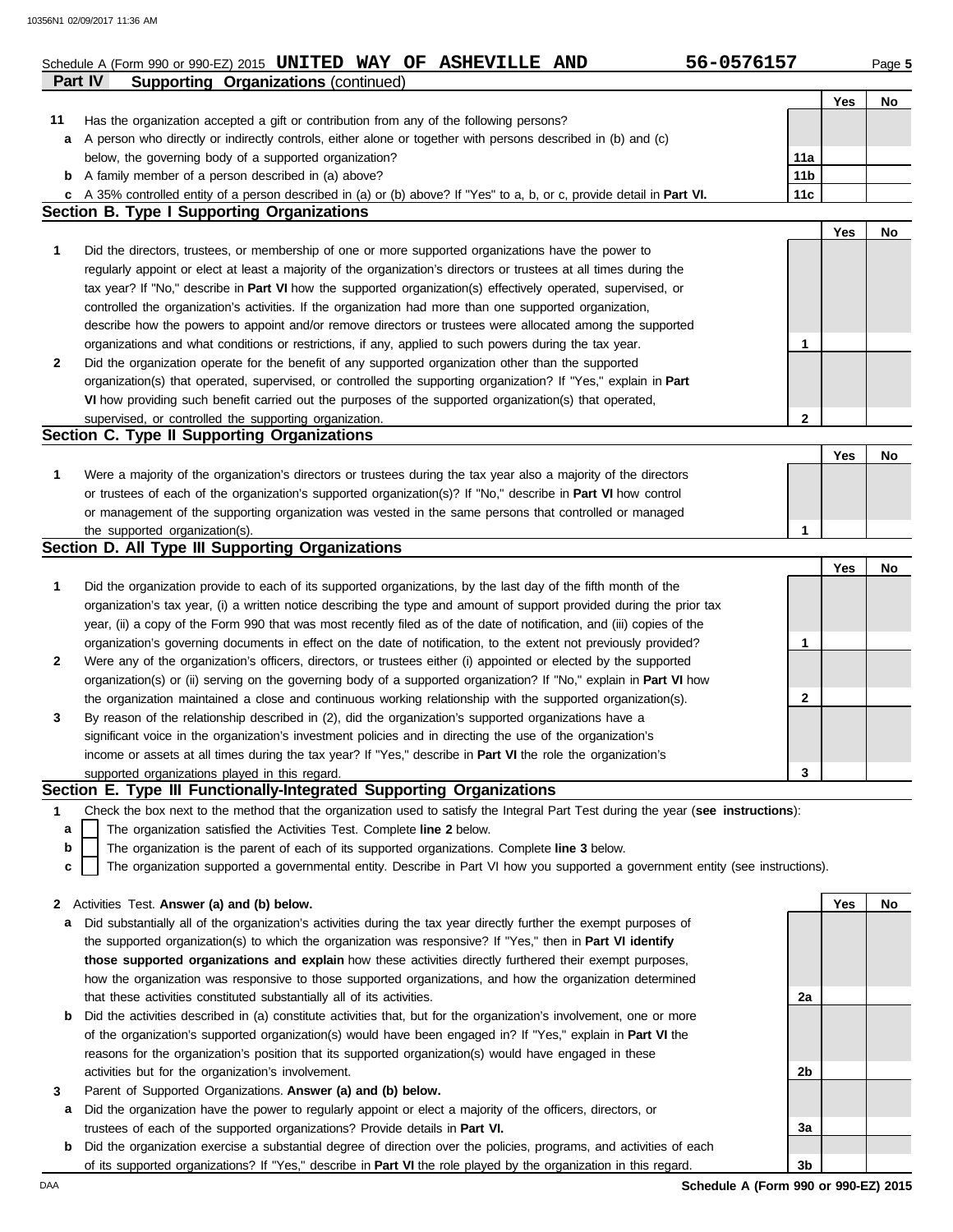|                | Schedule A (Form 990 or 990-EZ) 2015 UNITED WAY OF ASHEVILLE AND                                                              |                | 56-0576157     | Page 6                         |  |  |  |  |  |  |
|----------------|-------------------------------------------------------------------------------------------------------------------------------|----------------|----------------|--------------------------------|--|--|--|--|--|--|
| <b>Part V</b>  | Type III Non-Functionally Integrated 509(a)(3) Supporting Organizations                                                       |                |                |                                |  |  |  |  |  |  |
| $\mathbf 1$    | Check here if the organization satisfied the Integral Part Test as a qualifying trust on Nov. 20, 1970. See instructions. All |                |                |                                |  |  |  |  |  |  |
|                | other Type III non-functionally integrated supporting organizations must complete Sections A through E.                       |                |                |                                |  |  |  |  |  |  |
|                | Section A - Adjusted Net Income                                                                                               |                | (A) Prior Year | (B) Current Year<br>(optional) |  |  |  |  |  |  |
| 1              | Net short-term capital gain                                                                                                   | $\mathbf{1}$   |                |                                |  |  |  |  |  |  |
| $\mathbf{2}$   | Recoveries of prior-year distributions                                                                                        | $\mathbf{2}$   |                |                                |  |  |  |  |  |  |
| 3              | Other gross income (see instructions)                                                                                         | 3              |                |                                |  |  |  |  |  |  |
| 4              | Add lines 1 through 3                                                                                                         | 4              |                |                                |  |  |  |  |  |  |
| 5              | Depreciation and depletion                                                                                                    | 5              |                |                                |  |  |  |  |  |  |
|                | 6 Portion of operating expenses paid or incurred for production or                                                            |                |                |                                |  |  |  |  |  |  |
|                | collection of gross income or for management, conservation, or                                                                |                |                |                                |  |  |  |  |  |  |
|                | maintenance of property held for production of income (see instructions)                                                      | 6              |                |                                |  |  |  |  |  |  |
| $\overline{7}$ | Other expenses (see instructions)                                                                                             | $\overline{7}$ |                |                                |  |  |  |  |  |  |
| 8              | Adjusted Net Income (subtract lines 5, 6 and 7 from line 4)                                                                   | 8              |                |                                |  |  |  |  |  |  |
|                | <b>Section B - Minimum Asset Amount</b>                                                                                       |                | (A) Prior Year | (B) Current Year<br>(optional) |  |  |  |  |  |  |
| 1.             | Aggregate fair market value of all non-exempt-use assets (see                                                                 |                |                |                                |  |  |  |  |  |  |
|                | instructions for short tax year or assets held for part of year):                                                             |                |                |                                |  |  |  |  |  |  |
|                | <b>a</b> Average monthly value of securities                                                                                  | 1a             |                |                                |  |  |  |  |  |  |
|                | Average monthly cash balances<br>b                                                                                            | 1b             |                |                                |  |  |  |  |  |  |
|                | <b>c</b> Fair market value of other non-exempt-use assets                                                                     | 1c             |                |                                |  |  |  |  |  |  |
|                | <b>Total</b> (add lines 1a, 1b, and 1c)<br>d                                                                                  | 1d             |                |                                |  |  |  |  |  |  |
|                | <b>Discount</b> claimed for blockage or other<br>e –                                                                          |                |                |                                |  |  |  |  |  |  |
|                | factors (explain in detail in <b>Part VI)</b> :                                                                               |                |                |                                |  |  |  |  |  |  |
| $\mathbf{2}$   | Acquisition indebtedness applicable to non-exempt-use assets                                                                  | $\mathbf{2}$   |                |                                |  |  |  |  |  |  |
| 3              | Subtract line 2 from line 1d                                                                                                  | 3              |                |                                |  |  |  |  |  |  |
| 4              | Cash deemed held for exempt use. Enter 1-1/2% of line 3 (for greater amount,                                                  |                |                |                                |  |  |  |  |  |  |
|                | see instructions).                                                                                                            | 4              |                |                                |  |  |  |  |  |  |
| 5              | Net value of non-exempt-use assets (subtract line 4 from line 3)                                                              | 5              |                |                                |  |  |  |  |  |  |
| 6              | Multiply line 5 by .035                                                                                                       | 6              |                |                                |  |  |  |  |  |  |
| $\overline{7}$ | Recoveries of prior-year distributions                                                                                        | $\overline{7}$ |                |                                |  |  |  |  |  |  |
| 8              | Minimum Asset Amount (add line 7 to line 6)                                                                                   | 8              |                |                                |  |  |  |  |  |  |
|                | Section C - Distributable Amount                                                                                              |                |                | <b>Current Year</b>            |  |  |  |  |  |  |
| 1.             | Adjusted net income for prior year (from Section A, line 8, Column A)                                                         | $\mathbf{1}$   |                |                                |  |  |  |  |  |  |
| $\mathbf{2}$   | Enter 85% of line 1                                                                                                           | $\mathbf 2$    |                |                                |  |  |  |  |  |  |
| 3              | Minimum asset amount for prior year (from Section B, line 8, Column A)                                                        | 3              |                |                                |  |  |  |  |  |  |
| 4              | Enter greater of line 2 or line 3                                                                                             | 4              |                |                                |  |  |  |  |  |  |
| 5.             | Income tax imposed in prior year                                                                                              | 5              |                |                                |  |  |  |  |  |  |
| 6              | <b>Distributable Amount.</b> Subtract line 5 from line 4, unless subject to                                                   |                |                |                                |  |  |  |  |  |  |
|                | emergency temporary reduction (see instructions)                                                                              | 6              |                |                                |  |  |  |  |  |  |

**7** instructions). Check here if the current year is the organization's first as a non-functionally-integrated Type III supporting organization (see

**Schedule A (Form 990 or 990-EZ) 2015**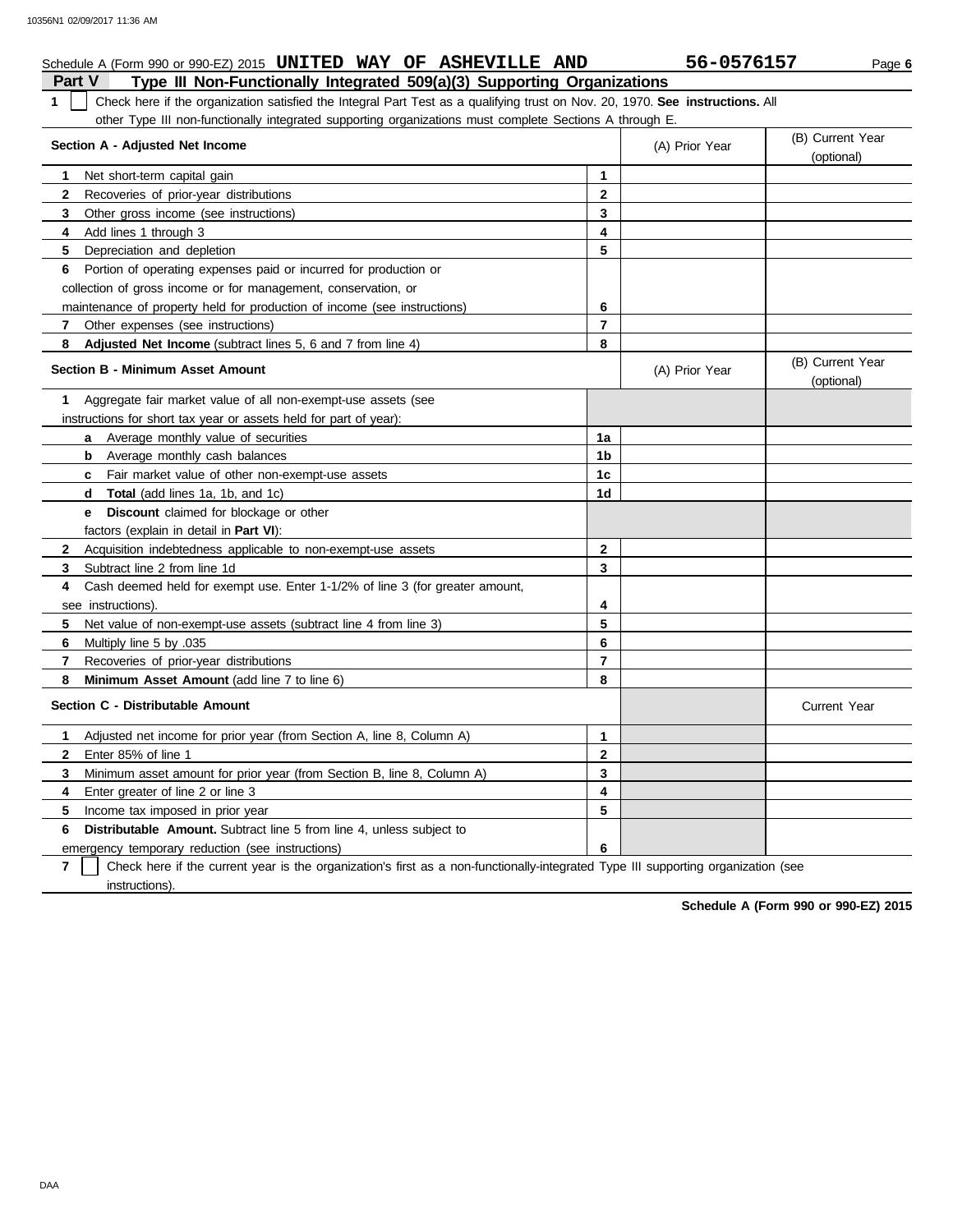| Part V<br>Type III Non-Functionally Integrated 509(a)(3) Supporting Organizations (continued) |                                                                                            |                             |                                       |                                         |  |  |  |  |
|-----------------------------------------------------------------------------------------------|--------------------------------------------------------------------------------------------|-----------------------------|---------------------------------------|-----------------------------------------|--|--|--|--|
|                                                                                               | <b>Section D - Distributions</b>                                                           |                             |                                       | <b>Current Year</b>                     |  |  |  |  |
| 1                                                                                             | Amounts paid to supported organizations to accomplish exempt purposes                      |                             |                                       |                                         |  |  |  |  |
| 2                                                                                             | Amounts paid to perform activity that directly furthers exempt purposes of supported       |                             |                                       |                                         |  |  |  |  |
|                                                                                               | organizations, in excess of income from activity                                           |                             |                                       |                                         |  |  |  |  |
| 3                                                                                             | Administrative expenses paid to accomplish exempt purposes of supported organizations      |                             |                                       |                                         |  |  |  |  |
| 4                                                                                             | Amounts paid to acquire exempt-use assets                                                  |                             |                                       |                                         |  |  |  |  |
| 5                                                                                             | Qualified set-aside amounts (prior IRS approval required)                                  |                             |                                       |                                         |  |  |  |  |
| 6                                                                                             | Other distributions (describe in Part VI). See instructions.                               |                             |                                       |                                         |  |  |  |  |
| 7                                                                                             | Total annual distributions. Add lines 1 through 6.                                         |                             |                                       |                                         |  |  |  |  |
| 8                                                                                             | Distributions to attentive supported organizations to which the organization is responsive |                             |                                       |                                         |  |  |  |  |
|                                                                                               | (provide details in Part VI). See instructions.                                            |                             |                                       |                                         |  |  |  |  |
| 9                                                                                             | Distributable amount for 2015 from Section C, line 6                                       |                             |                                       |                                         |  |  |  |  |
| 10                                                                                            | Line 8 amount divided by Line 9 amount                                                     |                             |                                       |                                         |  |  |  |  |
|                                                                                               |                                                                                            | (i)                         | (ii)                                  | (iii)                                   |  |  |  |  |
|                                                                                               | Section E - Distribution Allocations (see instructions)                                    | <b>Excess Distributions</b> | <b>Underdistributions</b><br>Pre-2015 | <b>Distributable</b><br>Amount for 2015 |  |  |  |  |
| 1                                                                                             | Distributable amount for 2015 from Section C, line 6                                       |                             |                                       |                                         |  |  |  |  |
| 2                                                                                             | Underdistributions, if any, for years prior to 2015                                        |                             |                                       |                                         |  |  |  |  |
|                                                                                               | (reasonable cause required-see instructions)                                               |                             |                                       |                                         |  |  |  |  |
| 3                                                                                             | Excess distributions carryover, if any, to 2015:                                           |                             |                                       |                                         |  |  |  |  |
| a                                                                                             |                                                                                            |                             |                                       |                                         |  |  |  |  |
| b                                                                                             |                                                                                            |                             |                                       |                                         |  |  |  |  |
| c                                                                                             |                                                                                            |                             |                                       |                                         |  |  |  |  |
|                                                                                               |                                                                                            |                             |                                       |                                         |  |  |  |  |
|                                                                                               |                                                                                            |                             |                                       |                                         |  |  |  |  |
|                                                                                               | f Total of lines 3a through e                                                              |                             |                                       |                                         |  |  |  |  |
|                                                                                               | g Applied to underdistributions of prior years                                             |                             |                                       |                                         |  |  |  |  |
|                                                                                               | h Applied to 2015 distributable amount                                                     |                             |                                       |                                         |  |  |  |  |
|                                                                                               | <i>i</i> Carryover from 2010 not applied (see instructions)                                |                             |                                       |                                         |  |  |  |  |
|                                                                                               | Remainder. Subtract lines 3g, 3h, and 3i from 3f.                                          |                             |                                       |                                         |  |  |  |  |
| 4                                                                                             | Distributions for 2015 from Section                                                        |                             |                                       |                                         |  |  |  |  |
|                                                                                               | D. line 7:<br>\$                                                                           |                             |                                       |                                         |  |  |  |  |
|                                                                                               | a Applied to underdistributions of prior years                                             |                             |                                       |                                         |  |  |  |  |
|                                                                                               | <b>b</b> Applied to 2015 distributable amount                                              |                             |                                       |                                         |  |  |  |  |
|                                                                                               | c Remainder. Subtract lines 4a and 4b from 4.                                              |                             |                                       |                                         |  |  |  |  |
| 5                                                                                             | Remaining underdistributions for years prior to 2015, if                                   |                             |                                       |                                         |  |  |  |  |
|                                                                                               | any. Subtract lines 3g and 4a from line 2 (if amount                                       |                             |                                       |                                         |  |  |  |  |
|                                                                                               | greater than zero, see instructions).                                                      |                             |                                       |                                         |  |  |  |  |
| 6                                                                                             | Remaining underdistributions for 2015. Subtract lines 3h                                   |                             |                                       |                                         |  |  |  |  |
|                                                                                               | and 4b from line 1 (if amount greater than zero, see                                       |                             |                                       |                                         |  |  |  |  |
|                                                                                               |                                                                                            |                             |                                       |                                         |  |  |  |  |
|                                                                                               | instructions).                                                                             |                             |                                       |                                         |  |  |  |  |
| $\overline{7}$                                                                                | Excess distributions carryover to 2016. Add lines 3j<br>and 4c.                            |                             |                                       |                                         |  |  |  |  |
| 8                                                                                             | Breakdown of line 7:                                                                       |                             |                                       |                                         |  |  |  |  |
| a                                                                                             |                                                                                            |                             |                                       |                                         |  |  |  |  |
| b                                                                                             |                                                                                            |                             |                                       |                                         |  |  |  |  |
|                                                                                               |                                                                                            |                             |                                       |                                         |  |  |  |  |
|                                                                                               |                                                                                            |                             |                                       |                                         |  |  |  |  |
|                                                                                               |                                                                                            |                             |                                       |                                         |  |  |  |  |
|                                                                                               |                                                                                            |                             |                                       |                                         |  |  |  |  |

Schedule A (Form 990 or 990-EZ) 2015 **UNITED WAY OF ASHEVILLE AND** 56-0576157 Page 7

**UNITED WAY OF ASHEVILLE AND 56-0576157**

**Schedule A (Form 990 or 990-EZ) 2015**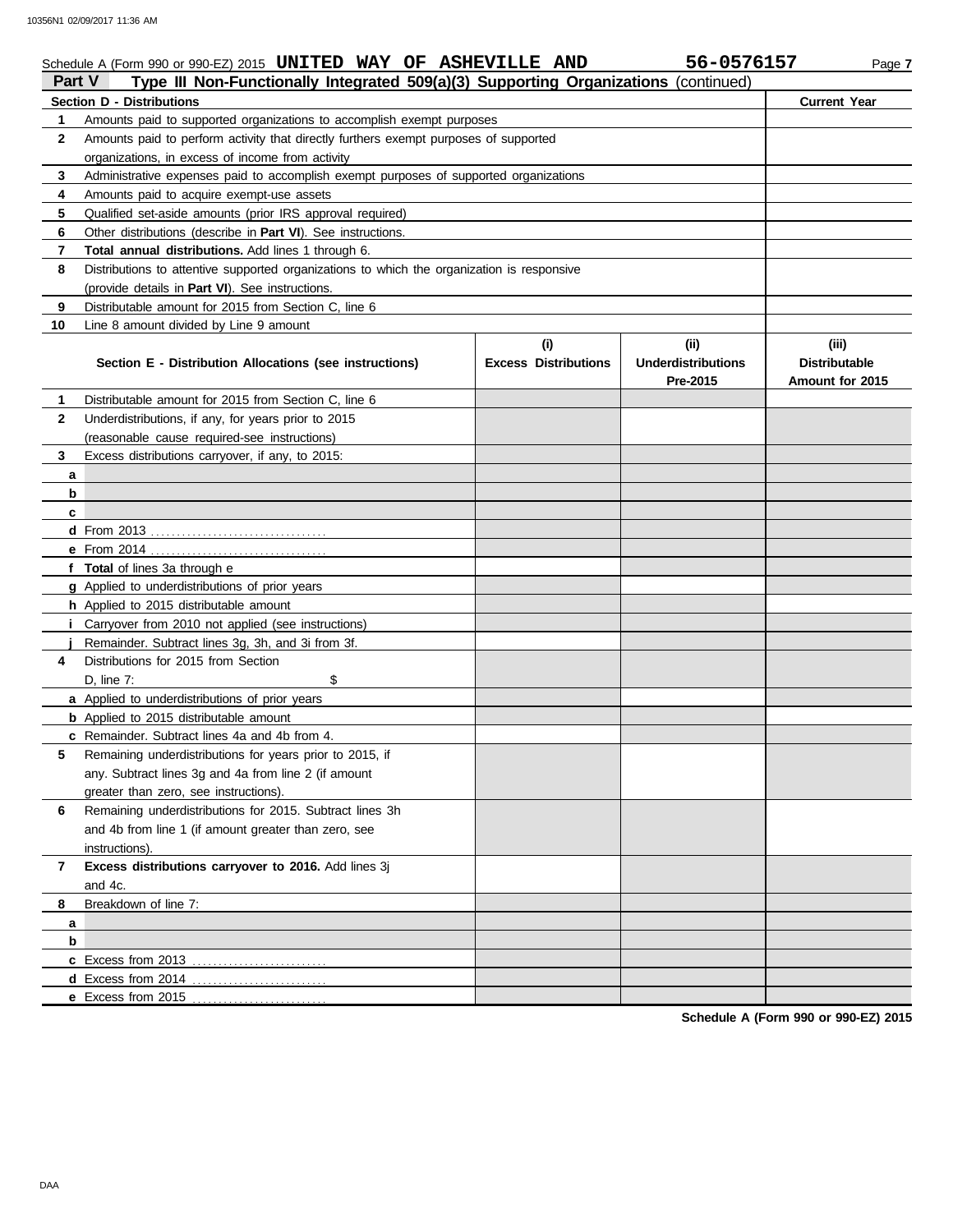| Part VI<br>Supplemental Information. Provide the explanations required by Part II, line 10; Part II, line 17a or 17b; Part<br>III, line 12; Part IV, Section A, lines 1, 2, 3b, 3c, 4b, 4c, 5a, 6, 9a, 9b, 9c, 11a, 11b, and 11c; Part IV, Section<br>B, lines 1 and 2; Part IV, Section C, line 1; Part IV, Section D, lines 2 and 3; Part IV, Section E, lines 1c, 2a, 2b,<br>3a and 3b; Part V, line 1; Part V, Section B, line 1e; Part V, Section D, lines 5, 6, and 8; and Part V, Section E,<br>lines 2, 5, and 6. Also complete this part for any additional information. (See instructions.) | Schedule A (Form 990 or 990-EZ) 2015 UNITED WAY OF ASHEVILLE AND |  |  | 56-0576157 | Page 8 |
|-------------------------------------------------------------------------------------------------------------------------------------------------------------------------------------------------------------------------------------------------------------------------------------------------------------------------------------------------------------------------------------------------------------------------------------------------------------------------------------------------------------------------------------------------------------------------------------------------------|------------------------------------------------------------------|--|--|------------|--------|
|                                                                                                                                                                                                                                                                                                                                                                                                                                                                                                                                                                                                       |                                                                  |  |  |            |        |
|                                                                                                                                                                                                                                                                                                                                                                                                                                                                                                                                                                                                       |                                                                  |  |  |            |        |
|                                                                                                                                                                                                                                                                                                                                                                                                                                                                                                                                                                                                       |                                                                  |  |  |            |        |
|                                                                                                                                                                                                                                                                                                                                                                                                                                                                                                                                                                                                       |                                                                  |  |  |            |        |
|                                                                                                                                                                                                                                                                                                                                                                                                                                                                                                                                                                                                       |                                                                  |  |  |            |        |
|                                                                                                                                                                                                                                                                                                                                                                                                                                                                                                                                                                                                       |                                                                  |  |  |            |        |
|                                                                                                                                                                                                                                                                                                                                                                                                                                                                                                                                                                                                       |                                                                  |  |  |            |        |
|                                                                                                                                                                                                                                                                                                                                                                                                                                                                                                                                                                                                       |                                                                  |  |  |            |        |
|                                                                                                                                                                                                                                                                                                                                                                                                                                                                                                                                                                                                       |                                                                  |  |  |            |        |
|                                                                                                                                                                                                                                                                                                                                                                                                                                                                                                                                                                                                       |                                                                  |  |  |            |        |
|                                                                                                                                                                                                                                                                                                                                                                                                                                                                                                                                                                                                       |                                                                  |  |  |            |        |
|                                                                                                                                                                                                                                                                                                                                                                                                                                                                                                                                                                                                       |                                                                  |  |  |            |        |
|                                                                                                                                                                                                                                                                                                                                                                                                                                                                                                                                                                                                       |                                                                  |  |  |            |        |
|                                                                                                                                                                                                                                                                                                                                                                                                                                                                                                                                                                                                       |                                                                  |  |  |            |        |
|                                                                                                                                                                                                                                                                                                                                                                                                                                                                                                                                                                                                       |                                                                  |  |  |            |        |
|                                                                                                                                                                                                                                                                                                                                                                                                                                                                                                                                                                                                       |                                                                  |  |  |            |        |
|                                                                                                                                                                                                                                                                                                                                                                                                                                                                                                                                                                                                       |                                                                  |  |  |            |        |
|                                                                                                                                                                                                                                                                                                                                                                                                                                                                                                                                                                                                       |                                                                  |  |  |            |        |
|                                                                                                                                                                                                                                                                                                                                                                                                                                                                                                                                                                                                       |                                                                  |  |  |            |        |
|                                                                                                                                                                                                                                                                                                                                                                                                                                                                                                                                                                                                       |                                                                  |  |  |            |        |
|                                                                                                                                                                                                                                                                                                                                                                                                                                                                                                                                                                                                       |                                                                  |  |  |            |        |
|                                                                                                                                                                                                                                                                                                                                                                                                                                                                                                                                                                                                       |                                                                  |  |  |            |        |
|                                                                                                                                                                                                                                                                                                                                                                                                                                                                                                                                                                                                       |                                                                  |  |  |            |        |
|                                                                                                                                                                                                                                                                                                                                                                                                                                                                                                                                                                                                       |                                                                  |  |  |            |        |
|                                                                                                                                                                                                                                                                                                                                                                                                                                                                                                                                                                                                       |                                                                  |  |  |            |        |
|                                                                                                                                                                                                                                                                                                                                                                                                                                                                                                                                                                                                       |                                                                  |  |  |            |        |
|                                                                                                                                                                                                                                                                                                                                                                                                                                                                                                                                                                                                       |                                                                  |  |  |            |        |
|                                                                                                                                                                                                                                                                                                                                                                                                                                                                                                                                                                                                       |                                                                  |  |  |            |        |
|                                                                                                                                                                                                                                                                                                                                                                                                                                                                                                                                                                                                       |                                                                  |  |  |            |        |
|                                                                                                                                                                                                                                                                                                                                                                                                                                                                                                                                                                                                       |                                                                  |  |  |            |        |
|                                                                                                                                                                                                                                                                                                                                                                                                                                                                                                                                                                                                       |                                                                  |  |  |            |        |
|                                                                                                                                                                                                                                                                                                                                                                                                                                                                                                                                                                                                       |                                                                  |  |  |            |        |
|                                                                                                                                                                                                                                                                                                                                                                                                                                                                                                                                                                                                       |                                                                  |  |  |            |        |
|                                                                                                                                                                                                                                                                                                                                                                                                                                                                                                                                                                                                       |                                                                  |  |  |            |        |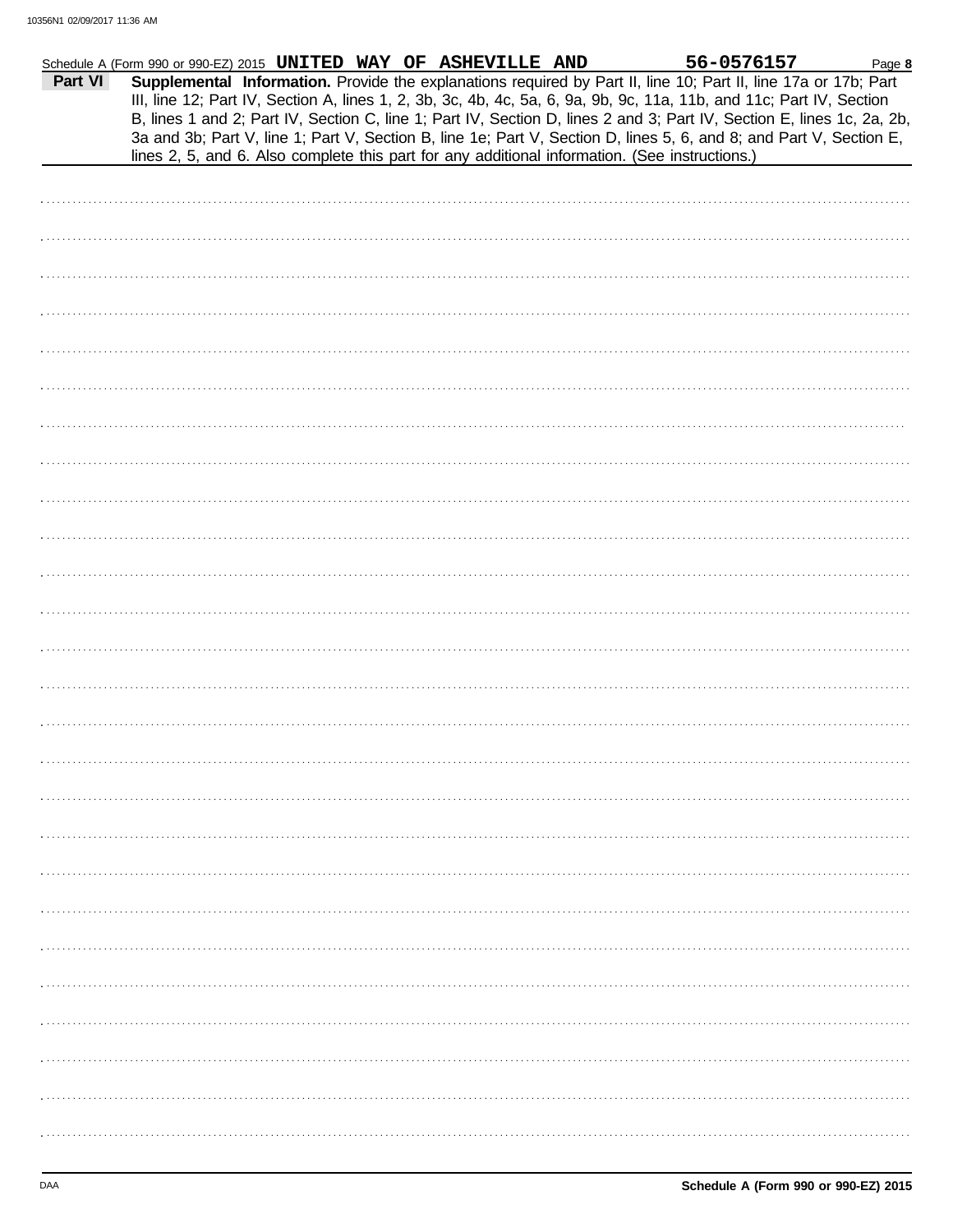| <b>Schedule B</b><br>(Form 990, 990-EZ,                                                                                                                                                                                                      | <b>Schedule of Contributors</b>                                                    |            |                                |  |  |  |  |
|----------------------------------------------------------------------------------------------------------------------------------------------------------------------------------------------------------------------------------------------|------------------------------------------------------------------------------------|------------|--------------------------------|--|--|--|--|
| or 990-PF)<br>La Attach to Form 990, Form 990-EZ, or Form 990-PF.<br>Department of the Treasury<br>La Information about Schedule B (Form 990, 990-EZ, or 990-PF) and its instructions is at www.irs.gov/form990.<br>Internal Revenue Service |                                                                                    |            |                                |  |  |  |  |
| Name of the organization<br>UNITED WAY OF<br>BUNCOMBE COUNTY                                                                                                                                                                                 | <b>ASHEVILLE AND</b><br>INC.                                                       | 56-0576157 | Employer identification number |  |  |  |  |
| Organization type (check one):                                                                                                                                                                                                               |                                                                                    |            |                                |  |  |  |  |
| Filers of:                                                                                                                                                                                                                                   | Section:                                                                           |            |                                |  |  |  |  |
| Form 990 or 990-EZ                                                                                                                                                                                                                           | $ \mathbf{X} $ 501(c)(<br>3 ) (enter number) organization                          |            |                                |  |  |  |  |
|                                                                                                                                                                                                                                              | $4947(a)(1)$ nonexempt charitable trust <b>not</b> treated as a private foundation |            |                                |  |  |  |  |
|                                                                                                                                                                                                                                              | 527 political organization                                                         |            |                                |  |  |  |  |
| Form 990-PF                                                                                                                                                                                                                                  | 501(c)(3) exempt private foundation                                                |            |                                |  |  |  |  |
|                                                                                                                                                                                                                                              | 4947(a)(1) nonexempt charitable trust treated as a private foundation              |            |                                |  |  |  |  |
|                                                                                                                                                                                                                                              | 501(c)(3) taxable private foundation                                               |            |                                |  |  |  |  |
|                                                                                                                                                                                                                                              |                                                                                    |            |                                |  |  |  |  |
| Check if your organization is covered by the General Rule or a Special Rule.<br>Note. Only a section 501(c)(7), (8), or (10) organization can check boxes for both the General Rule and a Special Rule. See<br>instructions.                 |                                                                                    |            |                                |  |  |  |  |

#### **General Rule**

For an organization filing Form 990, 990-EZ, or 990-PF that received, during the year, contributions totaling \$5,000 or more (in money or property) from any one contributor. Complete Parts I and II. See instructions for determining a contributor's total contributions.

#### **Special Rules**

| <b>X</b> For an organization described in section 501(c)(3) filing Form 990 or 990-EZ that met the 33 <sup>1</sup> / <sub>3</sub> % support test of the |
|---------------------------------------------------------------------------------------------------------------------------------------------------------|
| regulations under sections 509(a)(1) and 170(b)(1)(A)(vi), that checked Schedule A (Form 990 or 990-EZ), Part II, line                                  |
| 13, 16a, or 16b, and that received from any one contributor, during the year, total contributions of the greater of (1)                                 |
| \$5,000 or (2) 2% of the amount on (i) Form 990, Part VIII, line 1h, or (ii) Form 990-EZ, line 1. Complete Parts I and II.                              |

literary, or educational purposes, or for the prevention of cruelty to children or animals. Complete Parts I, II, and III. For an organization described in section 501(c)(7), (8), or (10) filing Form 990 or 990-EZ that received from any one contributor, during the year, total contributions of more than \$1,000 exclusively for religious, charitable, scientific,

For an organization described in section 501(c)(7), (8), or (10) filing Form 990 or 990-EZ that received from any one contributor, during the year, contributions exclusively for religious, charitable, etc., purposes, but no such contributions totaled more than \$1,000. If this box is checked, enter here the total contributions that were received during the year for an exclusively religious, charitable, etc., purpose. Do not complete any of the parts unless the **General Rule** applies to this organization because it received nonexclusively religious, charitable, etc., contributions totaling \$5,000 or more during the year . . . . . . . . . . . . . . . . . . . . . . . . . . . . . . . . . . . . . . . . . . . . . . . . . . . . . . . . . . . . . . . . . . . . . . . . . . . . . . .  $\triangleright$  \$

990-EZ, or 990-PF), but it **must** answer "No" on Part IV, line 2, of its Form 990; or check the box on line H of its Form 990-EZ or on its Form 990-PF, Part I, line 2, to certify that it does not meet the filing requirements of Schedule B (Form 990, 990-EZ, or 990-PF). **Caution.** An organization that is not covered by the General Rule and/or the Special Rules does not file Schedule B (Form 990,

**For Paperwork Reduction Act Notice, see the Instructions for Form 990, 990-EZ, or 990-PF.**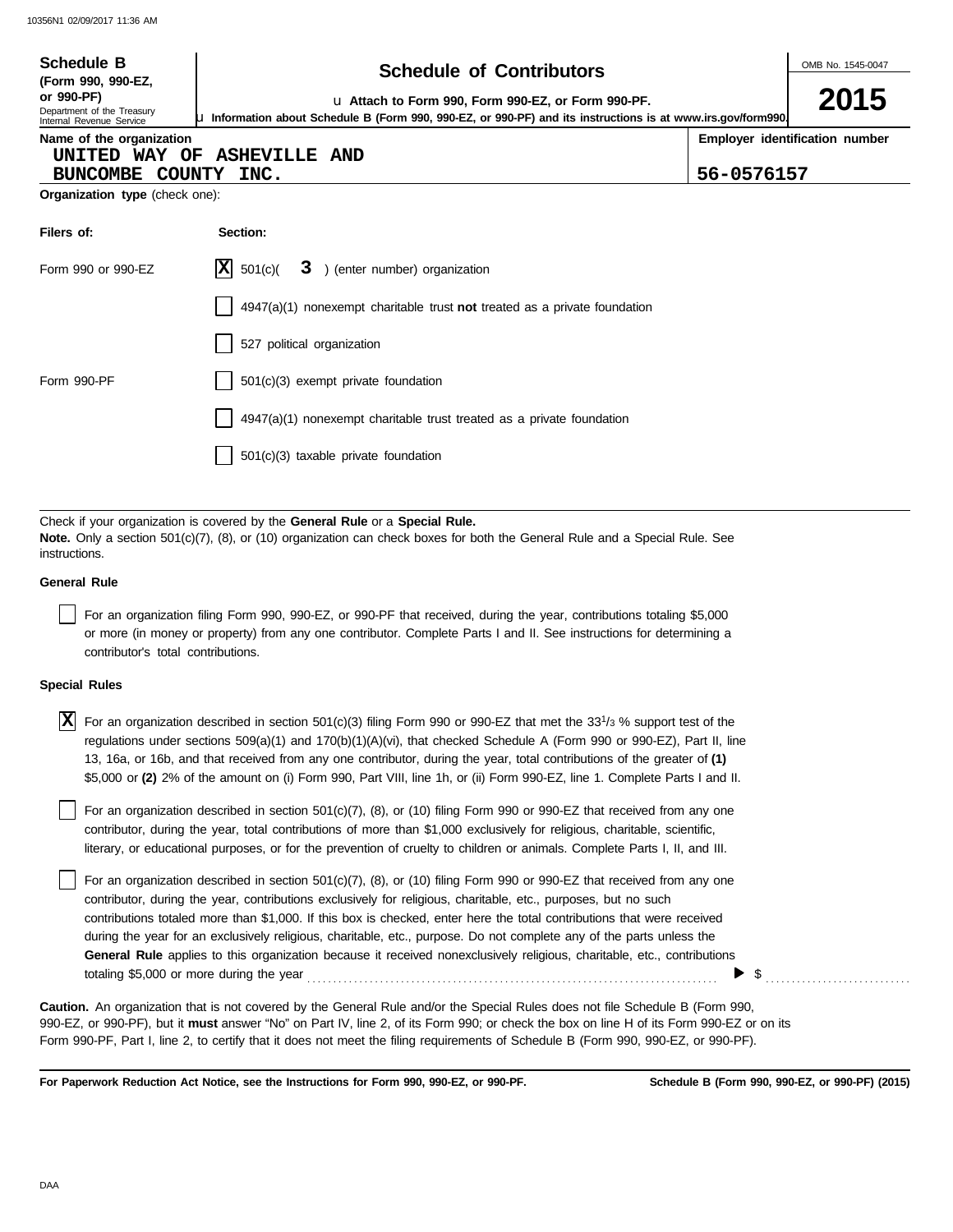|              | Schedule B (Form 990, 990-EZ, or 990-PF) (2015)                                                       |                                   | PAGE 1 OF 1<br>Page 2                                                                                              |
|--------------|-------------------------------------------------------------------------------------------------------|-----------------------------------|--------------------------------------------------------------------------------------------------------------------|
| UNITED       | Name of organization<br><b>WAY OF</b><br><b>ASHEVILLE AND</b>                                         |                                   | Employer identification number<br>56-0576157                                                                       |
| Part I       | <b>Contributors</b> (see instructions). Use duplicate copies of Part I if additional space is needed. |                                   |                                                                                                                    |
| (a)<br>No.   | (b)<br>Name, address, and ZIP + 4                                                                     | (c)<br><b>Total contributions</b> | (d)<br>Type of contribution                                                                                        |
| $\mathbf{1}$ | <b>EATON</b><br>221 HEYWOOD ROAD<br><b>NC 28704</b><br><b>ARDEN</b>                                   | 181,161<br>\$                     | Person<br>$\overline{\mathbf{x}}$<br>Payroll<br>Noncash<br>(Complete Part II for<br>noncash contributions.)        |
| (a)<br>No.   | (b)<br>Name, address, and ZIP + 4                                                                     | (c)<br><b>Total contributions</b> | (d)<br>Type of contribution                                                                                        |
| 2            | <b>EATON</b><br>221 HEYWOOD ROAD<br>NC 28704<br><b>ARDEN</b>                                          | 115,565<br>\$                     | х<br>Person<br>Payroll<br>Noncash<br>(Complete Part II for<br>noncash contributions.)                              |
| (a)<br>No.   | (b)<br>Name, address, and ZIP + 4                                                                     | (c)<br><b>Total contributions</b> | (d)<br>Type of contribution                                                                                        |
| 3            | <b>MISSION HEALTH</b><br>509 BILTMORE AVE<br><b>ASHEVILLE</b><br><b>NC 28803</b>                      | 120,000<br>\$                     | х<br>Person<br>Payroll<br><b>Noncash</b><br>(Complete Part II for<br>noncash contributions.)                       |
| (a)<br>No.   | (b)<br>Name, address, and ZIP + 4                                                                     | (c)<br><b>Total contributions</b> | (d)<br>Type of contribution                                                                                        |
| 4            | <b>MISSION HEALTH</b><br>509 BILTMORE AVE<br>NC 28803<br><b>ASHEVILLE</b>                             | 398,100                           | Person<br>$\overline{\textbf{x}}$<br>Payroll<br><b>Noncash</b><br>(Complete Part II for<br>noncash contributions.) |
| (a)<br>No.   | (b)<br>Name, address, and ZIP + 4                                                                     | (c)<br><b>Total contributions</b> | (d)<br>Type of contribution                                                                                        |
|              |                                                                                                       | \$                                | Person<br>Payroll<br><b>Noncash</b><br>(Complete Part II for<br>noncash contributions.)                            |
| (a)<br>No.   | (b)<br>Name, address, and ZIP + 4                                                                     | (c)<br><b>Total contributions</b> | (d)<br>Type of contribution                                                                                        |
|              |                                                                                                       | \$                                | Person<br>Payroll<br>Noncash<br>(Complete Part II for<br>noncash contributions.)                                   |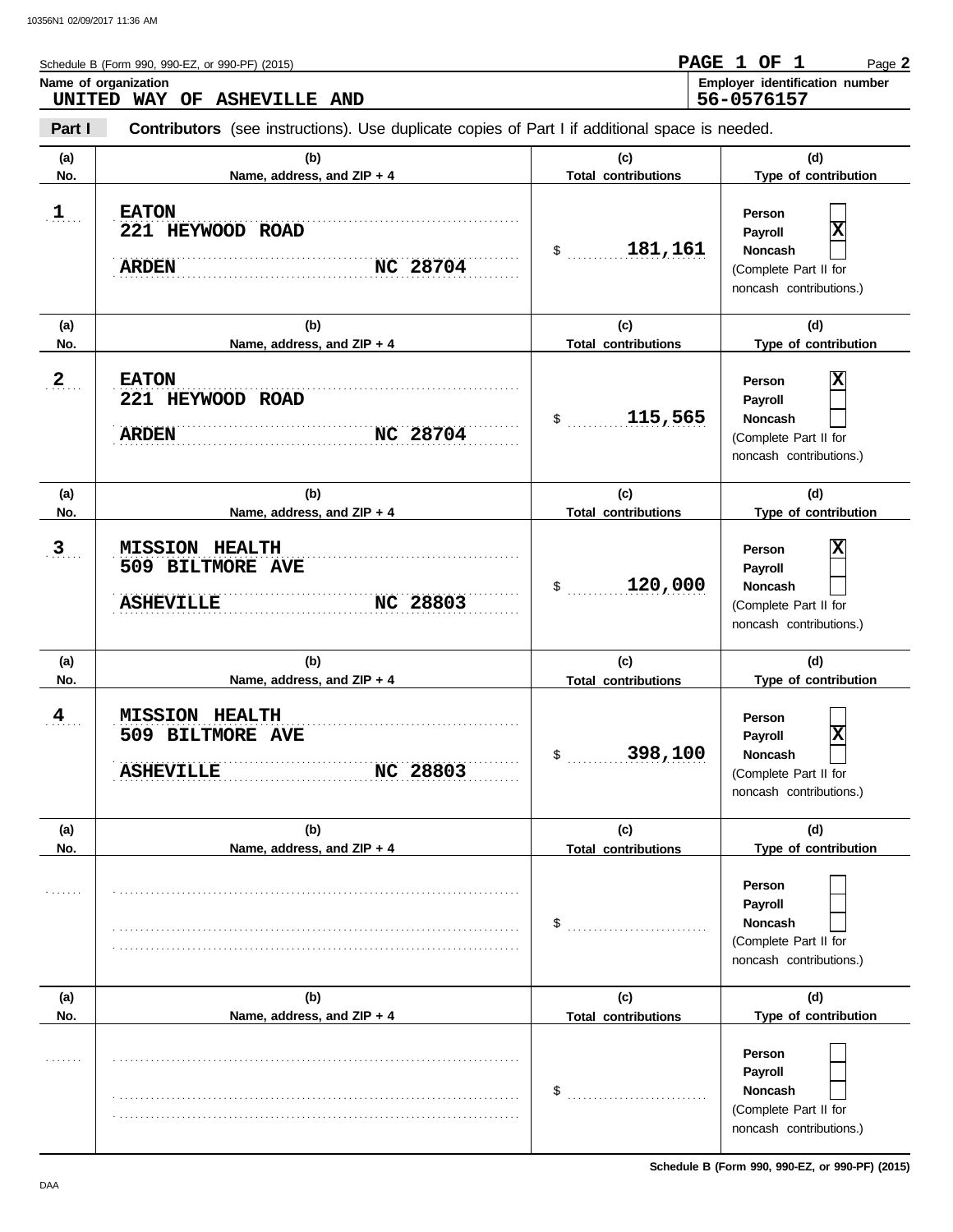| <b>SCHEDULE C</b>                                      | <b>Political Campaign and Lobbying Activities</b>                                                                                                                                                                                                                                              | OMB No. 1545-0047                                                             |                                       |                                                                             |                                                                                                                                                             |
|--------------------------------------------------------|------------------------------------------------------------------------------------------------------------------------------------------------------------------------------------------------------------------------------------------------------------------------------------------------|-------------------------------------------------------------------------------|---------------------------------------|-----------------------------------------------------------------------------|-------------------------------------------------------------------------------------------------------------------------------------------------------------|
| (Form 990 or 990-EZ)                                   |                                                                                                                                                                                                                                                                                                | For Organizations Exempt From Income Tax Under section 501(c) and section 527 |                                       |                                                                             |                                                                                                                                                             |
| Department of the Treasury<br>Internal Revenue Service | La Complete if the organization is described below.<br>La Information about Schedule C (Form 990 or 990-EZ) and its instructions is at www.irs.gov/form990.                                                                                                                                    |                                                                               | L1 Attach to Form 990 or Form 990-EZ. |                                                                             | <b>Open to Public</b><br><b>Inspection</b>                                                                                                                  |
|                                                        | If the organization answered "Yes," on Form 990, Part IV, line 3, or Form 990-EZ, Part V, line 46 (Political Campaign Activities), then                                                                                                                                                        |                                                                               |                                       |                                                                             |                                                                                                                                                             |
|                                                        | • Section 501(c)(3) organizations: Complete Parts I-A and B. Do not complete Part I-C.                                                                                                                                                                                                         |                                                                               |                                       |                                                                             |                                                                                                                                                             |
|                                                        | • Section 501(c) (other than section 501(c)(3)) organizations: Complete Parts I-A and C below. Do not complete Part I-B.                                                                                                                                                                       |                                                                               |                                       |                                                                             |                                                                                                                                                             |
|                                                        |                                                                                                                                                                                                                                                                                                |                                                                               |                                       |                                                                             |                                                                                                                                                             |
|                                                        | • Section 527 organizations: Complete Part I-A only.                                                                                                                                                                                                                                           |                                                                               |                                       |                                                                             |                                                                                                                                                             |
|                                                        | If the organization answered "Yes," on Form 990, Part IV, line 4, or Form 990-EZ, Part VI, line 47 (Lobbying Activities), then                                                                                                                                                                 |                                                                               |                                       |                                                                             |                                                                                                                                                             |
|                                                        | · Section 501(c)(3) organizations that have filed Form 5768 (election under section 501(h)): Complete Part II-A. Do not complete Part II-B.<br>• Section 501(c)(3) organizations that have NOT filed Form 5768 (election under section 501(h)): Complete Part II-B. Do not complete Part II-A. |                                                                               |                                       |                                                                             |                                                                                                                                                             |
|                                                        | If the organization answered "Yes," on Form 990, Part IV, line 5 (Proxy Tax) (see separate instructions) or Form 990-EZ, Part V, line 35c (Proxy                                                                                                                                               |                                                                               |                                       |                                                                             |                                                                                                                                                             |
| Tax) (see separate instructions), then                 |                                                                                                                                                                                                                                                                                                |                                                                               |                                       |                                                                             |                                                                                                                                                             |
|                                                        | • Section 501(c)(4), (5), or (6) organizations: Complete Part III.                                                                                                                                                                                                                             |                                                                               |                                       |                                                                             |                                                                                                                                                             |
|                                                        | Name of organization UNITED WAY OF ASHEVILLE AND                                                                                                                                                                                                                                               |                                                                               |                                       |                                                                             | Employer identification number                                                                                                                              |
|                                                        | BUNCOMBE COUNTY INC.                                                                                                                                                                                                                                                                           |                                                                               |                                       | 56-0576157                                                                  |                                                                                                                                                             |
| Part I-A                                               | Complete if the organization is exempt under section 501(c) or is a section 527 organization.                                                                                                                                                                                                  |                                                                               |                                       |                                                                             |                                                                                                                                                             |
|                                                        |                                                                                                                                                                                                                                                                                                |                                                                               |                                       |                                                                             |                                                                                                                                                             |
| 1                                                      | Provide a description of the organization's direct and indirect political campaign activities in Part IV.                                                                                                                                                                                      |                                                                               |                                       |                                                                             |                                                                                                                                                             |
| 2                                                      | Political expenditures with an arrangement of the contract of the contract of the contract of the contract of the contract of the contract of the contract of the contract of the contract of the contract of the contract of                                                                  |                                                                               |                                       |                                                                             |                                                                                                                                                             |
| 3                                                      |                                                                                                                                                                                                                                                                                                |                                                                               |                                       |                                                                             |                                                                                                                                                             |
| Part I-B                                               | Complete if the organization is exempt under section 501(c)(3).                                                                                                                                                                                                                                |                                                                               |                                       |                                                                             |                                                                                                                                                             |
| 1                                                      |                                                                                                                                                                                                                                                                                                |                                                                               |                                       |                                                                             |                                                                                                                                                             |
| 2                                                      | Enter the amount of any excise tax incurred by organization managers under section 4955                                                                                                                                                                                                        |                                                                               |                                       |                                                                             |                                                                                                                                                             |
| 3                                                      |                                                                                                                                                                                                                                                                                                |                                                                               |                                       |                                                                             | Yes<br>No                                                                                                                                                   |
| 4a Was a correction made?                              |                                                                                                                                                                                                                                                                                                |                                                                               |                                       |                                                                             | Yes<br><b>No</b>                                                                                                                                            |
| <b>b</b> If "Yes," describe in Part IV.                |                                                                                                                                                                                                                                                                                                |                                                                               |                                       |                                                                             |                                                                                                                                                             |
| <b>Part I-C</b>                                        | Complete if the organization is exempt under section 501(c), except section 501(c)(3).                                                                                                                                                                                                         |                                                                               |                                       |                                                                             |                                                                                                                                                             |
| 1.                                                     | Enter the amount directly expended by the filing organization for section 527 exempt function                                                                                                                                                                                                  |                                                                               |                                       |                                                                             |                                                                                                                                                             |
| activities                                             |                                                                                                                                                                                                                                                                                                |                                                                               |                                       |                                                                             |                                                                                                                                                             |
| 2                                                      | Enter the amount of the filing organization's funds contributed to other organizations for section                                                                                                                                                                                             |                                                                               |                                       |                                                                             |                                                                                                                                                             |
|                                                        |                                                                                                                                                                                                                                                                                                |                                                                               |                                       | $\mathbf{u} \mathbf{\$}$                                                    |                                                                                                                                                             |
| 3<br>line 17b                                          | Total exempt function expenditures. Add lines 1 and 2. Enter here and on Form 1120-POL,                                                                                                                                                                                                        |                                                                               |                                       | $\mathbf{u} \mathbf{\$}$                                                    |                                                                                                                                                             |
|                                                        | Did the filing organization file Form 1120-POL for this year?                                                                                                                                                                                                                                  |                                                                               |                                       |                                                                             | Yes<br>No                                                                                                                                                   |
| 5                                                      | Enter the names, addresses and employer identification number (EIN) of all section 527 political organizations to which the filing                                                                                                                                                             |                                                                               |                                       |                                                                             |                                                                                                                                                             |
|                                                        |                                                                                                                                                                                                                                                                                                |                                                                               |                                       |                                                                             |                                                                                                                                                             |
|                                                        | organization made payments. For each organization listed, enter the amount paid from the filing organization's funds. Also enter                                                                                                                                                               |                                                                               |                                       |                                                                             |                                                                                                                                                             |
|                                                        | the amount of political contributions received that were promptly and directly delivered to a separate political organization, such                                                                                                                                                            |                                                                               |                                       |                                                                             |                                                                                                                                                             |
|                                                        | as a separate segregated fund or a political action committee (PAC). If additional space is needed, provide information in Part IV.                                                                                                                                                            |                                                                               |                                       |                                                                             |                                                                                                                                                             |
|                                                        | (a) Name                                                                                                                                                                                                                                                                                       | (b) Address                                                                   | (c) EIN                               | (d) Amount paid from<br>filing organization's<br>funds. If none, enter -0-. | (e) Amount of political<br>contributions received and<br>promptly and directly<br>delivered to a separate<br>political organization. If<br>none, enter -0-. |
| (1)                                                    |                                                                                                                                                                                                                                                                                                |                                                                               |                                       |                                                                             |                                                                                                                                                             |
| (2)                                                    |                                                                                                                                                                                                                                                                                                |                                                                               |                                       |                                                                             |                                                                                                                                                             |
| (3)                                                    |                                                                                                                                                                                                                                                                                                |                                                                               |                                       |                                                                             |                                                                                                                                                             |
| (4)                                                    |                                                                                                                                                                                                                                                                                                |                                                                               |                                       |                                                                             |                                                                                                                                                             |
| (5)                                                    |                                                                                                                                                                                                                                                                                                |                                                                               |                                       |                                                                             |                                                                                                                                                             |
| (6)                                                    |                                                                                                                                                                                                                                                                                                |                                                                               |                                       |                                                                             |                                                                                                                                                             |

**For Paperwork Reduction Act Notice, see the Instructions for Form 990 or 990-EZ.**

**Schedule C (Form 990 or 990-EZ) 2015**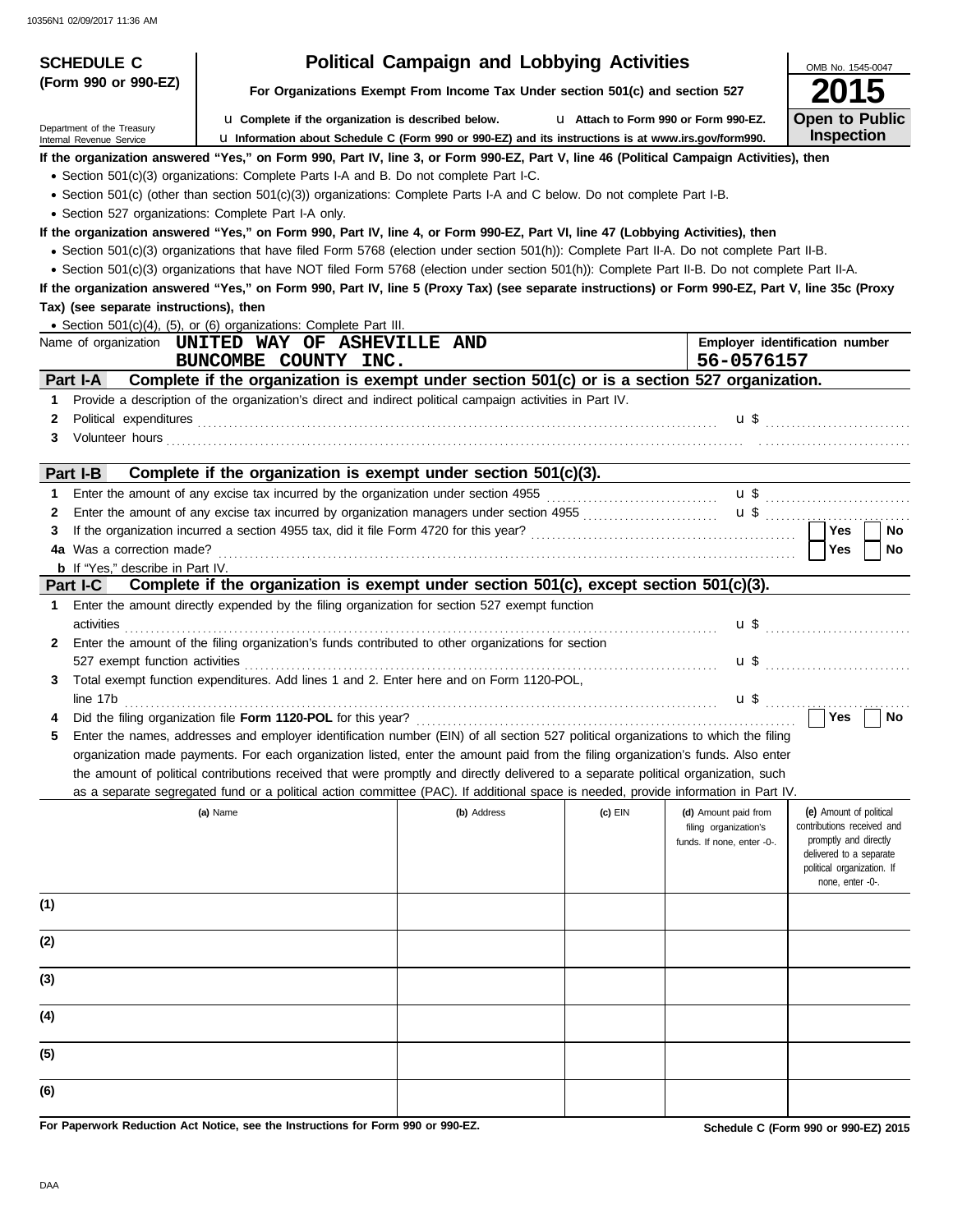|                                                                                                                 | Schedule C (Form 990 or 990-EZ) 2015 <b>UNITED WAY OF ASHEVILLE AND</b>                                                               |                               |                                                    |  |  | 56-0576157            | Page 2           |  |  |
|-----------------------------------------------------------------------------------------------------------------|---------------------------------------------------------------------------------------------------------------------------------------|-------------------------------|----------------------------------------------------|--|--|-----------------------|------------------|--|--|
| Complete if the organization is exempt under section 501(c)(3) and filed Form 5768 (election under<br>Part II-A |                                                                                                                                       |                               |                                                    |  |  |                       |                  |  |  |
| section 501(h)).                                                                                                |                                                                                                                                       |                               |                                                    |  |  |                       |                  |  |  |
|                                                                                                                 | if the filing organization belongs to an affiliated group (and list in Part IV each affiliated group member's<br>A Check $\mathbf{u}$ |                               |                                                    |  |  |                       |                  |  |  |
|                                                                                                                 | name, address, EIN, expenses, and share of excess lobbying expenditures).                                                             |                               |                                                    |  |  |                       |                  |  |  |
|                                                                                                                 | if the filing organization checked box A and "limited control" provisions apply.<br><b>B</b> Check <b>u</b> l                         |                               |                                                    |  |  |                       |                  |  |  |
|                                                                                                                 | <b>Limits on Lobbying Expenditures</b>                                                                                                |                               |                                                    |  |  | (a) Filing            | (b) Affiliated   |  |  |
|                                                                                                                 | (The term "expenditures" means amounts paid or incurred.)                                                                             |                               |                                                    |  |  | organization's totals | group totals     |  |  |
|                                                                                                                 | 1a Total lobbying expenditures to influence public opinion (grass roots lobbying)                                                     |                               |                                                    |  |  | 0                     |                  |  |  |
|                                                                                                                 |                                                                                                                                       |                               |                                                    |  |  | 1,740                 |                  |  |  |
|                                                                                                                 |                                                                                                                                       |                               |                                                    |  |  | 1,740                 |                  |  |  |
|                                                                                                                 | <b>d</b> Other exempt purpose expenditures                                                                                            |                               |                                                    |  |  | 4,152,853             |                  |  |  |
|                                                                                                                 | e Total exempt purpose expenditures (add lines 1c and 1d)                                                                             |                               |                                                    |  |  | 4,154,593             |                  |  |  |
|                                                                                                                 | f Lobbying nontaxable amount. Enter the amount from the following table in both                                                       |                               |                                                    |  |  |                       |                  |  |  |
|                                                                                                                 | columns.                                                                                                                              |                               |                                                    |  |  | 357,730               |                  |  |  |
|                                                                                                                 | If the amount on line 1e, column (a) or (b) is:                                                                                       |                               | The lobbying nontaxable amount is:                 |  |  |                       |                  |  |  |
|                                                                                                                 | Not over \$500,000                                                                                                                    | 20% of the amount on line 1e. |                                                    |  |  |                       |                  |  |  |
|                                                                                                                 | Over \$500,000 but not over \$1,000,000                                                                                               |                               | \$100,000 plus 15% of the excess over \$500,000.   |  |  |                       |                  |  |  |
|                                                                                                                 | Over \$1,000,000 but not over \$1,500,000                                                                                             |                               | \$175,000 plus 10% of the excess over \$1,000,000. |  |  |                       |                  |  |  |
|                                                                                                                 | Over \$1,500,000 but not over \$17,000,000                                                                                            |                               | \$225,000 plus 5% of the excess over \$1,500,000.  |  |  |                       |                  |  |  |
|                                                                                                                 | Over \$17,000,000                                                                                                                     | \$1,000,000.                  |                                                    |  |  |                       |                  |  |  |
|                                                                                                                 |                                                                                                                                       |                               |                                                    |  |  | 89,433                |                  |  |  |
|                                                                                                                 |                                                                                                                                       |                               |                                                    |  |  | 0                     |                  |  |  |
|                                                                                                                 |                                                                                                                                       |                               |                                                    |  |  | 0                     |                  |  |  |
|                                                                                                                 | j If there is an amount other than zero on either line 1h or line 1i, did the organization file Form 4720                             |                               |                                                    |  |  |                       |                  |  |  |
|                                                                                                                 |                                                                                                                                       |                               |                                                    |  |  |                       | <b>Yes</b><br>No |  |  |

**4-Year Averaging Period Under section 501(h)**

**(Some organizations that made a section 501(h) election do not have to complete all of the five columns below. See the separate instructions for lines 2a through 2f.)**

| Lobbying Expenditures During 4-Year Averaging Period                                 |          |          |            |            |           |  |  |  |  |  |  |  |  |
|--------------------------------------------------------------------------------------|----------|----------|------------|------------|-----------|--|--|--|--|--|--|--|--|
| Calendar year (or fiscal year<br>beginning in)                                       | (a) 2012 | (b) 2013 | $(c)$ 2014 | $(d)$ 2015 | (e) Total |  |  |  |  |  |  |  |  |
| 2a Lobbying nontaxable amount                                                        | 381,315  | 327,038  | 360,189    | 357,730    | 1,426,272 |  |  |  |  |  |  |  |  |
| <b>b</b> Lobbying ceiling amount<br>$(150\% \text{ of line } 2a, \text{ column}(e))$ |          |          |            |            | 2,139,408 |  |  |  |  |  |  |  |  |
| c Total lobbying expenditures                                                        | 730      | 1,020    | 950        | 1,740      | 4,440     |  |  |  |  |  |  |  |  |
| <b>d</b> Grassroots nontaxable amount                                                | 95,329   | 81,760   | 90,047     | 89,433     | 356,569   |  |  |  |  |  |  |  |  |
| e Grassroots ceiling amount<br>$(150\% \text{ of line } 2d, \text{ column } (e))$    |          |          |            |            | 534,854   |  |  |  |  |  |  |  |  |
| f Grassroots lobbying expenditures                                                   |          |          |            | 0          |           |  |  |  |  |  |  |  |  |

**Schedule C (Form 990 or 990-EZ) 2015**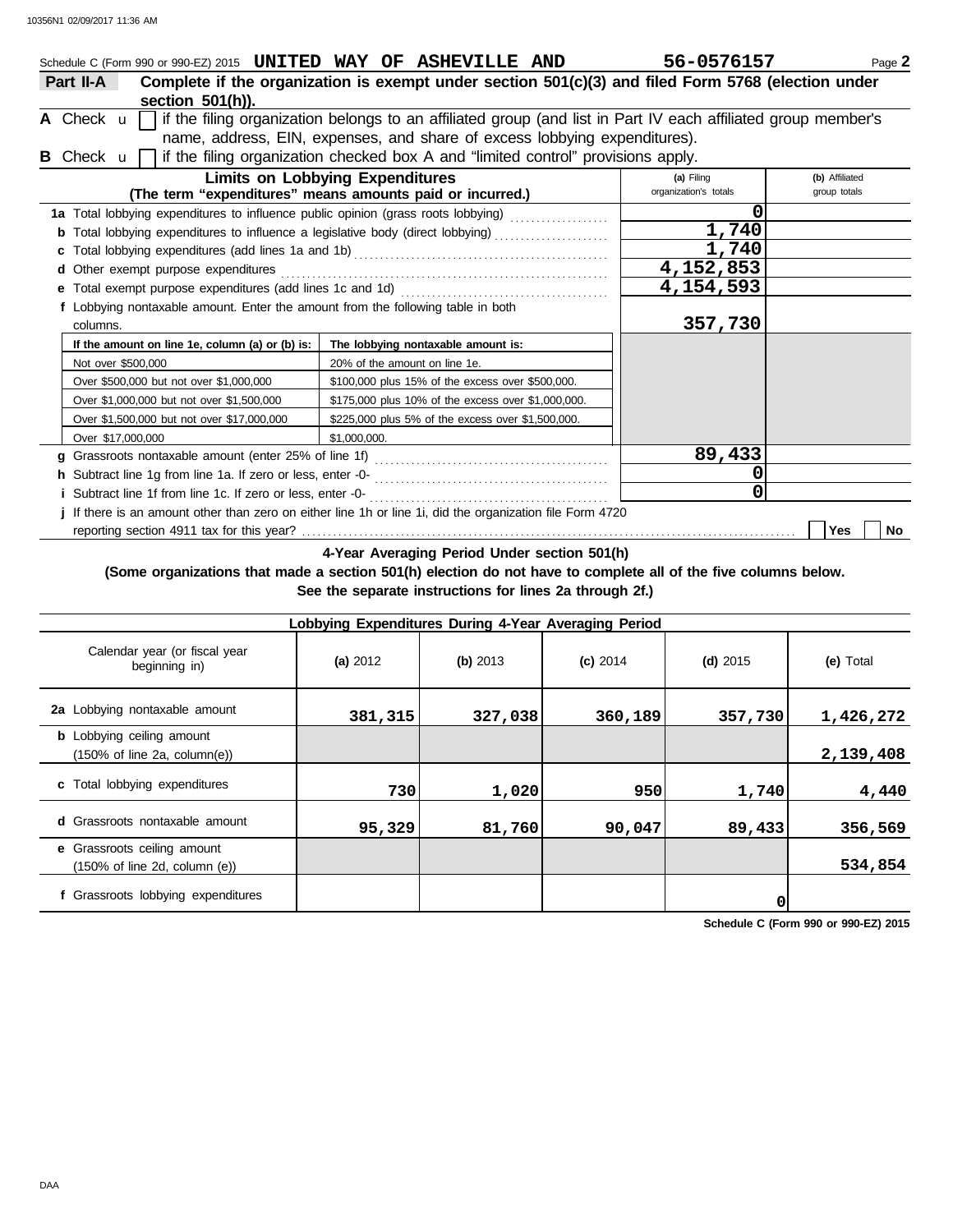|                                                                                                                                                            | (a) |              | (b)          |     |     |
|------------------------------------------------------------------------------------------------------------------------------------------------------------|-----|--------------|--------------|-----|-----|
| For each "Yes," response on lines 1a through 1i below, provide in Part IV a detailed<br>description of the lobbying activity.                              | Yes | No           | Amount       |     |     |
| During the year, did the filing organization attempt to influence foreign, national, state or local<br>$\mathbf{1}$                                        |     |              |              |     |     |
| legislation, including any attempt to influence public opinion on a legislative matter or                                                                  |     |              |              |     |     |
| referendum, through the use of:                                                                                                                            |     |              |              |     |     |
|                                                                                                                                                            |     |              |              |     |     |
| <b>b</b> Paid staff or management (include compensation in expenses reported on lines 1c through 1i)?                                                      |     |              |              |     |     |
|                                                                                                                                                            |     |              |              |     |     |
|                                                                                                                                                            |     |              |              |     |     |
|                                                                                                                                                            |     |              |              |     |     |
|                                                                                                                                                            |     |              |              |     |     |
| h Rallies, demonstrations, seminars, conventions, speeches, lectures, or any similar means?                                                                |     |              |              |     |     |
| <i>i</i> Other activities?                                                                                                                                 |     |              |              |     |     |
|                                                                                                                                                            |     |              |              |     |     |
|                                                                                                                                                            |     |              |              |     |     |
|                                                                                                                                                            |     |              |              |     |     |
| c If "Yes," enter the amount of any tax incurred by organization managers under section 4912                                                               |     |              |              |     |     |
| d If the filing organization incurred a section 4912 tax, did it file Form 4720 for this year?                                                             |     |              |              |     |     |
| Complete if the organization is exempt under section 501(c)(4), section 501(c)(5), or section<br>Part III-A                                                |     |              |              |     |     |
| $501(c)(6)$ .                                                                                                                                              |     |              |              |     |     |
|                                                                                                                                                            |     |              |              | Yes | No. |
|                                                                                                                                                            |     |              | $\mathbf{1}$ |     |     |
|                                                                                                                                                            |     |              | $\mathbf{2}$ |     |     |
|                                                                                                                                                            |     |              | $\mathbf{3}$ |     |     |
|                                                                                                                                                            |     |              |              |     |     |
| Complete if the organization is exempt under section $501(c)(4)$ , section $501(c)(5)$ , or section<br>Part III-B                                          |     |              |              |     |     |
| 501(c)(6) and if either (a) BOTH Part III-A, lines 1 and 2, are answered "No," OR (b) Part III-A, line 3, is                                               |     |              |              |     |     |
| answered "Yes."                                                                                                                                            |     |              |              |     |     |
|                                                                                                                                                            |     | $\mathbf{1}$ |              |     |     |
| Section 162(e) nondeductible lobbying and political expenditures (do not include amounts of                                                                |     |              |              |     |     |
| political expenses for which the section 527(f) tax was paid).                                                                                             |     |              |              |     |     |
|                                                                                                                                                            |     | 2a           |              |     |     |
|                                                                                                                                                            |     | 2b           |              |     |     |
| I otal                                                                                                                                                     |     | 2c           |              |     |     |
| Aggregate amount reported in section 6033(e)(1)(A) notices of nondeductible section 162(e) dues                                                            |     | $\mathbf{3}$ |              |     |     |
| If notices were sent and the amount on line 2c exceeds the amount on line 3, what portion of the                                                           |     |              |              |     |     |
| excess does the organization agree to carryover to the reasonable estimate of nondeductible lobbying                                                       |     |              |              |     |     |
| and political expenditure next year?                                                                                                                       |     | 4            |              |     |     |
|                                                                                                                                                            |     | 5            |              |     |     |
| <b>b</b> Carryover from last year <i>manual content content content of the carryover from last year</i><br>c<br>Part IV<br><b>Supplemental Information</b> |     |              |              |     |     |
| Provide the descriptions required for Part I-A, line 1; Part I-B, line 4; Part I-C, line 5; Part II-A (affiliated group list); Part II-A, lines 1 and      |     |              |              |     |     |
| 2 (see instructions); and Part II-B, line 1. Also, complete this part for any additional information.                                                      |     |              |              |     |     |
|                                                                                                                                                            |     |              |              |     |     |
| SCHEDULE C, PART IV, ADDITIONAL INFORMATION                                                                                                                |     |              |              |     |     |
| IN TAX YEAR 2015, 43.50 HOURS OF STAFF TIME WERE USED FOR GRASSROOTS AND                                                                                   |     |              |              |     |     |

PURPOSE AT \$40 PER HOUR. THIS CALCULATION IS BASED ON THE STAFF MEMBERS

. . . . . . . . . . . . . . . . . . . . . . . . . . . . . . . . . . . . . . . . . . . . . . . . . . . . . . . . . . . . . . . . . . . . . . . . . . . . . . . . . . . . . . . . . . . . . . . . . . . . . . . . . . . . . . . . . . . . . . . . . . . . . . . . . . . . . . . . . . . . . . . . . . . . . . . . . . . . . . . . . . . . . . .

INVOLVED AND THEIR ANNUALIZED SALARIES.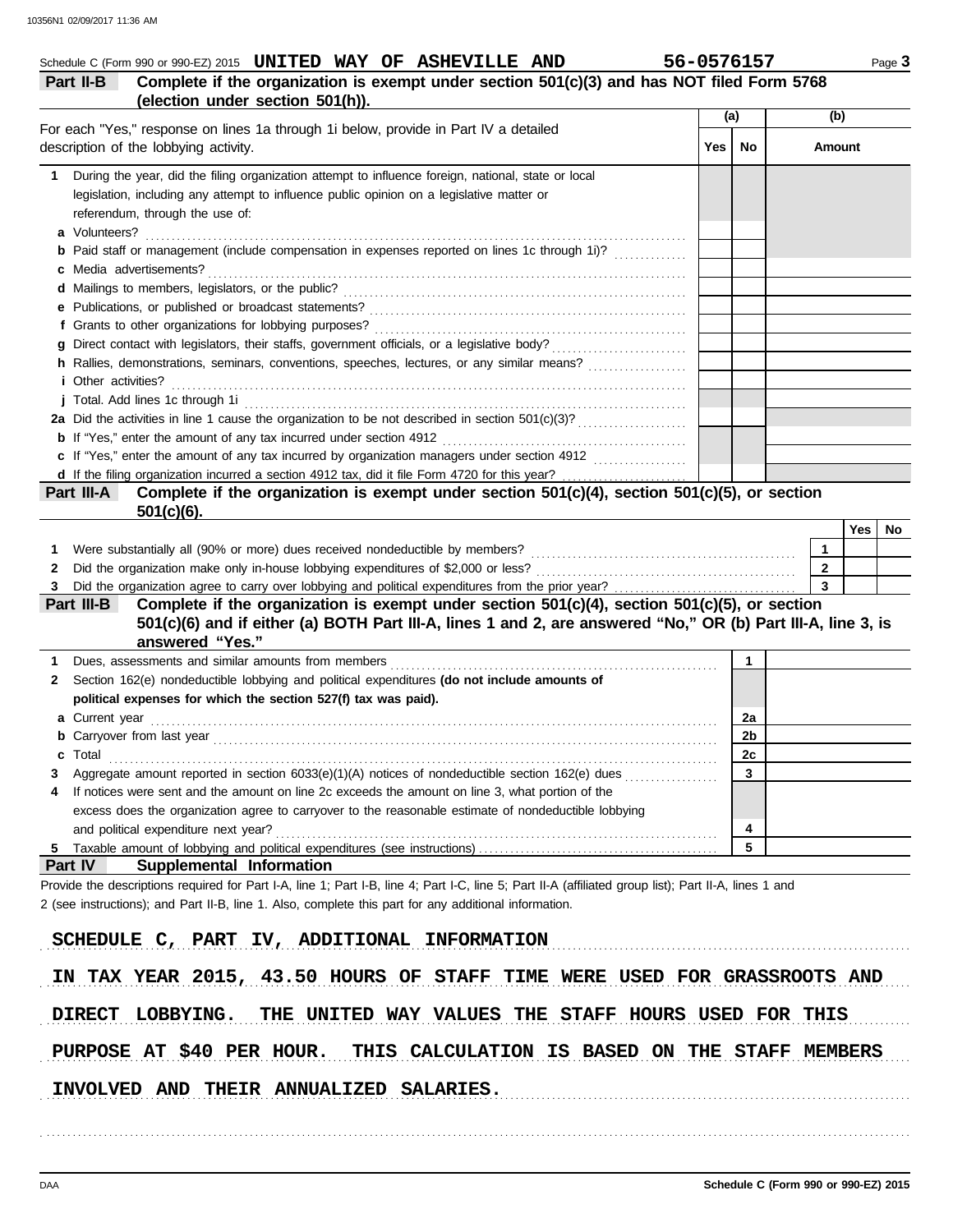|         | Schedule C (Form 990 or 990-EZ) 2015 UNITED WAY OF ASHEVILLE AND |  |  | 56-0576157 | Page 4 |
|---------|------------------------------------------------------------------|--|--|------------|--------|
| Part IV | Supplemental Information (continued)                             |  |  |            |        |
|         |                                                                  |  |  |            |        |
|         |                                                                  |  |  |            |        |
|         |                                                                  |  |  |            |        |
|         |                                                                  |  |  |            |        |
|         |                                                                  |  |  |            |        |
|         |                                                                  |  |  |            |        |
|         |                                                                  |  |  |            |        |
|         |                                                                  |  |  |            |        |
|         |                                                                  |  |  |            |        |
|         |                                                                  |  |  |            |        |
|         |                                                                  |  |  |            |        |
|         |                                                                  |  |  |            |        |
|         |                                                                  |  |  |            |        |
|         |                                                                  |  |  |            |        |
|         |                                                                  |  |  |            |        |
|         |                                                                  |  |  |            |        |
|         |                                                                  |  |  |            |        |
|         |                                                                  |  |  |            |        |
|         |                                                                  |  |  |            |        |
|         |                                                                  |  |  |            |        |
|         |                                                                  |  |  |            |        |
|         |                                                                  |  |  |            |        |
|         |                                                                  |  |  |            |        |
|         |                                                                  |  |  |            |        |
|         |                                                                  |  |  |            |        |
|         |                                                                  |  |  |            |        |
|         |                                                                  |  |  |            |        |
|         |                                                                  |  |  |            |        |
|         |                                                                  |  |  |            |        |
|         |                                                                  |  |  |            |        |
|         |                                                                  |  |  |            |        |
|         |                                                                  |  |  |            |        |
|         |                                                                  |  |  |            |        |
|         |                                                                  |  |  |            |        |
|         |                                                                  |  |  |            |        |
|         |                                                                  |  |  |            |        |
|         |                                                                  |  |  |            |        |
|         |                                                                  |  |  |            |        |
|         |                                                                  |  |  |            |        |
|         |                                                                  |  |  |            |        |
|         |                                                                  |  |  |            |        |
|         |                                                                  |  |  |            |        |
|         |                                                                  |  |  |            |        |
|         |                                                                  |  |  |            |        |
|         |                                                                  |  |  |            |        |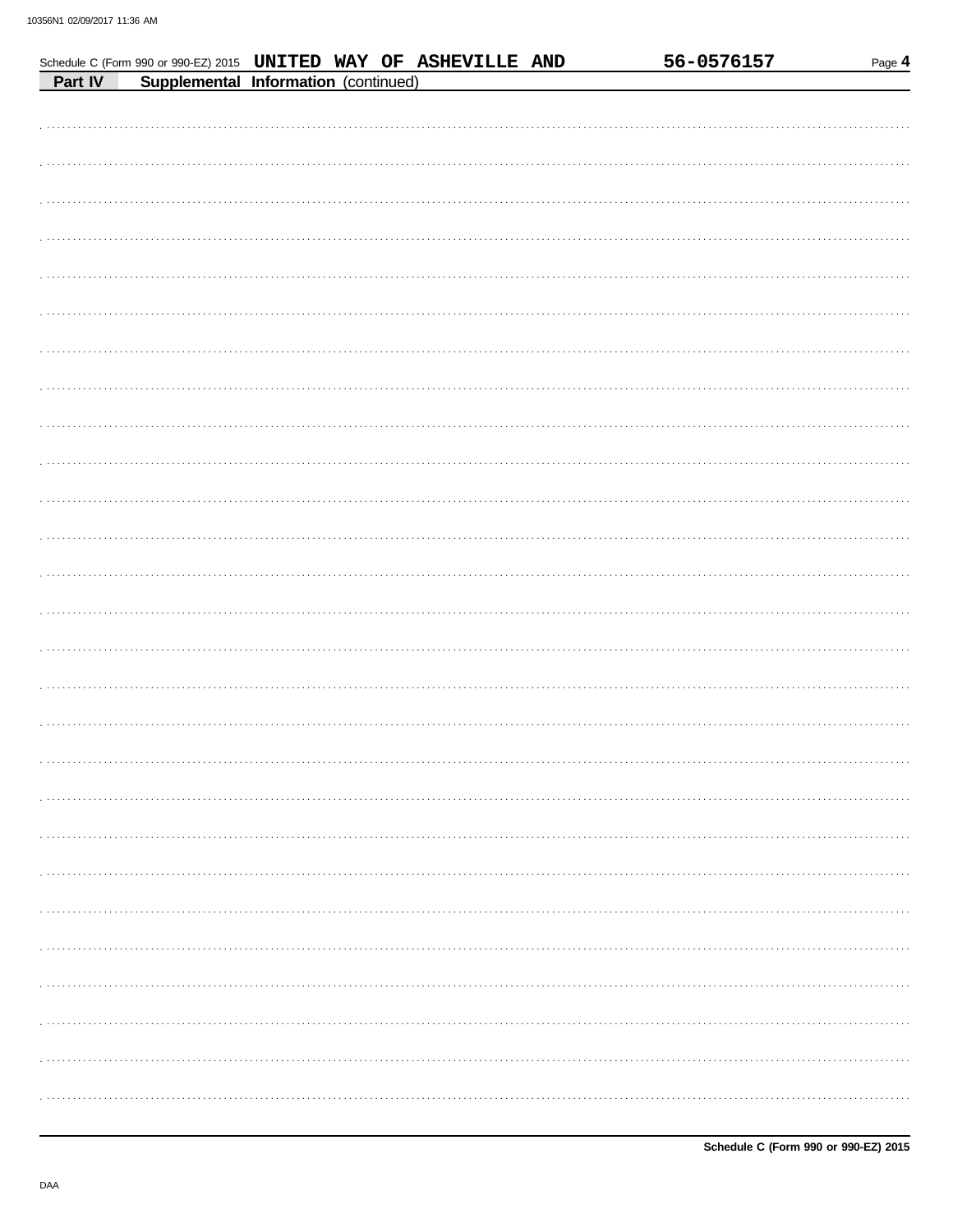|              | <b>SCHEDULE D</b>                         |                                                                                                                                                                                                                                                                     | <b>Supplemental Financial Statements</b>                                                          |                                | OMB No. 1545-0047               |
|--------------|-------------------------------------------|---------------------------------------------------------------------------------------------------------------------------------------------------------------------------------------------------------------------------------------------------------------------|---------------------------------------------------------------------------------------------------|--------------------------------|---------------------------------|
|              | (Form 990)                                |                                                                                                                                                                                                                                                                     | u Complete if the organization answered "Yes" on Form 990,                                        |                                |                                 |
|              | Department of the Treasury                |                                                                                                                                                                                                                                                                     | Part IV, line 6, 7, 8, 9, 10, 11a, 11b, 11c, 11d, 11e, 11f, 12a, or 12b.<br>u Attach to Form 990. |                                | Open to Public                  |
|              | Internal Revenue Service                  | La Information about Schedule D (Form 990) and its instructions is at www.irs.gov/form990.                                                                                                                                                                          |                                                                                                   |                                | <b>Inspection</b>               |
|              | Name of the organization                  |                                                                                                                                                                                                                                                                     |                                                                                                   | Employer identification number |                                 |
|              | BUNCOMBE COUNTY INC.                      | UNITED WAY OF ASHEVILLE AND                                                                                                                                                                                                                                         |                                                                                                   | 56-0576157                     |                                 |
|              | Part I                                    | Organizations Maintaining Donor Advised Funds or Other Similar Funds or Accounts.                                                                                                                                                                                   |                                                                                                   |                                |                                 |
|              |                                           | Complete if the organization answered "Yes" on Form 990, Part IV, line 6.                                                                                                                                                                                           |                                                                                                   |                                |                                 |
|              |                                           |                                                                                                                                                                                                                                                                     | (a) Donor advised funds                                                                           |                                | (b) Funds and other accounts    |
| 1            |                                           |                                                                                                                                                                                                                                                                     |                                                                                                   |                                |                                 |
| 2            |                                           |                                                                                                                                                                                                                                                                     |                                                                                                   |                                |                                 |
| 3            |                                           | Aggregate value of grants from (during year) Materian Material Material Material Materia and Materia Materia Ma                                                                                                                                                     |                                                                                                   |                                |                                 |
| 4            |                                           |                                                                                                                                                                                                                                                                     |                                                                                                   |                                |                                 |
| 5            |                                           | Did the organization inform all donors and donor advisors in writing that the assets held in donor advised                                                                                                                                                          |                                                                                                   |                                |                                 |
| 6            |                                           | Did the organization inform all grantees, donors, and donor advisors in writing that grant funds can be used                                                                                                                                                        |                                                                                                   |                                | Yes<br>No                       |
|              |                                           | only for charitable purposes and not for the benefit of the donor or donor advisor, or for any other purpose                                                                                                                                                        |                                                                                                   |                                |                                 |
|              |                                           |                                                                                                                                                                                                                                                                     |                                                                                                   |                                | <b>Yes</b><br>No                |
|              | Part II                                   | <b>Conservation Easements.</b>                                                                                                                                                                                                                                      |                                                                                                   |                                |                                 |
|              |                                           | Complete if the organization answered "Yes" on Form 990, Part IV, line 7.                                                                                                                                                                                           |                                                                                                   |                                |                                 |
| 1            |                                           | Purpose(s) of conservation easements held by the organization (check all that apply).                                                                                                                                                                               |                                                                                                   |                                |                                 |
|              |                                           | Preservation of land for public use (e.g., recreation or education)                                                                                                                                                                                                 | Preservation of a historically important land area                                                |                                |                                 |
|              | Protection of natural habitat             |                                                                                                                                                                                                                                                                     | Preservation of a certified historic structure                                                    |                                |                                 |
|              | Preservation of open space                |                                                                                                                                                                                                                                                                     |                                                                                                   |                                |                                 |
| $\mathbf{2}$ |                                           | Complete lines 2a through 2d if the organization held a qualified conservation contribution in the form of a conservation                                                                                                                                           |                                                                                                   |                                |                                 |
|              | easement on the last day of the tax year. |                                                                                                                                                                                                                                                                     |                                                                                                   |                                | Held at the End of the Tax Year |
|              |                                           |                                                                                                                                                                                                                                                                     |                                                                                                   | 2a<br>2b                       |                                 |
| b<br>c       |                                           | Number of conservation easements on a certified historic structure included in (a)                                                                                                                                                                                  |                                                                                                   | 2c                             |                                 |
|              |                                           | d Number of conservation easements included in (c) acquired after 8/17/06, and not on a                                                                                                                                                                             |                                                                                                   |                                |                                 |
|              |                                           | historic structure listed in the National Register                                                                                                                                                                                                                  |                                                                                                   | 2d                             |                                 |
| 3.           |                                           | Number of conservation easements modified, transferred, released, extinguished, or terminated by the organization during the                                                                                                                                        |                                                                                                   |                                |                                 |
|              | tax year $\mathbf u$                      |                                                                                                                                                                                                                                                                     |                                                                                                   |                                |                                 |
|              |                                           | Number of states where property subject to conservation easement is located u                                                                                                                                                                                       |                                                                                                   |                                |                                 |
| 5            |                                           | Does the organization have a written policy regarding the periodic monitoring, inspection, handling of                                                                                                                                                              |                                                                                                   |                                |                                 |
|              |                                           |                                                                                                                                                                                                                                                                     |                                                                                                   |                                | Yes No                          |
| 6            |                                           | Staff and volunteer hours devoted to monitoring, inspecting, handling of violations, and enforcing conservation easements during the year                                                                                                                           |                                                                                                   |                                |                                 |
|              |                                           | Amount of expenses incurred in monitoring, inspecting, handling of violations, and enforcing conservation easements during the year                                                                                                                                 |                                                                                                   |                                |                                 |
| 7            | $\mathbf{u}$ \$                           |                                                                                                                                                                                                                                                                     |                                                                                                   |                                |                                 |
| 8            |                                           | Does each conservation easement reported on line 2(d) above satisfy the requirements of section 170(h)(4)(B)(i)                                                                                                                                                     |                                                                                                   |                                |                                 |
|              |                                           |                                                                                                                                                                                                                                                                     |                                                                                                   |                                | Yes<br>No                       |
| 9            |                                           | In Part XIII, describe how the organization reports conservation easements in its revenue and expense statement, and                                                                                                                                                |                                                                                                   |                                |                                 |
|              |                                           | balance sheet, and include, if applicable, the text of the footnote to the organization's financial statements that describes the                                                                                                                                   |                                                                                                   |                                |                                 |
|              |                                           | organization's accounting for conservation easements.                                                                                                                                                                                                               |                                                                                                   |                                |                                 |
|              | Part III                                  | Organizations Maintaining Collections of Art, Historical Treasures, or Other Similar Assets.<br>Complete if the organization answered "Yes" on Form 990, Part IV, line 8.                                                                                           |                                                                                                   |                                |                                 |
|              |                                           |                                                                                                                                                                                                                                                                     |                                                                                                   |                                |                                 |
|              |                                           | 1a If the organization elected, as permitted under SFAS 116 (ASC 958), not to report in its revenue statement and balance sheet<br>works of art, historical treasures, or other similar assets held for public exhibition, education, or research in furtherance of |                                                                                                   |                                |                                 |
|              |                                           | public service, provide, in Part XIII, the text of the footnote to its financial statements that describes these items.                                                                                                                                             |                                                                                                   |                                |                                 |
|              |                                           | <b>b</b> If the organization elected, as permitted under SFAS 116 (ASC 958), to report in its revenue statement and balance sheet                                                                                                                                   |                                                                                                   |                                |                                 |
|              |                                           | works of art, historical treasures, or other similar assets held for public exhibition, education, or research in furtherance of                                                                                                                                    |                                                                                                   |                                |                                 |
|              |                                           | public service, provide the following amounts relating to these items:                                                                                                                                                                                              |                                                                                                   |                                |                                 |
|              |                                           |                                                                                                                                                                                                                                                                     |                                                                                                   |                                |                                 |
|              |                                           |                                                                                                                                                                                                                                                                     |                                                                                                   |                                |                                 |
| 2            |                                           | If the organization received or held works of art, historical treasures, or other similar assets for financial gain, provide the                                                                                                                                    |                                                                                                   |                                |                                 |
|              |                                           | following amounts required to be reported under SFAS 116 (ASC 958) relating to these items:                                                                                                                                                                         |                                                                                                   |                                |                                 |
| a            |                                           |                                                                                                                                                                                                                                                                     |                                                                                                   |                                |                                 |
|              |                                           |                                                                                                                                                                                                                                                                     |                                                                                                   |                                |                                 |

| For Paperwork Reduction Act Notice, see the Instructions for Form 990. |  |  |
|------------------------------------------------------------------------|--|--|
| DAA                                                                    |  |  |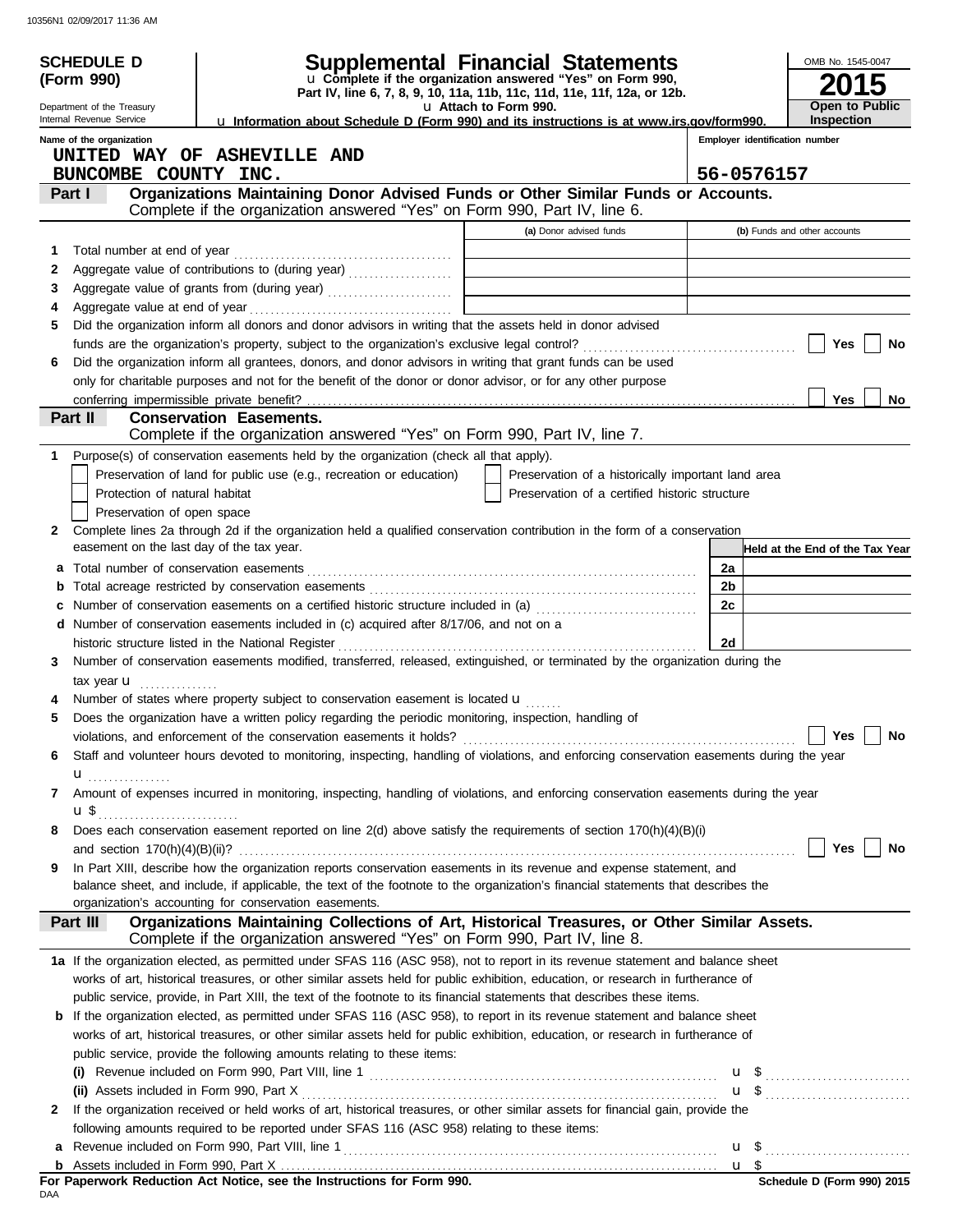|    | Schedule D (Form 990) 2015 UNITED WAY OF ASHEVILLE AND                                                                                                                                                                              |                         |                           |                    | 56-0576157           |              |                     |             | Page 2    |
|----|-------------------------------------------------------------------------------------------------------------------------------------------------------------------------------------------------------------------------------------|-------------------------|---------------------------|--------------------|----------------------|--------------|---------------------|-------------|-----------|
|    | Organizations Maintaining Collections of Art, Historical Treasures, or Other Similar Assets (continued)<br>Part III                                                                                                                 |                         |                           |                    |                      |              |                     |             |           |
| 3  | Using the organization's acquisition, accession, and other records, check any of the following that are a significant use of its<br>collection items (check all that apply):                                                        |                         |                           |                    |                      |              |                     |             |           |
| a  | Public exhibition                                                                                                                                                                                                                   | dl                      | Loan or exchange programs |                    |                      |              |                     |             |           |
| b  | Scholarly research                                                                                                                                                                                                                  |                         |                           |                    |                      |              |                     |             |           |
| c  | Preservation for future generations                                                                                                                                                                                                 |                         |                           |                    |                      |              |                     |             |           |
|    | 4 Provide a description of the organization's collections and explain how they further the organization's exempt purpose in Part                                                                                                    |                         |                           |                    |                      |              |                     |             |           |
|    | XIII.                                                                                                                                                                                                                               |                         |                           |                    |                      |              |                     |             |           |
| 5. | During the year, did the organization solicit or receive donations of art, historical treasures, or other similar                                                                                                                   |                         |                           |                    |                      |              |                     |             |           |
|    |                                                                                                                                                                                                                                     |                         |                           |                    |                      |              | <b>Yes</b>          |             | No        |
|    | Part IV<br><b>Escrow and Custodial Arrangements.</b>                                                                                                                                                                                |                         |                           |                    |                      |              |                     |             |           |
|    | Complete if the organization answered "Yes" on Form 990, Part IV, line 9, or reported an amount on Form<br>990, Part X, line 21.                                                                                                    |                         |                           |                    |                      |              |                     |             |           |
|    | 1a Is the organization an agent, trustee, custodian or other intermediary for contributions or other assets not                                                                                                                     |                         |                           |                    |                      |              |                     |             |           |
|    | included on Form 990, Part X?                                                                                                                                                                                                       |                         |                           |                    |                      |              | <b>Yes</b>          |             | <b>No</b> |
|    | <b>b</b> If "Yes," explain the arrangement in Part XIII and complete the following table:                                                                                                                                           |                         |                           |                    |                      |              |                     |             |           |
|    |                                                                                                                                                                                                                                     |                         |                           |                    |                      |              | Amount              |             |           |
|    | c Beginning balance encourance and a series of the series of the series of the series of the series of the series of the series of the series of the series of the series of the series of the series of the series of the ser      |                         |                           |                    | 1c                   |              |                     |             |           |
|    |                                                                                                                                                                                                                                     |                         |                           |                    | 1 <sub>d</sub>       |              |                     |             |           |
|    |                                                                                                                                                                                                                                     |                         |                           |                    | 1e                   |              |                     |             |           |
|    | Ending balance <i>communication</i> and the contract of the contract of the contract of the contract of the contract of the contract of the contract of the contract of the contract of the contract of the contract of the contrac |                         |                           |                    | 1f                   |              |                     |             |           |
|    | 2a Did the organization include an amount on Form 990, Part X, line 21, for escrow or custodial account liability?                                                                                                                  |                         |                           |                    |                      |              | <b>Yes</b>          |             | No        |
|    |                                                                                                                                                                                                                                     |                         |                           |                    |                      |              |                     |             |           |
|    | Part V<br><b>Endowment Funds.</b>                                                                                                                                                                                                   |                         |                           |                    |                      |              |                     |             |           |
|    | Complete if the organization answered "Yes" on Form 990, Part IV, line 10.                                                                                                                                                          |                         |                           |                    |                      |              |                     |             |           |
|    |                                                                                                                                                                                                                                     | (a) Current year        | (b) Prior year            | (c) Two years back | (d) Three years back |              | (e) Four years back |             |           |
|    | 1a Beginning of year balance                                                                                                                                                                                                        | 1,493,158               | 1,535,598                 | 1,384,446          |                      | 1,284,971    |                     | 1,349,042   |           |
|    | <b>b</b> Contributions                                                                                                                                                                                                              | 4,000                   |                           |                    |                      |              |                     |             |           |
|    | c Net investment earnings, gains, and                                                                                                                                                                                               |                         |                           |                    |                      |              |                     |             |           |
|    |                                                                                                                                                                                                                                     | $-45,441$               | 21,243                    | 207,750            |                      | 151,385      |                     | $-15,166$   |           |
|    | d Grants or scholarships                                                                                                                                                                                                            |                         |                           |                    |                      |              |                     |             |           |
|    | e Other expenditures for facilities and                                                                                                                                                                                             |                         |                           |                    |                      |              |                     |             |           |
|    |                                                                                                                                                                                                                                     | 61,910                  | 51,050                    | 46,250             |                      | 41,760       |                     |             | 39,910    |
|    | f Administrative expenses                                                                                                                                                                                                           | 11,656                  | 12,633                    | 10,348             |                      | 10,150       |                     |             | 8,995     |
|    | g End of year balance                                                                                                                                                                                                               | 1,378,151               | 1,493,158                 | 1,535,598          |                      | 1,384,446    |                     | 1,284,971   |           |
|    | 2 Provide the estimated percentage of the current year end balance (line 1g, column (a)) held as:                                                                                                                                   |                         |                           |                    |                      |              |                     |             |           |
|    | a Board designated or quasi-endowment <b>u</b> %                                                                                                                                                                                    |                         |                           |                    |                      |              |                     |             |           |
|    | <b>b</b> Permanent endowment <b>u</b><br>$\%$                                                                                                                                                                                       |                         |                           |                    |                      |              |                     |             |           |
|    | c Temporarily restricted endowment $\mathbf{u}$ 100.00 %                                                                                                                                                                            |                         |                           |                    |                      |              |                     |             |           |
|    | The percentages on lines 2a, 2b, and 2c should equal 100%.                                                                                                                                                                          |                         |                           |                    |                      |              |                     |             |           |
|    | 3a Are there endowment funds not in the possession of the organization that are held and administered for the                                                                                                                       |                         |                           |                    |                      |              |                     |             |           |
|    | organization by:                                                                                                                                                                                                                    |                         |                           |                    |                      |              |                     | Yes         | No        |
|    |                                                                                                                                                                                                                                     |                         |                           |                    |                      |              | 3a(i)               | $\mathbf x$ |           |
|    |                                                                                                                                                                                                                                     |                         |                           |                    |                      |              | 3a(ii)              |             | X         |
|    |                                                                                                                                                                                                                                     |                         |                           |                    |                      |              | 3b                  |             |           |
|    | Describe in Part XIII the intended uses of the organization's endowment funds.                                                                                                                                                      |                         |                           |                    |                      |              |                     |             |           |
|    | Land, Buildings, and Equipment.<br><b>Part VI</b>                                                                                                                                                                                   |                         |                           |                    |                      |              |                     |             |           |
|    | Complete if the organization answered "Yes" on Form 990, Part IV, line 11a. See Form 990, Part X, line 10.                                                                                                                          |                         |                           |                    |                      |              |                     |             |           |
|    | Description of property                                                                                                                                                                                                             | (a) Cost or other basis | (b) Cost or other basis   |                    | (c) Accumulated      |              | (d) Book value      |             |           |
|    |                                                                                                                                                                                                                                     | (investment)            | (other)                   |                    | depreciation         |              |                     |             |           |
|    |                                                                                                                                                                                                                                     |                         |                           | 100,420            |                      |              |                     | 100,420     |           |
|    | <b>b</b> Buildings <b>contained b</b> Buildings <b>contained b</b> Buildings <b>contained b b</b>                                                                                                                                   |                         |                           | 2,983,189          | 1,161,421            |              | 1,821,768           |             |           |
|    | c Leasehold improvements                                                                                                                                                                                                            |                         |                           |                    |                      |              |                     |             |           |
|    |                                                                                                                                                                                                                                     |                         |                           | 411,696            | 324,690              |              |                     | 87,006      |           |
|    |                                                                                                                                                                                                                                     |                         |                           |                    |                      |              |                     |             |           |
|    | Total. Add lines 1a through 1e. (Column (d) must equal Form 990, Part X, column (B), line 10c.)                                                                                                                                     |                         |                           |                    |                      | $\mathbf{u}$ | 2,009,194           |             |           |

**Schedule D (Form 990) 2015**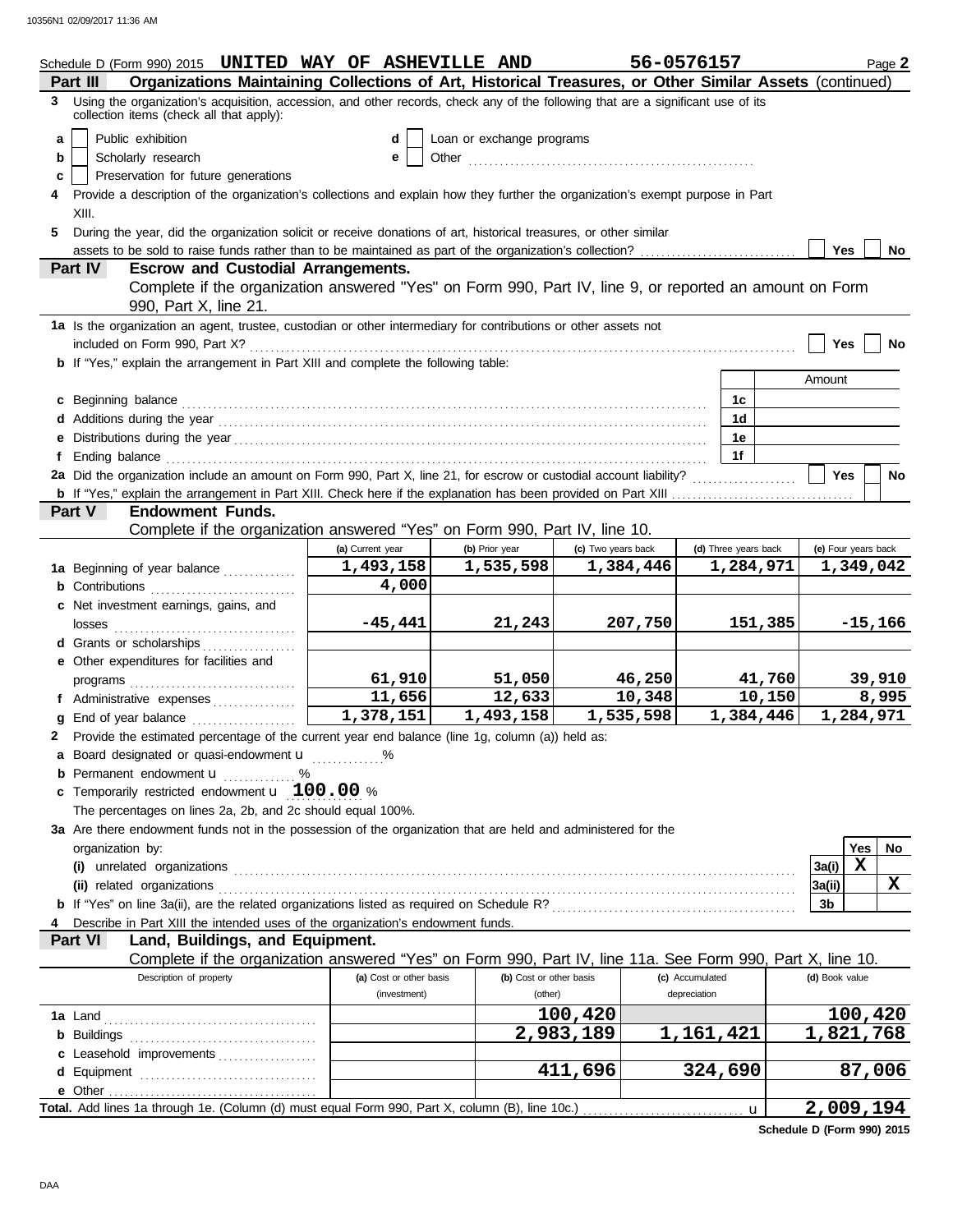|                  | Schedule D (Form 990) 2015 UNITED WAY OF ASHEVILLE AND                                                                                             |                | 56-0576157                       | Page 3         |
|------------------|----------------------------------------------------------------------------------------------------------------------------------------------------|----------------|----------------------------------|----------------|
| <b>Part VII</b>  | <b>Investments-Other Securities.</b><br>Complete if the organization answered "Yes" on Form 990, Part IV, line 11b. See Form 990, Part X, line 12. |                |                                  |                |
|                  | (a) Description of security or category                                                                                                            | (b) Book value | (c) Method of valuation:         |                |
|                  | (including name of security)                                                                                                                       |                | Cost or end-of-year market value |                |
|                  |                                                                                                                                                    |                |                                  |                |
|                  | Closely-held equity interests                                                                                                                      |                |                                  |                |
| (2)              | (3) Other BENEFICIAL INTEREST IN ENDOWME                                                                                                           | 1,378,151      | <b>MARKET</b>                    |                |
| (A)              |                                                                                                                                                    |                |                                  |                |
| (B)              |                                                                                                                                                    |                |                                  |                |
| (C)              |                                                                                                                                                    |                |                                  |                |
| (D)              |                                                                                                                                                    |                |                                  |                |
| (E)              |                                                                                                                                                    |                |                                  |                |
| (F)              |                                                                                                                                                    |                |                                  |                |
| (G)              |                                                                                                                                                    |                |                                  |                |
| (H)              |                                                                                                                                                    |                |                                  |                |
|                  | Total. (Column (b) must equal Form 990, Part X, col. (B) line 12.) u                                                                               | 1,378,151      |                                  |                |
| <b>Part VIII</b> | Investments-Program Related.                                                                                                                       |                |                                  |                |
|                  | Complete if the organization answered "Yes" on Form 990, Part IV, line 11c. See Form 990, Part X, line 13.                                         |                |                                  |                |
|                  | (a) Description of investment                                                                                                                      | (b) Book value | (c) Method of valuation:         |                |
|                  |                                                                                                                                                    |                | Cost or end-of-year market value |                |
| (1)              |                                                                                                                                                    |                |                                  |                |
| (2)              |                                                                                                                                                    |                |                                  |                |
| (3)              |                                                                                                                                                    |                |                                  |                |
| (4)              |                                                                                                                                                    |                |                                  |                |
| (5)              |                                                                                                                                                    |                |                                  |                |
| (6)              |                                                                                                                                                    |                |                                  |                |
| (7)              |                                                                                                                                                    |                |                                  |                |
| (8)              |                                                                                                                                                    |                |                                  |                |
| (9)              |                                                                                                                                                    |                |                                  |                |
|                  | Total. (Column (b) must equal Form 990, Part X, col. (B) line 13.) u                                                                               |                |                                  |                |
| Part IX          | Other Assets.                                                                                                                                      |                |                                  |                |
|                  | Complete if the organization answered "Yes" on Form 990, Part IV, line 11d. See Form 990, Part X, line 15.                                         |                |                                  |                |
|                  | (a) Description                                                                                                                                    |                |                                  | (b) Book value |
| (1)              |                                                                                                                                                    |                |                                  |                |
| (2)              |                                                                                                                                                    |                |                                  |                |
| (3)              |                                                                                                                                                    |                |                                  |                |
| (4)              |                                                                                                                                                    |                |                                  |                |
| (5)              |                                                                                                                                                    |                |                                  |                |
| (6)              |                                                                                                                                                    |                |                                  |                |
| (7)              |                                                                                                                                                    |                |                                  |                |
| (8)              |                                                                                                                                                    |                |                                  |                |
| (9)              |                                                                                                                                                    |                |                                  |                |
|                  | Total. (Column (b) must equal Form 990, Part X, col. (B) line 15.)                                                                                 |                | u                                |                |
| Part X           | <b>Other Liabilities.</b>                                                                                                                          |                |                                  |                |
|                  | Complete if the organization answered "Yes" on Form 990, Part IV, line 11e or 11f. See Form 990, Part X,                                           |                |                                  |                |
|                  | line 25.                                                                                                                                           |                |                                  |                |
| 1.               | (a) Description of liability                                                                                                                       | (b) Book value |                                  |                |
| (1)              | Federal income taxes                                                                                                                               |                |                                  |                |
| (2)              | <b>ALLOCATIONS</b>                                                                                                                                 | 2,002,085      |                                  |                |
| (3)              | CFC CAMPAIGN                                                                                                                                       | 115,806        |                                  |                |
| (4)              | SECURITY DEPOSITS                                                                                                                                  | 2,169          |                                  |                |
| (5)              |                                                                                                                                                    |                |                                  |                |
| (6)              |                                                                                                                                                    |                |                                  |                |
| (7)              |                                                                                                                                                    |                |                                  |                |
| (8)              |                                                                                                                                                    |                |                                  |                |
| (9)              |                                                                                                                                                    |                |                                  |                |
|                  | Total. (Column (b) must equal Form 990, Part X, col. (B) line 25.) u                                                                               | 2,120,060      |                                  |                |

Liability for uncertain tax positions. In Part XIII, provide the text of the footnote to the organization's financial statements that reports the **2.** organization's liability for uncertain tax positions under FIN 48 (ASC 740). Check here if the text of the footnote has been provided in Part XIII ...

**X**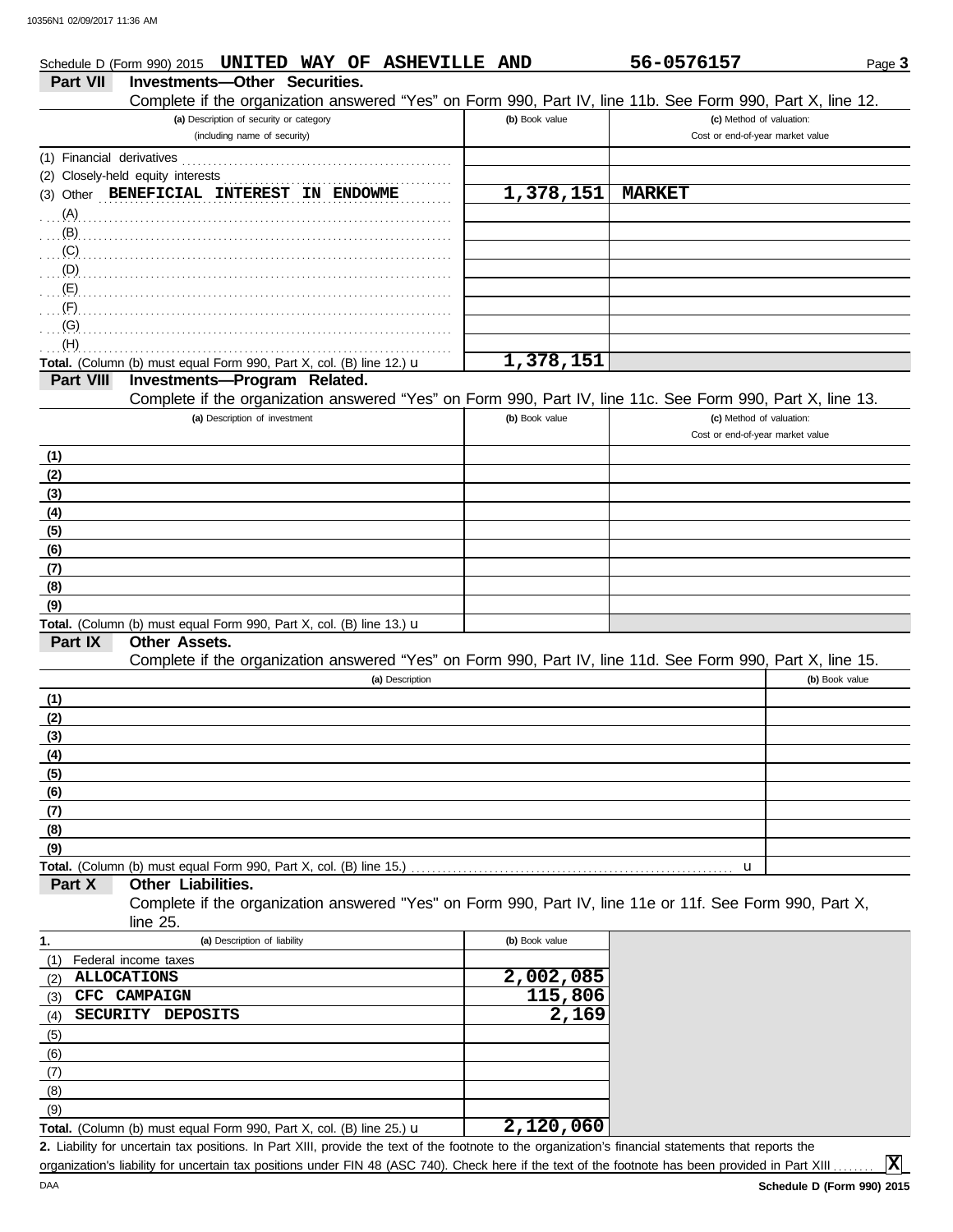| Schedule D (Form 990) 2015 UNITED WAY OF ASHEVILLE AND                                                                                                                                                                                                                                                     |                                                                                       |                | 56-0576157           |         | Page 4                 |
|------------------------------------------------------------------------------------------------------------------------------------------------------------------------------------------------------------------------------------------------------------------------------------------------------------|---------------------------------------------------------------------------------------|----------------|----------------------|---------|------------------------|
| Part XI                                                                                                                                                                                                                                                                                                    | Reconciliation of Revenue per Audited Financial Statements With Revenue per Return.   |                |                      |         |                        |
|                                                                                                                                                                                                                                                                                                            | Complete if the organization answered "Yes" on Form 990, Part IV, line 12a.           |                |                      |         |                        |
| Total revenue, gains, and other support per audited financial statements [[[[[[[[[[[[[[[[[[[[]]]]]]]]]]]]<br>1.                                                                                                                                                                                            |                                                                                       |                |                      |         | $\overline{4,533,152}$ |
| Amounts included on line 1 but not on Form 990, Part VIII, line 12:<br>2                                                                                                                                                                                                                                   |                                                                                       |                |                      |         |                        |
| a                                                                                                                                                                                                                                                                                                          |                                                                                       | 2a             | <u>-107,625</u>      |         |                        |
| b                                                                                                                                                                                                                                                                                                          |                                                                                       | 2 <sub>b</sub> | 32,950               |         |                        |
| c                                                                                                                                                                                                                                                                                                          |                                                                                       | 2c             |                      |         |                        |
| d                                                                                                                                                                                                                                                                                                          |                                                                                       | 2d             |                      |         |                        |
| Add lines 2a through 2d [11] March 2014 [12] March 2014 [12] March 2014 [12] March 2014 [12] March 2014 [12] March 2015 [12] March 2014 [12] March 2014 [12] March 2014 [12] March 2014 [12] March 2014 [12] March 2014 [12] M<br>е                                                                        |                                                                                       |                |                      | 2e      | $-74,675$              |
| З                                                                                                                                                                                                                                                                                                          |                                                                                       |                |                      | 3       | 4,607,827              |
| Amounts included on Form 990, Part VIII, line 12, but not on line 1:<br>4                                                                                                                                                                                                                                  |                                                                                       |                |                      |         |                        |
| Investment expenses not included on Form 990, Part VIII, line 7b [<br>а                                                                                                                                                                                                                                    |                                                                                       | 4a             | <u>11,656</u>        |         |                        |
|                                                                                                                                                                                                                                                                                                            |                                                                                       | 4b             | $\overline{537,846}$ |         |                        |
| b<br>Add lines 4a and 4b                                                                                                                                                                                                                                                                                   |                                                                                       |                |                      |         | <u>549,502</u>         |
| c                                                                                                                                                                                                                                                                                                          |                                                                                       |                |                      | 4c<br>5 | $\overline{5,157,329}$ |
| <b>Part XII</b>                                                                                                                                                                                                                                                                                            |                                                                                       |                |                      |         |                        |
|                                                                                                                                                                                                                                                                                                            | Reconciliation of Expenses per Audited Financial Statements With Expenses per Return. |                |                      |         |                        |
|                                                                                                                                                                                                                                                                                                            | Complete if the organization answered "Yes" on Form 990, Part IV, line 12a.           |                |                      |         | 4,408,736              |
| Total expenses and losses per audited financial statements<br>1                                                                                                                                                                                                                                            |                                                                                       |                |                      | 1       |                        |
| Amounts included on line 1 but not on Form 990, Part IX, line 25:<br>2                                                                                                                                                                                                                                     |                                                                                       |                |                      |         |                        |
| а                                                                                                                                                                                                                                                                                                          |                                                                                       | 2a             | 32,950               |         |                        |
| b                                                                                                                                                                                                                                                                                                          |                                                                                       | 2 <sub>b</sub> |                      |         |                        |
| Other losses <b>contracts</b> and <b>contracts</b> and <b>contracts</b> and <b>contracts</b> and <b>contracts</b> and <b>contracts</b> and <b>contracts</b> and <b>contracts</b> and <b>contracts</b> and <b>contracts</b> and <b>contracts</b> and <b>contracts</b> and <b>contracts</b> and <b></b><br>c |                                                                                       | 2c             |                      |         |                        |
| d                                                                                                                                                                                                                                                                                                          |                                                                                       | 2d             |                      |         |                        |
| Add lines 2a through 2d [11] March 2014 [12] March 2014 [12] March 2014 [12] March 2014 [12] March 2014 [12] March 2014 [12] March 2014 [12] March 2014 [12] March 2014 [12] March 2014 [12] March 2014 [12] March 2014 [12] M<br>е                                                                        |                                                                                       |                |                      | 2e      | 32,950<br>4,375,786    |
| 3                                                                                                                                                                                                                                                                                                          |                                                                                       |                |                      | 3       |                        |
| Amounts included on Form 990, Part IX, line 25, but not on line 1:                                                                                                                                                                                                                                         |                                                                                       |                |                      |         |                        |
| a                                                                                                                                                                                                                                                                                                          |                                                                                       | 4a             | <u>11,656</u>        |         |                        |
| b                                                                                                                                                                                                                                                                                                          |                                                                                       | 4 <sub>b</sub> | 537,846              |         |                        |
| c Add lines 4a and 4b                                                                                                                                                                                                                                                                                      |                                                                                       |                |                      | 4с      | 549,502                |
|                                                                                                                                                                                                                                                                                                            |                                                                                       |                |                      | 5       | 4,925,288              |
| Part XIII Supplemental Information.                                                                                                                                                                                                                                                                        |                                                                                       |                |                      |         |                        |
| Provide the descriptions required for Part II, lines 3, 5, and 9; Part III, lines 1a and 4; Part IV, lines 1b and 2b; Part V, line 4; Part X, line                                                                                                                                                         |                                                                                       |                |                      |         |                        |
| 2; Part XI, lines 2d and 4b; and Part XII, lines 2d and 4b. Also complete this part to provide any additional information.                                                                                                                                                                                 |                                                                                       |                |                      |         |                        |
| PART V, LINE 4 - INTENDED USES FOR ENDOWMENT FUNDS                                                                                                                                                                                                                                                         |                                                                                       |                |                      |         |                        |
|                                                                                                                                                                                                                                                                                                            |                                                                                       |                |                      |         |                        |
| PURPOSE OF THE ENDOWMENT<br>THE                                                                                                                                                                                                                                                                            | IS TO PROVIDE THE UNITED WAY WITH OPERATING                                           |                |                      |         |                        |
|                                                                                                                                                                                                                                                                                                            |                                                                                       |                |                      |         |                        |
| FUNDS. THE UNITED WAY RECEIVES 4% OF THE ENDOWMENT'S ASSETS PER YEAR FOR                                                                                                                                                                                                                                   |                                                                                       |                |                      |         |                        |
|                                                                                                                                                                                                                                                                                                            |                                                                                       |                |                      |         |                        |
| GENERAL OPERATIONS. THE FUND IS HELD BY THE COMMUNITY FOUNDATION OF                                                                                                                                                                                                                                        |                                                                                       |                |                      |         |                        |
|                                                                                                                                                                                                                                                                                                            |                                                                                       |                |                      |         |                        |
| WESTERN NORTH CAROLINA, AN UNRELATED ORGANIZATION.                                                                                                                                                                                                                                                         |                                                                                       |                |                      |         |                        |
|                                                                                                                                                                                                                                                                                                            |                                                                                       |                |                      |         |                        |
|                                                                                                                                                                                                                                                                                                            |                                                                                       |                |                      |         |                        |
|                                                                                                                                                                                                                                                                                                            |                                                                                       |                |                      |         |                        |
| PART X - FIN 48 FOOTNOTE                                                                                                                                                                                                                                                                                   |                                                                                       |                |                      |         |                        |
|                                                                                                                                                                                                                                                                                                            |                                                                                       |                |                      |         |                        |
| THE ORGANIZATION IS EXEMPT FROM FEDERAL INCOME TAXES UNDER SECTION 501(C)                                                                                                                                                                                                                                  |                                                                                       |                |                      |         |                        |
|                                                                                                                                                                                                                                                                                                            |                                                                                       |                |                      |         |                        |
| (3) EXCEPT ON NET INCOME DERIVED FROM UNRELATED BUSINESS ACTIVITIES. THE                                                                                                                                                                                                                                   |                                                                                       |                |                      |         |                        |
|                                                                                                                                                                                                                                                                                                            |                                                                                       |                |                      |         |                        |
| ORGANIZATION BELIEVES THAT IT HAS APPROPRIATE SUPPORT FOR ANY TAX POSITIONS                                                                                                                                                                                                                                |                                                                                       |                |                      |         |                        |
|                                                                                                                                                                                                                                                                                                            |                                                                                       |                |                      |         |                        |
| TAKEN AND AS SUCH DOES NOT HAVE ANY UNCERTAIN TAX POSITIONS THAT ARE                                                                                                                                                                                                                                       |                                                                                       |                |                      |         |                        |
|                                                                                                                                                                                                                                                                                                            |                                                                                       |                |                      |         |                        |
|                                                                                                                                                                                                                                                                                                            |                                                                                       |                |                      |         |                        |
| MATERIAL TO THE FINANCIAL STATEMENTS.                                                                                                                                                                                                                                                                      |                                                                                       |                |                      |         |                        |
|                                                                                                                                                                                                                                                                                                            |                                                                                       |                |                      |         |                        |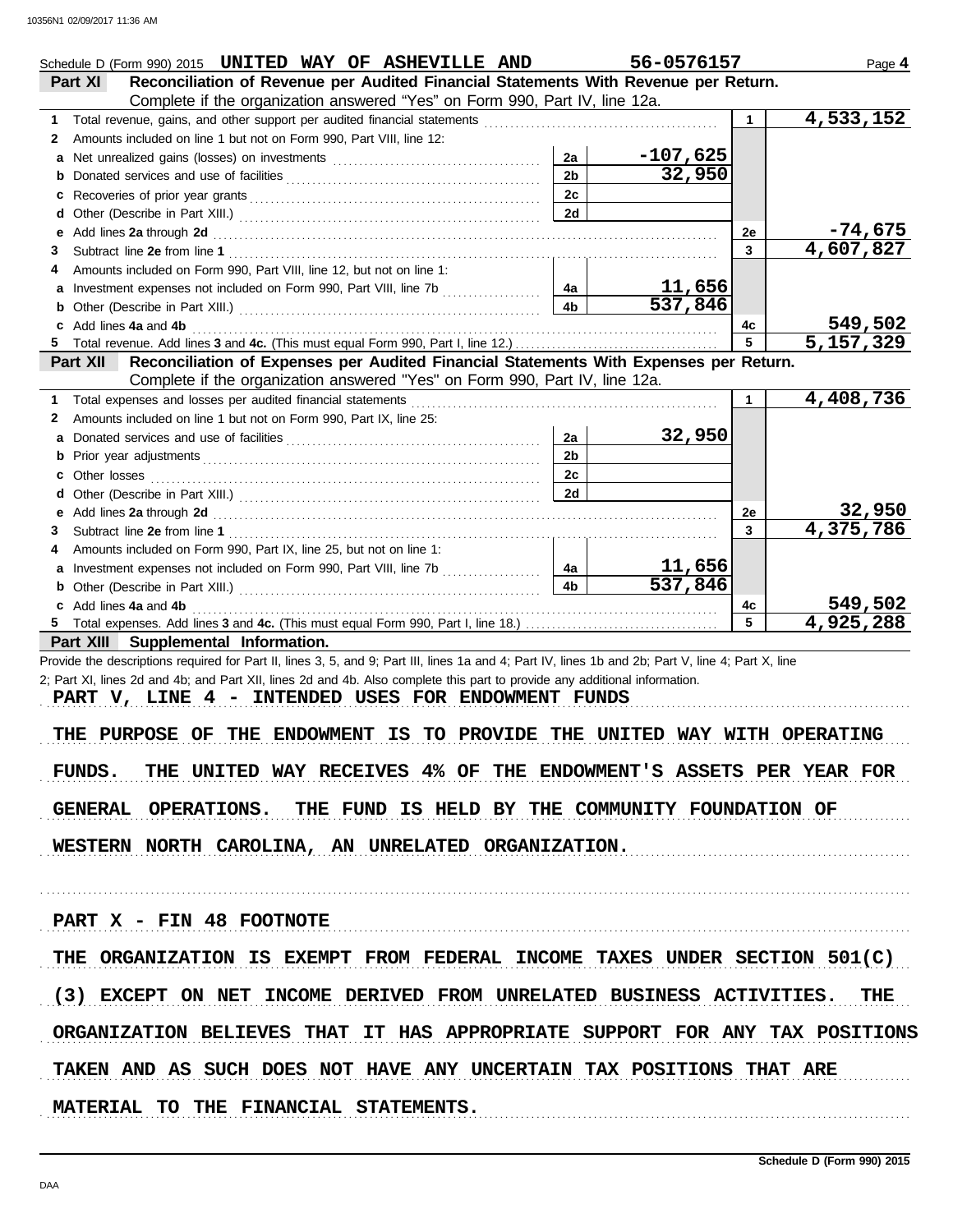| Schedule D (Form 990) 2015 UNITED WAY OF ASHEVILLE AND         | 56-0576157 | Page 5  |  |  |  |
|----------------------------------------------------------------|------------|---------|--|--|--|
| Supplemental Information (continued)<br>Part XIII              |            |         |  |  |  |
|                                                                |            |         |  |  |  |
| PART XI, LINE 4B - REVENUE AMOUNTS INCLUDED ON RETURN - OTHER  |            |         |  |  |  |
| <b>DESIGNATED</b><br>CONTRIBUTIONS                             | ₿          | 537,846 |  |  |  |
|                                                                |            |         |  |  |  |
|                                                                |            |         |  |  |  |
| PART XII, LINE 4B - EXPENSE AMOUNTS INCLUDED ON RETURN - OTHER |            |         |  |  |  |
| DESIGNATED GRANTS PAID                                         | \$.        | 537,846 |  |  |  |
|                                                                |            |         |  |  |  |
|                                                                |            |         |  |  |  |
|                                                                |            |         |  |  |  |
|                                                                |            |         |  |  |  |
|                                                                |            |         |  |  |  |
|                                                                |            |         |  |  |  |
|                                                                |            |         |  |  |  |
|                                                                |            |         |  |  |  |
|                                                                |            |         |  |  |  |
|                                                                |            |         |  |  |  |
|                                                                |            |         |  |  |  |
|                                                                |            |         |  |  |  |
|                                                                |            |         |  |  |  |
|                                                                |            |         |  |  |  |
|                                                                |            |         |  |  |  |
|                                                                |            |         |  |  |  |
|                                                                |            |         |  |  |  |
|                                                                |            |         |  |  |  |
|                                                                |            |         |  |  |  |
|                                                                |            |         |  |  |  |
|                                                                |            |         |  |  |  |
|                                                                |            |         |  |  |  |
|                                                                |            |         |  |  |  |
|                                                                |            |         |  |  |  |
|                                                                |            |         |  |  |  |
|                                                                |            |         |  |  |  |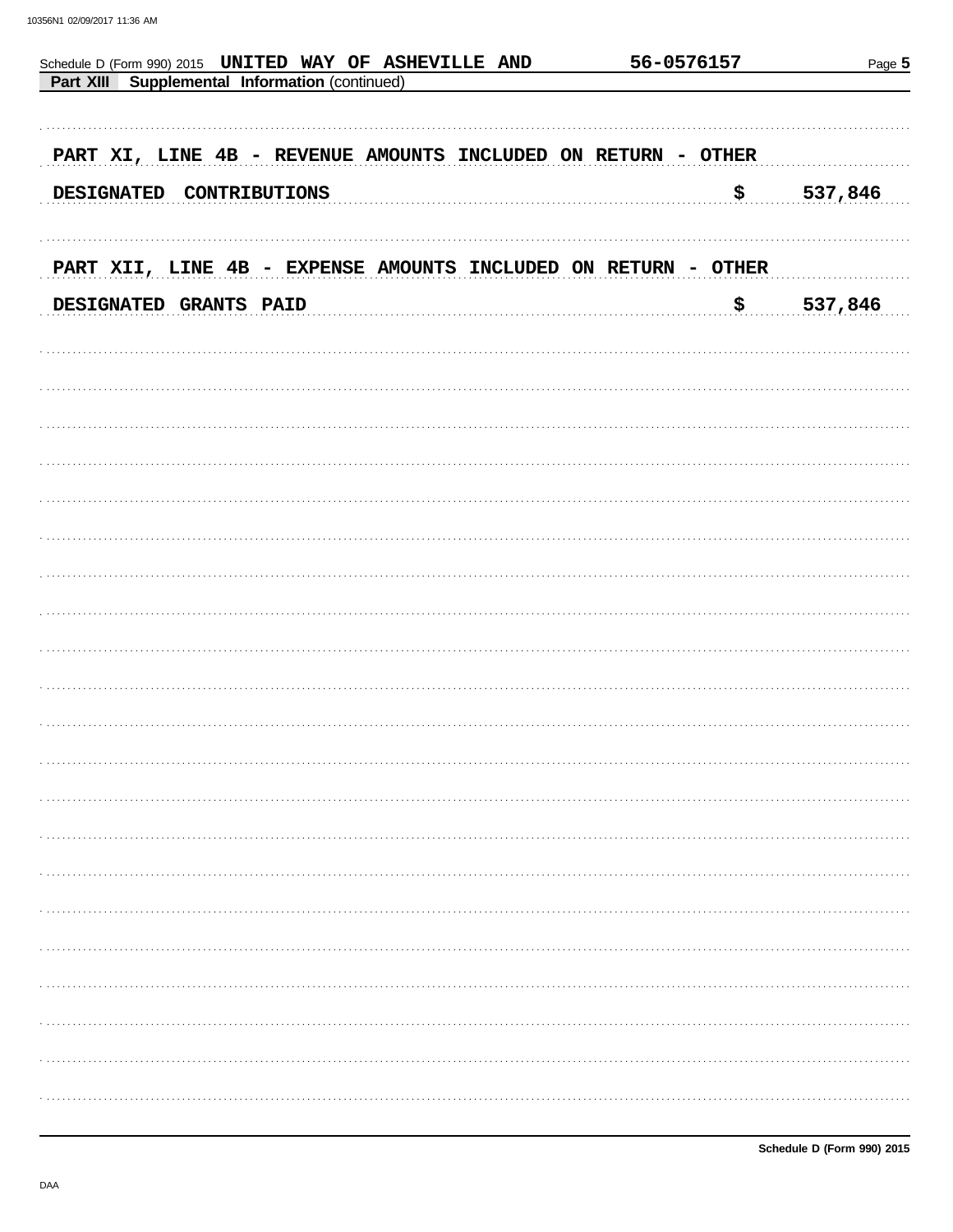| <b>SCHEDULE G</b>                                                                                                                                                                                                                       |                                                              |   |                                                                  |                                            | Supplemental Information Regarding Fundraising or Gaming Activities                                 |                                                      | OMB No. 1545-0047                |
|-----------------------------------------------------------------------------------------------------------------------------------------------------------------------------------------------------------------------------------------|--------------------------------------------------------------|---|------------------------------------------------------------------|--------------------------------------------|-----------------------------------------------------------------------------------------------------|------------------------------------------------------|----------------------------------|
| (Form 990 or 990-EZ)                                                                                                                                                                                                                    |                                                              |   | organization entered more than \$15,000 on Form 990-EZ, line 6a. |                                            | Complete if the organization answered "Yes" on Form 990, Part IV, lines 17, 18, or 19, or if the    |                                                      | 2015                             |
| Department of the Treasury<br>Internal Revenue Service                                                                                                                                                                                  |                                                              |   | LI Attach to Form 990 or Form 990-EZ.                            |                                            | U Information about Schedule G (Form 990 or 990-EZ) and its instructions is at www.irs.gov/form990. |                                                      | Open to Public<br>Inspection     |
| Name of the organization                                                                                                                                                                                                                | UNITED                                                       |   | WAY OF ASHEVILLE AND                                             |                                            |                                                                                                     | Employer identification number                       |                                  |
|                                                                                                                                                                                                                                         | BUNCOMBE COUNTY INC.                                         |   |                                                                  |                                            |                                                                                                     | 56-0576157                                           |                                  |
| Part I                                                                                                                                                                                                                                  | Form 990-EZ filers are not required to complete this part.   |   |                                                                  |                                            | Fundraising Activities. Complete if the organization answered "Yes" on Form 990, Part IV, line 17.  |                                                      |                                  |
| Indicate whether the organization raised funds through any of the following activities. Check all that apply.<br>1                                                                                                                      |                                                              |   |                                                                  |                                            |                                                                                                     |                                                      |                                  |
| Mail solicitations<br>a                                                                                                                                                                                                                 |                                                              |   | e                                                                |                                            | Solicitation of non-government grants                                                               |                                                      |                                  |
| Internet and email solicitations<br>b                                                                                                                                                                                                   |                                                              | f |                                                                  |                                            | Solicitation of government grants                                                                   |                                                      |                                  |
| Phone solicitations<br>c                                                                                                                                                                                                                |                                                              |   | Special fundraising events<br>g                                  |                                            |                                                                                                     |                                                      |                                  |
| In-person solicitations                                                                                                                                                                                                                 |                                                              |   |                                                                  |                                            |                                                                                                     |                                                      |                                  |
| 2a Did the organization have a written or oral agreement with any individual (including officers, directors, trustees<br>or key employees listed in Form 990, Part VII) or entity in connection with professional fundraising services? |                                                              |   |                                                                  |                                            |                                                                                                     |                                                      | X<br><b>No</b><br>Yes            |
| b If "Yes," list the ten highest paid individuals or entities (fundraisers) pursuant to agreements under which the fundraiser is to be<br>compensated at least \$5,000 by the organization.                                             |                                                              |   |                                                                  |                                            |                                                                                                     |                                                      |                                  |
|                                                                                                                                                                                                                                         |                                                              |   |                                                                  | (iii) Did fund-<br>raiser have             |                                                                                                     | (v) Amount paid to                                   | (vi) Amount paid to              |
|                                                                                                                                                                                                                                         | (i) Name and address of individual<br>or entity (fundraiser) |   | (ii) Activity                                                    | custody or<br>control of<br>contributions? | (iv) Gross receipts<br>from activity                                                                | (or retained by)<br>fundraiser listed in<br>col. (i) | (or retained by)<br>organization |
|                                                                                                                                                                                                                                         |                                                              |   |                                                                  | Yes No                                     |                                                                                                     |                                                      |                                  |
| 1                                                                                                                                                                                                                                       |                                                              |   |                                                                  |                                            |                                                                                                     |                                                      |                                  |
| $\mathbf{2}$                                                                                                                                                                                                                            |                                                              |   |                                                                  |                                            |                                                                                                     |                                                      |                                  |
|                                                                                                                                                                                                                                         |                                                              |   |                                                                  |                                            |                                                                                                     |                                                      |                                  |
| 3                                                                                                                                                                                                                                       |                                                              |   |                                                                  |                                            |                                                                                                     |                                                      |                                  |
|                                                                                                                                                                                                                                         |                                                              |   |                                                                  |                                            |                                                                                                     |                                                      |                                  |
| 4                                                                                                                                                                                                                                       |                                                              |   |                                                                  |                                            |                                                                                                     |                                                      |                                  |
|                                                                                                                                                                                                                                         |                                                              |   |                                                                  |                                            |                                                                                                     |                                                      |                                  |
| 5                                                                                                                                                                                                                                       |                                                              |   |                                                                  |                                            |                                                                                                     |                                                      |                                  |
|                                                                                                                                                                                                                                         |                                                              |   |                                                                  |                                            |                                                                                                     |                                                      |                                  |
| 6                                                                                                                                                                                                                                       |                                                              |   |                                                                  |                                            |                                                                                                     |                                                      |                                  |
| 7                                                                                                                                                                                                                                       |                                                              |   |                                                                  |                                            |                                                                                                     |                                                      |                                  |
|                                                                                                                                                                                                                                         |                                                              |   |                                                                  |                                            |                                                                                                     |                                                      |                                  |
| 8                                                                                                                                                                                                                                       |                                                              |   |                                                                  |                                            |                                                                                                     |                                                      |                                  |
|                                                                                                                                                                                                                                         |                                                              |   |                                                                  |                                            |                                                                                                     |                                                      |                                  |
| 9                                                                                                                                                                                                                                       |                                                              |   |                                                                  |                                            |                                                                                                     |                                                      |                                  |
|                                                                                                                                                                                                                                         |                                                              |   |                                                                  |                                            |                                                                                                     |                                                      |                                  |
| 10                                                                                                                                                                                                                                      |                                                              |   |                                                                  |                                            |                                                                                                     |                                                      |                                  |
|                                                                                                                                                                                                                                         |                                                              |   |                                                                  |                                            |                                                                                                     |                                                      |                                  |
| Total                                                                                                                                                                                                                                   |                                                              |   |                                                                  |                                            |                                                                                                     |                                                      |                                  |
| List all states in which the organization is registered or licensed to solicit contributions or has been notified it is exempt from<br>3<br>registration or licensing.                                                                  |                                                              |   |                                                                  |                                            |                                                                                                     |                                                      |                                  |
|                                                                                                                                                                                                                                         |                                                              |   |                                                                  |                                            |                                                                                                     |                                                      |                                  |
|                                                                                                                                                                                                                                         |                                                              |   |                                                                  |                                            |                                                                                                     |                                                      |                                  |
|                                                                                                                                                                                                                                         |                                                              |   |                                                                  |                                            |                                                                                                     |                                                      |                                  |
|                                                                                                                                                                                                                                         |                                                              |   |                                                                  |                                            |                                                                                                     |                                                      |                                  |

.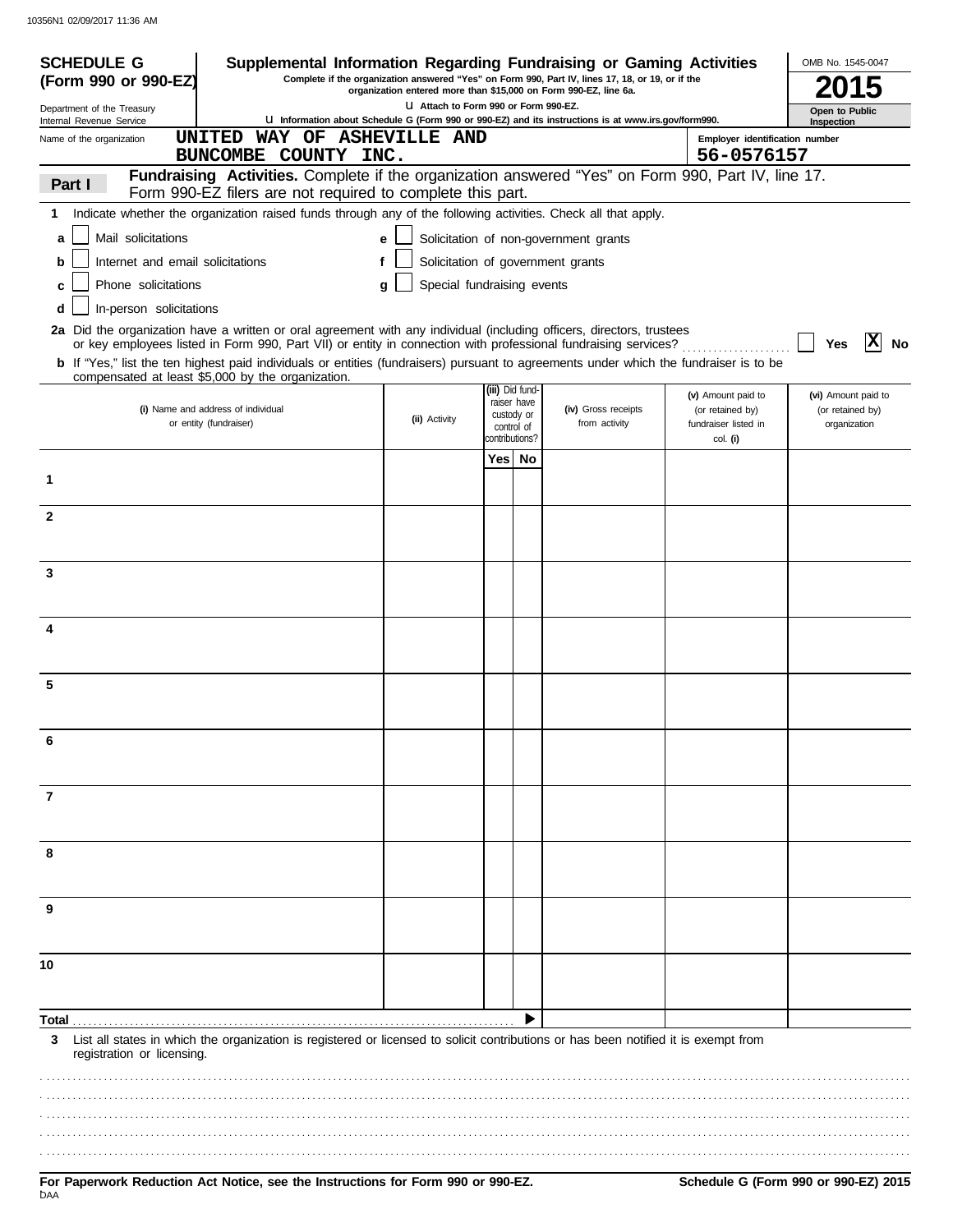|                 |         | Schedule G (Form 990 or 990-EZ) 2015 |                                                                                                                                               | UNITED WAY OF ASHEVILLE AND   |   | 56-0576157       | Page 2                      |
|-----------------|---------|--------------------------------------|-----------------------------------------------------------------------------------------------------------------------------------------------|-------------------------------|---|------------------|-----------------------------|
|                 | Part II |                                      | Fundraising Events. Complete if the organization answered "Yes" on Form 990, Part IV, line 18, or reported more                               |                               |   |                  |                             |
|                 |         |                                      | than \$15,000 of fundraising event contributions and gross income on Form 990-EZ, lines 1 and 6b. List events with                            |                               |   |                  |                             |
|                 |         |                                      | gross receipts greater than \$5,000.<br>(a) Event #1                                                                                          |                               |   |                  |                             |
|                 |         |                                      |                                                                                                                                               | (b) Event #2                  |   | (c) Other events | (d) Total events            |
|                 |         |                                      |                                                                                                                                               |                               |   |                  | (add col. (a) through       |
|                 |         |                                      | (event type)                                                                                                                                  | (event type)                  |   | (total number)   | col. (c)                    |
| Revenue         |         |                                      |                                                                                                                                               |                               |   |                  |                             |
|                 |         | 1 Gross receipts                     |                                                                                                                                               |                               |   |                  |                             |
|                 |         |                                      |                                                                                                                                               |                               |   |                  |                             |
|                 |         | 2 Less: Contributions                |                                                                                                                                               |                               |   |                  |                             |
|                 |         | 3 Gross income (line 1 minus         |                                                                                                                                               |                               |   |                  |                             |
|                 |         |                                      |                                                                                                                                               |                               |   |                  |                             |
|                 |         | 4 Cash prizes                        |                                                                                                                                               |                               |   |                  |                             |
|                 |         |                                      |                                                                                                                                               |                               |   |                  |                             |
|                 |         | 5 Noncash prizes                     |                                                                                                                                               |                               |   |                  |                             |
|                 |         |                                      |                                                                                                                                               |                               |   |                  |                             |
|                 |         | 6 Rent/facility costs                |                                                                                                                                               |                               |   |                  |                             |
|                 |         |                                      |                                                                                                                                               |                               |   |                  |                             |
|                 |         | 7 Food and beverages                 |                                                                                                                                               |                               |   |                  |                             |
| Direct Expenses |         | 8 Entertainment                      |                                                                                                                                               |                               |   |                  |                             |
|                 |         |                                      |                                                                                                                                               |                               |   |                  |                             |
|                 |         | 9 Other direct expenses              |                                                                                                                                               |                               |   |                  |                             |
|                 |         |                                      |                                                                                                                                               |                               |   |                  |                             |
|                 |         |                                      |                                                                                                                                               |                               |   | ▶                |                             |
|                 |         |                                      |                                                                                                                                               |                               |   |                  |                             |
|                 |         | Part III                             | Gaming. Complete if the organization answered "Yes" on Form 990, Part IV, line 19, or reported more<br>than \$15,000 on Form 990-EZ, line 6a. |                               |   |                  |                             |
|                 |         |                                      |                                                                                                                                               | (b) Pull tabs/instant         |   |                  | (d) Total gaming (add       |
|                 |         |                                      | (a) Bingo                                                                                                                                     | bingo/progressive bingo       |   | (c) Other gaming | col. (a) through col. (c))  |
| Revenue         |         |                                      |                                                                                                                                               |                               |   |                  |                             |
|                 |         | 1 Gross revenue                      |                                                                                                                                               |                               |   | 166,750          | 166,750                     |
|                 |         |                                      |                                                                                                                                               |                               |   |                  |                             |
| ses             |         | 2 Cash prizes                        |                                                                                                                                               |                               |   |                  |                             |
|                 |         |                                      |                                                                                                                                               |                               |   | 16,418           | 16,418                      |
| Expen           |         | 3 Noncash prizes                     |                                                                                                                                               |                               |   |                  |                             |
| Direct          |         | 4 Rent/facility costs                |                                                                                                                                               |                               |   |                  |                             |
|                 |         |                                      |                                                                                                                                               |                               |   |                  |                             |
|                 |         | 5 Other direct expenses              |                                                                                                                                               |                               |   |                  |                             |
|                 |         |                                      | Yes<br>%                                                                                                                                      | <b>Yes</b> %                  |   | %<br>Yes         |                             |
|                 |         | 6 Volunteer labor                    | $\overline{\mathbf{x}}$<br>No                                                                                                                 | $\overline{\mathbf{x}}$<br>No | X | No.              |                             |
|                 |         |                                      |                                                                                                                                               |                               |   |                  |                             |
|                 |         |                                      | 7 Direct expense summary. Add lines 2 through 5 in column (d)                                                                                 |                               |   | ▶                | 16,418                      |
|                 |         |                                      |                                                                                                                                               |                               |   |                  | 150,332                     |
|                 |         |                                      |                                                                                                                                               |                               |   |                  |                             |
| 9               |         |                                      | Enter the state(s) in which the organization conducts gaming activities: $\overline{MC}$                                                      |                               |   |                  |                             |
|                 |         |                                      |                                                                                                                                               |                               |   |                  | $ \mathbf{X} $ Yes<br>No    |
|                 |         | <b>b</b> If "No," explain:           |                                                                                                                                               |                               |   |                  |                             |
|                 |         |                                      |                                                                                                                                               |                               |   |                  |                             |
|                 |         |                                      |                                                                                                                                               |                               |   |                  |                             |
|                 |         |                                      | 10a Were any of the organization's gaming licenses revoked, suspended or terminated during the tax year?                                      |                               |   |                  | Yes $\boxed{\mathbf{X}}$ No |
|                 |         | <b>b</b> If "Yes," explain:          |                                                                                                                                               |                               |   |                  |                             |
|                 |         |                                      |                                                                                                                                               |                               |   |                  |                             |
|                 |         |                                      |                                                                                                                                               |                               |   |                  |                             |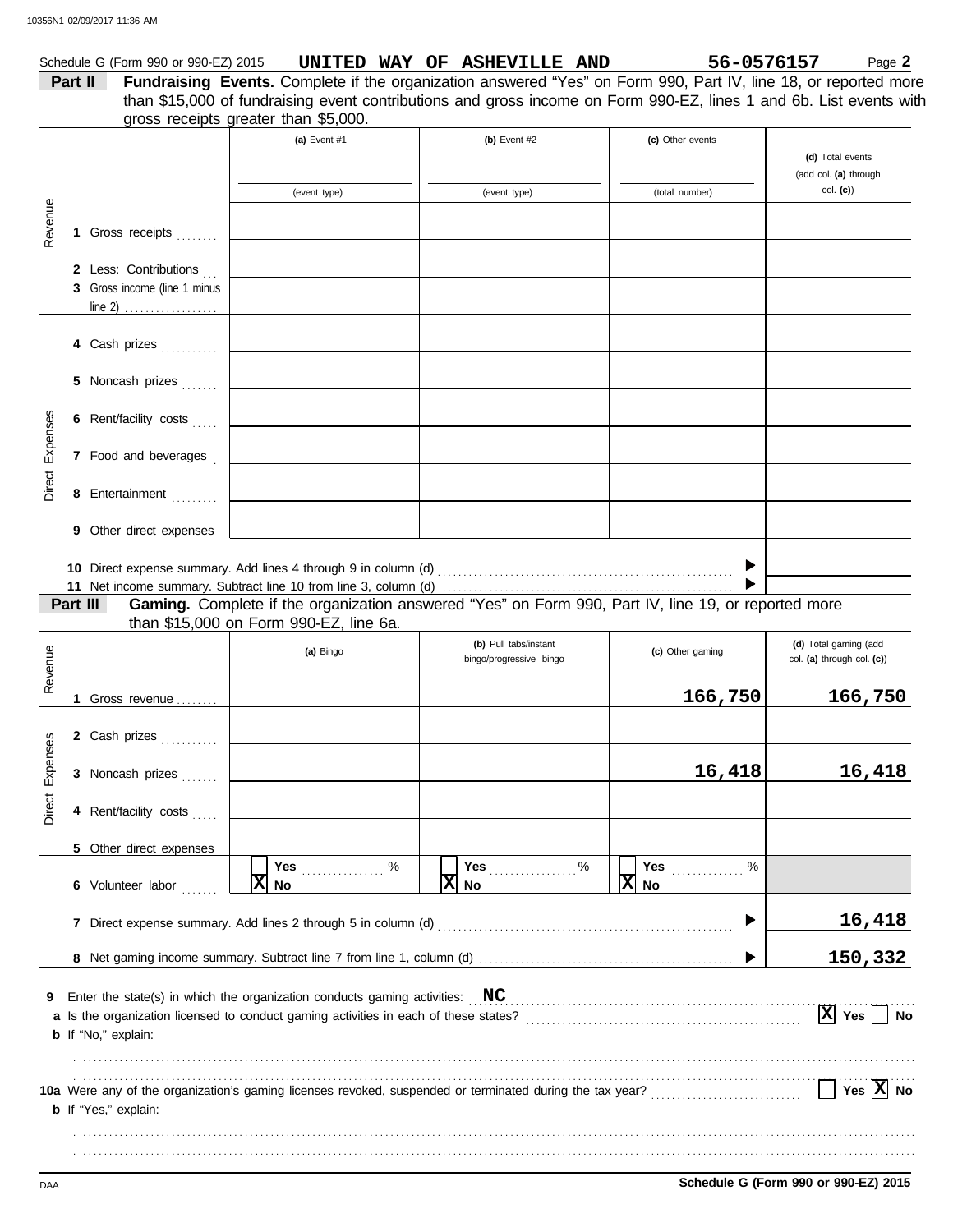|    |          | Schedule G (Form 990 or 990-EZ) 2015                                                                                                                                                                                                                                                                                                           |          |  | UNITED WAY OF ASHEVILLE AND |  |          | 56-0576157                           |                 |         | Page 3                             |
|----|----------|------------------------------------------------------------------------------------------------------------------------------------------------------------------------------------------------------------------------------------------------------------------------------------------------------------------------------------------------|----------|--|-----------------------------|--|----------|--------------------------------------|-----------------|---------|------------------------------------|
| 11 |          |                                                                                                                                                                                                                                                                                                                                                |          |  |                             |  |          |                                      |                 |         | Yes $X$ No                         |
| 12 |          | Is the organization a grantor, beneficiary or trustee of a trust or a member of a partnership or other entity                                                                                                                                                                                                                                  |          |  |                             |  |          |                                      |                 |         |                                    |
|    |          |                                                                                                                                                                                                                                                                                                                                                |          |  |                             |  |          |                                      |                 | $\perp$ | Yes $X$ No                         |
| 13 |          | Indicate the percentage of gaming activity conducted in:                                                                                                                                                                                                                                                                                       |          |  |                             |  |          |                                      |                 |         |                                    |
| а  |          |                                                                                                                                                                                                                                                                                                                                                |          |  |                             |  |          |                                      |                 |         | %                                  |
| b  |          |                                                                                                                                                                                                                                                                                                                                                |          |  |                             |  |          |                                      | 13 <sub>b</sub> |         | %                                  |
| 14 |          | An outside facility <b>contract and the contract of a contract and a</b> contract of a contract of a contract of a contract of a contract of a contract of a contract of a contract of a contract of a contract of a contract of a<br>Enter the name and address of the person who prepares the organization's gaming/special events books and |          |  |                             |  |          |                                      |                 |         |                                    |
|    | records: |                                                                                                                                                                                                                                                                                                                                                |          |  |                             |  |          |                                      |                 |         |                                    |
|    |          |                                                                                                                                                                                                                                                                                                                                                |          |  |                             |  |          |                                      |                 |         |                                    |
|    |          |                                                                                                                                                                                                                                                                                                                                                |          |  |                             |  |          |                                      |                 |         |                                    |
|    |          | Name <b>u</b> LAYTON HOWER                                                                                                                                                                                                                                                                                                                     |          |  |                             |  |          |                                      |                 |         |                                    |
|    |          | 50 SOUTH FRENCH BROAD AVE                                                                                                                                                                                                                                                                                                                      |          |  |                             |  |          |                                      |                 |         |                                    |
|    |          | Address <b>u</b> ASHEVILLE                                                                                                                                                                                                                                                                                                                     |          |  |                             |  | NC 28801 |                                      |                 |         |                                    |
|    |          |                                                                                                                                                                                                                                                                                                                                                |          |  |                             |  |          |                                      |                 |         |                                    |
|    |          | <b>15a</b> Does the organization have a contract with a third party from whom the organization receives gaming                                                                                                                                                                                                                                 |          |  |                             |  |          |                                      |                 |         |                                    |
|    | revenue? |                                                                                                                                                                                                                                                                                                                                                |          |  |                             |  |          |                                      |                 |         | $\vert$   Yes $\vert$ X $\vert$ No |
|    |          |                                                                                                                                                                                                                                                                                                                                                |          |  |                             |  |          |                                      |                 |         |                                    |
|    |          |                                                                                                                                                                                                                                                                                                                                                |          |  |                             |  |          |                                      |                 |         |                                    |
| c  |          | If "Yes," enter name and address of the third party:                                                                                                                                                                                                                                                                                           |          |  |                             |  |          |                                      |                 |         |                                    |
|    |          |                                                                                                                                                                                                                                                                                                                                                |          |  |                             |  |          |                                      |                 |         |                                    |
|    |          |                                                                                                                                                                                                                                                                                                                                                |          |  |                             |  |          |                                      |                 |         |                                    |
|    |          |                                                                                                                                                                                                                                                                                                                                                |          |  |                             |  |          |                                      |                 |         |                                    |
|    |          |                                                                                                                                                                                                                                                                                                                                                |          |  |                             |  |          |                                      |                 |         |                                    |
|    |          |                                                                                                                                                                                                                                                                                                                                                |          |  |                             |  |          |                                      |                 |         |                                    |
| 16 |          | Gaming manager information:                                                                                                                                                                                                                                                                                                                    |          |  |                             |  |          |                                      |                 |         |                                    |
|    |          |                                                                                                                                                                                                                                                                                                                                                |          |  |                             |  |          |                                      |                 |         |                                    |
|    |          |                                                                                                                                                                                                                                                                                                                                                |          |  |                             |  |          |                                      |                 |         |                                    |
|    |          |                                                                                                                                                                                                                                                                                                                                                |          |  |                             |  |          |                                      |                 |         |                                    |
|    |          |                                                                                                                                                                                                                                                                                                                                                |          |  |                             |  |          |                                      |                 |         |                                    |
|    |          |                                                                                                                                                                                                                                                                                                                                                |          |  |                             |  |          |                                      |                 |         |                                    |
|    |          |                                                                                                                                                                                                                                                                                                                                                |          |  |                             |  |          |                                      |                 |         |                                    |
|    |          |                                                                                                                                                                                                                                                                                                                                                |          |  |                             |  |          |                                      |                 |         |                                    |
|    |          |                                                                                                                                                                                                                                                                                                                                                |          |  |                             |  |          |                                      |                 |         |                                    |
|    |          | Director/officer                                                                                                                                                                                                                                                                                                                               | Employee |  | Independent contractor      |  |          |                                      |                 |         |                                    |
|    |          |                                                                                                                                                                                                                                                                                                                                                |          |  |                             |  |          |                                      |                 |         |                                    |
| 17 |          | Mandatory distributions:                                                                                                                                                                                                                                                                                                                       |          |  |                             |  |          |                                      |                 |         |                                    |
| а  |          | Is the organization required under state law to make charitable distributions from the gaming proceeds to                                                                                                                                                                                                                                      |          |  |                             |  |          |                                      |                 |         |                                    |
|    |          |                                                                                                                                                                                                                                                                                                                                                |          |  |                             |  |          |                                      |                 |         | Yes $ X $ No                       |
|    |          | Enter the amount of distributions required under state law to be distributed to other exempt organizations or                                                                                                                                                                                                                                  |          |  |                             |  |          |                                      |                 |         |                                    |
|    |          | spent in the organization's own exempt activities during the tax year $\mathbf u$ \$                                                                                                                                                                                                                                                           |          |  |                             |  |          |                                      |                 |         |                                    |
|    | Part IV  | Supplemental Information. Provide the explanations required by Part I, line 2b, columns (iii) and (v); and                                                                                                                                                                                                                                     |          |  |                             |  |          |                                      |                 |         |                                    |
|    |          | Part III, lines 9, 9b, 10b, 15b, 15c, 16, and 17b, as applicable. Also provide any additional information (see                                                                                                                                                                                                                                 |          |  |                             |  |          |                                      |                 |         |                                    |
|    |          | instructions)                                                                                                                                                                                                                                                                                                                                  |          |  |                             |  |          |                                      |                 |         |                                    |
|    |          |                                                                                                                                                                                                                                                                                                                                                |          |  |                             |  |          |                                      |                 |         |                                    |
|    |          |                                                                                                                                                                                                                                                                                                                                                |          |  |                             |  |          |                                      |                 |         |                                    |
|    |          |                                                                                                                                                                                                                                                                                                                                                |          |  |                             |  |          |                                      |                 |         |                                    |
|    |          |                                                                                                                                                                                                                                                                                                                                                |          |  |                             |  |          |                                      |                 |         |                                    |
|    |          |                                                                                                                                                                                                                                                                                                                                                |          |  |                             |  |          |                                      |                 |         |                                    |
|    |          |                                                                                                                                                                                                                                                                                                                                                |          |  |                             |  |          |                                      |                 |         |                                    |
|    |          |                                                                                                                                                                                                                                                                                                                                                |          |  |                             |  |          |                                      |                 |         |                                    |
|    |          |                                                                                                                                                                                                                                                                                                                                                |          |  |                             |  |          |                                      |                 |         |                                    |
|    |          |                                                                                                                                                                                                                                                                                                                                                |          |  |                             |  |          |                                      |                 |         |                                    |
|    |          |                                                                                                                                                                                                                                                                                                                                                |          |  |                             |  |          |                                      |                 |         |                                    |
|    |          |                                                                                                                                                                                                                                                                                                                                                |          |  |                             |  |          |                                      |                 |         |                                    |
|    |          |                                                                                                                                                                                                                                                                                                                                                |          |  |                             |  |          |                                      |                 |         |                                    |
|    |          |                                                                                                                                                                                                                                                                                                                                                |          |  |                             |  |          |                                      |                 |         |                                    |
|    |          |                                                                                                                                                                                                                                                                                                                                                |          |  |                             |  |          |                                      |                 |         |                                    |
|    |          |                                                                                                                                                                                                                                                                                                                                                |          |  |                             |  |          | Schedule G (Form 990 or 990-EZ) 2015 |                 |         |                                    |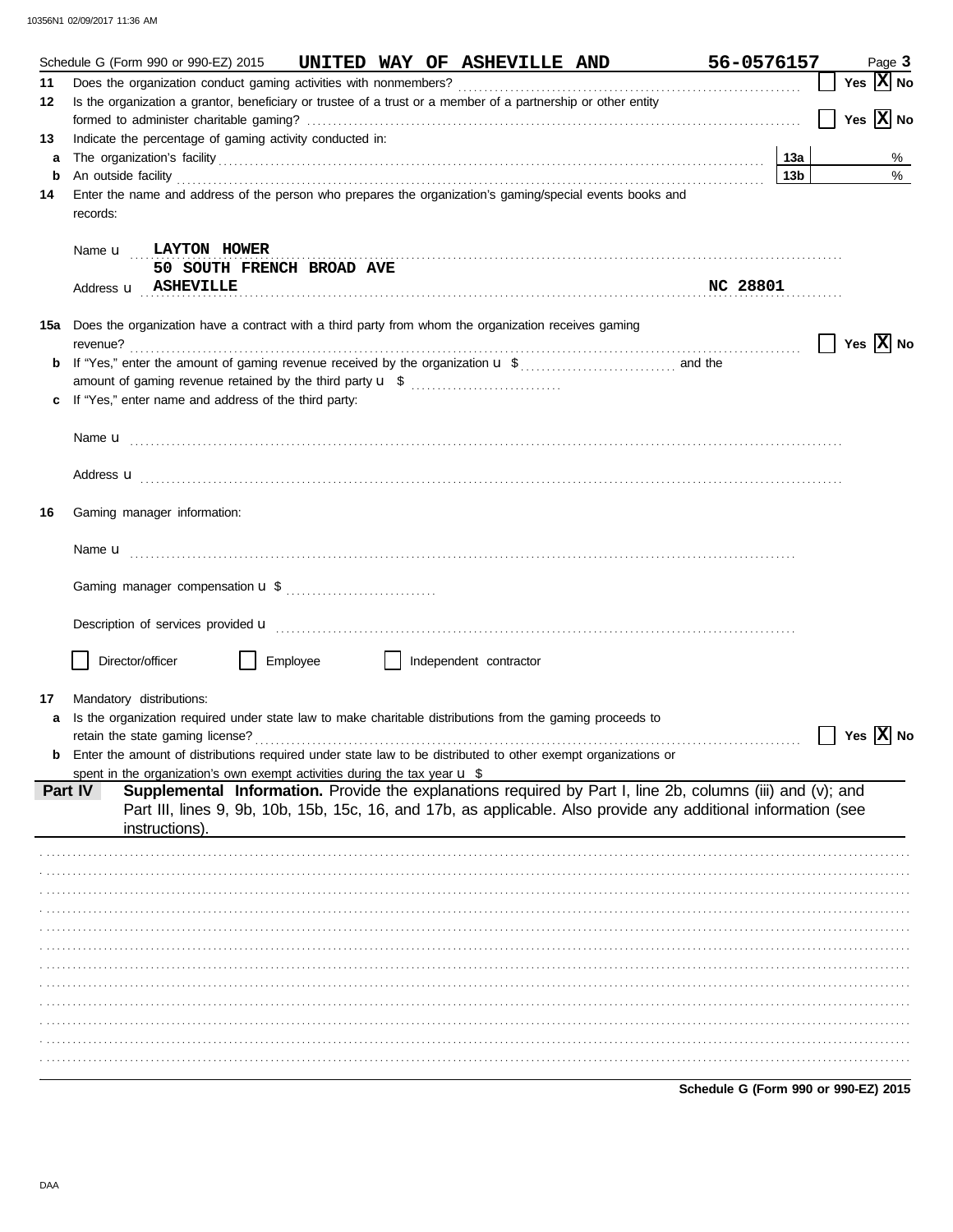| <b>SCHEDULE I</b>                                      |                                                                                                                                                                                                                                                                                 |                    |                          | Grants and Other Assistance to Organizations,                                                                                         |                    |                                  |                     |                                | OMB No. 1545-0047                          |
|--------------------------------------------------------|---------------------------------------------------------------------------------------------------------------------------------------------------------------------------------------------------------------------------------------------------------------------------------|--------------------|--------------------------|---------------------------------------------------------------------------------------------------------------------------------------|--------------------|----------------------------------|---------------------|--------------------------------|--------------------------------------------|
| (Form 990)                                             |                                                                                                                                                                                                                                                                                 |                    |                          | Governments, and Individuals in the United States<br>Complete if the organization answered "Yes" on Form 990, Part IV, line 21 or 22. |                    |                                  |                     |                                | <b>2015</b>                                |
| Department of the Treasury<br>Internal Revenue Service |                                                                                                                                                                                                                                                                                 |                    |                          | u Attach to Form 990.<br>u Information about Schedule I (Form 990) and its instructions is at www.irs.gov/form990.                    |                    |                                  |                     |                                | <b>Open to Public</b><br><b>Inspection</b> |
| Name of the organization                               | UNITED WAY OF ASHEVILLE AND                                                                                                                                                                                                                                                     |                    |                          |                                                                                                                                       |                    |                                  |                     | Employer identification number |                                            |
|                                                        | BUNCOMBE COUNTY INC.                                                                                                                                                                                                                                                            |                    |                          |                                                                                                                                       |                    |                                  |                     | 56-0576157                     |                                            |
| Part I                                                 | <b>General Information on Grants and Assistance</b>                                                                                                                                                                                                                             |                    |                          |                                                                                                                                       |                    |                                  |                     |                                |                                            |
|                                                        | 1 Does the organization maintain records to substantiate the amount of the grants or assistance, the grantees' eligibility for the grants or assistance, and<br>2 Describe in Part IV the organization's procedures for monitoring the use of grant funds in the United States. |                    |                          |                                                                                                                                       |                    |                                  |                     |                                | $ X $ Yes<br><b>No</b>                     |
| <b>Part II</b>                                         | Grants and Other Assistance to Domestic Organizations and Domestic Governments. Complete if the organization answered "Yes" on Form<br>990, Part IV, line 21, for any recipient that received more than \$5,000. Part II can be duplicated if additional space is needed.       |                    |                          |                                                                                                                                       |                    |                                  |                     |                                |                                            |
| -1                                                     | (a) Name and address of organization                                                                                                                                                                                                                                            | $(b)$ EIN          | $(c)$ IRC                | (d) Amount of cash                                                                                                                    | (e) Amount of non- | (f) Method of valuation          | (q) Description of  |                                | (h) Purpose of grant                       |
|                                                        | or government                                                                                                                                                                                                                                                                   |                    | section<br>if applicable | grant                                                                                                                                 | cash assistance    | (book, FMV, appraisal,<br>other) | non-cash assistance |                                | or assistance                              |
| (1) ALL SOULS COUNSELING CENTER                        |                                                                                                                                                                                                                                                                                 |                    |                          |                                                                                                                                       |                    |                                  |                     |                                |                                            |
| 23 ORANGE ST                                           |                                                                                                                                                                                                                                                                                 |                    |                          |                                                                                                                                       |                    |                                  |                     |                                |                                            |
| <b>ASHEVILLE</b>                                       | NC 28801                                                                                                                                                                                                                                                                        | 56-2200862   501C3 |                          | 78,650                                                                                                                                |                    |                                  |                     |                                |                                            |
| (2) AMERICAN RED CROSS                                 |                                                                                                                                                                                                                                                                                 |                    |                          |                                                                                                                                       |                    |                                  |                     |                                |                                            |
| 100 EDGEWOOD ROAD                                      |                                                                                                                                                                                                                                                                                 |                    |                          |                                                                                                                                       |                    |                                  |                     |                                |                                            |
| <b>ASHEVILLE</b>                                       | NC 28804                                                                                                                                                                                                                                                                        | 56-0529927         | 501C3                    | 68,148                                                                                                                                |                    |                                  |                     |                                |                                            |
|                                                        | (3) ARPNC ADDICTION RECOVERY AND PREVEN                                                                                                                                                                                                                                         |                    |                          |                                                                                                                                       |                    |                                  |                     |                                |                                            |
| 84 COXE AVE STE 1C                                     |                                                                                                                                                                                                                                                                                 |                    |                          |                                                                                                                                       |                    |                                  |                     |                                |                                            |
| <b>ASHEVILLE</b>                                       | NC 28801                                                                                                                                                                                                                                                                        | 30-0567631   501C3 |                          | 14,526                                                                                                                                |                    |                                  |                     |                                |                                            |
|                                                        | (4) ASHEVILLE CITY SCHOOLS FOUNDATION                                                                                                                                                                                                                                           |                    |                          |                                                                                                                                       |                    |                                  |                     |                                |                                            |
| PO BOX 3196<br><b>ASHEVILLE</b>                        | NC 28801                                                                                                                                                                                                                                                                        | 58-1836982   501C3 |                          | 49,265                                                                                                                                |                    |                                  |                     |                                |                                            |
|                                                        | (5) AVL BUNC COMMUNITY CHRISTIAN MINI\$T                                                                                                                                                                                                                                        |                    |                          |                                                                                                                                       |                    |                                  |                     |                                |                                            |
| 30 CUMBERLAND AVE                                      |                                                                                                                                                                                                                                                                                 |                    |                          |                                                                                                                                       |                    |                                  |                     |                                |                                            |
| <b>ASHEVILLE</b>                                       | NC 28801                                                                                                                                                                                                                                                                        | 56-0945001   501C3 |                          | 15,908                                                                                                                                |                    |                                  |                     |                                |                                            |
|                                                        | (6) BARIUM SPRINGS HOME FOR CHILDREN                                                                                                                                                                                                                                            |                    |                          |                                                                                                                                       |                    |                                  |                     |                                |                                            |
| <b>39 GARFIELD AVE</b>                                 |                                                                                                                                                                                                                                                                                 |                    |                          |                                                                                                                                       |                    |                                  |                     |                                |                                            |
| <b>ASHEVILLE</b>                                       | NC 28803                                                                                                                                                                                                                                                                        | 56-0529993 501C3   |                          | 11,956                                                                                                                                |                    |                                  |                     |                                |                                            |
|                                                        | (7) BIG BROTHERS BIG SISTERS OF WNC                                                                                                                                                                                                                                             |                    |                          |                                                                                                                                       |                    |                                  |                     |                                |                                            |
| 50 S FRENCH BROAD                                      |                                                                                                                                                                                                                                                                                 |                    |                          |                                                                                                                                       |                    |                                  |                     |                                |                                            |
| <b>ASHEVILLE</b>                                       | NC 28801                                                                                                                                                                                                                                                                        | 58-1505917   501C3 |                          | 74,590                                                                                                                                |                    |                                  |                     |                                |                                            |
| (8) CAREPARTNERS                                       |                                                                                                                                                                                                                                                                                 |                    |                          |                                                                                                                                       |                    |                                  |                     |                                |                                            |
| 68A SWEETEN CREEK RD                                   |                                                                                                                                                                                                                                                                                 |                    |                          |                                                                                                                                       |                    |                                  |                     |                                |                                            |
| <b>ASHEVILLE</b>                                       | NC 28803                                                                                                                                                                                                                                                                        | 56-2110357   501C3 |                          | 68,205                                                                                                                                |                    |                                  |                     |                                |                                            |
| (9) CARING FOR CHILDREN                                |                                                                                                                                                                                                                                                                                 |                    |                          |                                                                                                                                       |                    |                                  |                     |                                |                                            |
| PO BOX 19113                                           |                                                                                                                                                                                                                                                                                 |                    |                          |                                                                                                                                       |                    |                                  |                     |                                |                                            |
| <b>ASHEVILLE</b>                                       | NC 28813                                                                                                                                                                                                                                                                        | 56-1182686   501C3 |                          | 101,599                                                                                                                               |                    |                                  |                     |                                |                                            |
| $\mathbf{2}$                                           | Enter total number of section $501(c)(3)$ and government organizations listed in the line 1 table                                                                                                                                                                               |                    |                          |                                                                                                                                       |                    |                                  |                     | u 47                           |                                            |
| 3                                                      | Enter total number of other organizations listed in the line 1 table                                                                                                                                                                                                            |                    |                          |                                                                                                                                       |                    |                                  |                     | u 0                            |                                            |

**For Paperwork Reduction Act Notice, see the Instructions for Form 990. Schedule I (Form 990) (2015)**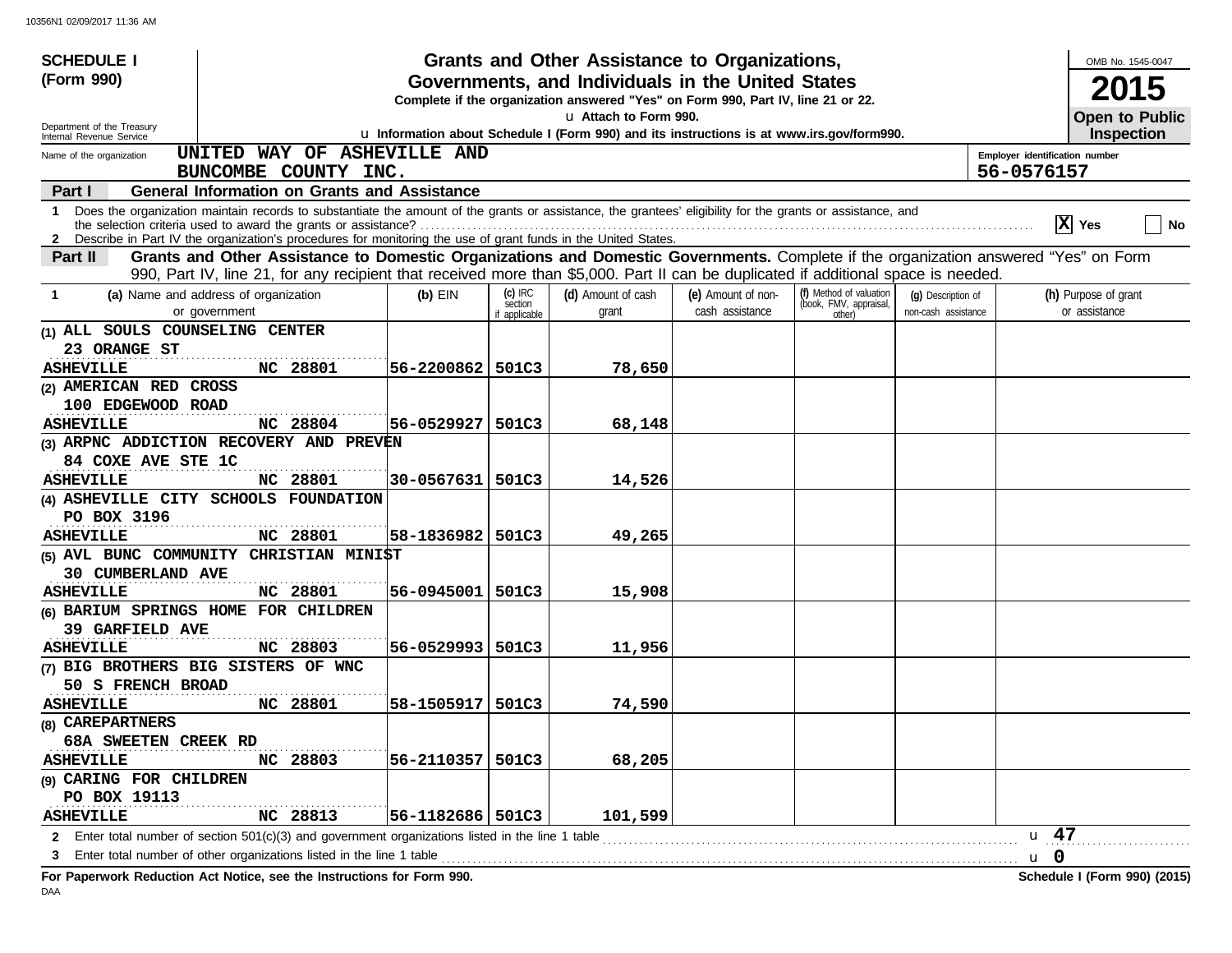| <b>SCHEDULE I</b>                                      |                                                                                                                                                                                                                                                                                 |                    |                          | Grants and Other Assistance to Organizations,                                                                                         |                    |                                  |                     |                                | OMB No. 1545-0047                          |           |
|--------------------------------------------------------|---------------------------------------------------------------------------------------------------------------------------------------------------------------------------------------------------------------------------------------------------------------------------------|--------------------|--------------------------|---------------------------------------------------------------------------------------------------------------------------------------|--------------------|----------------------------------|---------------------|--------------------------------|--------------------------------------------|-----------|
| (Form 990)                                             |                                                                                                                                                                                                                                                                                 |                    |                          | Governments, and Individuals in the United States<br>Complete if the organization answered "Yes" on Form 990, Part IV, line 21 or 22. |                    |                                  |                     |                                |                                            |           |
| Department of the Treasury<br>Internal Revenue Service |                                                                                                                                                                                                                                                                                 |                    |                          | u Attach to Form 990.<br>u Information about Schedule I (Form 990) and its instructions is at www.irs.gov/form990.                    |                    |                                  |                     |                                | <b>Open to Public</b><br><b>Inspection</b> |           |
| Name of the organization                               | UNITED WAY OF ASHEVILLE AND                                                                                                                                                                                                                                                     |                    |                          |                                                                                                                                       |                    |                                  |                     | Employer identification number |                                            |           |
|                                                        | BUNCOMBE COUNTY INC.                                                                                                                                                                                                                                                            |                    |                          |                                                                                                                                       |                    |                                  |                     | 56-0576157                     |                                            |           |
| Part I                                                 | <b>General Information on Grants and Assistance</b>                                                                                                                                                                                                                             |                    |                          |                                                                                                                                       |                    |                                  |                     |                                |                                            |           |
|                                                        | 1 Does the organization maintain records to substantiate the amount of the grants or assistance, the grantees' eligibility for the grants or assistance, and<br>2 Describe in Part IV the organization's procedures for monitoring the use of grant funds in the United States. |                    |                          |                                                                                                                                       |                    |                                  |                     |                                | Yes                                        | <b>No</b> |
| Part II                                                | Grants and Other Assistance to Domestic Organizations and Domestic Governments. Complete if the organization answered "Yes" on Form<br>990, Part IV, line 21, for any recipient that received more than \$5,000. Part II can be duplicated if additional space is needed.       |                    |                          |                                                                                                                                       |                    |                                  |                     |                                |                                            |           |
| -1                                                     | (a) Name and address of organization                                                                                                                                                                                                                                            | $(b)$ EIN          | $(c)$ IRC                | (d) Amount of cash                                                                                                                    | (e) Amount of non- | (f) Method of valuation          | (q) Description of  |                                | (h) Purpose of grant                       |           |
|                                                        | or government                                                                                                                                                                                                                                                                   |                    | section<br>if applicable | grant                                                                                                                                 | cash assistance    | (book, FMV, appraisal,<br>other) | non-cash assistance |                                | or assistance                              |           |
|                                                        | (1) CHILD ABUSE PREVENTION SERVICES                                                                                                                                                                                                                                             |                    |                          |                                                                                                                                       |                    |                                  |                     |                                |                                            |           |
| 50 S FRENCH BROAD                                      |                                                                                                                                                                                                                                                                                 |                    |                          |                                                                                                                                       |                    |                                  |                     |                                |                                            |           |
| <b>ASHEVILLE</b>                                       | .<br>NC 28801                                                                                                                                                                                                                                                                   | 58-1828408 501C3   |                          | 55,362                                                                                                                                |                    |                                  |                     |                                |                                            |           |
|                                                        | (2) CHILDREN FIRST COMMUNITIES IN SCHOO                                                                                                                                                                                                                                         |                    |                          |                                                                                                                                       |                    |                                  |                     |                                |                                            |           |
| 50 S FRENCH BROAD                                      |                                                                                                                                                                                                                                                                                 |                    |                          |                                                                                                                                       |                    |                                  |                     |                                |                                            |           |
| <b>ASHEVILLE</b>                                       | NC 28801                                                                                                                                                                                                                                                                        | 59-1721943   501C3 |                          | 78,662                                                                                                                                |                    |                                  |                     |                                |                                            |           |
|                                                        | (3) COUNCIL ON AGING OF BUNCOMBE COUNTY                                                                                                                                                                                                                                         |                    |                          |                                                                                                                                       |                    |                                  |                     |                                |                                            |           |
| 46 SHEFFIELD CIRCLE                                    |                                                                                                                                                                                                                                                                                 |                    |                          |                                                                                                                                       |                    |                                  |                     |                                |                                            |           |
| <b>ASHEVILLE</b>                                       | NC 28803                                                                                                                                                                                                                                                                        | 23-7410586   501C3 |                          | 56,504                                                                                                                                |                    |                                  |                     |                                |                                            |           |
| (4) EBLEN CHARITIES                                    |                                                                                                                                                                                                                                                                                 |                    |                          |                                                                                                                                       |                    |                                  |                     |                                |                                            |           |
| 50 WESTGATE PKWY                                       |                                                                                                                                                                                                                                                                                 |                    |                          |                                                                                                                                       |                    |                                  |                     |                                |                                            |           |
| <b>ASHEVILLE</b>                                       | NC 28806                                                                                                                                                                                                                                                                        | 56-1758077         | 501C3                    | 53,338                                                                                                                                |                    |                                  |                     |                                |                                            |           |
| (5) ELIADA HOMES                                       |                                                                                                                                                                                                                                                                                 |                    |                          |                                                                                                                                       |                    |                                  |                     |                                |                                            |           |
| PO BOX 16708                                           |                                                                                                                                                                                                                                                                                 |                    |                          |                                                                                                                                       |                    |                                  |                     |                                |                                            |           |
| <b>ASHEVILLE</b>                                       | NC 28816                                                                                                                                                                                                                                                                        | 56-0611587         | 501C3                    | 10,790                                                                                                                                |                    |                                  |                     |                                |                                            |           |
|                                                        | (6) GIRL SCOUTS OF WESTERN NC, PISGAH C                                                                                                                                                                                                                                         |                    |                          |                                                                                                                                       |                    |                                  |                     |                                |                                            |           |
| 8818 W MARKET ST                                       |                                                                                                                                                                                                                                                                                 |                    |                          |                                                                                                                                       |                    |                                  |                     |                                |                                            |           |
| <b>COLFAX</b>                                          | NC 27235                                                                                                                                                                                                                                                                        | 56-0577629 501C3   |                          | 18,983                                                                                                                                |                    |                                  |                     |                                |                                            |           |
| (7) GIRLS ON THE RUN                                   |                                                                                                                                                                                                                                                                                 |                    |                          |                                                                                                                                       |                    |                                  |                     |                                |                                            |           |
| 50 S FRENCH BROAD                                      |                                                                                                                                                                                                                                                                                 |                    |                          |                                                                                                                                       |                    |                                  |                     |                                |                                            |           |
| <b>ASHEVILLE</b>                                       | NC 28801                                                                                                                                                                                                                                                                        | 35-2177794 501C3   |                          | 5,687                                                                                                                                 |                    |                                  |                     |                                |                                            |           |
| (8) GREEN OPPORTUNITIES                                |                                                                                                                                                                                                                                                                                 |                    |                          |                                                                                                                                       |                    |                                  |                     |                                |                                            |           |
| PO BOX 7235                                            |                                                                                                                                                                                                                                                                                 |                    |                          |                                                                                                                                       |                    |                                  |                     |                                |                                            |           |
| <b>ASHEVILLE</b>                                       | NC 28802                                                                                                                                                                                                                                                                        | 26-4230288   501C3 |                          | 51,254                                                                                                                                |                    |                                  |                     |                                |                                            |           |
| (9) HAYWOOD STREET CONGREGATION                        |                                                                                                                                                                                                                                                                                 |                    |                          |                                                                                                                                       |                    |                                  |                     |                                |                                            |           |
| 297 HAYWOOD ST                                         | .                                                                                                                                                                                                                                                                               |                    |                          |                                                                                                                                       |                    |                                  |                     |                                |                                            |           |
| <b>ASHEVILLE</b>                                       | NC 28801                                                                                                                                                                                                                                                                        | 45-5301549  501C3  |                          | 23,428                                                                                                                                |                    |                                  |                     |                                |                                            |           |
|                                                        | 2 Enter total number of section 501(c)(3) and government organizations listed in the line 1 table                                                                                                                                                                               |                    |                          |                                                                                                                                       |                    |                                  |                     | u                              |                                            |           |
| 3                                                      | Enter total number of other organizations listed in the line 1 table                                                                                                                                                                                                            |                    |                          |                                                                                                                                       |                    |                                  |                     | u                              |                                            |           |
|                                                        | For Paperwork Reduction Act Notice, see the Instructions for Form 990.                                                                                                                                                                                                          |                    |                          |                                                                                                                                       |                    |                                  |                     |                                | Schedule I (Form 990) (2015)               |           |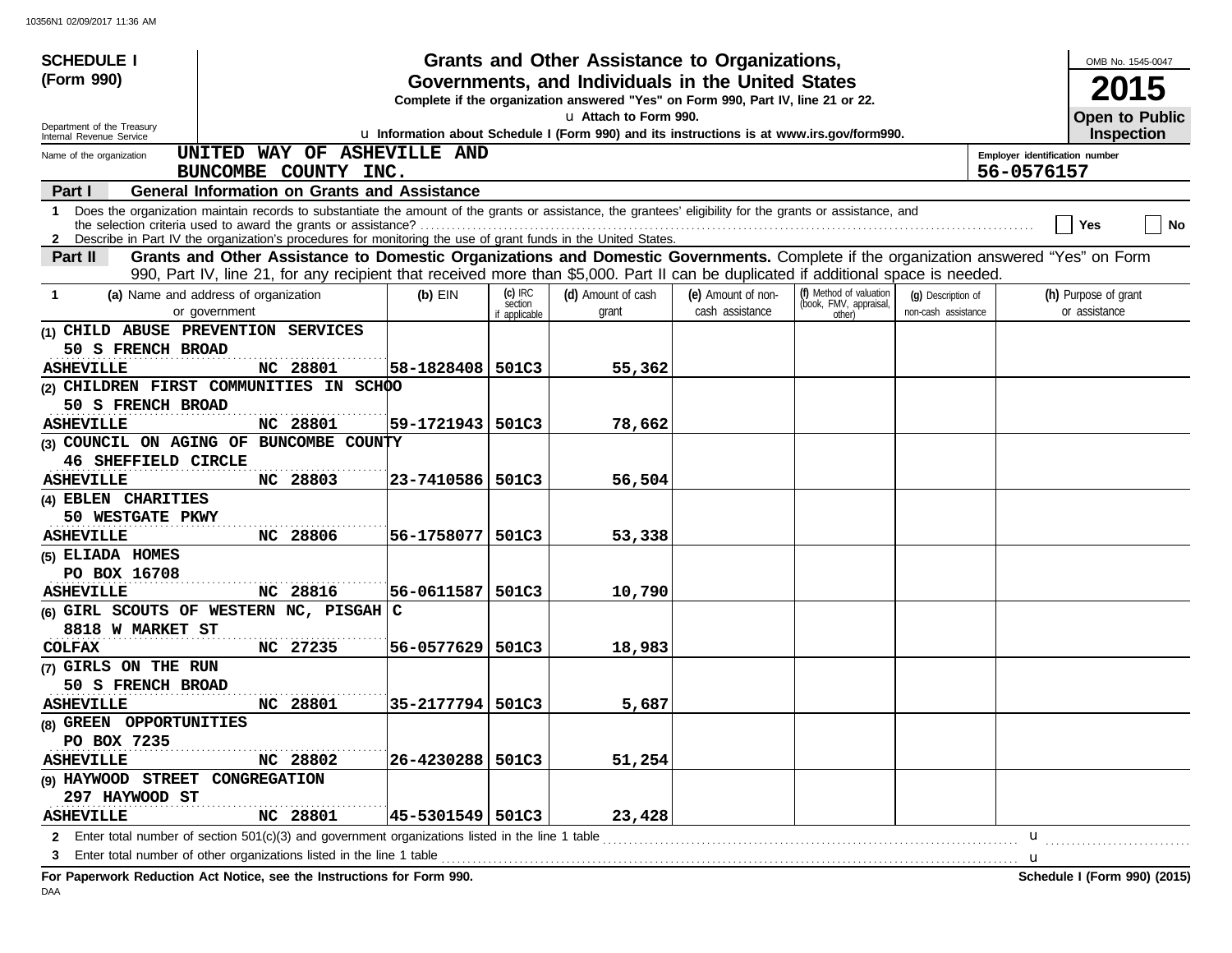| <b>SCHEDULE I</b>                                      |                                                                                                                                                                                                                                                        |                    |                                       | Grants and Other Assistance to Organizations,                                                                                         |                                       |                                                             |                                           |          |                                              | OMB No. 1545-0047                          |  |
|--------------------------------------------------------|--------------------------------------------------------------------------------------------------------------------------------------------------------------------------------------------------------------------------------------------------------|--------------------|---------------------------------------|---------------------------------------------------------------------------------------------------------------------------------------|---------------------------------------|-------------------------------------------------------------|-------------------------------------------|----------|----------------------------------------------|--------------------------------------------|--|
| (Form 990)                                             |                                                                                                                                                                                                                                                        |                    |                                       | Governments, and Individuals in the United States<br>Complete if the organization answered "Yes" on Form 990, Part IV, line 21 or 22. |                                       |                                                             |                                           |          |                                              | <b>2015</b>                                |  |
| Department of the Treasury<br>Internal Revenue Service |                                                                                                                                                                                                                                                        |                    |                                       | u Attach to Form 990.<br>u Information about Schedule I (Form 990) and its instructions is at www.irs.gov/form990.                    |                                       |                                                             |                                           |          |                                              | <b>Open to Public</b><br><b>Inspection</b> |  |
| Name of the organization                               | UNITED WAY OF ASHEVILLE AND                                                                                                                                                                                                                            |                    |                                       |                                                                                                                                       |                                       |                                                             |                                           |          | Employer identification number<br>56-0576157 |                                            |  |
| Part I                                                 | BUNCOMBE COUNTY INC.<br><b>General Information on Grants and Assistance</b>                                                                                                                                                                            |                    |                                       |                                                                                                                                       |                                       |                                                             |                                           |          |                                              |                                            |  |
|                                                        | 1 Does the organization maintain records to substantiate the amount of the grants or assistance, the grantees' eligibility for the grants or assistance, and                                                                                           |                    |                                       |                                                                                                                                       |                                       |                                                             |                                           |          | Yes                                          | <b>No</b>                                  |  |
| Part II                                                | 2 Describe in Part IV the organization's procedures for monitoring the use of grant funds in the United States.<br>Grants and Other Assistance to Domestic Organizations and Domestic Governments. Complete if the organization answered "Yes" on Form |                    |                                       |                                                                                                                                       |                                       |                                                             |                                           |          |                                              |                                            |  |
|                                                        | 990, Part IV, line 21, for any recipient that received more than \$5,000. Part II can be duplicated if additional space is needed.                                                                                                                     |                    |                                       |                                                                                                                                       |                                       |                                                             |                                           |          |                                              |                                            |  |
| -1                                                     | (a) Name and address of organization<br>or government                                                                                                                                                                                                  | $(b)$ EIN          | $(c)$ IRC<br>section<br>if applicable | (d) Amount of cash<br>grant                                                                                                           | (e) Amount of non-<br>cash assistance | (f) Method of valuation<br>(book, FMV, appraisal,<br>other) | (q) Description of<br>non-cash assistance |          | (h) Purpose of grant<br>or assistance        |                                            |  |
| (1) HELPMATE<br>116 VERONICA LANE<br><b>ASHEVILLE</b>  | NC 28802                                                                                                                                                                                                                                               | 56-1276293   501C3 |                                       | 118,959                                                                                                                               |                                       |                                                             |                                           |          |                                              |                                            |  |
|                                                        | (2) HOMEWARD BOUND OF WESTERN NORTH CAR                                                                                                                                                                                                                |                    |                                       |                                                                                                                                       |                                       |                                                             |                                           |          |                                              |                                            |  |
| PO BOX 1166                                            |                                                                                                                                                                                                                                                        |                    |                                       |                                                                                                                                       |                                       |                                                             |                                           |          |                                              |                                            |  |
| <b>ASHEVILLE</b>                                       | NC 28806                                                                                                                                                                                                                                               | 56-1568917   501C3 |                                       | 136,651                                                                                                                               |                                       |                                                             |                                           |          |                                              |                                            |  |
| (3) HOUSING AUTHORITY OF ASHEVILLE                     |                                                                                                                                                                                                                                                        |                    |                                       |                                                                                                                                       |                                       |                                                             |                                           |          |                                              |                                            |  |
| 165 S FRENCH BROAD<br><b>ASHEVILLE</b>                 | NC 28801                                                                                                                                                                                                                                               | 56-6003041   GOV   |                                       | 18,136                                                                                                                                |                                       |                                                             |                                           |          |                                              |                                            |  |
| (4) IRENE WORTHAM CENTER                               |                                                                                                                                                                                                                                                        |                    |                                       |                                                                                                                                       |                                       |                                                             |                                           |          |                                              |                                            |  |
| 916 W CHAPEL RD<br><b>ASHEVILLE</b>                    | NC 28803                                                                                                                                                                                                                                               | 56-0733452   501C3 |                                       | 84,772                                                                                                                                |                                       |                                                             |                                           |          |                                              |                                            |  |
| (5) JUST ECONOMICS OF WNC                              |                                                                                                                                                                                                                                                        |                    |                                       |                                                                                                                                       |                                       |                                                             |                                           |          |                                              |                                            |  |
| PO BOX 2396<br><b>ASHEVILLE</b>                        | NC 28802                                                                                                                                                                                                                                               | 61-1403579  501C3  |                                       | 14,288                                                                                                                                |                                       |                                                             |                                           |          |                                              |                                            |  |
| (6) LAKE TOXAWAY CHARITIES                             |                                                                                                                                                                                                                                                        |                    |                                       |                                                                                                                                       |                                       |                                                             |                                           |          |                                              |                                            |  |
| PO BOX 163                                             |                                                                                                                                                                                                                                                        |                    |                                       |                                                                                                                                       |                                       |                                                             |                                           |          |                                              |                                            |  |
| LAKE TOXAWAY                                           | NC 28747                                                                                                                                                                                                                                               | 56-1882460   501C3 |                                       | 10,000                                                                                                                                |                                       |                                                             |                                           |          |                                              |                                            |  |
|                                                        | (7) LITERACY COUNCIL OF BUNCOMBE COUNTY                                                                                                                                                                                                                |                    |                                       |                                                                                                                                       |                                       |                                                             |                                           |          |                                              |                                            |  |
| 31 COLLEGE PLACE                                       |                                                                                                                                                                                                                                                        |                    |                                       |                                                                                                                                       |                                       |                                                             |                                           |          |                                              |                                            |  |
| <b>ASHEVILLE</b><br>(8) MANNA FOOD BANK                | NC 28801                                                                                                                                                                                                                                               | 58-1696409   501C3 |                                       | 20,549                                                                                                                                |                                       |                                                             |                                           |          |                                              |                                            |  |
| 627 SWANNANOA RIVER ROAD                               |                                                                                                                                                                                                                                                        |                    |                                       |                                                                                                                                       |                                       |                                                             |                                           |          |                                              |                                            |  |
| <b>ASHEVILLE</b>                                       | NC 28805                                                                                                                                                                                                                                               | 58-1514800   501C3 |                                       | 76,030                                                                                                                                |                                       |                                                             |                                           |          |                                              |                                            |  |
| (9) MEDIATION CENTER                                   |                                                                                                                                                                                                                                                        |                    |                                       |                                                                                                                                       |                                       |                                                             |                                           |          |                                              |                                            |  |
| 40 N FRENCH BROAD                                      |                                                                                                                                                                                                                                                        |                    |                                       |                                                                                                                                       |                                       |                                                             |                                           |          |                                              |                                            |  |
| <b>ASHEVILLE</b>                                       | NC 28801                                                                                                                                                                                                                                               | 56-1424025   501C3 |                                       | 33,396                                                                                                                                |                                       |                                                             |                                           |          |                                              |                                            |  |
|                                                        | 2 Enter total number of section 501(c)(3) and government organizations listed in the line 1 table                                                                                                                                                      |                    |                                       |                                                                                                                                       |                                       |                                                             |                                           | u        |                                              |                                            |  |
|                                                        | 3 Enter total number of other organizations listed in the line 1 table                                                                                                                                                                                 |                    |                                       |                                                                                                                                       |                                       |                                                             |                                           | <b>u</b> |                                              |                                            |  |

**For Paperwork Reduction Act Notice, see the Instructions for Form 990. Schedule I (Form 990) (2015)**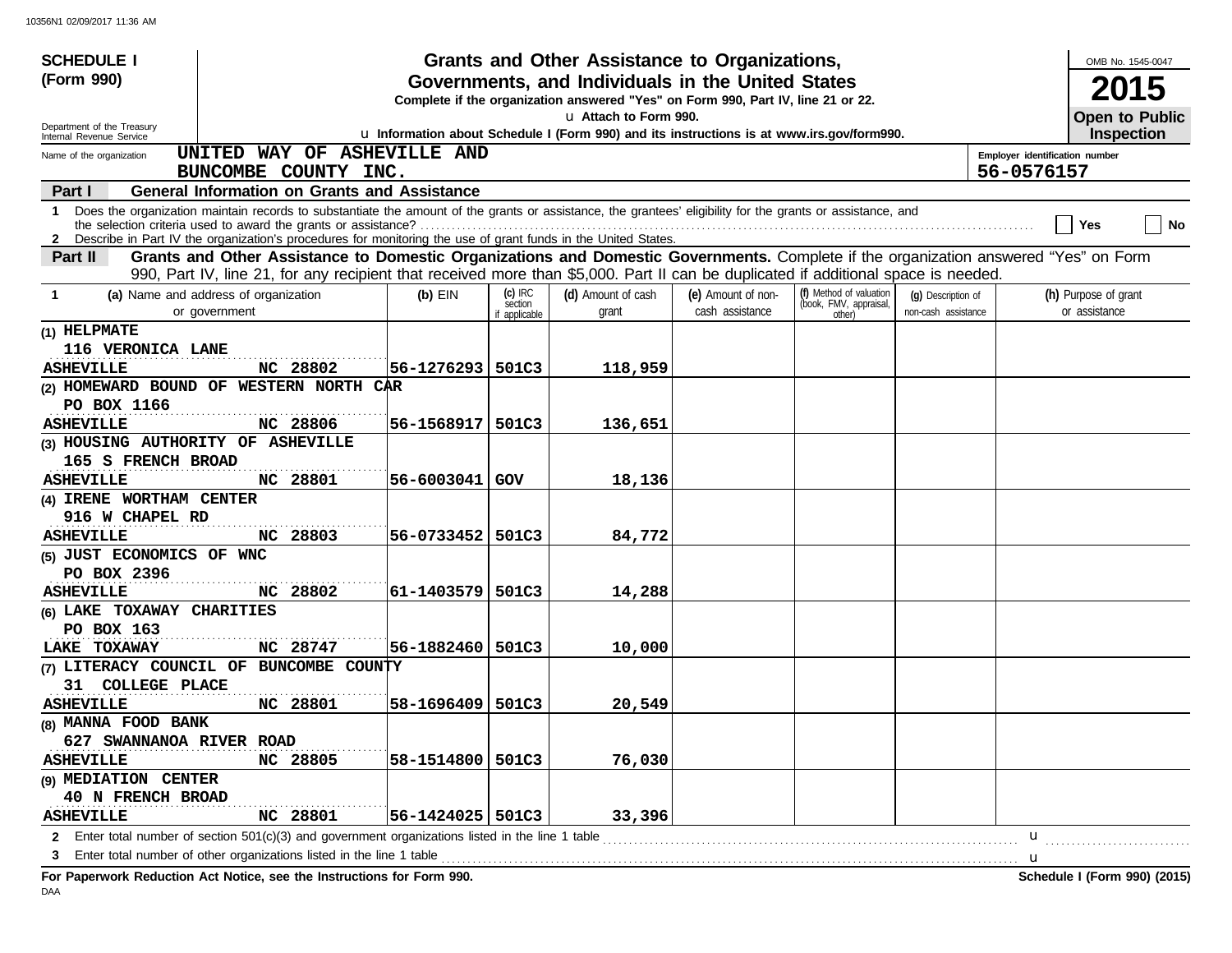| <b>SCHEDULE I</b>                                      |                                                                                                                                                                                                                                                                                 |                      |                          | Grants and Other Assistance to Organizations,                                                                                         |                    |                                                   |                     |                                | OMB No. 1545-0047                          |           |
|--------------------------------------------------------|---------------------------------------------------------------------------------------------------------------------------------------------------------------------------------------------------------------------------------------------------------------------------------|----------------------|--------------------------|---------------------------------------------------------------------------------------------------------------------------------------|--------------------|---------------------------------------------------|---------------------|--------------------------------|--------------------------------------------|-----------|
| (Form 990)                                             |                                                                                                                                                                                                                                                                                 |                      |                          | Governments, and Individuals in the United States<br>Complete if the organization answered "Yes" on Form 990, Part IV, line 21 or 22. |                    |                                                   |                     |                                | <b>2015</b>                                |           |
| Department of the Treasury<br>Internal Revenue Service |                                                                                                                                                                                                                                                                                 |                      |                          | u Attach to Form 990.<br>u Information about Schedule I (Form 990) and its instructions is at www.irs.gov/form990.                    |                    |                                                   |                     |                                | <b>Open to Public</b><br><b>Inspection</b> |           |
| Name of the organization                               | UNITED WAY OF ASHEVILLE AND                                                                                                                                                                                                                                                     |                      |                          |                                                                                                                                       |                    |                                                   |                     | Employer identification number |                                            |           |
|                                                        | BUNCOMBE COUNTY INC.                                                                                                                                                                                                                                                            |                      |                          |                                                                                                                                       |                    |                                                   |                     | 56-0576157                     |                                            |           |
| Part I                                                 | <b>General Information on Grants and Assistance</b>                                                                                                                                                                                                                             |                      |                          |                                                                                                                                       |                    |                                                   |                     |                                |                                            |           |
|                                                        | 1 Does the organization maintain records to substantiate the amount of the grants or assistance, the grantees' eligibility for the grants or assistance, and<br>2 Describe in Part IV the organization's procedures for monitoring the use of grant funds in the United States. |                      |                          |                                                                                                                                       |                    |                                                   |                     |                                | Yes                                        | <b>No</b> |
| Part II                                                | Grants and Other Assistance to Domestic Organizations and Domestic Governments. Complete if the organization answered "Yes" on Form<br>990, Part IV, line 21, for any recipient that received more than \$5,000. Part II can be duplicated if additional space is needed.       |                      |                          |                                                                                                                                       |                    |                                                   |                     |                                |                                            |           |
| -1                                                     | (a) Name and address of organization                                                                                                                                                                                                                                            | $(b)$ EIN            | $(c)$ IRC                | (d) Amount of cash                                                                                                                    | (e) Amount of non- | (f) Method of valuation<br>(book, FMV, appraisal, | (q) Description of  |                                | (h) Purpose of grant                       |           |
|                                                        | or government                                                                                                                                                                                                                                                                   |                      | section<br>if applicable | grant                                                                                                                                 | cash assistance    | other)                                            | non-cash assistance |                                | or assistance                              |           |
| (1) MEMORYCARE                                         |                                                                                                                                                                                                                                                                                 |                      |                          |                                                                                                                                       |                    |                                                   |                     |                                |                                            |           |
| 100 FAR HORIZON LANE                                   |                                                                                                                                                                                                                                                                                 |                      |                          |                                                                                                                                       |                    |                                                   |                     |                                |                                            |           |
| <b>ASHEVILLE</b>                                       | NC 28803                                                                                                                                                                                                                                                                        | 56-2178294 501C3     |                          | 24,158                                                                                                                                |                    |                                                   |                     |                                |                                            |           |
| (2) MOUNTAIN HOUSING OPPORTUNITIES                     |                                                                                                                                                                                                                                                                                 |                      |                          |                                                                                                                                       |                    |                                                   |                     |                                |                                            |           |
| 2586 RICEVILLE ROAD                                    |                                                                                                                                                                                                                                                                                 |                      |                          |                                                                                                                                       |                    |                                                   |                     |                                |                                            |           |
| <b>ASHEVILLE</b>                                       | NC 28805                                                                                                                                                                                                                                                                        | 58-1516998 501C3     |                          | 49,718                                                                                                                                |                    |                                                   |                     |                                |                                            |           |
| (3) NEIGHBORS IN NEED                                  |                                                                                                                                                                                                                                                                                 |                      |                          |                                                                                                                                       |                    |                                                   |                     |                                |                                            |           |
| PO BOX 64                                              |                                                                                                                                                                                                                                                                                 |                      |                          |                                                                                                                                       |                    |                                                   |                     |                                |                                            |           |
| <b>MARSHALL</b>                                        | NC 28753                                                                                                                                                                                                                                                                        | 58-1492053   501C3   |                          | 9,319                                                                                                                                 |                    |                                                   |                     |                                |                                            |           |
| (4) ONTRACK FINANCIAL EDUCATION                        |                                                                                                                                                                                                                                                                                 |                      |                          |                                                                                                                                       |                    |                                                   |                     |                                |                                            |           |
| 64 CLINGMAN AVE                                        |                                                                                                                                                                                                                                                                                 |                      |                          |                                                                                                                                       |                    |                                                   |                     |                                |                                            |           |
| <b>ASHEVILLE</b>                                       | NC 28801                                                                                                                                                                                                                                                                        | 56-1056077   501C3   |                          | 90,231                                                                                                                                |                    |                                                   |                     |                                |                                            |           |
| (5) OUR VOICE                                          |                                                                                                                                                                                                                                                                                 |                      |                          |                                                                                                                                       |                    |                                                   |                     |                                |                                            |           |
| <b>44 MERRIMON AVE</b>                                 |                                                                                                                                                                                                                                                                                 |                      |                          |                                                                                                                                       |                    |                                                   |                     |                                |                                            |           |
| <b>ASHEVILLE</b>                                       | NC 28801                                                                                                                                                                                                                                                                        | 58-1491531   501C3   |                          | 59,715                                                                                                                                |                    |                                                   |                     |                                |                                            |           |
| (6) PISGAH LEGAL SERVICES                              |                                                                                                                                                                                                                                                                                 |                      |                          |                                                                                                                                       |                    |                                                   |                     |                                |                                            |           |
| PO BOX 2276                                            |                                                                                                                                                                                                                                                                                 |                      |                          |                                                                                                                                       |                    |                                                   |                     |                                |                                            |           |
| <b>ASHEVILLE</b>                                       | NC 28802                                                                                                                                                                                                                                                                        | 56-1191115   501C3   |                          | 178,115                                                                                                                               |                    |                                                   |                     |                                |                                            |           |
| (7) READ TO SUCCEED                                    |                                                                                                                                                                                                                                                                                 |                      |                          |                                                                                                                                       |                    |                                                   |                     |                                |                                            |           |
| 26 SYLVAN AVE                                          |                                                                                                                                                                                                                                                                                 |                      |                          |                                                                                                                                       |                    |                                                   |                     |                                |                                            |           |
| <b>ASHEVILLE</b>                                       | NC 28801                                                                                                                                                                                                                                                                        | 27-2581580   501C3   |                          | 9,116                                                                                                                                 |                    |                                                   |                     |                                |                                            |           |
| (8) SLOW FOOD ASHEVILLE (FEAST)                        |                                                                                                                                                                                                                                                                                 |                      |                          |                                                                                                                                       |                    |                                                   |                     |                                |                                            |           |
| PO BOX 189                                             |                                                                                                                                                                                                                                                                                 |                      |                          |                                                                                                                                       |                    |                                                   |                     |                                |                                            |           |
| <b>BARNARDSVILLE</b>                                   | NC 28709                                                                                                                                                                                                                                                                        | $56 - 2356617$ 501C3 |                          | 14,982                                                                                                                                |                    |                                                   |                     |                                |                                            |           |
| (9) UNITED WAY OF HAYWOOD COUNTY                       |                                                                                                                                                                                                                                                                                 |                      |                          |                                                                                                                                       |                    |                                                   |                     |                                |                                            |           |
| 81 ELMWOOD WAY                                         |                                                                                                                                                                                                                                                                                 |                      |                          |                                                                                                                                       |                    |                                                   |                     |                                |                                            |           |
| <b>WAYNESVILLE</b>                                     | NC 28786                                                                                                                                                                                                                                                                        | 23-7112548   501C3   |                          | 14,216                                                                                                                                |                    |                                                   |                     |                                |                                            |           |
|                                                        | 2 Enter total number of section 501(c)(3) and government organizations listed in the line 1 table                                                                                                                                                                               |                      |                          |                                                                                                                                       |                    |                                                   |                     | u                              |                                            |           |
| 3                                                      | Enter total number of other organizations listed in the line 1 table                                                                                                                                                                                                            |                      |                          |                                                                                                                                       |                    |                                                   |                     | u                              |                                            |           |
|                                                        | For Paperwork Reduction Act Notice, see the Instructions for Form 990.                                                                                                                                                                                                          |                      |                          |                                                                                                                                       |                    |                                                   |                     |                                | Schedule I (Form 990) (2015)               |           |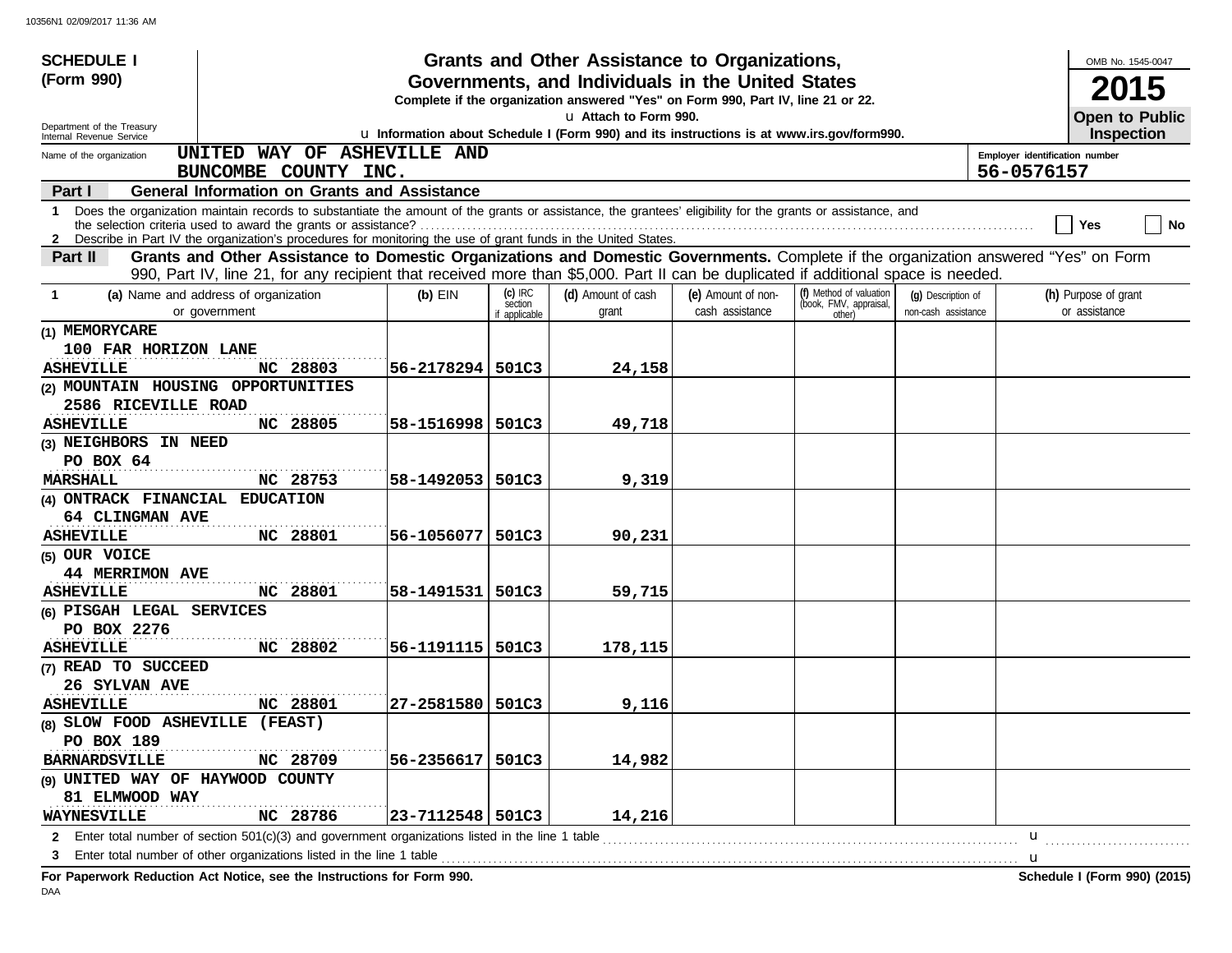| <b>SCHEDULE I</b>                                    |                                                                                                                                                                                                                                                                                 |                    |                                       | Grants and Other Assistance to Organizations,                                                                                         |                                       |                                                             |                                           |                                | OMB No. 1545-0047                          |           |
|------------------------------------------------------|---------------------------------------------------------------------------------------------------------------------------------------------------------------------------------------------------------------------------------------------------------------------------------|--------------------|---------------------------------------|---------------------------------------------------------------------------------------------------------------------------------------|---------------------------------------|-------------------------------------------------------------|-------------------------------------------|--------------------------------|--------------------------------------------|-----------|
| (Form 990)                                           |                                                                                                                                                                                                                                                                                 |                    |                                       | Governments, and Individuals in the United States<br>Complete if the organization answered "Yes" on Form 990, Part IV, line 21 or 22. |                                       |                                                             |                                           |                                |                                            |           |
| Department of the Treasury                           |                                                                                                                                                                                                                                                                                 |                    |                                       | u Attach to Form 990.<br>u Information about Schedule I (Form 990) and its instructions is at www.irs.gov/form990.                    |                                       |                                                             |                                           |                                | <b>Open to Public</b><br><b>Inspection</b> |           |
| Internal Revenue Service<br>Name of the organization | UNITED WAY OF ASHEVILLE AND                                                                                                                                                                                                                                                     |                    |                                       |                                                                                                                                       |                                       |                                                             |                                           | Employer identification number |                                            |           |
|                                                      | BUNCOMBE COUNTY INC.                                                                                                                                                                                                                                                            |                    |                                       |                                                                                                                                       |                                       |                                                             |                                           | 56-0576157                     |                                            |           |
| Part I                                               | <b>General Information on Grants and Assistance</b>                                                                                                                                                                                                                             |                    |                                       |                                                                                                                                       |                                       |                                                             |                                           |                                |                                            |           |
|                                                      | 1 Does the organization maintain records to substantiate the amount of the grants or assistance, the grantees' eligibility for the grants or assistance, and<br>2 Describe in Part IV the organization's procedures for monitoring the use of grant funds in the United States. |                    |                                       |                                                                                                                                       |                                       |                                                             |                                           |                                | Yes                                        | <b>No</b> |
| Part II                                              | Grants and Other Assistance to Domestic Organizations and Domestic Governments. Complete if the organization answered "Yes" on Form<br>990, Part IV, line 21, for any recipient that received more than \$5,000. Part II can be duplicated if additional space is needed.       |                    |                                       |                                                                                                                                       |                                       |                                                             |                                           |                                |                                            |           |
| -1                                                   | (a) Name and address of organization<br>or government                                                                                                                                                                                                                           | $(b)$ EIN          | $(c)$ IRC<br>section<br>if applicable | (d) Amount of cash<br>grant                                                                                                           | (e) Amount of non-<br>cash assistance | (f) Method of valuation<br>(book, FMV, appraisal,<br>other) | (q) Description of<br>non-cash assistance |                                | (h) Purpose of grant<br>or assistance      |           |
| (1) UNITED WAY OF HENDERSON COUNTY                   |                                                                                                                                                                                                                                                                                 |                    |                                       |                                                                                                                                       |                                       |                                                             |                                           |                                |                                            |           |
| 32 SMYTH AVE STE 100<br><b>HENDERSONVILLE</b>        | .<br>NC 28792                                                                                                                                                                                                                                                                   | 56-0890133   501C3 |                                       | 52,169                                                                                                                                |                                       |                                                             |                                           |                                |                                            |           |
|                                                      | (2) UNITED WAY OF TRANSYLVANIA COUNTY                                                                                                                                                                                                                                           |                    |                                       |                                                                                                                                       |                                       |                                                             |                                           |                                |                                            |           |
| PO BOX 53                                            |                                                                                                                                                                                                                                                                                 |                    |                                       |                                                                                                                                       |                                       |                                                             |                                           |                                |                                            |           |
| <b>BREVARD</b>                                       | NC 28712                                                                                                                                                                                                                                                                        | 23-7145022 501C3   |                                       | 13,530                                                                                                                                |                                       |                                                             |                                           |                                |                                            |           |
| 2586 RICEVILLE ROAD                                  | (3) VERNER CENTER FOR EARLY LEARNING                                                                                                                                                                                                                                            |                    |                                       |                                                                                                                                       |                                       |                                                             |                                           |                                |                                            |           |
| <b>ASHEVILLE</b>                                     | NC 28805                                                                                                                                                                                                                                                                        | 56-2040462   501C3 |                                       | 97,292                                                                                                                                |                                       |                                                             |                                           |                                |                                            |           |
| (4) WNC AIDS PROJECT                                 |                                                                                                                                                                                                                                                                                 |                    |                                       |                                                                                                                                       |                                       |                                                             |                                           |                                |                                            |           |
| 30 ORCHARD ST                                        |                                                                                                                                                                                                                                                                                 |                    |                                       |                                                                                                                                       |                                       |                                                             |                                           |                                |                                            |           |
| <b>ASHEVILLE</b>                                     | NC 28801                                                                                                                                                                                                                                                                        | 58-1772685   501C3 |                                       | 20,806                                                                                                                                |                                       |                                                             |                                           |                                |                                            |           |
| (5) WNC COMMUNITY HEALTH SERVICES                    |                                                                                                                                                                                                                                                                                 |                    |                                       |                                                                                                                                       |                                       |                                                             |                                           |                                |                                            |           |
| PO BOX 338                                           |                                                                                                                                                                                                                                                                                 |                    |                                       |                                                                                                                                       |                                       |                                                             |                                           |                                |                                            |           |
| <b>ASHEVILLE</b>                                     | NC 28802                                                                                                                                                                                                                                                                        | 56-1852922   501C3 |                                       | 71,826                                                                                                                                |                                       |                                                             |                                           |                                |                                            |           |
|                                                      | (6) WOMEN'S WELLBEING DEVELOPMENT FOUND                                                                                                                                                                                                                                         |                    |                                       |                                                                                                                                       |                                       |                                                             |                                           |                                |                                            |           |
| 22 RAVENSCROFT DRIVE                                 |                                                                                                                                                                                                                                                                                 |                    |                                       |                                                                                                                                       |                                       |                                                             |                                           |                                |                                            |           |
| <b>ASHEVILLE</b>                                     | NC 28801                                                                                                                                                                                                                                                                        | 35-2307069   501C3 |                                       | 15,935                                                                                                                                |                                       |                                                             |                                           |                                |                                            |           |
| (7) YMCA OF WNC                                      |                                                                                                                                                                                                                                                                                 |                    |                                       |                                                                                                                                       |                                       |                                                             |                                           |                                |                                            |           |
| 53 ASHELAND AVE                                      |                                                                                                                                                                                                                                                                                 |                    |                                       |                                                                                                                                       |                                       |                                                             |                                           |                                |                                            |           |
| <b>ASHEVILLE</b>                                     | NC 28801                                                                                                                                                                                                                                                                        | 56-0530013 501C3   |                                       | 133,460                                                                                                                               |                                       |                                                             |                                           |                                |                                            |           |
| $(8)$ YWCA                                           |                                                                                                                                                                                                                                                                                 |                    |                                       |                                                                                                                                       |                                       |                                                             |                                           |                                |                                            |           |
| 185 S FRENCH BROAD                                   |                                                                                                                                                                                                                                                                                 | 56-0547476 501C3   |                                       |                                                                                                                                       |                                       |                                                             |                                           |                                |                                            |           |
| <b>ASHEVILLE</b>                                     | NC 28801                                                                                                                                                                                                                                                                        |                    |                                       | 194,954                                                                                                                               |                                       |                                                             |                                           |                                |                                            |           |
| (9)                                                  |                                                                                                                                                                                                                                                                                 |                    |                                       |                                                                                                                                       |                                       |                                                             |                                           |                                |                                            |           |
|                                                      |                                                                                                                                                                                                                                                                                 |                    |                                       |                                                                                                                                       |                                       |                                                             |                                           |                                |                                            |           |
| $\mathbf{2}$                                         | Enter total number of section 501(c)(3) and government organizations listed in the line 1 table                                                                                                                                                                                 |                    |                                       |                                                                                                                                       |                                       |                                                             |                                           | $\mathbf u$                    |                                            |           |
|                                                      | Enter total number of other organizations listed in the line 1 table                                                                                                                                                                                                            |                    |                                       |                                                                                                                                       |                                       |                                                             |                                           | u                              |                                            |           |

**For Paperwork Reduction Act Notice, see the Instructions for Form 990. Schedule I (Form 990) (2015)** DAA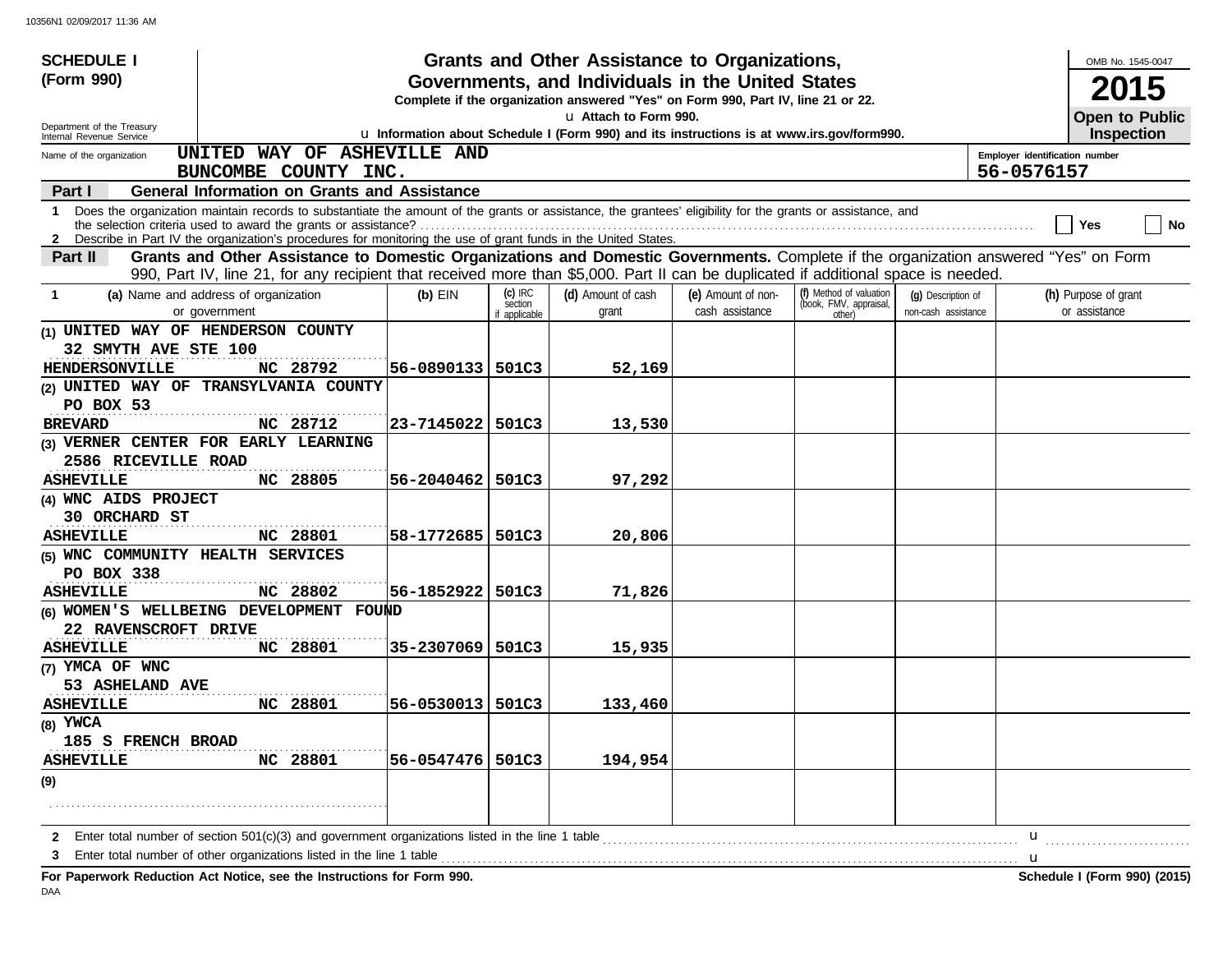# FMV, appraisal, other) **(d)** Amount of **(e)** Method of valuation (book, **(f)** Description of non-cash assistance cash grant **(a)** Type of grant or assistance **(b)** Number of **(c)** Amount of **Part III Grants and Other Assistance to Domestic Individuals.** Complete if the organization answered "Yes" on Form 990, Part IV, line 22. Part III can be duplicated if additional space is needed. Schedule I (Form 990) (2015) Page **2 UNITED WAY OF ASHEVILLE AND 56-0576157** recipients and the cash arant hon-cash assistance **Part IV** Supplemental Information. Provide the information required in Part I, line 2, Part III, column (b), and any other additional information. PART I, LINE 2 - PROCEDURES FOR MONITORING THE USE OF GRANT FUNDS ACCOUNTABILITY IS MEASURED THROUGHOUT THE YEAR. DURING THE SPRING FUNDING CYCLE, UNITED WAY VOLUNTEERS REVIEW APPLICATIONS TO ENSURE THAT EACH ORGANIZATION APPLYING FOR AND RECEIVING PROGRAM FUNDING MEETS SPECIFIC FINANCIAL AND RESULTS-BASED REQUIREMENTS. ORGANIZATIONS WITH FUNDED PROGRAMS MUST CONFIRM IN WRITING THAT THEY HAVE AN AUDIT OR END OF YEAR FINANCIAL REVIEW CONDUCTED ANNUALLY AND THAT THE BOARD OF DIRECTORS REVIEWS FINANCIAL STATEMENTS AT LEAST QUARTERLY. PROGRAMS ARE ALSO REQUIRED TO SUBMIT A FINAL RESULTS REPORT AT THE CONCLUSION OF EACH ANNUAL . . . . . . . . . . . . . . . . . . . . . . . . . . . . . . . . . . . . . . . . . . . . . . . . . . . . . . . . . . . . . . . . . . . . . . . . . . . . . . . . . . . . . . . . . . . . . . . . . . . . . . . . . . . . . . . . . . . . . . . . . . . . . . . . . . . . . . . . . . . . . . . . . . . . . . . . . . . . . . . . . . . . . . . . . . . . . . . . . . . . . . . . . . . . . . . . . . . . . . . . . . . . . . . . . . . . . . . . . . . **1 2 3 4 5 6 7 FUNDING CYCLE.**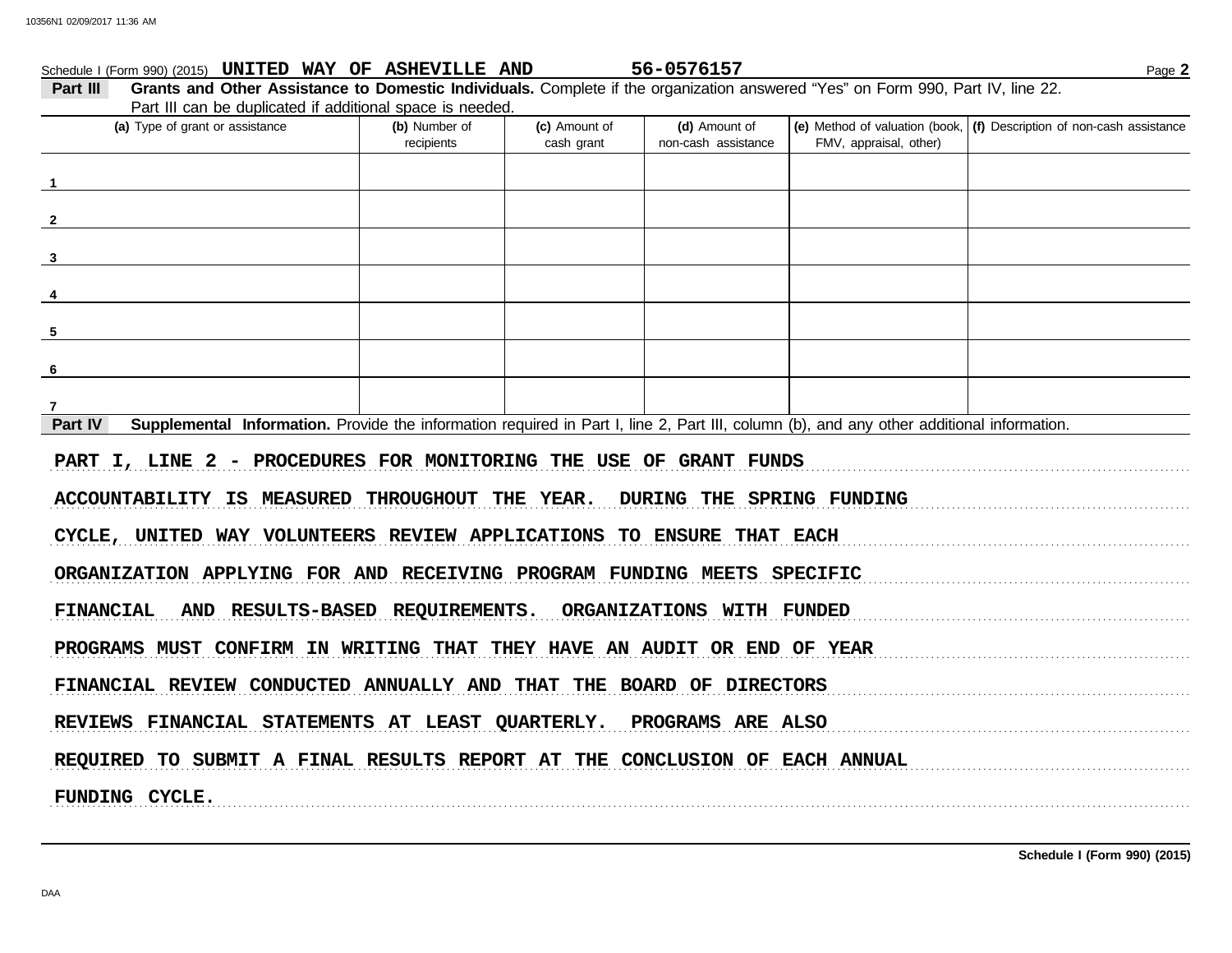| <b>SCHEDULE L</b>                                      |                                 |                                                                                                                                                                                                 |                                       |                                                  |             |             | <b>Transactions With Interested Persons</b>           |                                |                                |           |                             | OMB No. 1545-0047            |                           |    |
|--------------------------------------------------------|---------------------------------|-------------------------------------------------------------------------------------------------------------------------------------------------------------------------------------------------|---------------------------------------|--------------------------------------------------|-------------|-------------|-------------------------------------------------------|--------------------------------|--------------------------------|-----------|-----------------------------|------------------------------|---------------------------|----|
| (Form 990 or 990-EZ)                                   |                                 | La Complete if the organization answered "Yes" on Form 990, Part IV, line 25a, 25b, 26, 27, 28a,                                                                                                |                                       |                                                  |             |             | 28b, or 28c, or Form 990-EZ, Part V, line 38a or 40b. |                                |                                |           |                             |                              |                           |    |
| Department of the Treasury<br>Internal Revenue Service |                                 | La Information about Schedule L (Form 990 or 990-EZ) and its instructions is at www.irs.gov/form990.                                                                                            |                                       | L1 Attach to Form 990 or Form 990-EZ.            |             |             |                                                       |                                |                                |           |                             | Open To Public<br>Inspection |                           |    |
| Name of the organization                               |                                 | UNITED WAY OF ASHEVILLE AND                                                                                                                                                                     |                                       |                                                  |             |             |                                                       |                                | Employer identification number |           |                             |                              |                           |    |
|                                                        |                                 | BUNCOMBE COUNTY INC.                                                                                                                                                                            |                                       |                                                  |             |             |                                                       |                                | 56-0576157                     |           |                             |                              |                           |    |
| Part I                                                 |                                 | <b>Excess Benefit Transactions</b> (section $501(c)(3)$ , section $501(c)(4)$ , and $501(c)(29)$ organizations only).                                                                           |                                       |                                                  |             |             |                                                       |                                |                                |           |                             |                              |                           |    |
|                                                        |                                 | Complete if the organization answered "Yes" on Form 990, Part IV, line 25a or 25b, or Form 990-EZ, Part V, line 40b.                                                                            |                                       |                                                  |             |             |                                                       |                                |                                |           |                             |                              |                           |    |
| $\mathbf{1}$                                           | (a) Name of disqualified person |                                                                                                                                                                                                 |                                       | (b) Relationship between disqualified person and |             |             |                                                       | (c) Description of transaction |                                |           |                             |                              | (d) Corrected?            |    |
|                                                        |                                 |                                                                                                                                                                                                 |                                       | organization                                     |             |             |                                                       |                                |                                |           |                             | Yes                          |                           | No |
| (1)                                                    |                                 |                                                                                                                                                                                                 |                                       |                                                  |             |             |                                                       |                                |                                |           |                             |                              |                           |    |
| (2)                                                    |                                 |                                                                                                                                                                                                 |                                       |                                                  |             |             |                                                       |                                |                                |           |                             |                              |                           |    |
| (3)                                                    |                                 |                                                                                                                                                                                                 |                                       |                                                  |             |             |                                                       |                                |                                |           |                             |                              |                           |    |
| (4)                                                    |                                 |                                                                                                                                                                                                 |                                       |                                                  |             |             |                                                       |                                |                                |           |                             |                              |                           |    |
| (5)                                                    |                                 |                                                                                                                                                                                                 |                                       |                                                  |             |             |                                                       |                                |                                |           |                             |                              |                           |    |
| (6)                                                    |                                 |                                                                                                                                                                                                 |                                       |                                                  |             |             |                                                       |                                |                                |           |                             |                              |                           |    |
|                                                        |                                 | Loans to and/or From Interested Persons.                                                                                                                                                        |                                       |                                                  |             |             |                                                       |                                |                                |           |                             |                              |                           |    |
|                                                        | (a) Name of interested person   | Complete if the organization answered "Yes" on Form 990-EZ, Part V, line 38a or Form 990, Part IV, line 26; or if the<br>organization reported an amount on Form 990, Part X, line 5, 6, or 22. | (b) Relationship<br>with organization | (c) Purpose of<br>loan                           | (d) Loan to | or from the | (e) Original<br>principal amount                      | (f) Balance due                | (g) In default?                |           | (h) Approved<br>by board or |                              | (i) Written<br>agreement? |    |
| Part II                                                |                                 |                                                                                                                                                                                                 |                                       |                                                  |             | ora.?       |                                                       |                                |                                |           | committee?                  |                              |                           |    |
|                                                        |                                 |                                                                                                                                                                                                 |                                       |                                                  |             | To From     |                                                       |                                | Yes                            | <b>No</b> | Yes                         | <b>No</b>                    | Yes                       | No |
| DAVID BAILEY                                           |                                 |                                                                                                                                                                                                 | <b>OFFICER</b>                        |                                                  |             |             |                                                       |                                |                                |           |                             |                              |                           |    |
|                                                        |                                 | LIFE INSURANCE PREMIUM                                                                                                                                                                          |                                       |                                                  |             | X           | 15,000                                                | 15,000                         |                                | x         | X                           |                              |                           |    |
|                                                        |                                 |                                                                                                                                                                                                 |                                       |                                                  |             |             |                                                       |                                |                                |           |                             |                              |                           |    |
|                                                        |                                 |                                                                                                                                                                                                 |                                       |                                                  |             |             |                                                       |                                |                                |           |                             |                              |                           |    |
|                                                        |                                 |                                                                                                                                                                                                 |                                       |                                                  |             |             |                                                       |                                |                                |           |                             |                              |                           |    |
|                                                        |                                 |                                                                                                                                                                                                 |                                       |                                                  |             |             |                                                       |                                |                                |           |                             |                              |                           |    |
|                                                        |                                 |                                                                                                                                                                                                 |                                       |                                                  |             |             |                                                       |                                |                                |           |                             |                              |                           |    |
|                                                        |                                 |                                                                                                                                                                                                 |                                       |                                                  |             |             |                                                       |                                |                                |           |                             |                              |                           |    |
|                                                        |                                 |                                                                                                                                                                                                 |                                       |                                                  |             |             |                                                       |                                |                                |           |                             |                              |                           |    |
|                                                        |                                 |                                                                                                                                                                                                 |                                       |                                                  |             |             |                                                       |                                |                                |           |                             |                              |                           |    |
| (1)<br>(2)<br>(3)<br>(4)<br>(5)<br>(6)                 |                                 |                                                                                                                                                                                                 |                                       |                                                  |             |             |                                                       |                                |                                |           |                             |                              |                           |    |

| <b>Total</b>     |  | u | 15,000<br>15. |
|------------------|--|---|---------------|
| (10)             |  |   |               |
| $\left(9\right)$ |  |   |               |

# **Part III Grants or Assistance Benefiting Interested Persons.**

т

**(8)**

| Complete if the organization answered "Yes" on Form 990, Part IV, line 27. |  |
|----------------------------------------------------------------------------|--|
|                                                                            |  |

| (a) Name of interested person | (b) Relationship between interested<br>person and the organization | (c) Amount of assistance | (d) Type of assistance | (e) Purpose of assistance |
|-------------------------------|--------------------------------------------------------------------|--------------------------|------------------------|---------------------------|
| (1)                           |                                                                    |                          |                        |                           |
| (2)                           |                                                                    |                          |                        |                           |
| (3)                           |                                                                    |                          |                        |                           |
| (4)                           |                                                                    |                          |                        |                           |
| (5)                           |                                                                    |                          |                        |                           |
| (6)                           |                                                                    |                          |                        |                           |
| (7)                           |                                                                    |                          |                        |                           |
| (8)                           |                                                                    |                          |                        |                           |
| (9)                           |                                                                    |                          |                        |                           |
| (10)                          |                                                                    |                          |                        |                           |

Т ┱ Т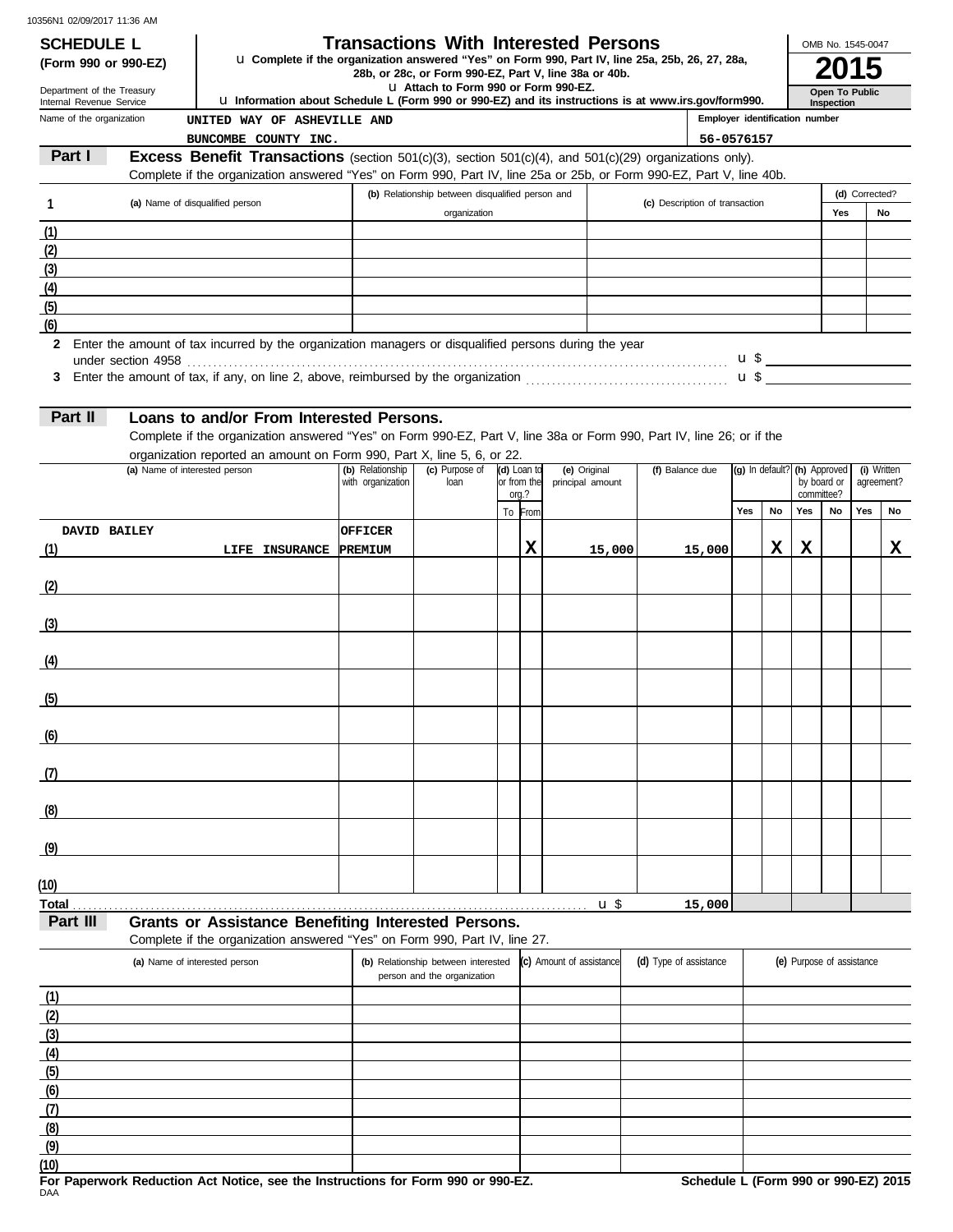## Schedule L (Form 990 or 990-EZ) 2015 **UNITED WAY OF ASHEVILLE AND** 56-0576157 Page 2

## Part IV Business Transactions Involving Interested Persons. Complete if the organization answered "Yes" on Form 990, Part IV, line 28a, 28b, or 28c.

| ັ<br>(a) Name of interested person |            | (b) Relationship between<br>(c) Amount of<br>interested person and the<br>transaction |        | (d) Description of transaction |                    |     | (e) Sharing<br>of org.<br>revenues? |
|------------------------------------|------------|---------------------------------------------------------------------------------------|--------|--------------------------------|--------------------|-----|-------------------------------------|
|                                    |            | organization                                                                          |        |                                |                    | Yes | No                                  |
| $(1)$ ELIZABETH ALLEN              | <b>BRD</b> | <b>MBR FAMILY</b>                                                                     | 45,957 | <b>EMPLOYEE</b>                | <b>COMPENSATIO</b> |     | X                                   |
| (2)                                |            |                                                                                       |        |                                |                    |     |                                     |
| (3)                                |            |                                                                                       |        |                                |                    |     |                                     |
| (4)                                |            |                                                                                       |        |                                |                    |     |                                     |
| (5)                                |            |                                                                                       |        |                                |                    |     |                                     |
| (6)                                |            |                                                                                       |        |                                |                    |     |                                     |
| (7)                                |            |                                                                                       |        |                                |                    |     |                                     |
| (8)                                |            |                                                                                       |        |                                |                    |     |                                     |
| (9)                                |            |                                                                                       |        |                                |                    |     |                                     |
| (10)                               |            |                                                                                       |        |                                |                    |     |                                     |

#### **Part V Supplemental Information**

Provide additional information for responses to questions on Schedule L (see instructions).

## **SCHEDULE L, PART V - ADDITIONAL INFORMATION**

**LOANS REPORTED IN SCHEDULE L, PART II INCLUDE PAYMENT OF A LIFE INSURANCE**

**PREMIUM ON BEHALF OF THE CEO DURING THE FISCAL YEAR. THE CEO REPAID THE**

## **LOAN IN THE FOLLOWING FISCAL YEAR.**

**TRANSACTIONS REPORTED IN SCHEDULE L, PART IV INCLUDE AN EMPLOYEE OF THE**

**ORGANIZATION, ELIZABETH ALLEN, WITH A FAMILY RELATIONSHIP TO A BOARD**

**MEMBER, DEREK ALLEN. EMPLOYEE COMPENSATION FOR THE FISCAL YEAR IS REPORTED**

### **AS A BUSINESS TRANSACTION.**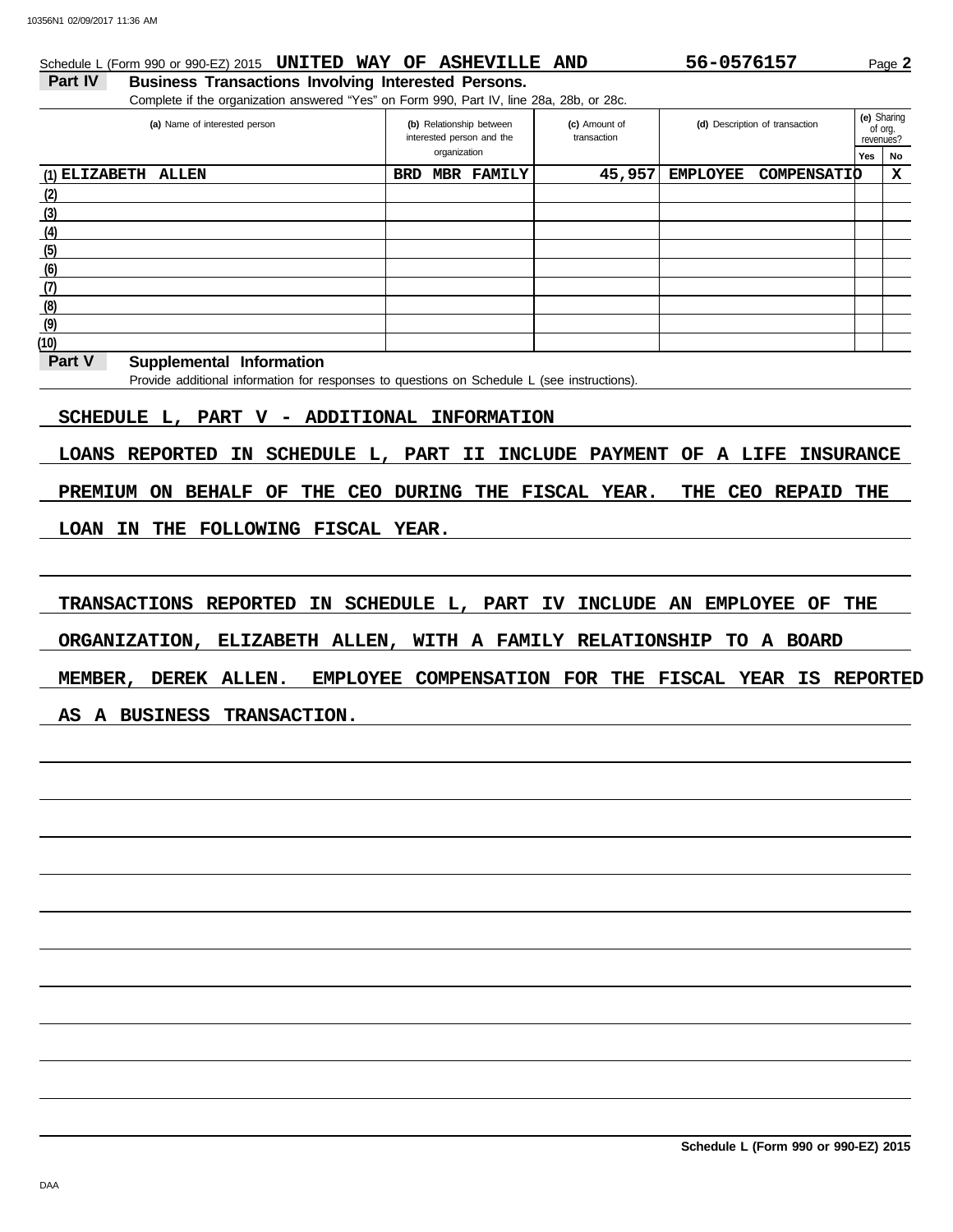|     | <b>SCHEDULE M</b>                                                                           |                               |                             |                                                                                                                     |                        |                                | OMB No. 1545-0047                   |     |    |
|-----|---------------------------------------------------------------------------------------------|-------------------------------|-----------------------------|---------------------------------------------------------------------------------------------------------------------|------------------------|--------------------------------|-------------------------------------|-----|----|
|     | (Form 990)                                                                                  |                               |                             | <b>Noncash Contributions</b>                                                                                        |                        |                                | 2015                                |     |    |
|     |                                                                                             |                               |                             | La Complete if the organizations answered "Yes" on Form 990, Part IV, lines 29 or 30.                               |                        |                                |                                     |     |    |
|     | Department of the Treasury                                                                  | <b>LI Attach to Form 990.</b> |                             | La Information about Schedule M (Form 990) and its instructions is at www.irs.gov/form990.                          |                        |                                | <b>Open To Public</b><br>Inspection |     |    |
|     | Internal Revenue Service<br>Name of the organization                                        |                               | UNITED WAY OF ASHEVILLE AND |                                                                                                                     |                        | Employer identification number |                                     |     |    |
|     |                                                                                             |                               | BUNCOMBE COUNTY INC.        |                                                                                                                     |                        | 56-0576157                     |                                     |     |    |
|     | Part I<br><b>Types of Property</b>                                                          |                               |                             |                                                                                                                     |                        |                                |                                     |     |    |
|     |                                                                                             | (a)                           | (b)                         | (c)                                                                                                                 |                        | (d)                            |                                     |     |    |
|     |                                                                                             | Check if                      | Number of contributions or  | Noncash contribution<br>amounts reported on                                                                         |                        | Method of determining          |                                     |     |    |
|     |                                                                                             | applicable                    | items contributed           | Form 990, Part VIII, line 1g                                                                                        |                        | noncash contribution amounts   |                                     |     |    |
| 1.  | Art - Works of art                                                                          |                               |                             |                                                                                                                     |                        |                                |                                     |     |    |
| 2   | Art - Historical treasures                                                                  |                               |                             |                                                                                                                     |                        |                                |                                     |     |    |
| 3   | Art - Fractional interests                                                                  |                               |                             |                                                                                                                     |                        |                                |                                     |     |    |
| 4   | Books and publications                                                                      |                               |                             |                                                                                                                     |                        |                                |                                     |     |    |
| 5   | Clothing and household                                                                      |                               |                             |                                                                                                                     |                        |                                |                                     |     |    |
|     |                                                                                             |                               |                             |                                                                                                                     |                        |                                |                                     |     |    |
| 6   | Cars and other vehicles                                                                     | $\overline{\mathbf{x}}$       | 1                           | 16,418                                                                                                              | INVOICE PRICE          |                                | (NEW)                               |     |    |
| 7   | Boats and planes                                                                            |                               |                             |                                                                                                                     |                        |                                |                                     |     |    |
| 8   | Intellectual property                                                                       |                               |                             |                                                                                                                     |                        |                                |                                     |     |    |
| 9   | Securities - Publicly traded                                                                |                               |                             |                                                                                                                     |                        |                                |                                     |     |    |
| 10  | Securities - Closely held stock                                                             |                               |                             |                                                                                                                     |                        |                                |                                     |     |    |
| 11  | Securities - Partnership, LLC,                                                              |                               |                             |                                                                                                                     |                        |                                |                                     |     |    |
|     | or trust interests                                                                          |                               |                             |                                                                                                                     |                        |                                |                                     |     |    |
| 12  | Securities - Miscellaneous                                                                  |                               |                             |                                                                                                                     |                        |                                |                                     |     |    |
| 13  | Qualified conservation                                                                      |                               |                             |                                                                                                                     |                        |                                |                                     |     |    |
|     | contribution - Historic                                                                     |                               |                             |                                                                                                                     |                        |                                |                                     |     |    |
|     | structures                                                                                  |                               |                             |                                                                                                                     |                        |                                |                                     |     |    |
| 14  | Qualified conservation                                                                      |                               |                             |                                                                                                                     |                        |                                |                                     |     |    |
|     | contribution - Other                                                                        |                               |                             |                                                                                                                     |                        |                                |                                     |     |    |
| 15  | Real estate - Residential                                                                   |                               |                             |                                                                                                                     |                        |                                |                                     |     |    |
| 16  | Real estate - Commercial                                                                    |                               |                             |                                                                                                                     |                        |                                |                                     |     |    |
| 17  | Real estate - Other                                                                         |                               |                             |                                                                                                                     |                        |                                |                                     |     |    |
| 18  |                                                                                             |                               |                             |                                                                                                                     |                        |                                |                                     |     |    |
| 19  | Food inventory                                                                              |                               |                             |                                                                                                                     |                        |                                |                                     |     |    |
| 20  | Drugs and medical supplies                                                                  |                               |                             |                                                                                                                     |                        |                                |                                     |     |    |
| 21  | Taxidermy                                                                                   |                               |                             |                                                                                                                     |                        |                                |                                     |     |    |
| 22  | Historical artifacts                                                                        |                               |                             |                                                                                                                     |                        |                                |                                     |     |    |
| 23  | Scientific specimens                                                                        |                               |                             |                                                                                                                     |                        |                                |                                     |     |    |
| 24  | Archeological artifacts                                                                     |                               |                             |                                                                                                                     |                        |                                |                                     |     |    |
| 25  | Other <b>u</b> (SCHOOL SUPPLIES)                                                            | X                             | 1265                        | 44,271                                                                                                              | AVERAGE PURCHASE PRICE |                                |                                     |     |    |
| 26  |                                                                                             |                               |                             |                                                                                                                     |                        |                                |                                     |     |    |
| 27  |                                                                                             |                               |                             |                                                                                                                     |                        |                                |                                     |     |    |
| 28  | Other $\mathbf{u}$ (                                                                        |                               |                             |                                                                                                                     |                        |                                |                                     |     |    |
| 29  | Number of Forms 8283 received by the organization during the tax year for contributions for |                               |                             |                                                                                                                     |                        |                                |                                     |     |    |
|     | which the organization completed Form 8283, Part IV, Donee Acknowledgement                  |                               |                             |                                                                                                                     | 29                     |                                |                                     |     |    |
|     |                                                                                             |                               |                             |                                                                                                                     |                        |                                |                                     | Yes | No |
| 30a |                                                                                             |                               |                             | During the year, did the organization receive by contribution any property reported in Part I, lines 1 through      |                        |                                |                                     |     |    |
|     |                                                                                             |                               |                             | 28, that it must hold for at least three years from the date of the initial contribution, and which is not required |                        |                                |                                     |     |    |
|     |                                                                                             |                               |                             |                                                                                                                     |                        |                                | <b>30a</b>                          |     | x  |
| b   | If "Yes," describe the arrangement in Part II.                                              |                               |                             |                                                                                                                     |                        |                                |                                     |     |    |
| 31  |                                                                                             |                               |                             | Does the organization have a gift acceptance policy that requires the review of any non-standard                    |                        |                                |                                     |     |    |
|     | contributions?                                                                              |                               |                             |                                                                                                                     |                        |                                | 31                                  | X   |    |
| 32a |                                                                                             |                               |                             | Does the organization hire or use third parties or related organizations to solicit, process, or sell noncash       |                        |                                |                                     |     |    |
|     | contributions?                                                                              |                               |                             |                                                                                                                     |                        |                                | 32a                                 |     | x  |
| b   | If "Yes," describe in Part II.                                                              |                               |                             |                                                                                                                     |                        |                                |                                     |     |    |
| 33  |                                                                                             |                               |                             | If the organization did not report an amount in column (c) for a type of property for which column (a) is checked,  |                        |                                |                                     |     |    |
|     | describe in Part II.                                                                        |                               |                             |                                                                                                                     |                        |                                |                                     |     |    |

**For Paperwork Reduction Act Notice, see the Instructions for Form 990. Schedule M (Form 990) (2015)**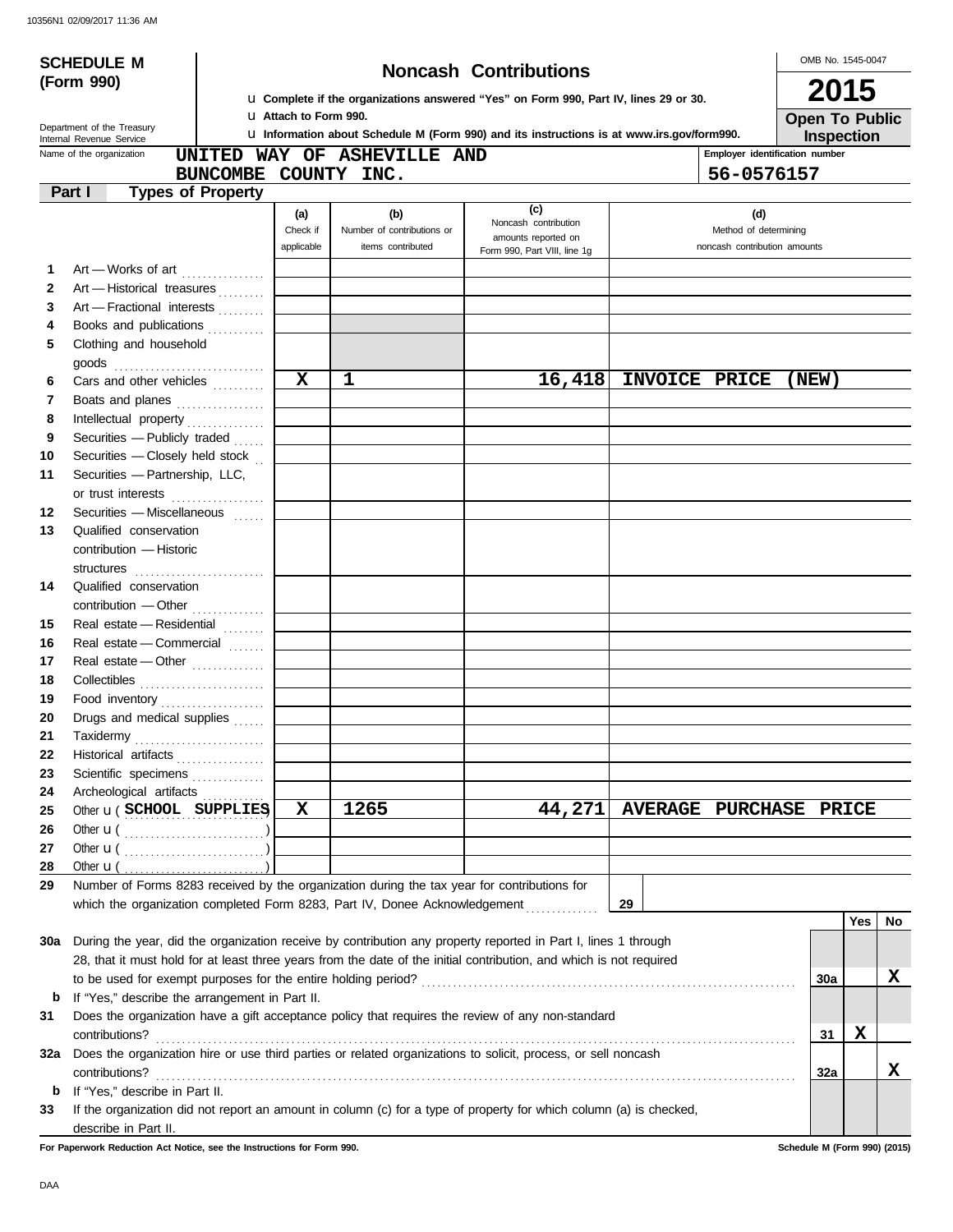10356N1 02/09/2017 11:36 AM

| Schedule M (Form 990) (2015) |                                                                                   | UNITED WAY OF ASHEVILLE AND | 56-0576157                                                                                                                                                                                                                   | Page 2             |
|------------------------------|-----------------------------------------------------------------------------------|-----------------------------|------------------------------------------------------------------------------------------------------------------------------------------------------------------------------------------------------------------------------|--------------------|
| Part II                      | or a combination of both. Also complete this part for any additional information. |                             | Supplemental Information. Provide the information required by Part I, lines 30b, 32b, and 33, and whether<br>the organization is reporting in Part I, column (b), the number of contributions, the number of items received, |                    |
|                              |                                                                                   |                             |                                                                                                                                                                                                                              |                    |
|                              | SCHEDULE M                                                                        | SUPPLEMENTAL INFORMATION    |                                                                                                                                                                                                                              |                    |
|                              | <b>VALUATION OF</b>                                                               |                             | THE VEHICLE DONATED ON LINE 6 WAS DETERMINED BY THE                                                                                                                                                                          | <b>INVOICE</b>     |
|                              | PRICE FROM THE DEALER.                                                            |                             | THE VEHICLE WAS DONATED IN NEW CONDITION FOR USE AS                                                                                                                                                                          |                    |
|                              | A PRIZE IN A FUNDRAIDING EVENT.                                                   |                             |                                                                                                                                                                                                                              |                    |
| NUMBER OF                    |                                                                                   |                             | ITEMS DONATED FOR LINE 25, OTHER ITEMS REPRESENTS<br>THE                                                                                                                                                                     | NUMBER OF          |
| <b>BACKPACKS</b>             | DONATED.                                                                          |                             | BACKPACKS CONTAIN VARIOUS SCHOOL SUPPLIES                                                                                                                                                                                    | <b>SELECTED BY</b> |
|                              |                                                                                   |                             | THE DONOR AND ARE ESTIMATED TO HAVE AN APPROXIMATE VALUE OF \$35 EACH.                                                                                                                                                       |                    |
|                              |                                                                                   |                             |                                                                                                                                                                                                                              |                    |
|                              |                                                                                   |                             |                                                                                                                                                                                                                              |                    |
|                              |                                                                                   |                             |                                                                                                                                                                                                                              |                    |
|                              |                                                                                   |                             |                                                                                                                                                                                                                              |                    |
|                              |                                                                                   |                             |                                                                                                                                                                                                                              |                    |
|                              |                                                                                   |                             |                                                                                                                                                                                                                              |                    |
|                              |                                                                                   |                             |                                                                                                                                                                                                                              |                    |
|                              |                                                                                   |                             |                                                                                                                                                                                                                              |                    |
|                              |                                                                                   |                             |                                                                                                                                                                                                                              |                    |
|                              |                                                                                   |                             |                                                                                                                                                                                                                              |                    |
|                              |                                                                                   |                             |                                                                                                                                                                                                                              |                    |
|                              |                                                                                   |                             |                                                                                                                                                                                                                              |                    |
|                              |                                                                                   |                             |                                                                                                                                                                                                                              |                    |
|                              |                                                                                   |                             |                                                                                                                                                                                                                              |                    |
|                              |                                                                                   |                             |                                                                                                                                                                                                                              |                    |
|                              |                                                                                   |                             |                                                                                                                                                                                                                              |                    |
|                              |                                                                                   |                             |                                                                                                                                                                                                                              |                    |
|                              |                                                                                   |                             |                                                                                                                                                                                                                              |                    |
|                              |                                                                                   |                             |                                                                                                                                                                                                                              |                    |
|                              |                                                                                   |                             |                                                                                                                                                                                                                              |                    |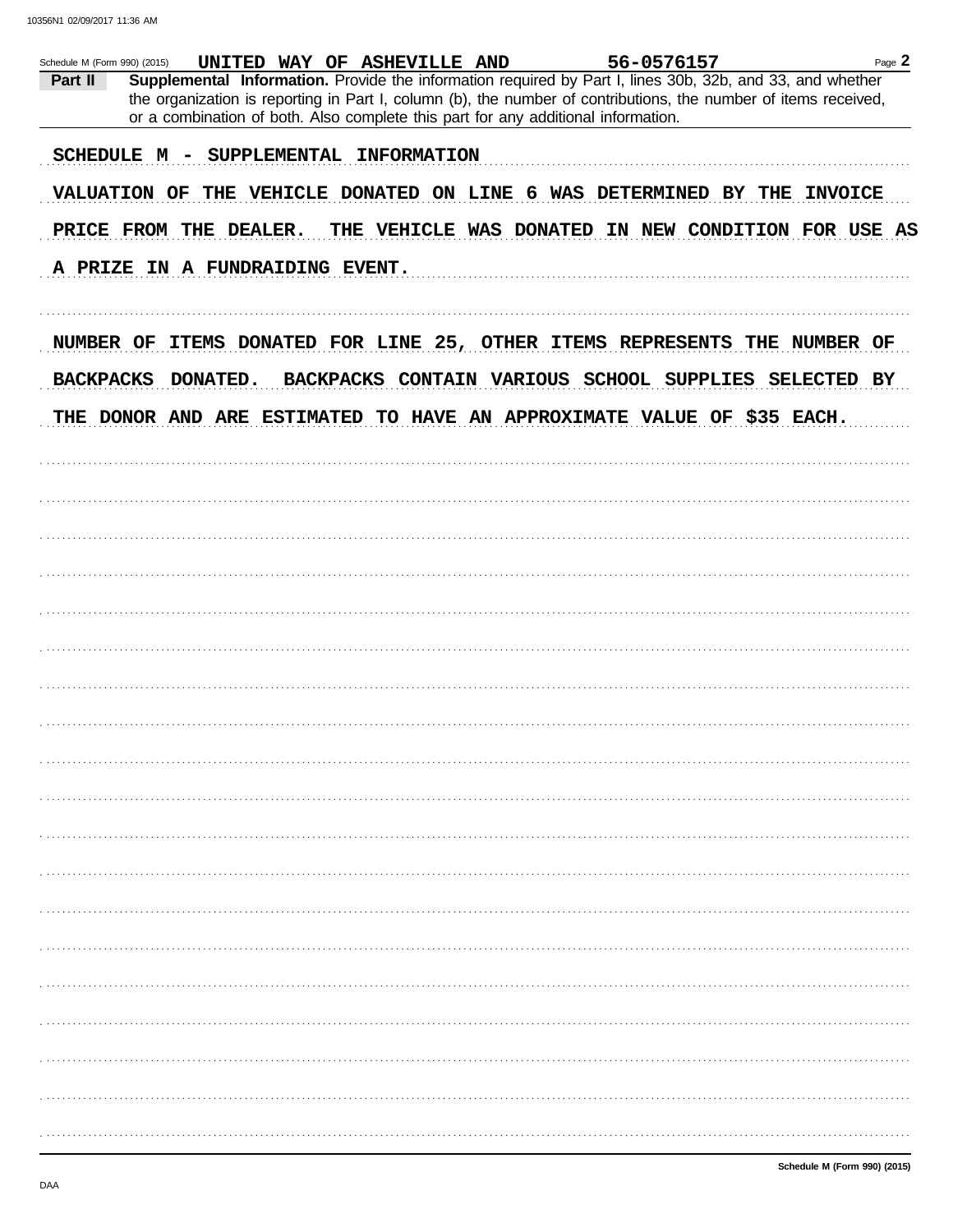| <b>SCHEDULE O</b>                                      | Supplemental Information to Form 990 or 990-EZ                                                                                              |                                              | OMB No. 1545-0047                   |
|--------------------------------------------------------|---------------------------------------------------------------------------------------------------------------------------------------------|----------------------------------------------|-------------------------------------|
| (Form 990 or 990-EZ)                                   | Complete to provide information for responses to specific questions on<br>Form 990 or 990-EZ or to provide any additional information.      |                                              |                                     |
| Department of the Treasury<br>Internal Revenue Service | Lu Attach to Form 990 or 990-EZ.<br>$\mu$ Information about Schedule O (Form 990 or 990-EZ) and its instructions is at www.irs.gov/form990. |                                              | Open to Public<br><b>Inspection</b> |
| Name of the organization                               | <b>ASHEVILLE AND</b><br>WAY OF<br>UNITED<br>COUNTY INC.<br>BUNCOMBE                                                                         | Employer identification number<br>56-0576157 |                                     |

FORM 990 - ORGANIZATION'S MISSION

"UNITE PEOPLE. IMPROVE LIVES. STRENGTHEN COMMUNITY." WE ARE COMMITTED TO CREATING A STRONG, CARING COMMUNITY WHERE OUR NEIGHBORS ARE EDUCATED, FINANCIALLY STABLE AND HEALTHY. WE DO THIS BY INVESTING IN HIGH QUALITY PROGRAMS THROUGH OUR COMPETITIVE GRANTS PROCESS; SERVING AS A BACKBONE ORGANIZATION TO AN EFFORT TO BUILD SUPPORT FOR MIDDLE SCHOOL YOUTH AND THEIR FAMILIES; CONNECTING PEOPLE TO HEALTH AND HUMAN SERVICES THROUGH NC 2-1-1; AND CONNECTING PEOPLE TO WAYS TO IMPROVE OUR COMMUNITY BY GIVING, ADVOCATING AND VOLUNTEERING.

FORM 990, PART III, LINE 4A - FIRST ACCOMPLISHMENT WORKING WITH NONPROFITS AND CITY/COUNTY SCHOOLS TO INCREASE QUALITY OUT OF SCHOOL INTERVENTIONS FOR MIDDLE SCHOOL YOUTH THROUGH A COMMUNITY SCHOOL STRATEGY. MIDDLE SCHOOL IS A PARTICULARLY VULNERABLE TIME FOR STUDENTS AND, NATIONWIDE, PROVIDING INTERVENTIONS HERE HAVE BEEN SHOWN TO INCREASE HIGH SCHOOL GRADUATION RATES.

\* IN ADDITION TO THE GRANT PROCESS OUTLINED ABOVE, UNITED WAY SENDS DONOR DESIGNATED DOLLARS AND DONATIONS MADE TO THE COMBINED FEDERAL CAMPAIGN DIRECTLY TO THE SELECTED  $501(C)(3)$  ORGANIZATIONS.

FORM 990, PART III, LINE 4B - SECOND ACCOMPLISHMENT

1. DURING THE 2015-2016 FISCAL YEAR, NC 2-1-1'S WEBSITE HAD 141,361 VISITORS AND REFERRAL SPECIALISTS HANDLED 143,440 CALLS. ALMOST 50,000 OF THOSE CALLS WERE HANDLED BY THE ASHEVILLE CALL CENTER.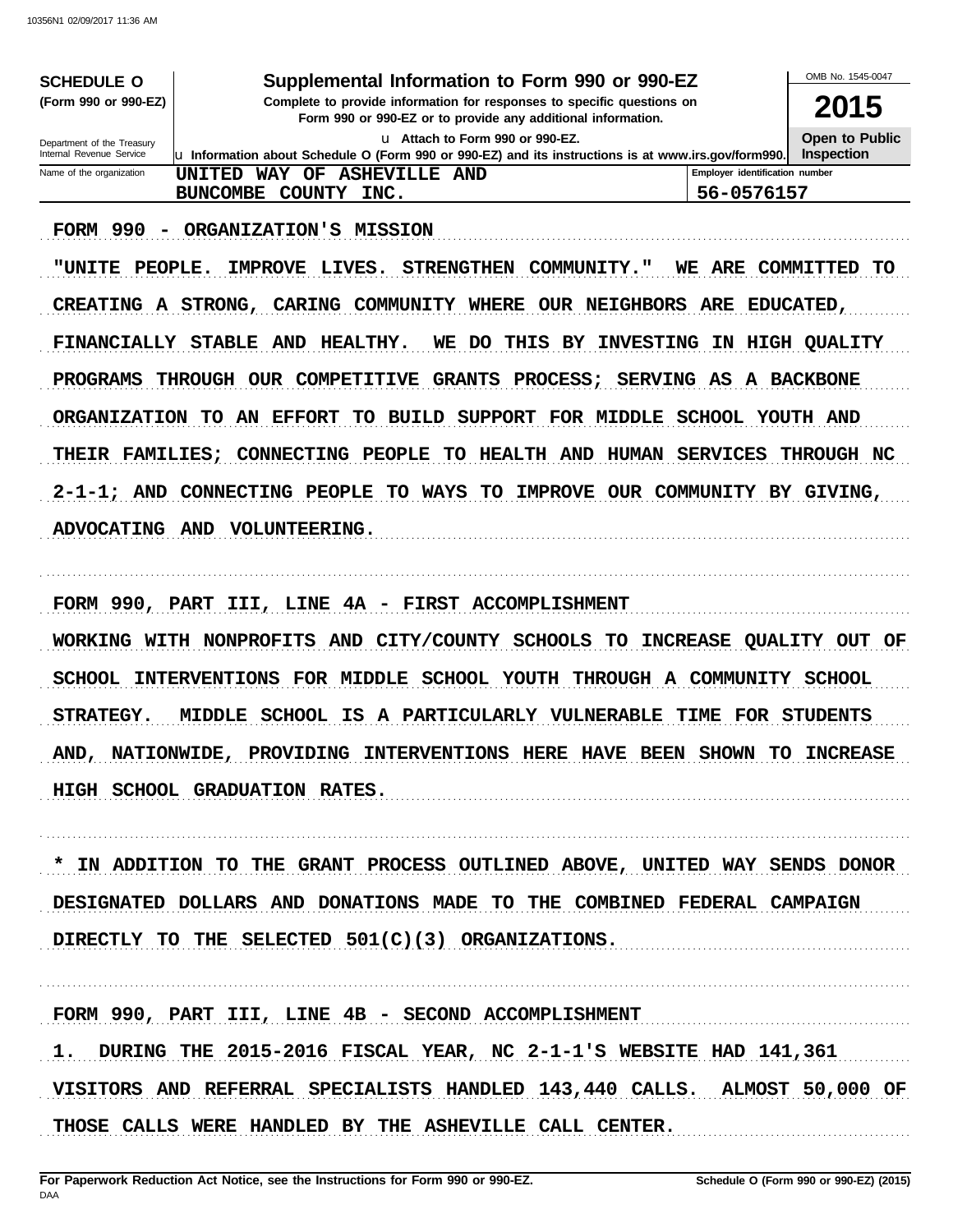| Page 2<br>Schedule O (Form 990 or 990-EZ) (2015) |                                       |  |
|--------------------------------------------------|---------------------------------------|--|
| Name of the organization                         | <b>Employer identification number</b> |  |
| UNITED WAY OF ASHEVILLE AND                      | 56-0576157                            |  |
|                                                  |                                       |  |
|                                                  |                                       |  |

FORM 990, PART  $V$  - ADDITIONAL INFORMATION LINE 7H: THE ONLY DONATED VEHICLE WAS DONATED IN NEW CONDITION FROM A DEALER AND USED AS A RAFFLE PRIZE.

FORM 990, PART VI, LINE 1A - AUTHORITY DELEGATED TO COMMITTEE EXPLANATION THE EXECUTIVE COMMITTEE IS COMPOSED OF THE OFFICERS AND THREE OTHER DIRECTORS WHO ARE SELECTED BY THE BOARD OF DIRECTORS. THE TERM OF OFFICE FOR ALL EXECUTIVE COMMITTEE MEMBERS IS ONE YEAR OR UNTIL THEIR SUCCESSORS ARE NAMED AND QUALIFIED. THE COMMITTEE HAS AND EXERCISES ALL POWERS OF THE BOARD OF DIRECTORS, SUBJECT TO SUCH LIMITATIONS OR RESOLUTIONS AS THE BOARD OF DIRECTORS MAY IMPOSE, AND HAS THE POWER TO AFFIX THE SEAL OF THE CORPORATION TO ALL PAPERS WHICH IT DEEMS TO REQUIRE. FIVE MEMBERS OF THE COMMITTEE CONSTITUTES A QUORUM. MINUTES OF THE COMMITTEE ARE PREPARED, APPROVED BY THE CHAIRMAN OR HIS DESIGNEE, AND MADE AVAILABLE TO ALL MEMBERS OF THE BOARD OF DIRECTORS.

FORM 990, PART VI, LINE 11B - ORGANIZATION'S PROCESS TO REVIEW FORM 990 THE RETURN WAS PREPARED BY AN INDEPENDENT ACCOUNTANT WITH ASSISTANCE AND OVERSIGHT BY MANAGEMENT. UPON COMPLETION AND REVIEW, THE RETURN WAS PRESENTED TO THE FINANCE AND EXECUTIVE COMMITTEES AND DISTRIBUTED TO THE FULL BOARD PRIOR TO SUBMISSION TO THE IRS. THE MANAGEMENT CONSERVATION CONTINUES.

FORM 990, PART VI, LINE 12C - ENFORCEMENT OF CONFLICTS POLICY AT THE FIRST BOARD MEETING OF THE YEAR, BOARD MEMBERS ARE REQUIRED TO COMPLETE THE CONFLICT OF INTEREST POLICY, DISCLOSING ANY POTENTIAL **CONFLICTS.** 

PAGE 1 OF 2

Schedule O (Form 990 or 990-EZ) (2015)